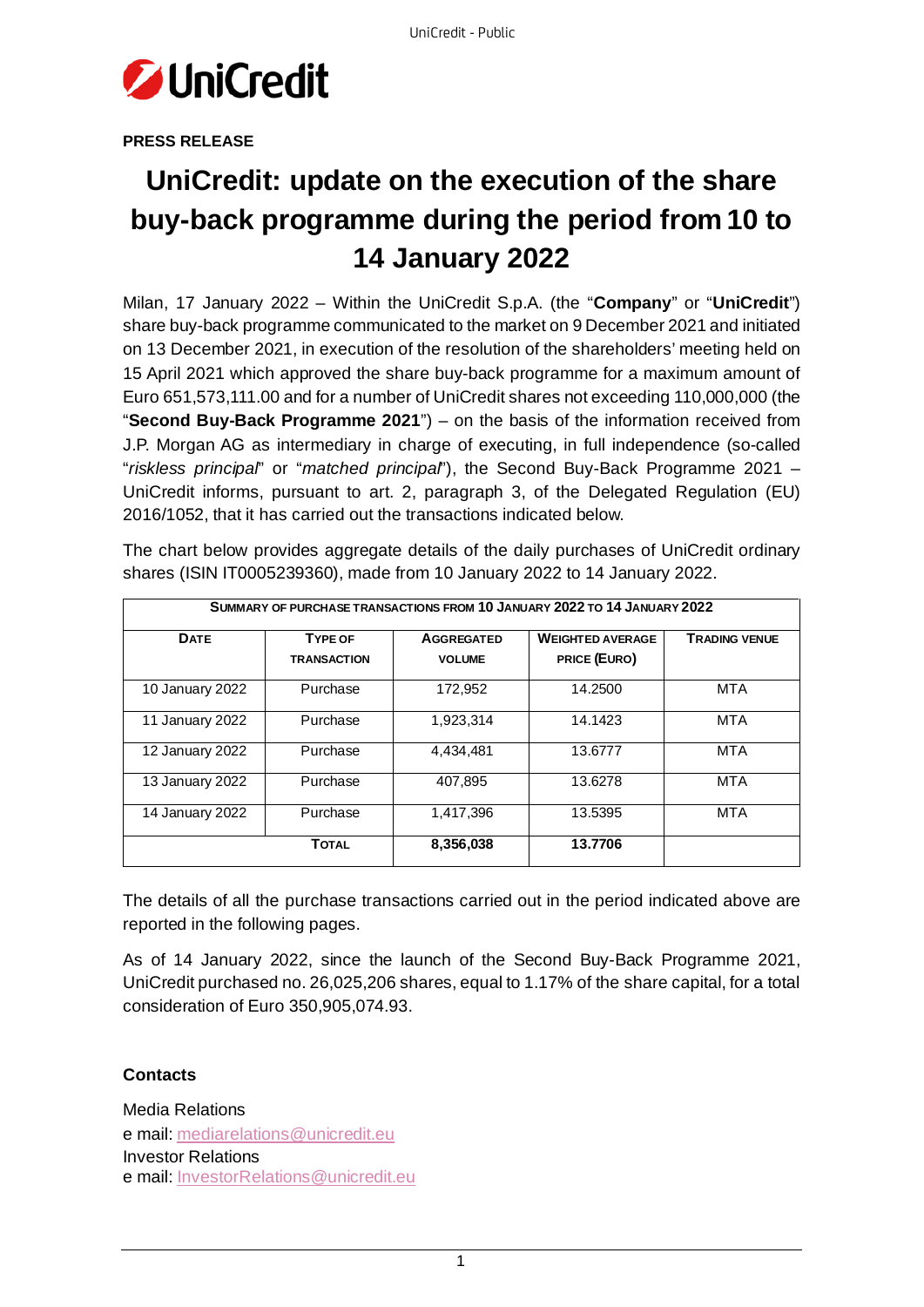

## **ANNEX**

|                 | <b>Details of transactions</b> |                                      |        |  |
|-----------------|--------------------------------|--------------------------------------|--------|--|
| Date            | Trade Time (CET)               | <b>Number of shares</b><br>purchased | Price  |  |
| 10 January 2022 | 9:00:30                        | $\mathbf{1}$                         | 14.314 |  |
| 10 January 2022 | 9:39:24                        | 514                                  | 14.282 |  |
| 10 January 2022 | 9:41:36                        | 452                                  | 14.294 |  |
| 10 January 2022 | 9:43:10                        | 599                                  | 14.320 |  |
| 10 January 2022 | 9:44:52                        | 471                                  | 14.324 |  |
| 10 January 2022 | 9:46:15                        | 524                                  | 14.310 |  |
| 10 January 2022 | 9:48:01                        | 514                                  | 14.306 |  |
| 10 January 2022 | 9:49:34                        | 518                                  | 14.304 |  |
| 10 January 2022 | 9:51:47                        | 438                                  | 14.280 |  |
| 10 January 2022 | 9:54:50                        | 457                                  | 14.288 |  |
| 10 January 2022 | 9:59:34                        | 514                                  | 14.272 |  |
| 10 January 2022 | 10:02:10                       | 429                                  | 14.288 |  |
| 10 January 2022 | 10:03:45                       | 428                                  | 14.300 |  |
| 10 January 2022 | 10:04:37                       | 429                                  | 14.296 |  |
| 10 January 2022 | 10:05:25                       | 428                                  | 14.296 |  |
| 10 January 2022 | 10:06:04                       | 642                                  | 14.290 |  |
| 10 January 2022 | 10:07:58                       | 471                                  | 14.294 |  |
| 10 January 2022 | 10:09:50                       | 556                                  | 14.282 |  |
| 10 January 2022 | 10:12:38                       | 473                                  | 14.284 |  |
| 10 January 2022 | 10:13:06                       | 471                                  | 14.280 |  |
| 10 January 2022 | 10:14:46                       | 527                                  | 14.286 |  |
| 10 January 2022 | 10:16:29                       | 470                                  | 14.278 |  |
| 10 January 2022 | 10:17:50                       | 434                                  | 14.274 |  |
| 10 January 2022 | 10:20:04                       | 190                                  | 14.284 |  |
| 10 January 2022 | 10:20:08                       | 324                                  | 14.284 |  |
| 10 January 2022 | 10:21:27                       | 514                                  | 14.282 |  |
| 10 January 2022 | 10:23:20                       | 428                                  | 14.292 |  |
| 10 January 2022 | 10:24:34                       | 448                                  | 14.298 |  |
| 10 January 2022 | 10:26:28                       | 429                                  | 14.306 |  |
| 10 January 2022 | 10:29:43                       | 432                                  | 14.308 |  |
| 10 January 2022 | 10:31:14                       | 452                                  | 14.310 |  |
| 10 January 2022 | 10:36:04                       | 428                                  | 14.310 |  |
| 10 January 2022 | 10:40:41                       | 471                                  | 14.306 |  |
| 10 January 2022 | 10:41:05                       | 429                                  | 14.304 |  |
| 10 January 2022 | 10:45:09                       | 429                                  | 14.290 |  |
| 10 January 2022 | 10:47:53                       | 433                                  | 14.290 |  |
| 10 January 2022 | 10:49:41                       | 471                                  | 14.286 |  |
| 10 January 2022 | 10:51:37                       | 471                                  | 14.270 |  |
| 10 January 2022 | 10:53:01                       | 75                                   | 14.256 |  |
| 10 January 2022 | 10:53:15                       | 354                                  | 14.256 |  |
| 10 January 2022 | 10:54:39                       | 428                                  | 14.274 |  |
| 10 January 2022 | 10:56:14                       | 363                                  | 14.276 |  |
| 10 January 2022 | 10:56:17                       | 105                                  | 14.276 |  |
| 10 January 2022 | 10:59:41                       | 514                                  | 14.288 |  |
| 10 January 2022 | 11:03:44                       | 429                                  | 14.304 |  |
| 10 January 2022 | 11:04:40                       | 428                                  | 14.302 |  |
| 10 January 2022 | 11:06:04                       | 599                                  | 14.310 |  |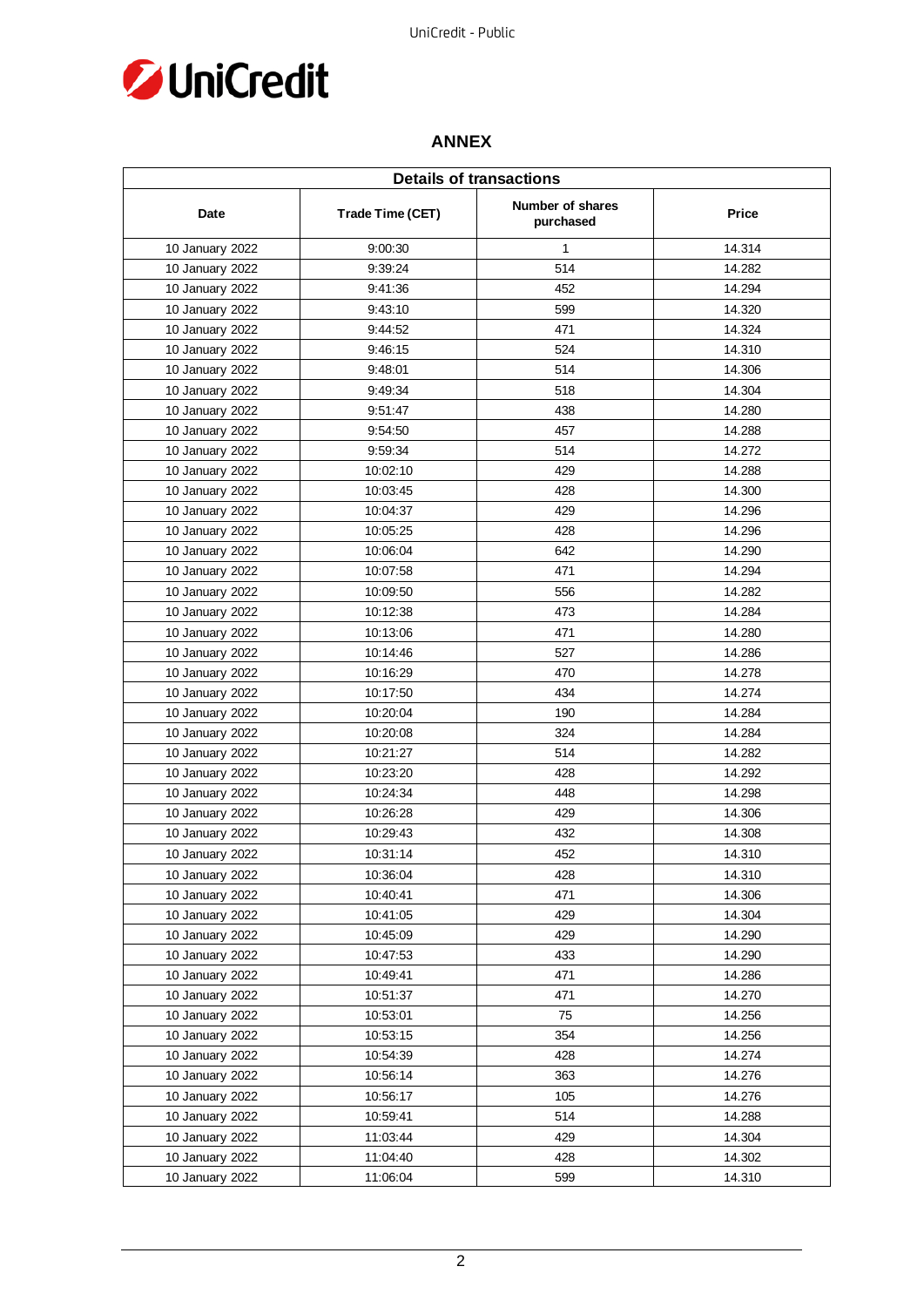

| <b>Details of transactions</b> |                  |                               |        |  |
|--------------------------------|------------------|-------------------------------|--------|--|
| Date                           | Trade Time (CET) | Number of shares<br>purchased | Price  |  |
| 10 January 2022                | 15:44:04         | 428                           | 14.294 |  |
| 10 January 2022                | 15:45:00         | 556                           | 14.288 |  |
| 10 January 2022                | 15:48:04         | 175                           | 14.292 |  |
| 10 January 2022                | 15:48:04         | 253                           | 14.292 |  |
| 10 January 2022                | 15:48:04         | 429                           | 14.292 |  |
| 10 January 2022                | 15:49:33         | 429                           | 14.286 |  |
| 10 January 2022                | 15:50:14         | 428                           | 14.266 |  |
| 10 January 2022                | 15:51:25         | 514                           | 14.256 |  |
| 10 January 2022                | 15:52:16         | 642                           | 14.266 |  |
| 10 January 2022                | 15:53:48         | 260                           | 14.262 |  |
| 10 January 2022                | 15:54:00         | 659                           | 14.262 |  |
| 10 January 2022                | 15:54:01         | 1103                          | 14.260 |  |
| 10 January 2022                | 15:54:42         | 956                           | 14.252 |  |
| 10 January 2022                | 15:55:42         | 452                           | 14.252 |  |
| 10 January 2022                | 15:55:43         | 179                           | 14.252 |  |
| 10 January 2022                | 15:56:20         | 630                           | 14.240 |  |
| 10 January 2022                | 15:57:05         | 822                           | 14.240 |  |
| 10 January 2022                | 15:57:05         | 894                           | 14.238 |  |
| 10 January 2022                | 15:57:06         | 65                            | 14.238 |  |
| 10 January 2022                | 15:59:21         | 445                           | 14.236 |  |
| 10 January 2022                | 15:59:28         | 827                           | 14.232 |  |
| 10 January 2022                | 16:00:22         | 132                           | 14.238 |  |
| 10 January 2022                | 16:00:22         | 556                           | 14.238 |  |
| 10 January 2022                | 16:00:24         | 757                           | 14.232 |  |
| 10 January 2022                | 16:01:57         | 777                           | 14.218 |  |
| 10 January 2022                | 16:02:10         | 699                           | 14.208 |  |
| 10 January 2022                | 16:03:56         | 1146                          | 14.204 |  |
| 10 January 2022                | 16:04:07         | 241                           | 14.208 |  |
| 10 January 2022                | 16:04:08         | 717                           | 14.208 |  |
| 10 January 2022                | 16:04:08         | 488                           | 14.208 |  |
| 10 January 2022                | 16:04:09         | 756                           | 14.204 |  |
| 10 January 2022                | 16:04:45         | 1285                          | 14.210 |  |
| 10 January 2022                | 16:04:45         | 659                           | 14.206 |  |
| 10 January 2022                | 16:04:45         | 156                           | 14.206 |  |
| 10 January 2022                | 16:04:45         | 1518                          | 14.204 |  |
| 10 January 2022                | 16:05:33         | 1462                          | 14.218 |  |
| 10 January 2022                | 16:05:47         | 1786                          | 14.212 |  |
| 10 January 2022                | 16:08:16         | 160                           | 14.266 |  |
| 10 January 2022                | 16:08:16         | 1377                          | 14.266 |  |
| 10 January 2022                | 16:08:16         | 188                           | 14.266 |  |
| 10 January 2022                | 16:09:30         | 2130                          | 14.274 |  |
| 10 January 2022                | 16:09:55         | 2310                          | 14.274 |  |
| 10 January 2022                | 16:10:42         | 700                           | 14.262 |  |
| 10 January 2022                | 16:10:42         | 934                           | 14.262 |  |
| 10 January 2022                | 16:10:42         | 358                           | 14.262 |  |
| 10 January 2022                | 16:12:05         | 2164                          | 14.254 |  |
| 10 January 2022                | 16:12:05         | 824                           | 14.254 |  |
| 10 January 2022                | 16:12:14         | 521                           | 14.252 |  |
| 10 January 2022                | 16:12:18         | 700                           | 14.250 |  |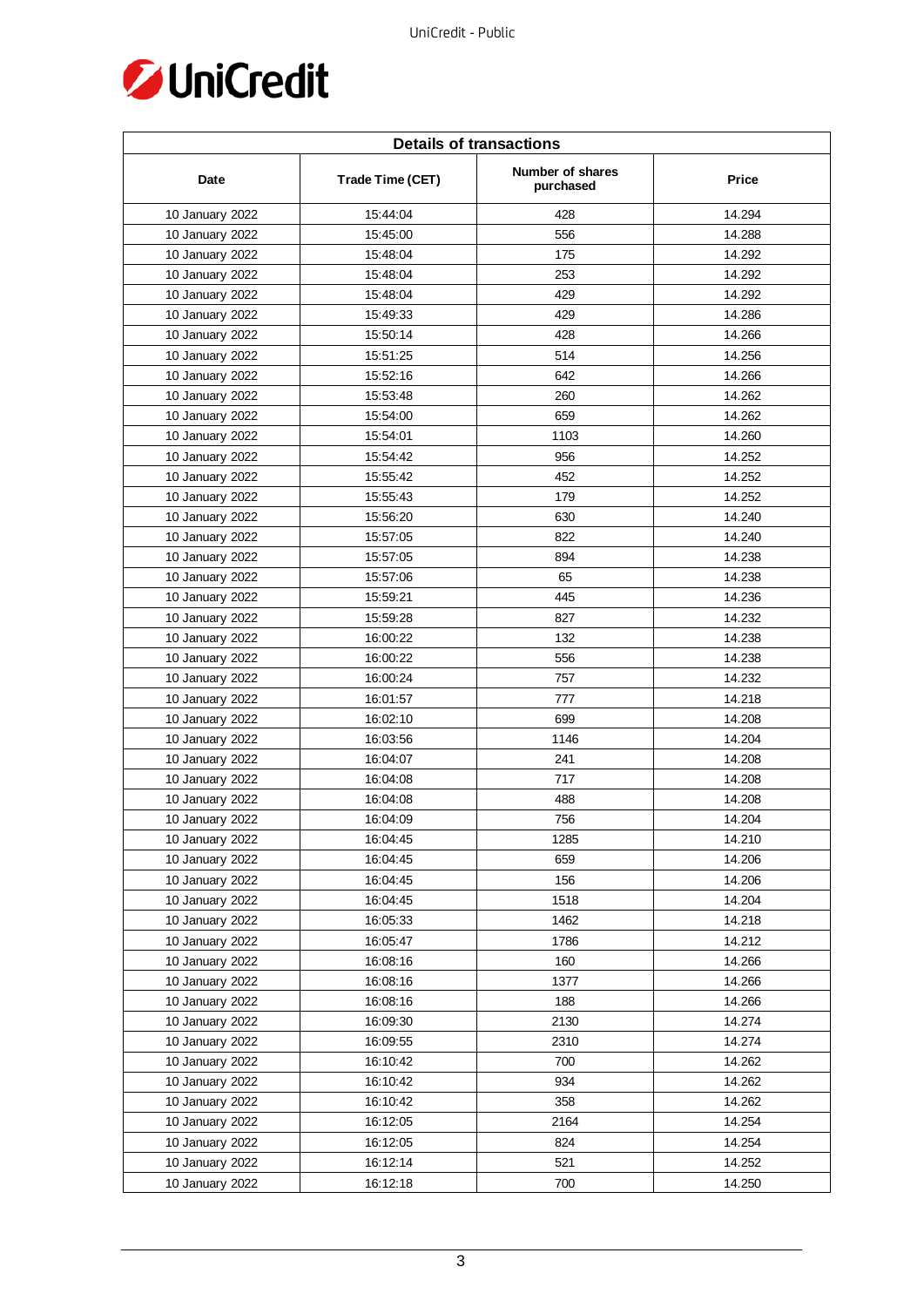

| <b>Details of transactions</b> |                  |                               |              |  |
|--------------------------------|------------------|-------------------------------|--------------|--|
| Date                           | Trade Time (CET) | Number of shares<br>purchased | <b>Price</b> |  |
| 10 January 2022                | 16:12:18         | 595                           | 14.250       |  |
| 10 January 2022                | 16:12:19         | 2576                          | 14.248       |  |
| 10 January 2022                | 16:14:02         | 200                           | 14.254       |  |
| 10 January 2022                | 16:14:03         | 606                           | 14.254       |  |
| 10 January 2022                | 16:14:03         | 353                           | 14.254       |  |
| 10 January 2022                | 16:14:21         | 773                           | 14.250       |  |
| 10 January 2022                | 16:15:23         | 906                           | 14.262       |  |
| 10 January 2022                | 16:15:23         | 1177                          | 14.258       |  |
| 10 January 2022                | 16:16:01         | 505                           | 14.254       |  |
| 10 January 2022                | 16:16:55         | 780                           | 14.262       |  |
| 10 January 2022                | 16:18:58         | 639                           | 14.252       |  |
| 10 January 2022                | 16:18:58         | 65                            | 14.250       |  |
| 10 January 2022                | 16:18:58         | 187                           | 14.250       |  |
| 10 January 2022                | 16:18:58         | 709                           | 14.250       |  |
| 10 January 2022                | 16:20:17         | 962                           | 14.244       |  |
| 10 January 2022                | 16:21:00         | 865                           | 14.242       |  |
| 10 January 2022                | 16:22:00         | 943                           | 14.236       |  |
| 10 January 2022                | 16:22:00         | 219                           | 14.236       |  |
| 10 January 2022                | 16:23:32         | 548                           | 14.238       |  |
| 10 January 2022                | 16:23:47         | 250                           | 14.234       |  |
| 10 January 2022                | 16:23:49         | 896                           | 14.234       |  |
| 10 January 2022                | 16:23:49         | 357                           | 14.234       |  |
| 10 January 2022                | 16:24:05         | 1721                          | 14.234       |  |
| 10 January 2022                | 16:24:41         | 962                           | 14.240       |  |
| 10 January 2022                | 16:25:52         | 840                           | 14.252       |  |
| 10 January 2022                | 16:25:52         | 248                           | 14.252       |  |
| 10 January 2022                | 16:27:19         | 890                           | 14.250       |  |
| 10 January 2022                | 16:27:19         | 472                           | 14.250       |  |
| 10 January 2022                | 16:28:48         | 1833                          | 14.264       |  |
| 10 January 2022                | 16:29:38         | 1046                          | 14.272       |  |
| 10 January 2022                | 16:30:17         | 694                           | 14.268       |  |
| 10 January 2022                | 16:30:17         | 854                           | 14.268       |  |
| 10 January 2022                | 16:30:25         | 250                           | 14.266       |  |
| 10 January 2022                | 16:30:25         | 1034                          | 14.266       |  |
| 10 January 2022                | 16:32:02         | 840                           | 14.266       |  |
| 10 January 2022                | 16:32:02         | 198                           | 14.266       |  |
| 10 January 2022                | 16:32:09         | 1502                          | 14.260       |  |
| 10 January 2022                | 16:32:09         | 31                            | 14.260       |  |
| 10 January 2022                | 16:34:06         | 451                           | 14.274       |  |
| 10 January 2022                | 16:34:10         | 514                           | 14.270       |  |
| 10 January 2022                | 16:35:26         | 434                           | 14.262       |  |
| 10 January 2022                | 16:37:25         | 428                           | 14.262       |  |
| 10 January 2022                | 16:39:20         | 429                           | 14.276       |  |
| 10 January 2022                | 16:40:27         | 435                           | 14.276       |  |
| 10 January 2022                | 16:44:10         | 711                           | 14.266       |  |
| 10 January 2022                | 16:44:12         | 437                           | 14.264       |  |
| 10 January 2022                | 16:44:12         | 110                           | 14.264       |  |
| 10 January 2022                | 16:44:14         | 280                           | 14.262       |  |
| 10 January 2022                | 16:44:14         | 376                           | 14.262       |  |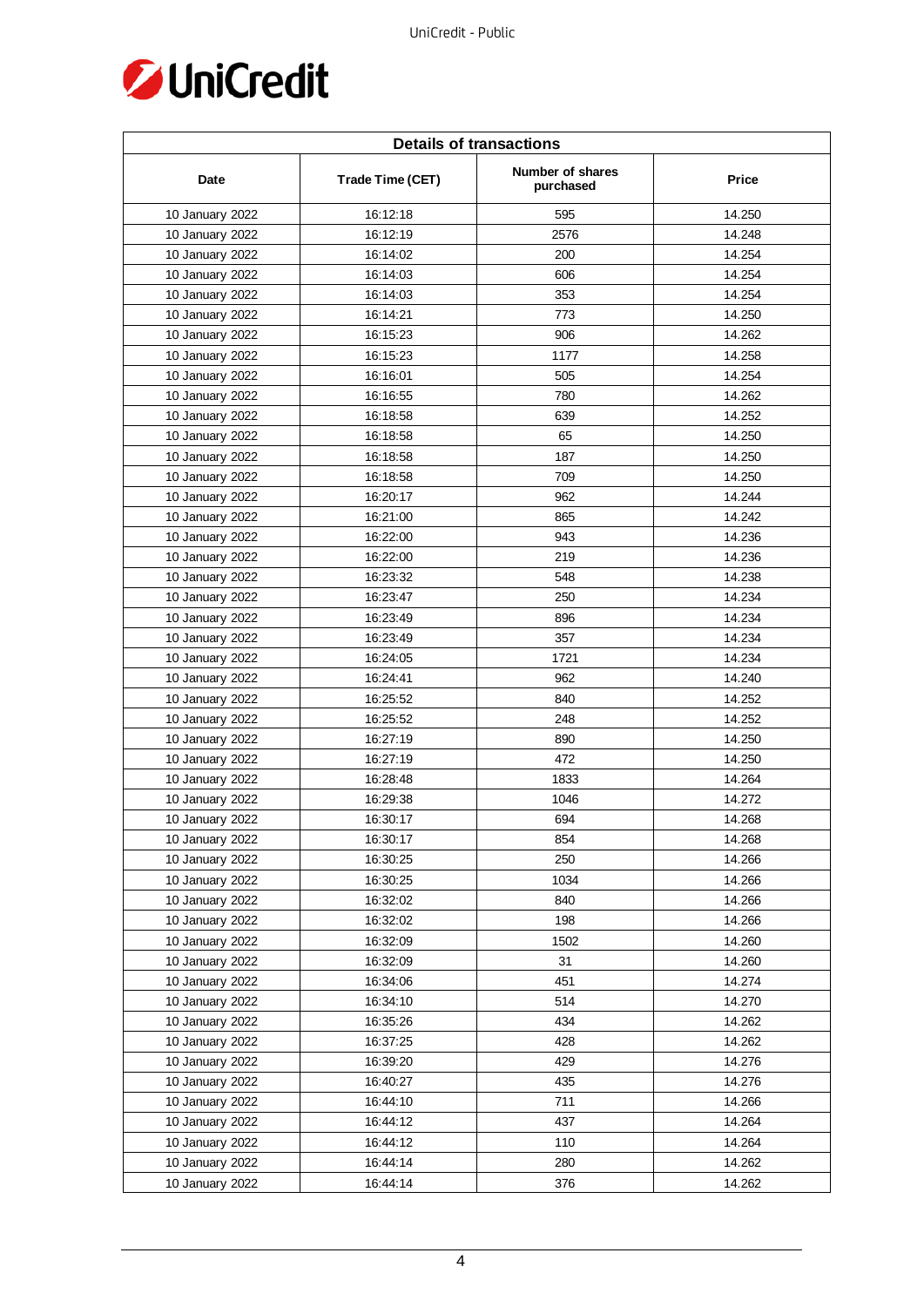

| <b>Details of transactions</b> |                  |                               |              |  |
|--------------------------------|------------------|-------------------------------|--------------|--|
| Date                           | Trade Time (CET) | Number of shares<br>purchased | <b>Price</b> |  |
| 10 January 2022                | 16:45:17         | 642                           | 14.258       |  |
| 10 January 2022                | 16:45:18         | 471                           | 14.256       |  |
| 10 January 2022                | 16:47:21         | 428                           | 14.258       |  |
| 10 January 2022                | 16:47:33         | 428                           | 14.252       |  |
| 10 January 2022                | 16:48:52         | 556                           | 14.236       |  |
| 10 January 2022                | 16:48:54         | 471                           | 14.234       |  |
| 10 January 2022                | 16:50:33         | 471                           | 14.232       |  |
| 10 January 2022                | 16:50:57         | 428                           | 14.228       |  |
| 10 January 2022                | 16:52:31         | 471                           | 14.218       |  |
| 10 January 2022                | 16:53:34         | 2332                          | 14.226       |  |
| 10 January 2022                | 16:54:30         | 253                           | 14.232       |  |
| 10 January 2022                | 16:54:30         | 1201                          | 14.232       |  |
| 10 January 2022                | 16:54:30         | 645                           | 14.232       |  |
| 10 January 2022                | 16:54:40         | 2565                          | 14.228       |  |
| 10 January 2022                | 16:55:33         | 1976                          | 14.228       |  |
| 10 January 2022                | 16:55:33         | 94                            | 14.228       |  |
| 10 January 2022                | 16:55:42         | 1898                          | 14.226       |  |
| 10 January 2022                | 16:55:42         | 630                           | 14.224       |  |
| 10 January 2022                | 16:55:57         | 577                           | 14.224       |  |
| 10 January 2022                | 16:57:16         | 840                           | 14.232       |  |
| 10 January 2022                | 16:57:16         | 489                           | 14.232       |  |
| 10 January 2022                | 16:58:34         | 2392                          | 14.260       |  |
| 10 January 2022                | 16:58:43         | 929                           | 14.258       |  |
| 10 January 2022                | 16:58:53         | 996                           | 14.256       |  |
| 10 January 2022                | 16:58:53         | 481                           | 14.256       |  |
| 10 January 2022                | 16:59:42         | 1152                          | 14.252       |  |
| 10 January 2022                | 17:00:43         | 1757                          | 14.238       |  |
| 10 January 2022                | 17:02:00         | 2248                          | 14.254       |  |
| 10 January 2022                | 17:02:02         | 1438                          | 14.252       |  |
| 10 January 2022                | 17:02:02         | 788                           | 14.252       |  |
| 10 January 2022                | 17:02:50         | 1260                          | 14.248       |  |
| 10 January 2022                | 17:02:50         | 192                           | 14.248       |  |
| 10 January 2022                | 17:03:51         | 1869                          | 14.242       |  |
| 10 January 2022                | 17:03:58         | 1469                          | 14.240       |  |
| 10 January 2022                | 17:04:14         | 667                           | 14.238       |  |
| 10 January 2022                | 17:05:17         | 1087                          | 14.244       |  |
| 10 January 2022                | 17:06:54         | 1137                          | 14.258       |  |
| 10 January 2022                | 17:07:04         | 452                           | 14.258       |  |
| 10 January 2022                | 17:07:04         | 1222                          | 14.256       |  |
| 10 January 2022                | 17:07:20         | 1066                          | 14.252       |  |
| 10 January 2022                | 17:08:40         | 55                            | 14.242       |  |
| 10 January 2022                | 17:08:43         | 900                           | 14.242       |  |
| 10 January 2022                | 17:09:04         | 126                           | 14.242       |  |
| 10 January 2022                | 17:09:04         | 991                           | 14.240       |  |
| 10 January 2022                | 17:09:04         | 991                           | 14.238       |  |
| 10 January 2022                | 17:11:32         | 969                           | 14.232       |  |
| 10 January 2022                | 17:11:49         | 447                           | 14.228       |  |
| 10 January 2022                | 17:12:09         | 1013                          | 14.234       |  |
| 10 January 2022                | 17:13:20         | 1281                          | 14.230       |  |
|                                |                  |                               |              |  |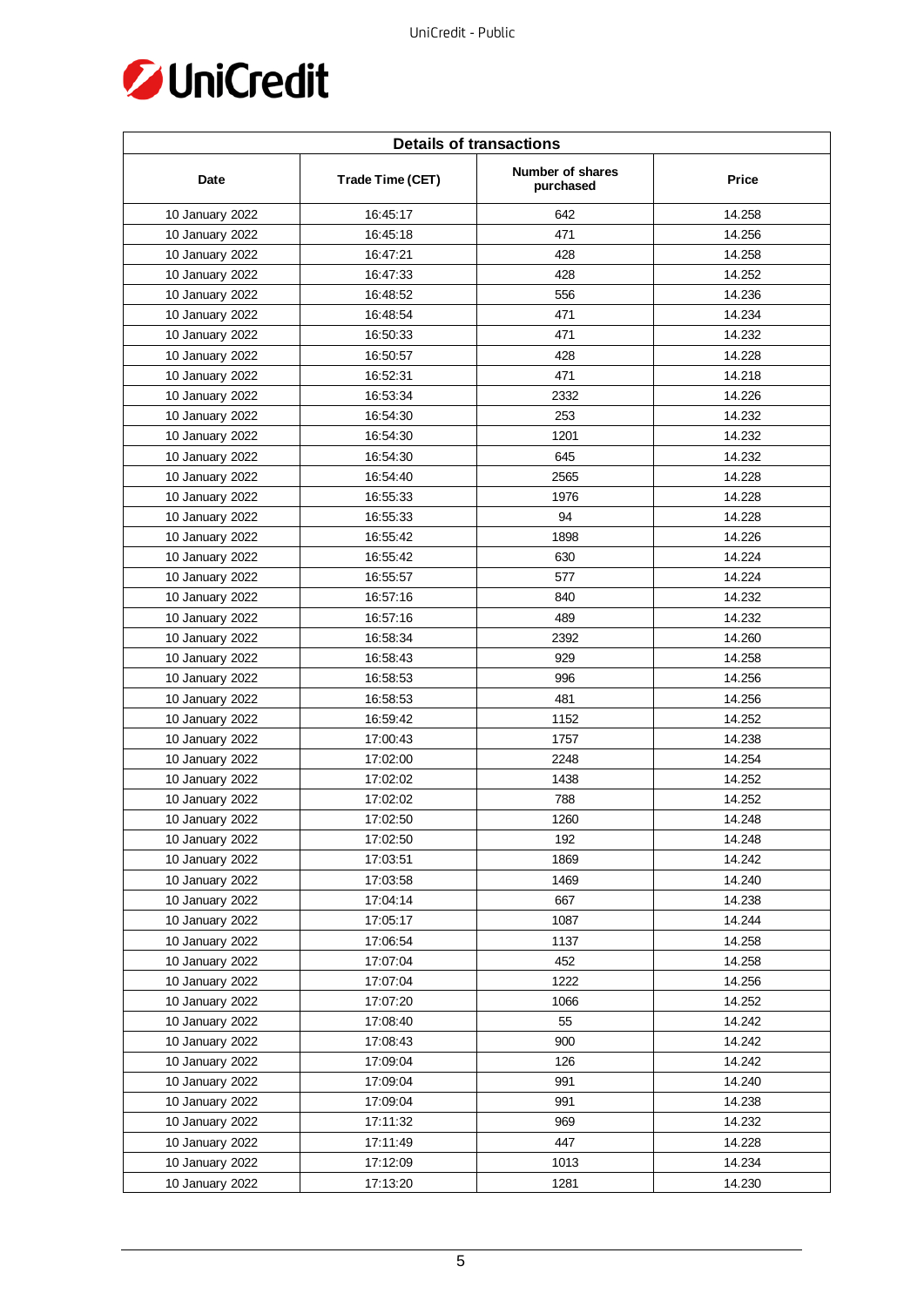

| <b>Details of transactions</b> |                  |                               |        |  |
|--------------------------------|------------------|-------------------------------|--------|--|
| Date                           | Trade Time (CET) | Number of shares<br>purchased | Price  |  |
| 10 January 2022                | 17:13:22         | 561                           | 14.228 |  |
| 10 January 2022                | 17:13:44         | 200                           | 14.226 |  |
| 10 January 2022                | 17:13:54         | 3898                          | 14.226 |  |
| 10 January 2022                | 17:14:18         | 1756                          | 14.232 |  |
| 10 January 2022                | 17:15:31         | 1688                          | 14.236 |  |
| 10 January 2022                | 17:15:31         | 2118                          | 14.236 |  |
| 10 January 2022                | 17:15:41         | 1296                          | 14.234 |  |
| 10 January 2022                | 17:15:41         | 551                           | 14.234 |  |
| 10 January 2022                | 17:15:41         | 2603                          | 14.234 |  |
| 10 January 2022                | 17:16:58         | 96                            | 14.232 |  |
| 10 January 2022                | 17:17:06         | 370                           | 14.236 |  |
| 10 January 2022                | 17:17:06         | 1799                          | 14.236 |  |
| 10 January 2022                | 17:17:06         | 226                           | 14.236 |  |
| 10 January 2022                | 17:17:54         | 475                           | 14.246 |  |
| 10 January 2022                | 17:17:54         | 885                           | 14.246 |  |
| 10 January 2022                | 17:17:54         | 636                           | 14.246 |  |
| 10 January 2022                | 17:17:55         | 2092                          | 14.244 |  |
| 10 January 2022                | 17:18:46         | 1764                          | 14.244 |  |
| 10 January 2022                | 17:19:44         | 840                           | 14.244 |  |
| 10 January 2022                | 17:19:44         | 1806                          | 14.244 |  |
| 10 January 2022                | 17:19:44         | 971                           | 14.244 |  |
| 10 January 2022                | 17:20:44         | 1368                          | 14.248 |  |
| 10 January 2022                | 17:20:44         | 561                           | 14.248 |  |
| 10 January 2022                | 17:21:55         | 1530                          | 14.252 |  |
| 10 January 2022                | 17:21:55         | 1915                          | 14.252 |  |
| 10 January 2022                | 17:22:22         | 1802                          | 14.250 |  |
| 10 January 2022                | 17:23:24         | 1722                          | 14.250 |  |
| 11 January 2022                | 9:00:44          | 1250                          | 14.264 |  |
| 11 January 2022                | 9:00:44          | 4070                          | 14.264 |  |
| 11 January 2022                | 9:00:44          | 1311                          | 14.262 |  |
| 11 January 2022                | 9:00:44          | 4827                          | 14.262 |  |
| 11 January 2022                | 9:00:46          | 1779                          | 14.258 |  |
| 11 January 2022                | 9:00:46          | 472                           | 14.258 |  |
| 11 January 2022                | 9:02:27          | 72                            | 14.176 |  |
| 11 January 2022                | 9:02:27          | 440                           | 14.176 |  |
| 11 January 2022                | 9:02:27          | 659                           | 14.176 |  |
| 11 January 2022                | 9:02:27          | 1540                          | 14.176 |  |
| 11 January 2022                | 9:02:28          | 2982                          | 14.168 |  |
| 11 January 2022                | 9:04:00          | 292                           | 14.174 |  |
| 11 January 2022                | 9:04:00          | 617                           | 14.174 |  |
| 11 January 2022                | 9:04:00          | 186                           | 14.174 |  |
| 11 January 2022                | 9:04:33          | 2178                          | 14.182 |  |
| 11 January 2022                | 9:04:36          | 2256                          | 14.184 |  |
| 11 January 2022                | 9:04:37          | 919                           | 14.184 |  |
| 11 January 2022                | 9:04:38          | 2178                          | 14.178 |  |
| 11 January 2022                | 9:04:38          | 732                           | 14.176 |  |
| 11 January 2022                | 9:05:48          | 1420                          | 14.186 |  |
| 11 January 2022                | 9:05:48          | 1421                          | 14.186 |  |
| 11 January 2022                | 9:06:18          | 1893                          | 14.178 |  |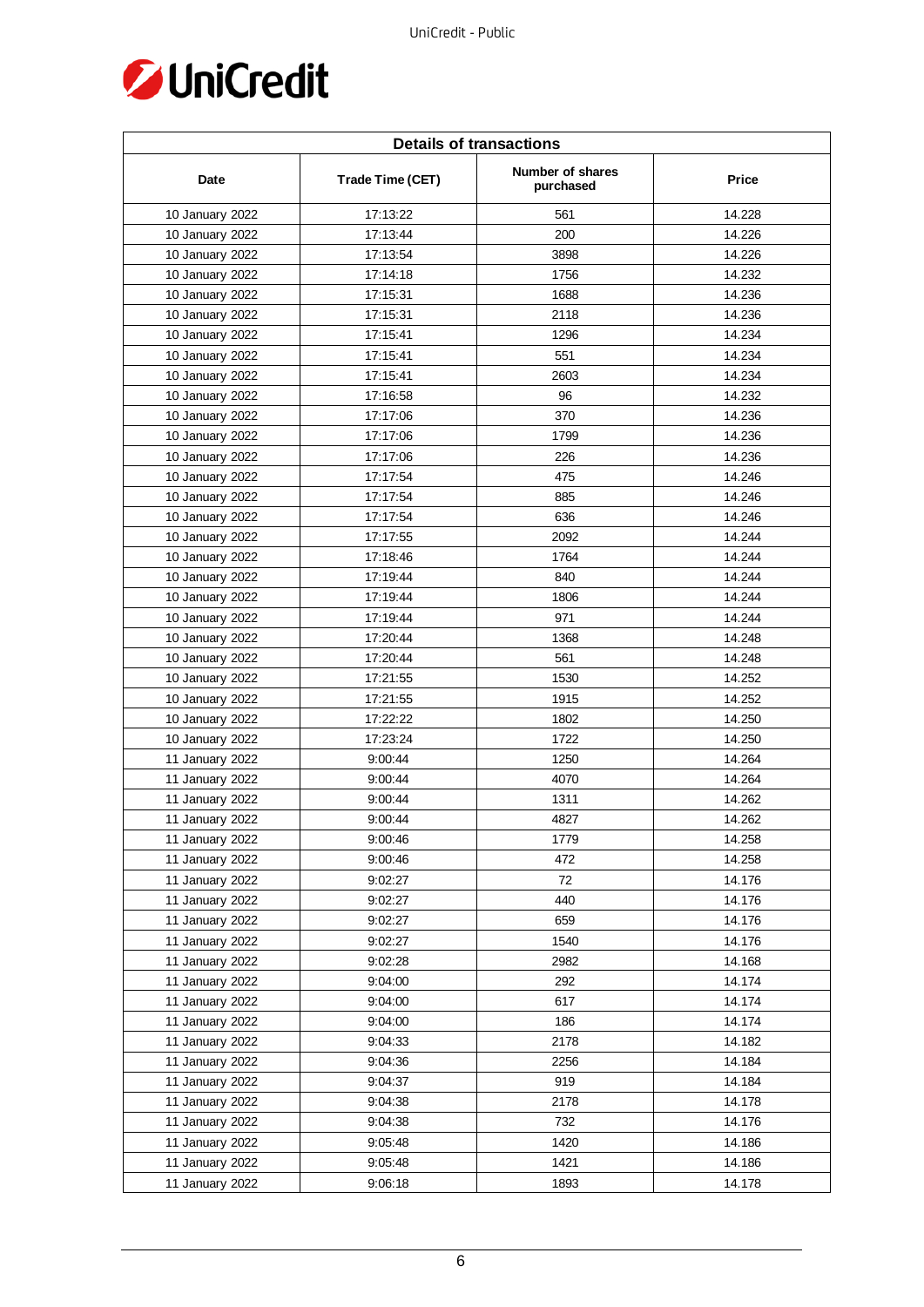

| <b>Details of transactions</b> |                  |                               |              |  |
|--------------------------------|------------------|-------------------------------|--------------|--|
| Date                           | Trade Time (CET) | Number of shares<br>purchased | <b>Price</b> |  |
| 11 January 2022                | 9:07:10          | 1981                          | 14.134       |  |
| 11 January 2022                | 9:07:10          | 386                           | 14.134       |  |
| 11 January 2022                | 9:07:22          | 2180                          | 14.126       |  |
| 11 January 2022                | 9:07:22          | 314                           | 14.126       |  |
| 11 January 2022                | 9:09:14          | 2466                          | 14.176       |  |
| 11 January 2022                | 9:09:19          | 612                           | 14.176       |  |
| 11 January 2022                | 9:09:40          | 1292                          | 14.178       |  |
| 11 January 2022                | 9:09:40          | 2155                          | 14.178       |  |
| 11 January 2022                | 9:10:08          | 2668                          | 14.172       |  |
| 11 January 2022                | 9:10:08          | 410                           | 14.172       |  |
| 11 January 2022                | 9:10:56          | 3631                          | 14.176       |  |
| 11 January 2022                | 9:11:02          | 123                           | 14.178       |  |
| 11 January 2022                | 9:11:02          | 2506                          | 14.178       |  |
| 11 January 2022                | 9:11:02          | 3631                          | 14.176       |  |
| 11 January 2022                | 9:11:02          | 2348                          | 14.176       |  |
| 11 January 2022                | 9:11:05          | 4720                          | 14.172       |  |
| 11 January 2022                | 9:12:23          | 2831                          | 14.120       |  |
| 11 January 2022                | 9:12:24          | 2158                          | 14.120       |  |
| 11 January 2022                | 9:12:24          | 388                           | 14.120       |  |
| 11 January 2022                | 9:12:24          | 3407                          | 14.118       |  |
| 11 January 2022                | 9:12:24          | 729                           | 14.118       |  |
| 11 January 2022                | 9:13:02          | 1432                          | 14.124       |  |
| 11 January 2022                | 9:13:02          | 1464                          | 14.124       |  |
| 11 January 2022                | 9:14:01          | 3631                          | 14.126       |  |
| 11 January 2022                | 9:14:04          | 761                           | 14.126       |  |
| 11 January 2022                | 9:14:04          | 154                           | 14.126       |  |
| 11 January 2022                | 9:14:04          | 5246                          | 14.124       |  |
| 11 January 2022                | 9:14:09          | 699                           | 14.118       |  |
| 11 January 2022                | 9:15:54          | 3226                          | 14.080       |  |
| 11 January 2022                | 9:16:16          | 1290                          | 14.066       |  |
| 11 January 2022                | 9:16:16          | 1936                          | 14.066       |  |
| 11 January 2022                | 9:16:43          | 3549                          | 14.060       |  |
| 11 January 2022                | 9:17:26          | 3647                          | 14.040       |  |
| 11 January 2022                | 9:18:09          | 2431                          | 14.036       |  |
| 11 January 2022                | 9:19:01          | 118                           | 14.040       |  |
| 11 January 2022                | 9:19:17          | 1143                          | 14.054       |  |
| 11 January 2022                | 9:19:17          | 1304                          | 14.054       |  |
| 11 January 2022                | 9:19:17          | 1758                          | 14.054       |  |
| 11 January 2022                | 9:19:17          | 3504                          | 14.052       |  |
| 11 January 2022                | 9:19:19          | 2406                          | 14.048       |  |
| 11 January 2022                | 9:19:19          | 1448                          | 14.048       |  |
| 11 January 2022                | 9:20:46          | 8138                          | 14.036       |  |
| 11 January 2022                | 9:20:46          | 161                           | 14.036       |  |
| 11 January 2022                | 9:20:46          | 1858                          | 14.034       |  |
| 11 January 2022                | 9:20:46          | 4526                          | 14.034       |  |
| 11 January 2022                | 9:21:05          | 6384                          | 14.044       |  |
| 11 January 2022                | 9:22:22          | 6166                          | 14.072       |  |
| 11 January 2022                | 9:23:20          | 1704                          | 14.096       |  |
| 11 January 2022                | 9:23:20          | 3340                          | 14.096       |  |
|                                |                  |                               |              |  |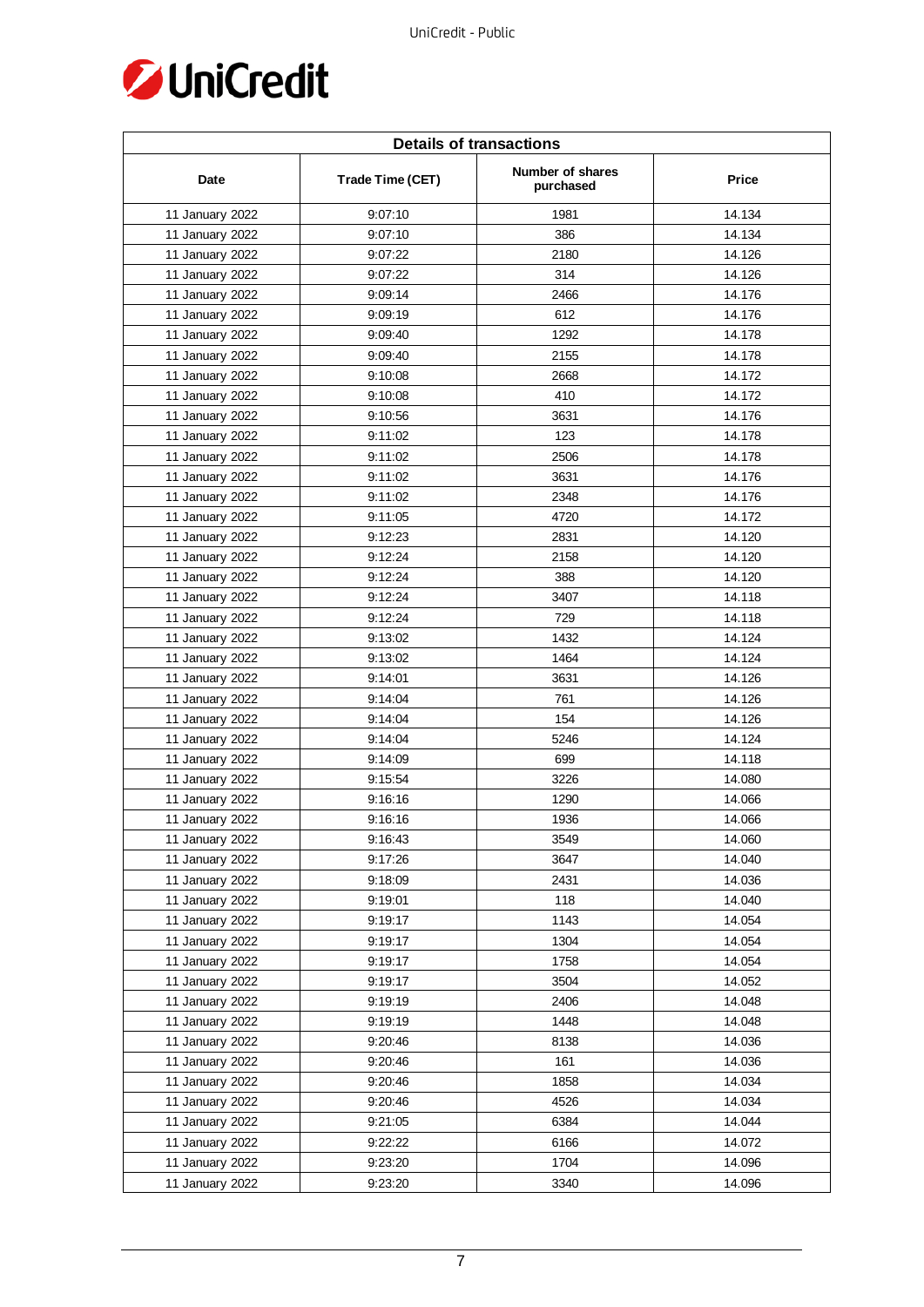

| <b>Details of transactions</b> |                  |                               |        |  |
|--------------------------------|------------------|-------------------------------|--------|--|
| Date                           | Trade Time (CET) | Number of shares<br>purchased | Price  |  |
| 11 January 2022                | 9:23:21          | 842                           | 14.092 |  |
| 11 January 2022                | 9:23:21          | 1203                          | 14.090 |  |
| 11 January 2022                | 9:24:00          | 3561                          | 14.094 |  |
| 11 January 2022                | 9:24:02          | 890                           | 14.100 |  |
| 11 January 2022                | 9:24:04          | 4467                          | 14.100 |  |
| 11 January 2022                | 9:24:04          | 671                           | 14.100 |  |
| 11 January 2022                | 9:24:04          | 786                           | 14.098 |  |
| 11 January 2022                | 9:24:06          | 4316                          | 14.098 |  |
| 11 January 2022                | 9:24:35          | 834                           | 14.100 |  |
| 11 January 2022                | 9:24:35          | 748                           | 14.100 |  |
| 11 January 2022                | 9:24:35          | 1202                          | 14.100 |  |
| 11 January 2022                | 9:25:50          | 4230                          | 14.072 |  |
| 11 January 2022                | 9:25:52          | 2245                          | 14.070 |  |
| 11 January 2022                | 9:25:52          | 1501                          | 14.070 |  |
| 11 January 2022                | 9:25:52          | 2598                          | 14.070 |  |
| 11 January 2022                | 9:27:06          | 2113                          | 14.054 |  |
| 11 January 2022                | 9:27:36          | 3055                          | 14.062 |  |
| 11 January 2022                | 9:27:50          | 730                           | 14.074 |  |
| 11 January 2022                | 9:27:55          | 178                           | 14.074 |  |
| 11 January 2022                | 9:28:16          | 674                           | 14.074 |  |
| 11 January 2022                | 9:28:16          | 489                           | 14.074 |  |
| 11 January 2022                | 9:28:16          | 1103                          | 14.074 |  |
| 11 January 2022                | 9:28:16          | 1143                          | 14.074 |  |
| 11 January 2022                | 9:28:16          | 293                           | 14.074 |  |
| 11 January 2022                | 9:28:16          | 423                           | 14.074 |  |
| 11 January 2022                | 9:29:04          | 5710                          | 14.066 |  |
| 11 January 2022                | 9:29:12          | 1000                          | 14.062 |  |
| 11 January 2022                | 9:29:53          | 330                           | 14.072 |  |
| 11 January 2022                | 9:30:01          | 3598                          | 14.072 |  |
| 11 January 2022                | 9:30:19          | 3330                          | 14.054 |  |
| 11 January 2022                | 9:30:19          | 428                           | 14.054 |  |
| 11 January 2022                | 9:30:45          | 3631                          | 14.048 |  |
| 11 January 2022                | 9:30:45          | 4461                          | 14.048 |  |
| 11 January 2022                | 9:30:46          | 402                           | 14.046 |  |
| 11 January 2022                | 9:30:47          | 3631                          | 14.046 |  |
| 11 January 2022                | 9:30:47          | 4681                          | 14.046 |  |
| 11 January 2022                | 9:30:57          | 1292                          | 14.034 |  |
| 11 January 2022                | 9:31:47          | 408                           | 14.032 |  |
| 11 January 2022                | 9:31:47          | 2290                          | 14.032 |  |
| 11 January 2022                | 9:32:24          | 99                            | 14.022 |  |
| 11 January 2022                | 9:32:32          | 418                           | 14.028 |  |
| 11 January 2022                | 9:32:32          | 691                           | 14.028 |  |
| 11 January 2022                | 9:32:53          | 198                           | 14.036 |  |
| 11 January 2022                | 9:32:53          | 806                           | 14.036 |  |
| 11 January 2022                | 9:33:11          | 1489                          | 14.042 |  |
| 11 January 2022                | 9:33:11          | 1621                          | 14.042 |  |
| 11 January 2022                | 9:33:12          | 118                           | 14.042 |  |
| 11 January 2022                | 9:33:13          | 2690                          | 14.040 |  |
| 11 January 2022                | 9:33:13          | 3766                          | 14.038 |  |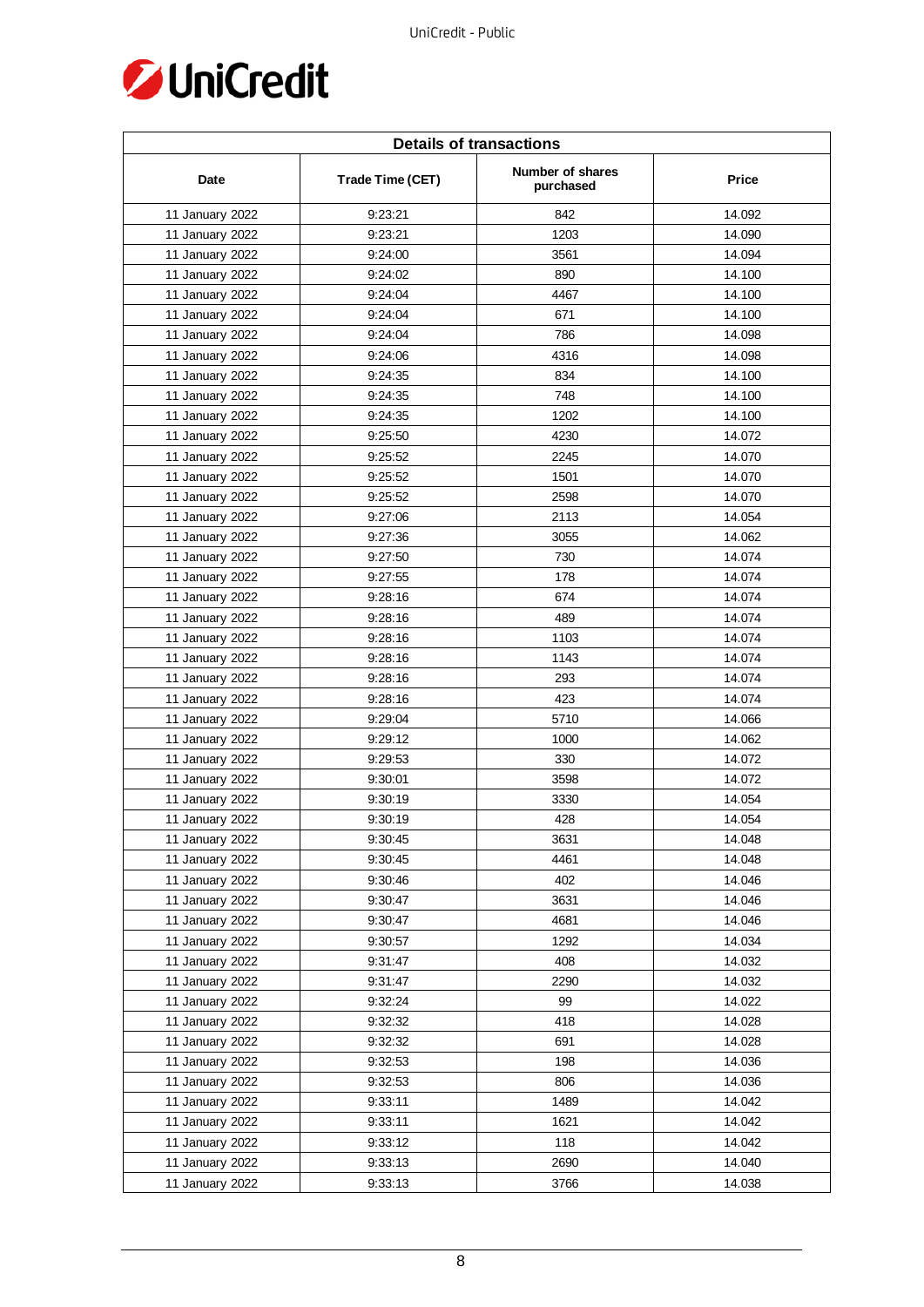

| <b>Details of transactions</b> |                  |                               |        |  |
|--------------------------------|------------------|-------------------------------|--------|--|
| Date                           | Trade Time (CET) | Number of shares<br>purchased | Price  |  |
| 11 January 2022                | 9:33:13          | 3348                          | 14.036 |  |
| 11 January 2022                | 9:34:01          | 65                            | 14.030 |  |
| 11 January 2022                | 9:34:03          | 611                           | 14.032 |  |
| 11 January 2022                | 9:34:03          | 1203                          | 14.032 |  |
| 11 January 2022                | 9:34:03          | 2200                          | 14.032 |  |
| 11 January 2022                | 9:34:03          | 45                            | 14.032 |  |
| 11 January 2022                | 9:34:04          | 864                           | 14.030 |  |
| 11 January 2022                | 9:34:04          | 6377                          | 14.030 |  |
| 11 January 2022                | 9:34:05          | 1053                          | 14.024 |  |
| 11 January 2022                | 9:35:54          | 456                           | 14.040 |  |
| 11 January 2022                | 9:35:54          | 3302                          | 14.040 |  |
| 11 January 2022                | 9:37:01          | 221                           | 14.050 |  |
| 11 January 2022                | 9:37:01          | 3537                          | 14.050 |  |
| 11 January 2022                | 9:37:46          | 1455                          | 14.056 |  |
| 11 January 2022                | 9:37:57          | 2130                          | 14.066 |  |
| 11 January 2022                | 9:37:57          | 1127                          | 14.066 |  |
| 11 January 2022                | 9:37:58          | 320                           | 14.064 |  |
| 11 January 2022                | 9:37:58          | 541                           | 14.064 |  |
| 11 January 2022                | 9:37:58          | 3555                          | 14.064 |  |
| 11 January 2022                | 9:39:07          | 476                           | 14.058 |  |
| 11 January 2022                | 9:39:07          | 4375                          | 14.058 |  |
| 11 January 2022                | 9:39:11          | 3631                          | 14.056 |  |
| 11 January 2022                | 9:39:11          | 700                           | 14.056 |  |
| 11 January 2022                | 9:39:11          | 1345                          | 14.056 |  |
| 11 January 2022                | 9:39:12          | 1585                          | 14.054 |  |
| 11 January 2022                | 9:39:12          | 2199                          | 14.054 |  |
| 11 January 2022                | 9:40:39          | 700                           | 14.060 |  |
| 11 January 2022                | 9:40:55          | 117                           | 14.064 |  |
| 11 January 2022                | 9:41:02          | 528                           | 14.076 |  |
| 11 January 2022                | 9:41:15          | 713                           | 14.076 |  |
| 11 January 2022                | 9:41:15          | 1262                          | 14.076 |  |
| 11 January 2022                | 9:41:18          | 721                           | 14.080 |  |
| 11 January 2022                | 9:41:18          | 77                            | 14.080 |  |
| 11 January 2022                | 9:41:18          | 431                           | 14.080 |  |
| 11 January 2022                | 9:41:20          | 552                           | 14.076 |  |
| 11 January 2022                | 9:41:20          | 2114                          | 14.076 |  |
| 11 January 2022                | 9:41:20          | 1232                          | 14.076 |  |
| 11 January 2022                | 9:41:20          | 2399                          | 14.076 |  |
| 11 January 2022                | 9:41:25          | 2656                          | 14.076 |  |
| 11 January 2022                | 9:41:44          | 100                           | 14.068 |  |
| 11 January 2022                | 9:41:44          | 3044                          | 14.068 |  |
| 11 January 2022                | 9:41:44          | 1807                          | 14.068 |  |
| 11 January 2022                | 9:42:27          | 1359                          | 14.072 |  |
| 11 January 2022                | 9:42:27          | 4027                          | 14.072 |  |
| 11 January 2022                | 9:42:27          | 3631                          | 14.070 |  |
| 11 January 2022                | 9:42:27          | 1755                          | 14.070 |  |
| 11 January 2022                | 9:44:09          | 664                           | 14.076 |  |
| 11 January 2022                | 9:44:09          | 5818                          | 14.076 |  |
| 11 January 2022                | 9:44:33          | 4321                          | 14.072 |  |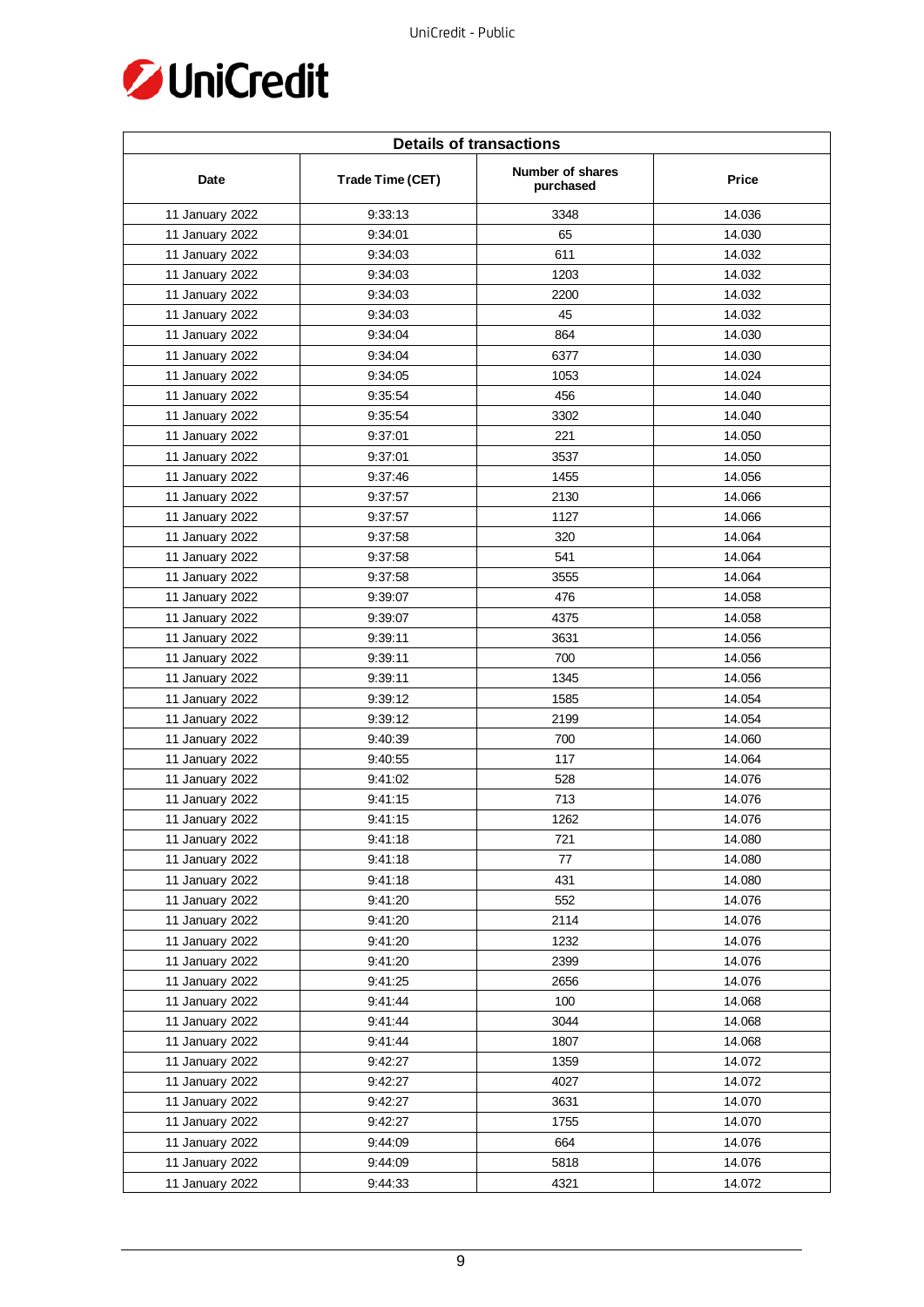

| <b>Details of transactions</b> |                  |                               |              |  |
|--------------------------------|------------------|-------------------------------|--------------|--|
| Date                           | Trade Time (CET) | Number of shares<br>purchased | <b>Price</b> |  |
| 11 January 2022                | 9:45:09          | 2160                          | 14.060       |  |
| 11 January 2022                | 9:46:04          | 101                           | 14.064       |  |
| 11 January 2022                | 9:46:04          | 5068                          | 14.064       |  |
| 11 January 2022                | 9:46:40          | 2880                          | 14.064       |  |
| 11 January 2022                | 9:46:59          | 3027                          | 14.056       |  |
| 11 January 2022                | 9:47:39          | 870                           | 14.060       |  |
| 11 January 2022                | 9:47:39          | 311                           | 14.060       |  |
| 11 January 2022                | 9:47:42          | 1                             | 14.060       |  |
| 11 January 2022                | 9:47:55          | 2395                          | 14.060       |  |
| 11 January 2022                | 9:48:40          | 639                           | 14.078       |  |
| 11 January 2022                | 9:48:42          | 344                           | 14.078       |  |
| 11 January 2022                | 9:48:43          | 1260                          | 14.078       |  |
| 11 January 2022                | 9:48:43          | 840                           | 14.078       |  |
| 11 January 2022                | 9:48:43          | 338                           | 14.078       |  |
| 11 January 2022                | 9:49:02          | 5523                          | 14.082       |  |
| 11 January 2022                | 9:49:02          | 982                           | 14.080       |  |
| 11 January 2022                | 9:49:02          | 4147                          | 14.080       |  |
| 11 January 2022                | 9:49:02          | 629                           | 14.076       |  |
| 11 January 2022                | 9:49:44          | 217                           | 14.084       |  |
| 11 January 2022                | 9:50:51          | 3559                          | 14.110       |  |
| 11 January 2022                | 9:50:51          | 1211                          | 14.110       |  |
| 11 January 2022                | 9:50:57          | 463                           | 14.106       |  |
| 11 January 2022                | 9:51:03          | 280                           | 14.106       |  |
| 11 January 2022                | 9:51:04          | 857                           | 14.106       |  |
| 11 January 2022                | 9:51:04          | 48                            | 14.106       |  |
| 11 January 2022                | 9:51:04          | 4553                          | 14.106       |  |
| 11 January 2022                | 9:51:05          | 3710                          | 14.096       |  |
| 11 January 2022                | 9:51:05          | 648                           | 14.096       |  |
| 11 January 2022                | 9:52:56          | 11                            | 14.122       |  |
| 11 January 2022                | 9:52:58          | 4145                          | 14.118       |  |
| 11 January 2022                | 9:52:58          | 3391                          | 14.116       |  |
| 11 January 2022                | 9:53:06          | 758                           | 14.106       |  |
| 11 January 2022                | 9:53:06          | 649                           | 14.106       |  |
| 11 January 2022                | 9:53:06          | 2350                          | 14.106       |  |
| 11 January 2022                | 9:54:45          | 3060                          | 14.106       |  |
| 11 January 2022                | 9:54:45          | 122                           | 14.106       |  |
| 11 January 2022                | 9:54:57          | 1274                          | 14.102       |  |
| 11 January 2022                | 9:54:57          | 191                           | 14.102       |  |
| 11 January 2022                | 9:54:58          | 1418                          | 14.102       |  |
| 11 January 2022                | 9:54:59          | 190                           | 14.102       |  |
| 11 January 2022                | 9:54:59          | 109                           | 14.102       |  |
| 11 January 2022                | 9:56:08          | 3531                          | 14.102       |  |
| 11 January 2022                | 9:56:11          | 524                           | 14.100       |  |
| 11 January 2022                | 9:56:11          | 3182                          | 14.098       |  |
| 11 January 2022                | 9:56:17          | 3356                          | 14.096       |  |
| 11 January 2022                | 9:57:27          | 192                           | 14.108       |  |
| 11 January 2022                | 9:57:29          | 529                           | 14.108       |  |
| 11 January 2022                | 9:57:29          | 538                           | 14.108       |  |
| 11 January 2022                | 9:57:29          | 3292                          | 14.108       |  |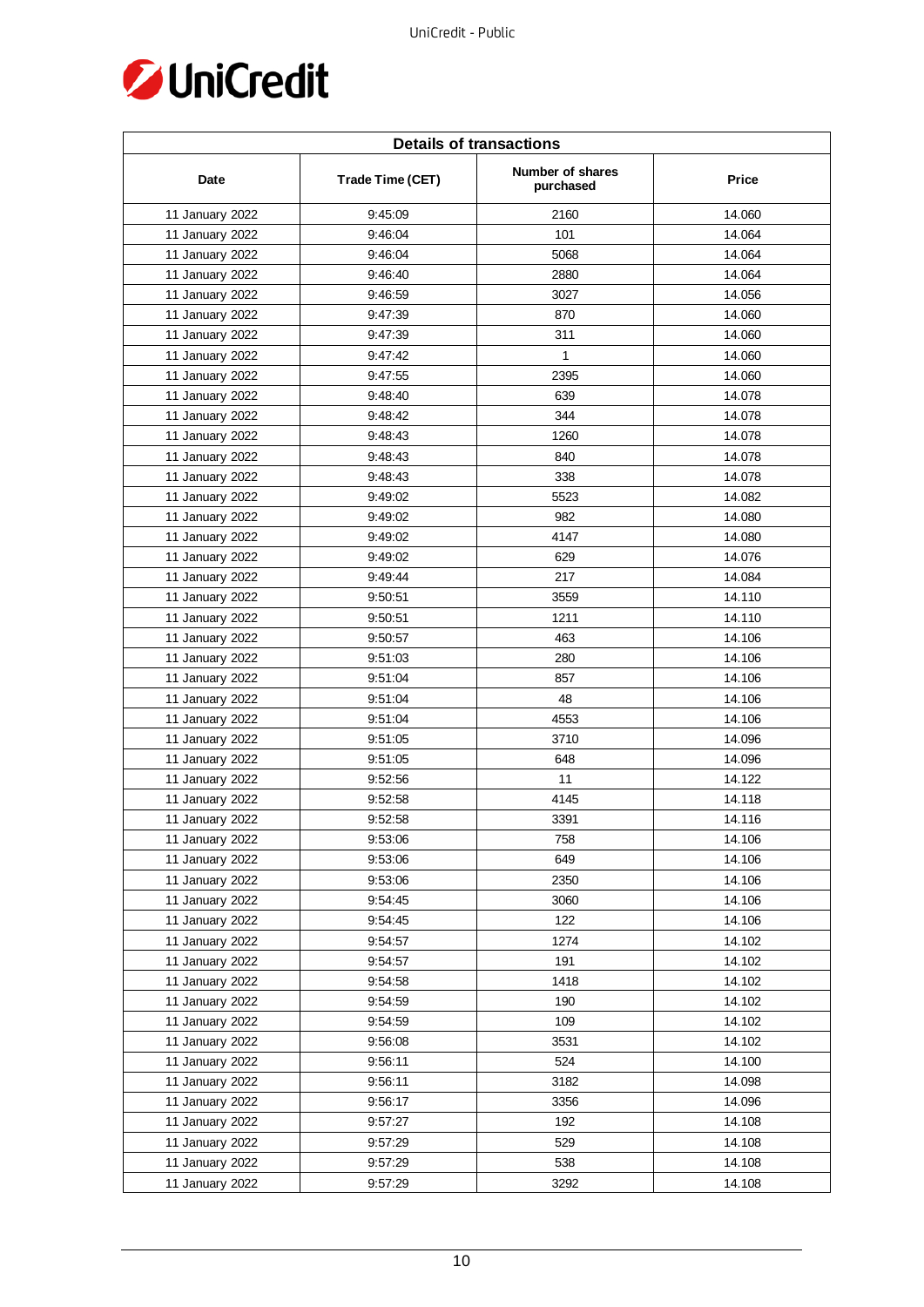

| <b>Details of transactions</b> |                  |                               |              |  |
|--------------------------------|------------------|-------------------------------|--------------|--|
| Date                           | Trade Time (CET) | Number of shares<br>purchased | <b>Price</b> |  |
| 11 January 2022                | 9:59:02          | 75                            | 14.128       |  |
| 11 January 2022                | 9:59:32          | 3631                          | 14.130       |  |
| 11 January 2022                | 9:59:32          | 1850                          | 14.130       |  |
| 11 January 2022                | 9:59:32          | 468                           | 14.128       |  |
| 11 January 2022                | 9:59:32          | 3186                          | 14.128       |  |
| 11 January 2022                | 9:59:32          | 1669                          | 14.126       |  |
| 11 January 2022                | 10:00:07         | 431                           | 14.122       |  |
| 11 January 2022                | 10:00:49         | 801                           | 14.140       |  |
| 11 January 2022                | 10:00:49         | 1223                          | 14.140       |  |
| 11 January 2022                | 10:01:06         | 191                           | 14.146       |  |
| 11 January 2022                | 10:01:06         | 246                           | 14.146       |  |
| 11 January 2022                | 10:01:06         | 1294                          | 14.146       |  |
| 11 January 2022                | 10:01:06         | 461                           | 14.146       |  |
| 11 January 2022                | 10:01:06         | 3789                          | 14.146       |  |
| 11 January 2022                | 10:01:06         | 45                            | 14.146       |  |
| 11 January 2022                | 10:01:08         | 382                           | 14.146       |  |
| 11 January 2022                | 10:02:20         | 679                           | 14.178       |  |
| 11 January 2022                | 10:02:20         | 420                           | 14.178       |  |
| 11 January 2022                | 10:02:23         | 1128                          | 14.174       |  |
| 11 January 2022                | 10:02:23         | 1490                          | 14.174       |  |
| 11 January 2022                | 10:02:23         | 1283                          | 14.174       |  |
| 11 January 2022                | 10:02:23         | 315                           | 14.174       |  |
| 11 January 2022                | 10:02:33         | 2792                          | 14.172       |  |
| 11 January 2022                | 10:03:03         | 1514                          | 14.168       |  |
| 11 January 2022                | 10:03:03         | 1380                          | 14.166       |  |
| 11 January 2022                | 10:03:58         | 757                           | 14.166       |  |
| 11 January 2022                | 10:04:30         | 2928                          | 14.208       |  |
| 11 January 2022                | 10:04:40         | 805                           | 14.214       |  |
| 11 January 2022                | 10:04:41         | 2123                          | 14.214       |  |
| 11 January 2022                | 10:04:53         | 2724                          | 14.206       |  |
| 11 January 2022                | 10:05:28         | 204                           | 14.192       |  |
| 11 January 2022                | 10:05:58         | 2516                          | 14.192       |  |
| 11 January 2022                | 10:06:05         | 2516                          | 14.184       |  |
| 11 January 2022                | 10:07:35         | 2842                          | 14.174       |  |
| 11 January 2022                | 10:07:35         | 2517                          | 14.172       |  |
| 11 January 2022                | 10:08:06         | 2865                          | 14.174       |  |
| 11 January 2022                | 10:09:13         | 742                           | 14.170       |  |
| 11 January 2022                | 10:09:13         | 719                           | 14.170       |  |
| 11 January 2022                | 10:09:13         | 1259                          | 14.170       |  |
| 11 January 2022                | 10:09:14         | 423                           | 14.168       |  |
| 11 January 2022                | 10:09:14         | 1887                          | 14.166       |  |
| 11 January 2022                | 10:10:10         | 191                           | 14.148       |  |
| 11 January 2022                | 10:10:39         | 387                           | 14.156       |  |
| 11 January 2022                | 10:10:39         | 420                           | 14.156       |  |
| 11 January 2022                | 10:10:39         | 4744                          | 14.154       |  |
| 11 January 2022                | 10:11:52         | 1300                          | 14.162       |  |
| 11 January 2022                | 10:12:00         | 971                           | 14.162       |  |
| 11 January 2022                | 10:12:03         | 2271                          | 14.158       |  |
| 11 January 2022                | 10:12:03         | 854                           | 14.158       |  |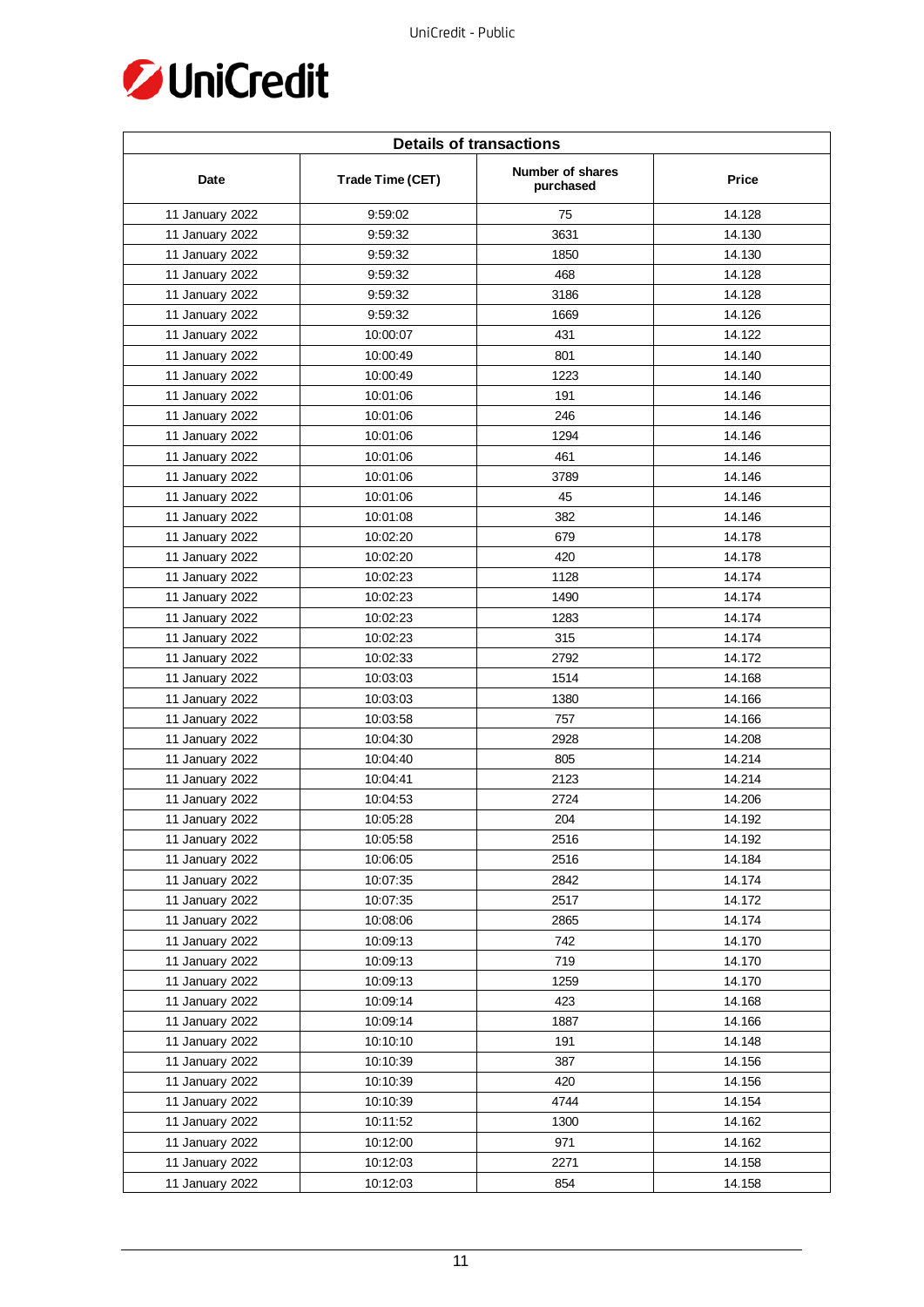

| <b>Details of transactions</b> |                  |                                      |              |  |
|--------------------------------|------------------|--------------------------------------|--------------|--|
| Date                           | Trade Time (CET) | <b>Number of shares</b><br>purchased | <b>Price</b> |  |
| 11 January 2022                | 10:12:25         | 1432                                 | 14.146       |  |
| 11 January 2022                | 10:12:30         | 1219                                 | 14.146       |  |
| 11 January 2022                | 10:13:59         | 2651                                 | 14.154       |  |
| 11 January 2022                | 10:13:59         | 825                                  | 14.152       |  |
| 11 January 2022                | 10:13:59         | 2779                                 | 14.152       |  |
| 11 January 2022                | 10:14:03         | 2651                                 | 14.150       |  |
| 11 January 2022                | 10:14:04         | 3049                                 | 14.146       |  |
| 11 January 2022                | 10:16:03         | 2288                                 | 14.144       |  |
| 11 January 2022                | 10:17:14         | 278                                  | 14.170       |  |
| 11 January 2022                | 10:17:14         | 2156                                 | 14.170       |  |
| 11 January 2022                | 10:17:29         | 2060                                 | 14.166       |  |
| 11 January 2022                | 10:17:32         | 109                                  | 14.162       |  |
| 11 January 2022                | 10:17:32         | 2419                                 | 14.162       |  |
| 11 January 2022                | 10:19:35         | 2525                                 | 14.160       |  |
| 11 January 2022                | 10:20:16         | 2294                                 | 14.162       |  |
| 11 January 2022                | 10:20:27         | 2525                                 | 14.156       |  |
| 11 January 2022                | 10:20:55         | 10                                   | 14.168       |  |
| 11 January 2022                | 10:21:17         | 4333                                 | 14.170       |  |
| 11 January 2022                | 10:21:27         | 3631                                 | 14.168       |  |
| 11 January 2022                | 10:21:27         | 1039                                 | 14.168       |  |
| 11 January 2022                | 10:21:30         | 1016                                 | 14.166       |  |
| 11 January 2022                | 10:22:54         | 1368                                 | 14.176       |  |
| 11 January 2022                | 10:22:54         | 1075                                 | 14.176       |  |
| 11 January 2022                | 10:23:08         | 2443                                 | 14.172       |  |
| 11 January 2022                | 10:24:28         | 3428                                 | 14.176       |  |
| 11 January 2022                | 10:25:02         | 1937                                 | 14.172       |  |
| 11 January 2022                | 10:25:02         | 700                                  | 14.172       |  |
| 11 January 2022                | 10:25:02         | 682                                  | 14.172       |  |
| 11 January 2022                | 10:26:39         | 1150                                 | 14.170       |  |
| 11 January 2022                | 10:26:39         | 2043                                 | 14.170       |  |
| 11 January 2022                | 10:27:06         | 1643                                 | 14.172       |  |
| 11 January 2022                | 10:28:20         | 528                                  | 14.172       |  |
| 11 January 2022                | 10:28:20         | 1103                                 | 14.172       |  |
| 11 January 2022                | 10:28:20         | 501                                  | 14.172       |  |
| 11 January 2022                | 10:28:20         | 403                                  | 14.172       |  |
| 11 January 2022                | 10:29:05         | 2881                                 | 14.178       |  |
| 11 January 2022                | 10:29:05         | 1528                                 | 14.178       |  |
| 11 January 2022                | 10:29:06         | 2456                                 | 14.176       |  |
| 11 January 2022                | 10:29:06         | 676                                  | 14.176       |  |
| 11 January 2022                | 10:29:06         | 384                                  | 14.174       |  |
| 11 January 2022                | 10:29:07         | 338                                  | 14.174       |  |
| 11 January 2022                | 10:30:13         | 555                                  | 14.168       |  |
| 11 January 2022                | 10:30:45         | 240                                  | 14.172       |  |
| 11 January 2022                | 10:30:47         | 384                                  | 14.172       |  |
| 11 January 2022                | 10:30:49         | 3932                                 | 14.172       |  |
| 11 January 2022                | 10:30:49         | 4556                                 | 14.172       |  |
| 11 January 2022                | 10:33:47         | 2445                                 | 14.186       |  |
| 11 January 2022                | 10:34:13         | 2681                                 | 14.198       |  |
| 11 January 2022                | 10:34:13         | 46                                   | 14.198       |  |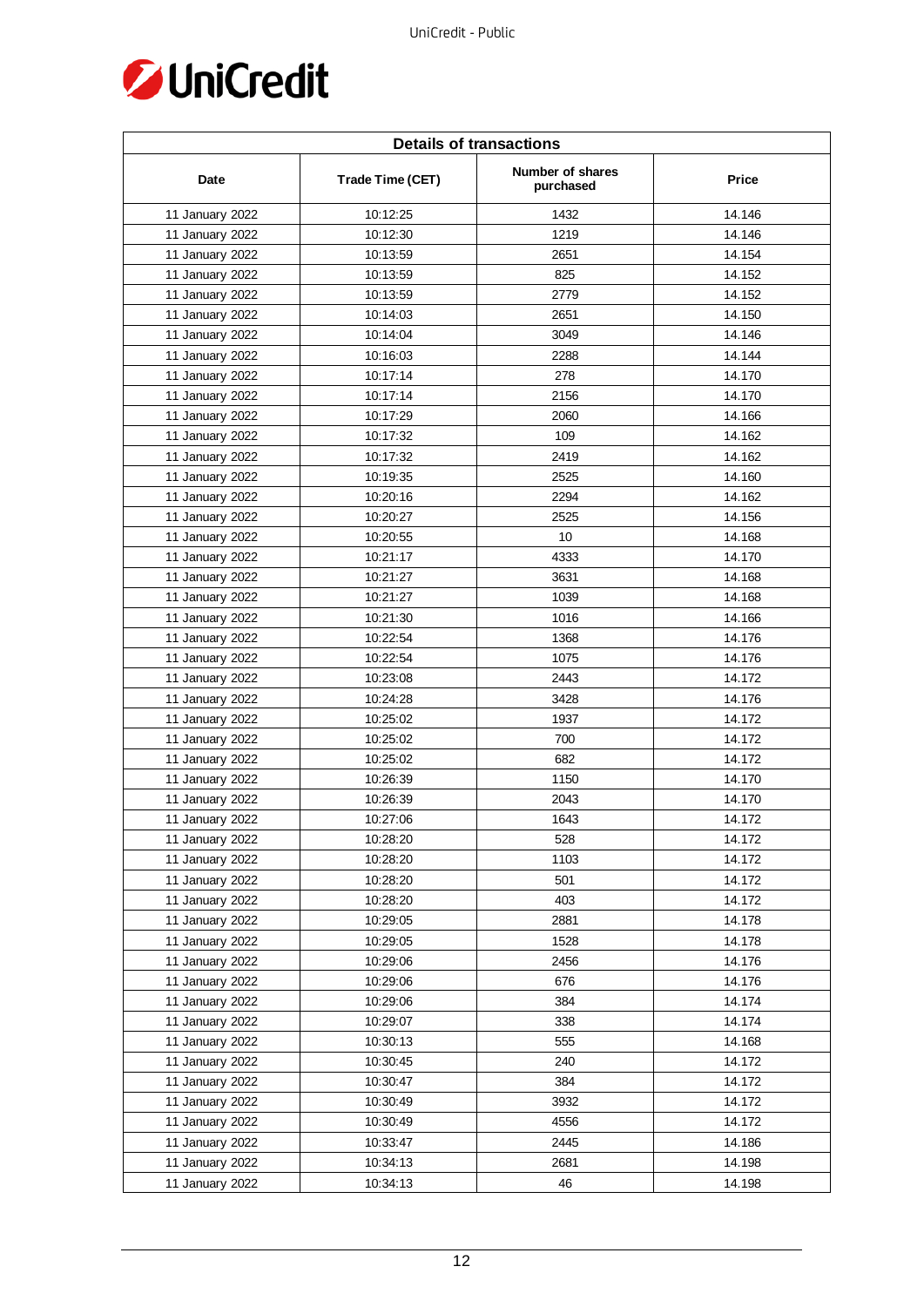

| <b>Details of transactions</b> |                  |                               |        |  |
|--------------------------------|------------------|-------------------------------|--------|--|
| Date                           | Trade Time (CET) | Number of shares<br>purchased | Price  |  |
| 11 January 2022                | 10:34:27         | 3818                          | 14.194 |  |
| 11 January 2022                | 10:35:53         | 746                           | 14.206 |  |
| 11 January 2022                | 10:35:53         | 2885                          | 14.206 |  |
| 11 January 2022                | 10:35:53         | 1178                          | 14.206 |  |
| 11 January 2022                | 10:37:38         | 1798                          | 14.224 |  |
| 11 January 2022                | 10:37:48         | 625                           | 14.230 |  |
| 11 January 2022                | 10:38:31         | 418                           | 14.240 |  |
| 11 January 2022                | 10:38:31         | 2279                          | 14.240 |  |
| 11 January 2022                | 10:38:53         | 1348                          | 14.232 |  |
| 11 January 2022                | 10:38:53         | 924                           | 14.232 |  |
| 11 January 2022                | 10:39:40         | 1562                          | 14.230 |  |
| 11 January 2022                | 10:39:40         | 750                           | 14.230 |  |
| 11 January 2022                | 10:39:40         | 5                             | 14.230 |  |
| 11 January 2022                | 10:40:40         | 3818                          | 14.218 |  |
| 11 January 2022                | 10:40:46         | 2246                          | 14.214 |  |
| 11 January 2022                | 10:41:09         | 674                           | 14.212 |  |
| 11 January 2022                | 10:42:49         | 1836                          | 14.208 |  |
| 11 January 2022                | 10:42:49         | 460                           | 14.208 |  |
| 11 January 2022                | 10:44:31         | 1919                          | 14.200 |  |
| 11 January 2022                | 10:44:31         | 984                           | 14.196 |  |
| 11 January 2022                | 10:44:31         | 1309                          | 14.196 |  |
| 11 January 2022                | 10:45:57         | 1895                          | 14.194 |  |
| 11 January 2022                | 10:46:02         | 608                           | 14.188 |  |
| 11 January 2022                | 10:46:02         | 143                           | 14.188 |  |
| 11 January 2022                | 10:46:02         | 794                           | 14.188 |  |
| 11 January 2022                | 10:47:49         | 184                           | 14.190 |  |
| 11 January 2022                | 10:48:30         | 129                           | 14.198 |  |
| 11 January 2022                | 10:48:35         | 1498                          | 14.198 |  |
| 11 January 2022                | 10:48:40         | 220                           | 14.194 |  |
| 11 January 2022                | 10:49:01         | 1233                          | 14.194 |  |
| 11 January 2022                | 10:49:10         | $\mathbf{1}$                  | 14.198 |  |
| 11 January 2022                | 10:49:24         | 2546                          | 14.196 |  |
| 11 January 2022                | 10:49:26         | 588                           | 14.194 |  |
| 11 January 2022                | 10:49:52         | 1221                          | 14.188 |  |
| 11 January 2022                | 10:49:52         | 615                           | 14.188 |  |
| 11 January 2022                | 10:49:52         | 480                           | 14.188 |  |
| 11 January 2022                | 10:50:53         | 664                           | 14.194 |  |
| 11 January 2022                | 10:50:53         | 2660                          | 14.194 |  |
| 11 January 2022                | 10:50:58         | 980                           | 14.192 |  |
| 11 January 2022                | 10:50:58         | 1833                          | 14.192 |  |
| 11 January 2022                | 10:52:25         | 29                            | 14.194 |  |
| 11 January 2022                | 10:52:25         | 407                           | 14.194 |  |
| 11 January 2022                | 10:52:37         | 79                            | 14.192 |  |
| 11 January 2022                | 10:53:29         | 9                             | 14.196 |  |
| 11 January 2022                | 10:53:57         | 1260                          | 14.198 |  |
| 11 January 2022                | 10:53:57         | 392                           | 14.198 |  |
| 11 January 2022                | 10:53:59         | 900                           | 14.198 |  |
| 11 January 2022                | 10:54:00         | 155                           | 14.196 |  |
| 11 January 2022                | 10:54:03         | 2158                          | 14.196 |  |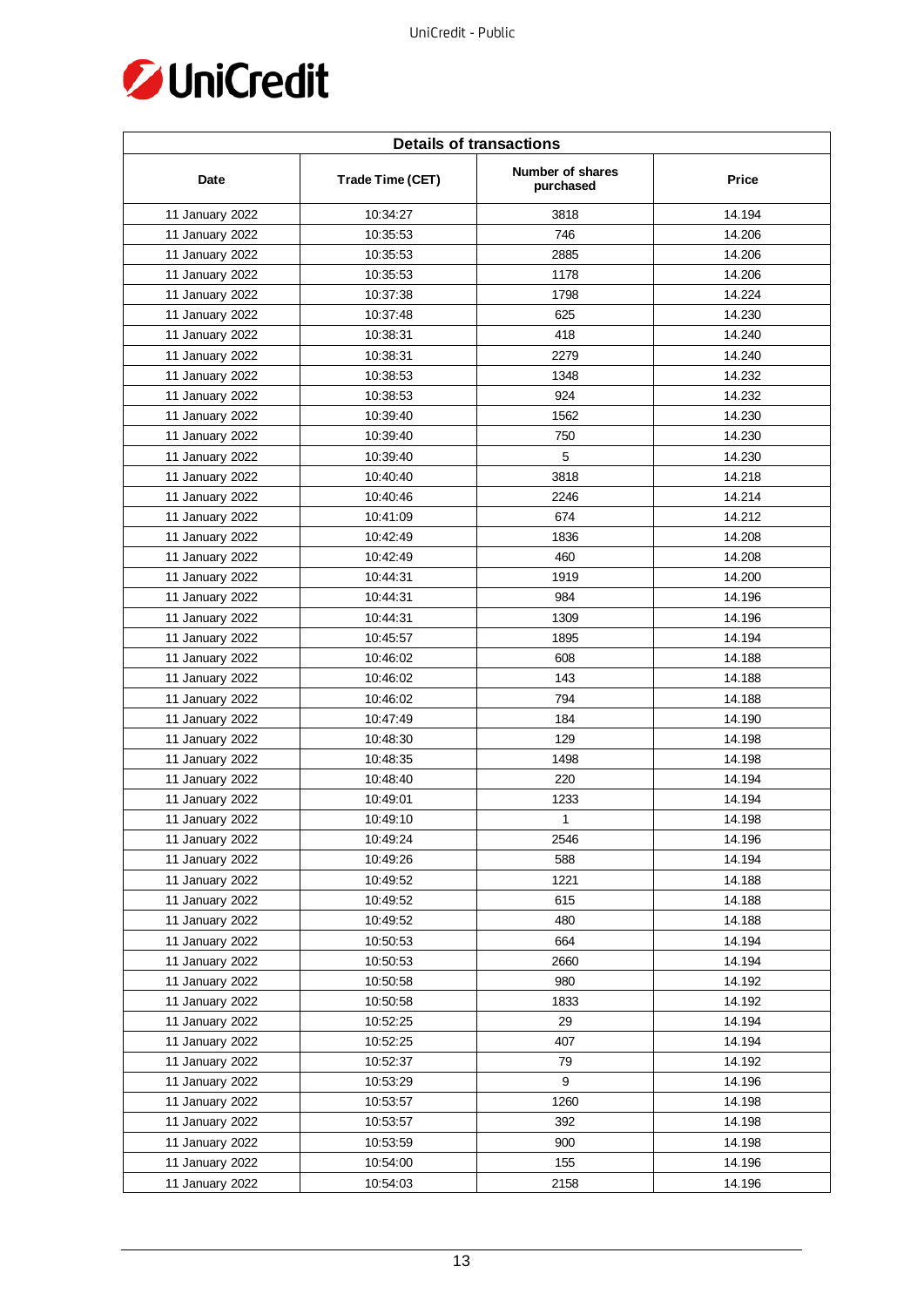

| <b>Details of transactions</b> |                  |                               |              |  |
|--------------------------------|------------------|-------------------------------|--------------|--|
| Date                           | Trade Time (CET) | Number of shares<br>purchased | <b>Price</b> |  |
| 11 January 2022                | 10:54:08         | 1183                          | 14.194       |  |
| 11 January 2022                | 10:54:08         | 478                           | 14.194       |  |
| 11 January 2022                | 10:54:08         | 8                             | 14.192       |  |
| 11 January 2022                | 10:54:13         | 600                           | 14.192       |  |
| 11 January 2022                | 10:54:13         | 173                           | 14.192       |  |
| 11 January 2022                | 10:54:39         | 1614                          | 14.188       |  |
| 11 January 2022                | 10:54:39         | 483                           | 14.188       |  |
| 11 January 2022                | 10:56:22         | 1875                          | 14.198       |  |
| 11 January 2022                | 10:56:32         | 1997                          | 14.194       |  |
| 11 January 2022                | 10:56:32         | 66                            | 14.194       |  |
| 11 January 2022                | 10:57:38         | 1925                          | 14.186       |  |
| 11 January 2022                | 10:57:40         | 1687                          | 14.182       |  |
| 11 January 2022                | 10:58:46         | 2310                          | 14.174       |  |
| 11 January 2022                | 11:00:59         | 3170                          | 14.182       |  |
| 11 January 2022                | 11:01:41         | 2906                          | 14.178       |  |
| 11 January 2022                | 11:01:42         | 1850                          | 14.176       |  |
| 11 January 2022                | 11:03:03         | 966                           | 14.182       |  |
| 11 January 2022                | 11:03:03         | 22                            | 14.182       |  |
| 11 January 2022                | 11:03:03         | 840                           | 14.182       |  |
| 11 January 2022                | 11:03:03         | 104                           | 14.182       |  |
| 11 January 2022                | 11:03:04         | 1933                          | 14.180       |  |
| 11 January 2022                | 11:04:05         | 2440                          | 14.186       |  |
| 11 January 2022                | 11:05:39         | 425                           | 14.200       |  |
| 11 January 2022                | 11:05:39         | 502                           | 14.200       |  |
| 11 January 2022                | 11:05:39         | 65                            | 14.200       |  |
| 11 January 2022                | 11:05:39         | 420                           | 14.200       |  |
| 11 January 2022                | 11:05:39         | 1969                          | 14.200       |  |
| 11 January 2022                | 11:05:45         | 1627                          | 14.198       |  |
| 11 January 2022                | 11:05:45         | 788                           | 14.198       |  |
| 11 January 2022                | 11:05:46         | 2276                          | 14.194       |  |
| 11 January 2022                | 11:07:23         | 2337                          | 14.196       |  |
| 11 January 2022                | 11:09:26         | 1492                          | 14.190       |  |
| 11 January 2022                | 11:10:00         | 1001                          | 14.188       |  |
| 11 January 2022                | 11:10:31         | 1641                          | 14.182       |  |
| 11 January 2022                | 11:10:37         | 2067                          | 14.180       |  |
| 11 January 2022                | 11:10:53         | 2903                          | 14.202       |  |
| 11 January 2022                | 11:11:40         | 2639                          | 14.200       |  |
| 11 January 2022                | 11:12:28         | 333                           | 14.212       |  |
| 11 January 2022                | 11:12:28         | 2804                          | 14.212       |  |
| 11 January 2022                | 11:12:28         | 534                           | 14.208       |  |
| 11 January 2022                | 11:12:28         | 2844                          | 14.208       |  |
| 11 January 2022                | 11:12:28         | 1448                          | 14.208       |  |
| 11 January 2022                | 11:15:00         | 1862                          | 14.204       |  |
| 11 January 2022                | 11:15:00         | 1524                          | 14.202       |  |
| 11 January 2022                | 11:16:41         | 1319                          | 14.204       |  |
| 11 January 2022                | 11:16:41         | 735                           | 14.204       |  |
| 11 January 2022                | 11:16:48         | 1884                          | 14.200       |  |
| 11 January 2022                | 11:18:01         | 1594                          | 14.202       |  |
| 11 January 2022                | 11:18:01         | 762                           | 14.202       |  |
|                                |                  |                               |              |  |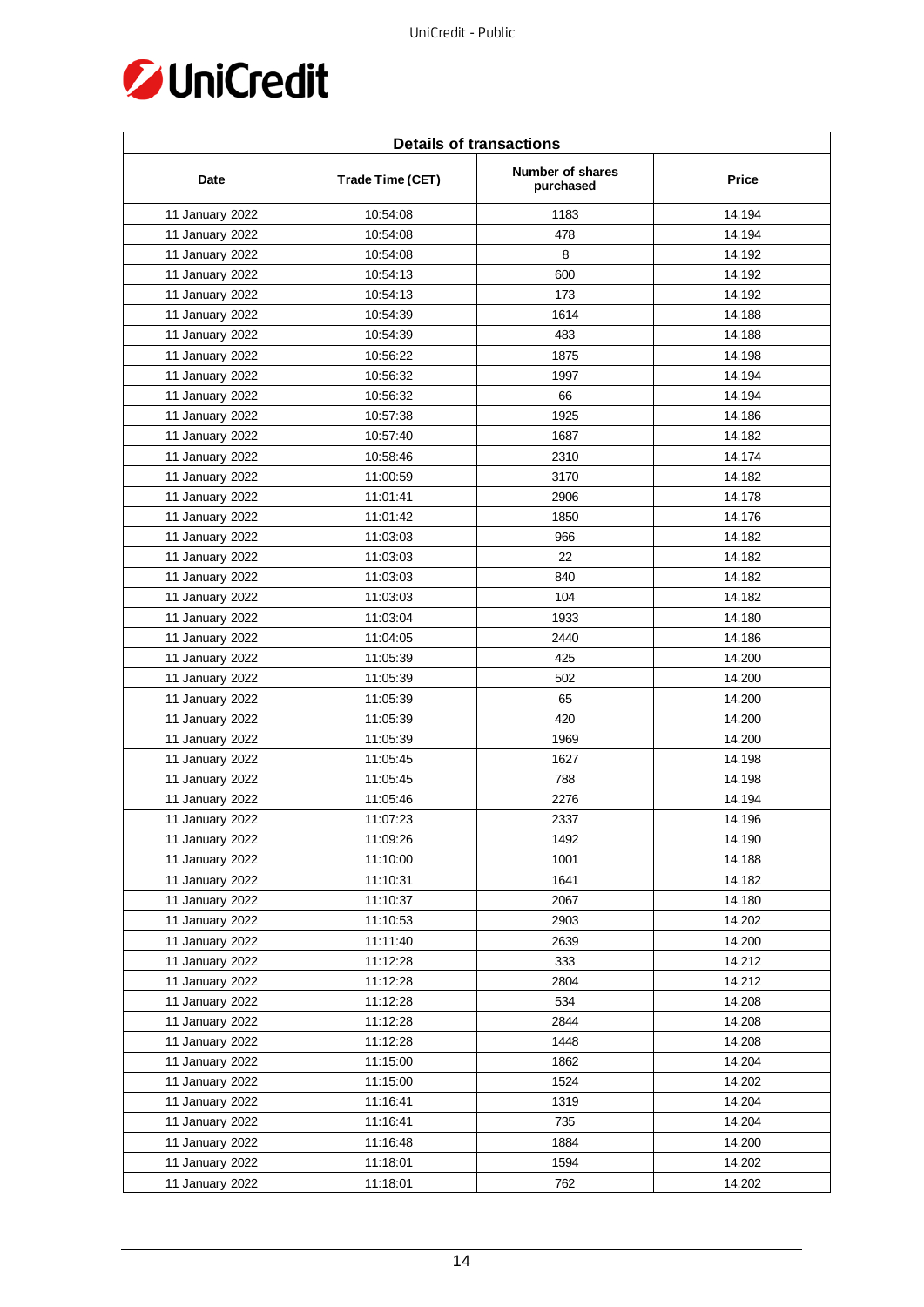

| <b>Details of transactions</b> |                  |                               |              |  |
|--------------------------------|------------------|-------------------------------|--------------|--|
| Date                           | Trade Time (CET) | Number of shares<br>purchased | <b>Price</b> |  |
| 11 January 2022                | 11:19:05         | 3052                          | 14.204       |  |
| 11 January 2022                | 11:19:16         | 417                           | 14.204       |  |
| 11 January 2022                | 11:19:31         | 64                            | 14.204       |  |
| 11 January 2022                | 11:20:44         | 674                           | 14.204       |  |
| 11 January 2022                | 11:20:44         | 1552                          | 14.204       |  |
| 11 January 2022                | 11:20:47         | 2769                          | 14.200       |  |
| 11 January 2022                | 11:20:47         | 347                           | 14.200       |  |
| 11 January 2022                | 11:21:30         | 1062                          | 14.200       |  |
| 11 January 2022                | 11:21:30         | 408                           | 14.200       |  |
| 11 January 2022                | 11:22:39         | 1260                          | 14.210       |  |
| 11 January 2022                | 11:22:41         | 187                           | 14.210       |  |
| 11 January 2022                | 11:22:41         | 1157                          | 14.208       |  |
| 11 January 2022                | 11:22:41         | 452                           | 14.208       |  |
| 11 January 2022                | 11:24:03         | 2425                          | 14.204       |  |
| 11 January 2022                | 11:24:24         | 390                           | 14.202       |  |
| 11 January 2022                | 11:24:24         | 649                           | 14.202       |  |
| 11 January 2022                | 11:26:41         | 1314                          | 14.228       |  |
| 11 January 2022                | 11:26:41         | 675                           | 14.228       |  |
| 11 January 2022                | 11:27:13         | 1767                          | 14.228       |  |
| 11 January 2022                | 11:27:13         | 3                             | 14.228       |  |
| 11 January 2022                | 11:29:11         | 150                           | 14.240       |  |
| 11 January 2022                | 11:29:11         | 420                           | 14.240       |  |
| 11 January 2022                | 11:29:14         | 2271                          | 14.238       |  |
| 11 January 2022                | 11:29:15         | 327                           | 14.236       |  |
| 11 January 2022                | 11:29:15         | 1102                          | 14.236       |  |
| 11 January 2022                | 11:29:19         | 1293                          | 14.234       |  |
| 11 January 2022                | 11:29:19         | 340                           | 14.234       |  |
| 11 January 2022                | 11:30:52         | 1784                          | 14.232       |  |
| 11 January 2022                | 11:30:55         | 1784                          | 14.230       |  |
| 11 January 2022                | 11:31:50         | 700                           | 14.226       |  |
| 11 January 2022                | 11:31:50         | 1976                          | 14.226       |  |
| 11 January 2022                | 11:32:43         | 1469                          | 14.216       |  |
| 11 January 2022                | 11:35:04         | 1107                          | 14.212       |  |
| 11 January 2022                | 11:35:04         | 633                           | 14.212       |  |
| 11 January 2022                | 11:36:22         | 1147                          | 14.214       |  |
| 11 January 2022                | 11:36:22         | 617                           | 14.214       |  |
| 11 January 2022                | 11:36:38         | 1060                          | 14.212       |  |
| 11 January 2022                | 11:36:38         | 395                           | 14.212       |  |
| 11 January 2022                | 11:36:38         | 302                           | 14.212       |  |
| 11 January 2022                | 11:37:27         | 1690                          | 14.218       |  |
| 11 January 2022                | 11:39:06         | 415                           | 14.208       |  |
| 11 January 2022                | 11:39:06         | 499                           | 14.206       |  |
| 11 January 2022                | 11:39:06         | 960                           | 14.206       |  |
| 11 January 2022                | 11:39:06         | 1956                          | 14.206       |  |
| 11 January 2022                | 11:40:14         | 1504                          | 14.204       |  |
| 11 January 2022                | 11:41:20         | 500                           | 14.208       |  |
| 11 January 2022                | 11:41:20         | 1943                          | 14.208       |  |
| 11 January 2022                | 11:41:54         | 1260                          | 14.206       |  |
| 11 January 2022                | 11:41:54         | 369                           | 14.206       |  |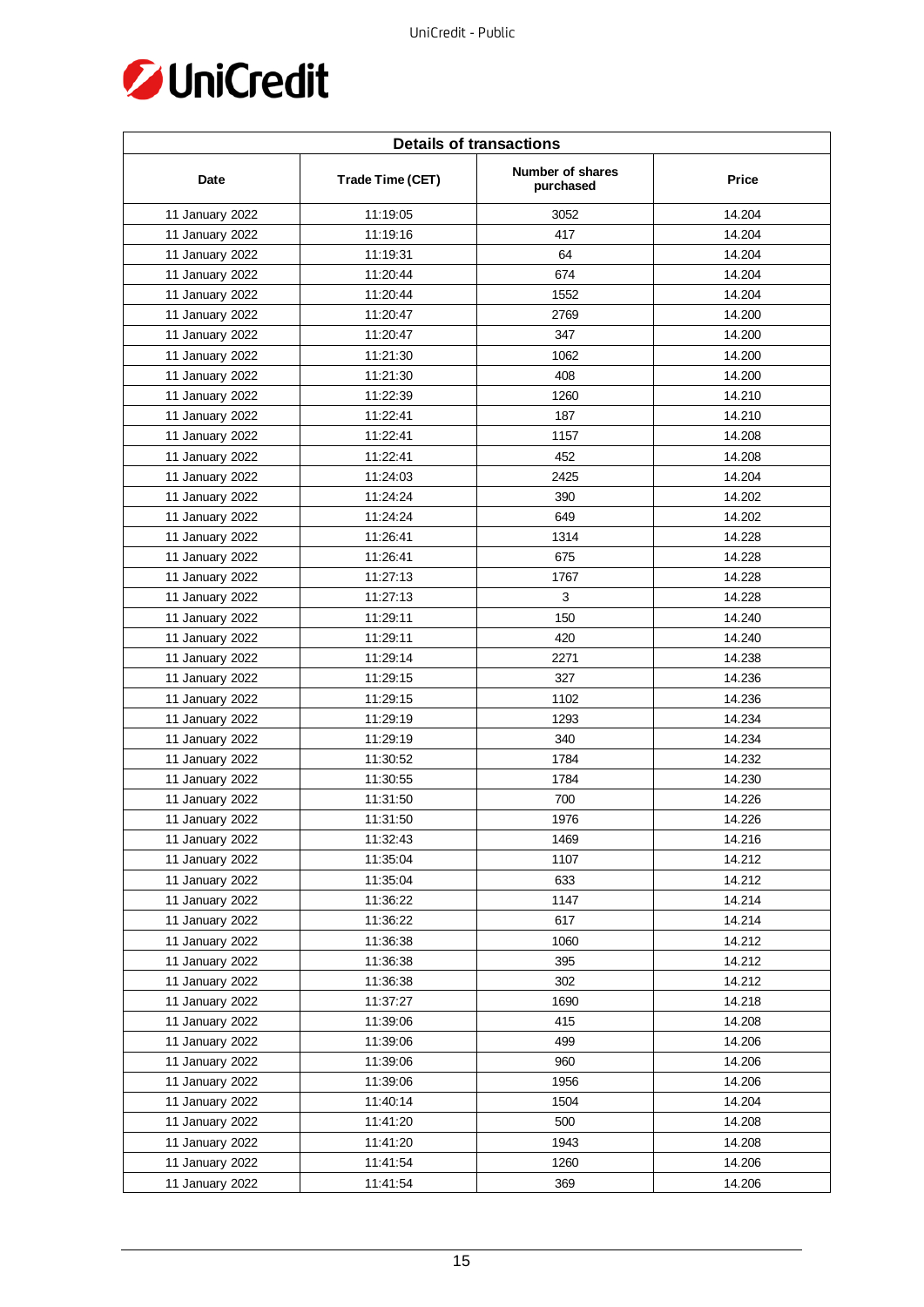

| <b>Details of transactions</b> |                  |                               |        |  |
|--------------------------------|------------------|-------------------------------|--------|--|
| Date                           | Trade Time (CET) | Number of shares<br>purchased | Price  |  |
| 11 January 2022                | 11:42:48         | 1000                          | 14.204 |  |
| 11 January 2022                | 11:43:36         | 459                           | 14.212 |  |
| 11 January 2022                | 11:43:36         | 891                           | 14.212 |  |
| 11 January 2022                | 11:44:04         | 2098                          | 14.214 |  |
| 11 January 2022                | 11:44:09         | 2068                          | 14.210 |  |
| 11 January 2022                | 11:44:56         | 450                           | 14.210 |  |
| 11 January 2022                | 11:46:15         | 1631                          | 14.204 |  |
| 11 January 2022                | 11:46:15         | 2024                          | 14.204 |  |
| 11 January 2022                | 11:47:04         | 1865                          | 14.182 |  |
| 11 January 2022                | 11:48:37         | 45                            | 14.182 |  |
| 11 January 2022                | 11:48:37         | 1073                          | 14.182 |  |
| 11 January 2022                | 11:50:14         | 965                           | 14.186 |  |
| 11 January 2022                | 11:50:14         | 1049                          | 14.186 |  |
| 11 January 2022                | 11:50:20         | 17                            | 14.184 |  |
| 11 January 2022                | 11:50:20         | 1659                          | 14.184 |  |
| 11 January 2022                | 11:51:02         | 621                           | 14.174 |  |
| 11 January 2022                | 11:51:02         | 1072                          | 14.174 |  |
| 11 January 2022                | 11:51:02         | 1689                          | 14.174 |  |
| 11 January 2022                | 11:51:06         | 1450                          | 14.172 |  |
| 11 January 2022                | 11:51:07         | 3624                          | 14.170 |  |
| 11 January 2022                | 11:52:46         | 1835                          | 14.162 |  |
| 11 January 2022                | 11:54:41         | 731                           | 14.170 |  |
| 11 January 2022                | 11:54:47         | 1381                          | 14.168 |  |
| 11 January 2022                | 11:54:48         | 126                           | 14.166 |  |
| 11 January 2022                | 11:54:48         | 678                           | 14.166 |  |
| 11 January 2022                | 11:55:45         | 2805                          | 14.172 |  |
| 11 January 2022                | 11:55:49         | 1389                          | 14.170 |  |
| 11 January 2022                | 11:56:53         | 512                           | 14.168 |  |
| 11 January 2022                | 11:58:30         | 637                           | 14.182 |  |
| 11 January 2022                | 11:58:30         | 1362                          | 14.182 |  |
| 11 January 2022                | 11:58:30         | 1492                          | 14.180 |  |
| 11 January 2022                | 11:58:30         | 507                           | 14.180 |  |
| 11 January 2022                | 11:58:30         | 2599                          | 14.178 |  |
| 11 January 2022                | 11:59:15         | 1604                          | 14.176 |  |
| 11 January 2022                | 11:59:49         | 818                           | 14.170 |  |
| 11 January 2022                | 11:59:49         | 494                           | 14.170 |  |
| 11 January 2022                | 12:01:03         | 1260                          | 14.176 |  |
| 11 January 2022                | 12:01:03         | 1978                          | 14.176 |  |
| 11 January 2022                | 12:01:07         | 3487                          | 14.174 |  |
| 11 January 2022                | 12:01:07         | 748                           | 14.174 |  |
| 11 January 2022                | 12:02:39         | 2000                          | 14.184 |  |
| 11 January 2022                | 12:03:11         | 325                           | 14.178 |  |
| 11 January 2022                | 12:03:11         | 1311                          | 14.178 |  |
| 11 January 2022                | 12:05:31         | 455                           | 14.200 |  |
| 11 January 2022                | 12:05:31         | 1833                          | 14.200 |  |
| 11 January 2022                | 12:05:36         | 2241                          | 14.198 |  |
| 11 January 2022                | 12:05:36         | 1573                          | 14.196 |  |
| 11 January 2022                | 12:06:40         | 280                           | 14.188 |  |
| 11 January 2022                | 12:06:47         | 1217                          | 14.192 |  |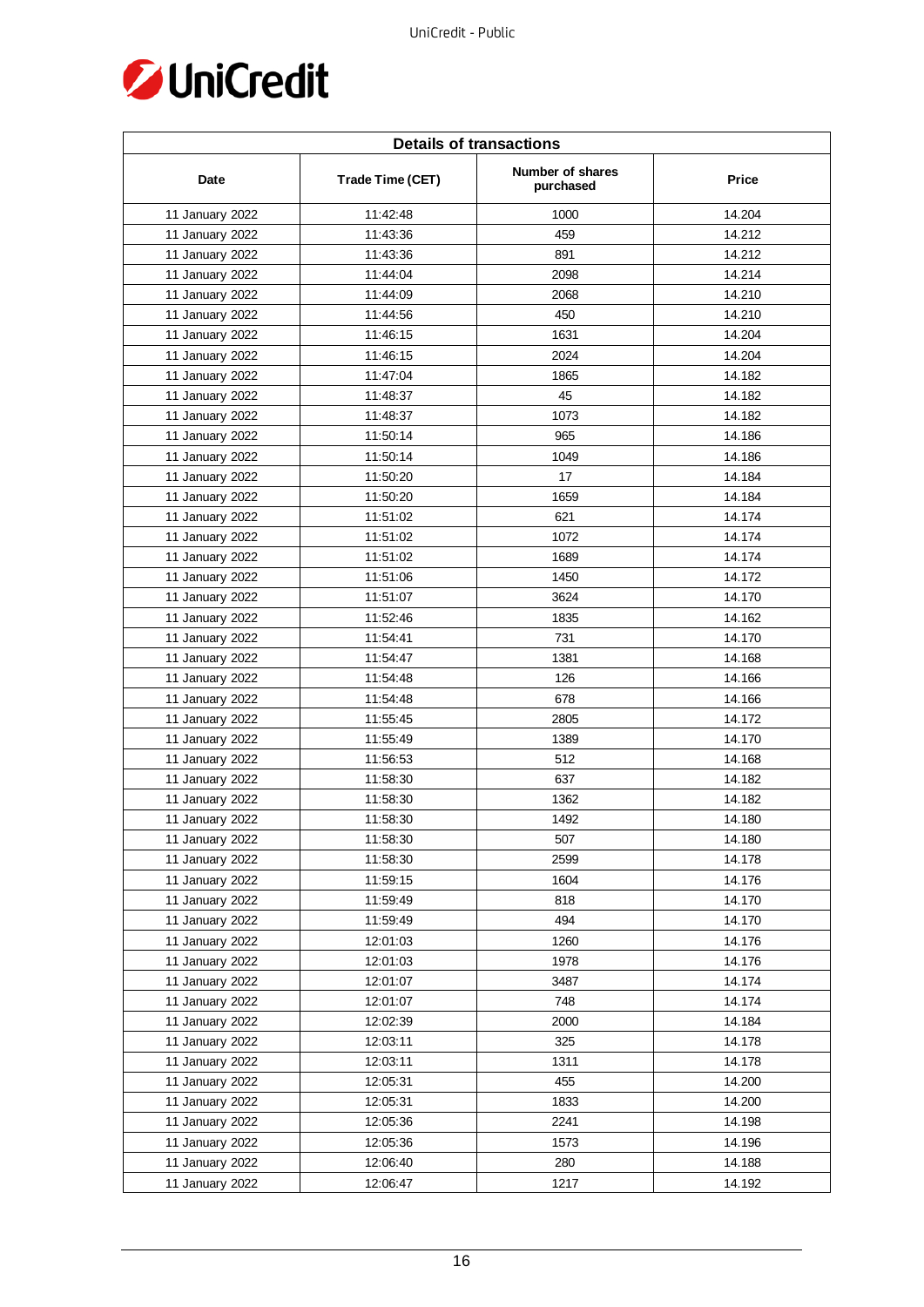

| <b>Details of transactions</b> |                  |                               |              |  |
|--------------------------------|------------------|-------------------------------|--------------|--|
| Date                           | Trade Time (CET) | Number of shares<br>purchased | <b>Price</b> |  |
| 11 January 2022                | 12:07:22         | 140                           | 14.188       |  |
| 11 January 2022                | 12:07:23         | 1526                          | 14.188       |  |
| 11 January 2022                | 12:07:23         | 441                           | 14.188       |  |
| 11 January 2022                | 12:08:38         | 1903                          | 14.196       |  |
| 11 January 2022                | 12:09:36         | 700                           | 14.190       |  |
| 11 January 2022                | 12:09:36         | 1506                          | 14.190       |  |
| 11 January 2022                | 12:10:02         | 1804                          | 14.190       |  |
| 11 January 2022                | 12:11:22         | 1669                          | 14.190       |  |
| 11 January 2022                | 12:11:22         | 1226                          | 14.190       |  |
| 11 January 2022                | 12:11:22         | 1241                          | 14.188       |  |
| 11 January 2022                | 12:12:29         | 2068                          | 14.190       |  |
| 11 January 2022                | 12:13:46         | 1776                          | 14.186       |  |
| 11 January 2022                | 12:14:18         | 1922                          | 14.190       |  |
| 11 January 2022                | 12:14:18         | 2088                          | 14.190       |  |
| 11 January 2022                | 12:18:45         | 1260                          | 14.186       |  |
| 11 January 2022                | 12:18:45         | 1586                          | 14.186       |  |
| 11 January 2022                | 12:18:45         | 838                           | 14.186       |  |
| 11 January 2022                | 12:18:45         | 646                           | 14.186       |  |
| 11 January 2022                | 12:18:45         | 1028                          | 14.186       |  |
| 11 January 2022                | 12:19:04         | 58                            | 14.184       |  |
| 11 January 2022                | 12:19:09         | 1700                          | 14.184       |  |
| 11 January 2022                | 12:21:26         | 227                           | 14.198       |  |
| 11 January 2022                | 12:21:26         | 1748                          | 14.198       |  |
| 11 January 2022                | 12:21:31         | 1975                          | 14.194       |  |
| 11 January 2022                | 12:22:30         | 2205                          | 14.198       |  |
| 11 January 2022                | 12:22:30         | 365                           | 14.198       |  |
| 11 January 2022                | 12:24:31         | 399                           | 14.204       |  |
| 11 January 2022                | 12:24:35         | 1128                          | 14.204       |  |
| 11 January 2022                | 12:24:35         | 703                           | 14.204       |  |
| 11 January 2022                | 12:24:35         | 1836                          | 14.204       |  |
| 11 January 2022                | 12:26:35         | 1800                          | 14.214       |  |
| 11 January 2022                | 12:27:37         | 1799                          | 14.214       |  |
| 11 January 2022                | 12:27:37         | 2081                          | 14.214       |  |
| 11 January 2022                | 12:27:37         | 423                           | 14.214       |  |
| 11 January 2022                | 12:29:48         | 963                           | 14.242       |  |
| 11 January 2022                | 12:29:48         | 806                           | 14.242       |  |
| 11 January 2022                | 12:29:48         | 89                            | 14.242       |  |
| 11 January 2022                | 12:30:39         | 564                           | 14.238       |  |
| 11 January 2022                | 12:30:39         | 2037                          | 14.238       |  |
| 11 January 2022                | 12:30:39         | 1115                          | 14.238       |  |
| 11 January 2022                | 12:31:10         | 631                           | 14.240       |  |
| 11 January 2022                | 12:31:10         | 767                           | 14.240       |  |
| 11 January 2022                | 12:31:16         | 345                           | 14.236       |  |
| 11 January 2022                | 12:33:21         | 515                           | 14.234       |  |
| 11 January 2022                | 12:33:21         | 380                           | 14.234       |  |
| 11 January 2022                | 12:33:21         | 548                           | 14.234       |  |
| 11 January 2022                | 12:35:50         | $\mathbf{1}$                  | 14.236       |  |
| 11 January 2022                | 12:35:53         | 142                           | 14.234       |  |
| 11 January 2022                | 12:35:53         | 2279                          | 14.236       |  |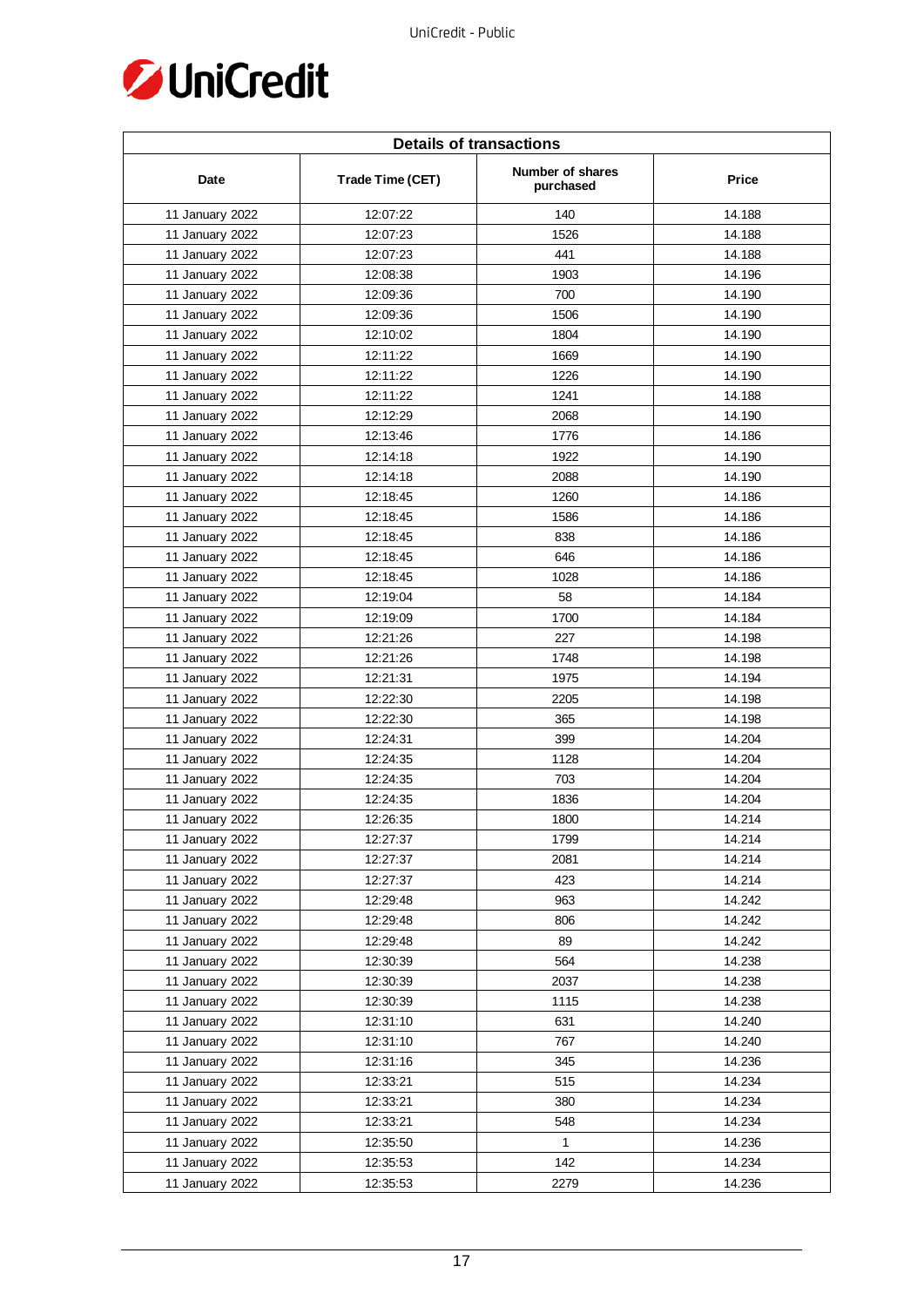

| <b>Details of transactions</b> |                  |                               |        |  |
|--------------------------------|------------------|-------------------------------|--------|--|
| Date                           | Trade Time (CET) | Number of shares<br>purchased | Price  |  |
| 11 January 2022                | 12:37:02         | 1647                          | 14.238 |  |
| 11 January 2022                | 12:37:41         | 1358                          | 14.234 |  |
| 11 January 2022                | 12:37:41         | 1177                          | 14.234 |  |
| 11 January 2022                | 12:37:41         | 469                           | 14.234 |  |
| 11 January 2022                | 12:39:59         | 1277                          | 14.244 |  |
| 11 January 2022                | 12:40:26         | 105                           | 14.242 |  |
| 11 January 2022                | 12:40:26         | 833                           | 14.242 |  |
| 11 January 2022                | 12:42:06         | 81                            | 14.244 |  |
| 11 January 2022                | 12:42:11         | 115                           | 14.244 |  |
| 11 January 2022                | 12:42:11         | 869                           | 14.244 |  |
| 11 January 2022                | 12:42:23         | 683                           | 14.240 |  |
| 11 January 2022                | 12:42:23         | 176                           | 14.244 |  |
| 11 January 2022                | 12:42:23         | 566                           | 14.240 |  |
| 11 January 2022                | 12:45:27         | 332                           | 14.242 |  |
| 11 January 2022                | 12:45:35         | 103                           | 14.242 |  |
| 11 January 2022                | 12:45:38         | 400                           | 14.242 |  |
| 11 January 2022                | 12:46:04         | 1                             | 14.246 |  |
| 11 January 2022                | 12:46:15         | $\mathbf{1}$                  | 14.246 |  |
| 11 January 2022                | 12:46:17         | 1260                          | 14.246 |  |
| 11 January 2022                | 12:46:17         | 722                           | 14.246 |  |
| 11 January 2022                | 12:47:43         | 1200                          | 14.242 |  |
| 11 January 2022                | 12:47:43         | 664                           | 14.242 |  |
| 11 January 2022                | 12:49:31         | 2025                          | 14.248 |  |
| 11 January 2022                | 12:49:38         | 2025                          | 14.246 |  |
| 11 January 2022                | 12:49:38         | 1841                          | 14.244 |  |
| 11 January 2022                | 12:53:03         | 764                           | 14.250 |  |
| 11 January 2022                | 12:53:03         | 219                           | 14.250 |  |
| 11 January 2022                | 12:53:03         | 774                           | 14.250 |  |
| 11 January 2022                | 12:54:05         | 21                            | 14.246 |  |
| 11 January 2022                | 12:55:48         | 1260                          | 14.250 |  |
| 11 January 2022                | 12:55:48         | 840                           | 14.250 |  |
| 11 January 2022                | 12:55:48         | 409                           | 14.250 |  |
| 11 January 2022                | 12:57:15         | 719                           | 14.248 |  |
| 11 January 2022                | 12:57:15         | 1278                          | 14.248 |  |
| 11 January 2022                | 12:57:55         | 954                           | 14.246 |  |
| 11 January 2022                | 12:58:02         | 449                           | 14.246 |  |
| 11 January 2022                | 12:59:04         | 1244                          | 14.242 |  |
| 11 January 2022                | 12:59:35         | 268                           | 14.240 |  |
| 11 January 2022                | 12:59:35         | 1826                          | 14.240 |  |
| 11 January 2022                | 13:03:03         | 1633                          | 14.240 |  |
| 11 January 2022                | 13:04:05         | 1000                          | 14.246 |  |
| 11 January 2022                | 13:04:18         | 9                             | 14.252 |  |
| 11 January 2022                | 13:04:54         | 752                           | 14.256 |  |
| 11 January 2022                | 13:05:24         | 100                           | 14.254 |  |
| 11 January 2022                | 13:06:04         | 1083                          | 14.258 |  |
| 11 January 2022                | 13:06:04         | 1077                          | 14.258 |  |
| 11 January 2022                | 13:06:12         | 196                           | 14.256 |  |
| 11 January 2022                | 13:06:13         | 37                            | 14.256 |  |
| 11 January 2022                | 13:06:27         | 850                           | 14.256 |  |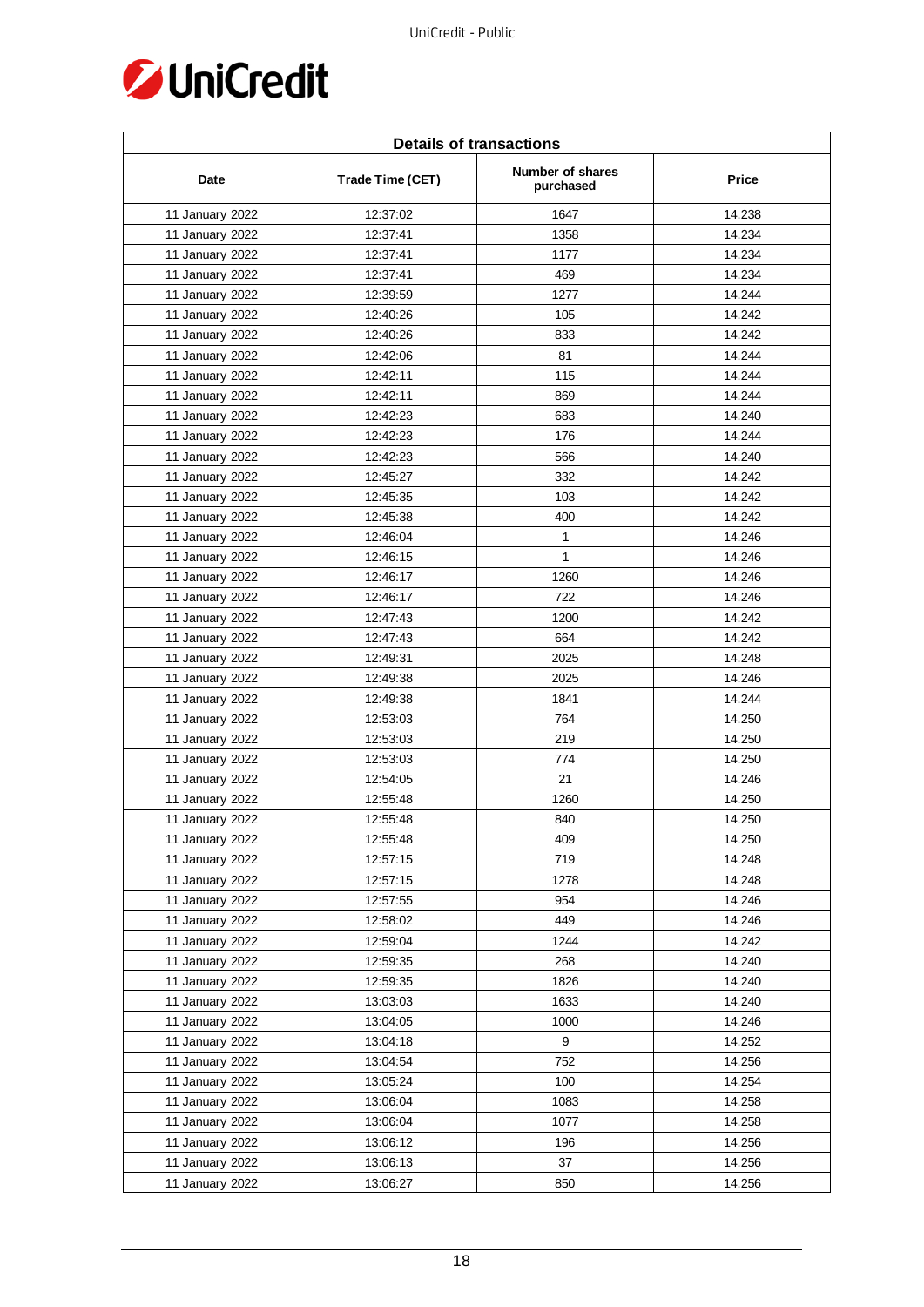

| <b>Details of transactions</b> |                  |                               |        |  |
|--------------------------------|------------------|-------------------------------|--------|--|
| Date                           | Trade Time (CET) | Number of shares<br>purchased | Price  |  |
| 11 January 2022                | 13:06:44         | 300                           | 14.256 |  |
| 11 January 2022                | 13:07:12         | 878                           | 14.254 |  |
| 11 January 2022                | 13:07:18         | 400                           | 14.250 |  |
| 11 January 2022                | 13:07:18         | 299                           | 14.250 |  |
| 11 January 2022                | 13:08:07         | 1778                          | 14.246 |  |
| 11 January 2022                | 13:10:20         | 587                           | 14.262 |  |
| 11 January 2022                | 13:10:20         | 649                           | 14.262 |  |
| 11 January 2022                | 13:12:05         | 1097                          | 14.258 |  |
| 11 January 2022                | 13:12:05         | 591                           | 14.256 |  |
| 11 January 2022                | 13:13:56         | 631                           | 14.262 |  |
| 11 January 2022                | 13:14:06         | 946                           | 14.258 |  |
| 11 January 2022                | 13:14:59         | 1027                          | 14.252 |  |
| 11 January 2022                | 13:18:30         | 821                           | 14.264 |  |
| 11 January 2022                | 13:19:07         | 737                           | 14.260 |  |
| 11 January 2022                | 13:19:07         | 657                           | 14.260 |  |
| 11 January 2022                | 13:20:40         | 379                           | 14.262 |  |
| 11 January 2022                | 13:21:49         | 547                           | 14.262 |  |
| 11 January 2022                | 13:22:54         | 844                           | 14.260 |  |
| 11 January 2022                | 13:24:39         | 434                           | 14.258 |  |
| 11 January 2022                | 13:24:47         | 929                           | 14.256 |  |
| 11 January 2022                | 13:24:47         | 619                           | 14.256 |  |
| 11 January 2022                | 13:28:04         | 784                           | 14.258 |  |
| 11 January 2022                | 13:29:12         | 653                           | 14.262 |  |
| 11 January 2022                | 13:29:12         | 703                           | 14.262 |  |
| 11 January 2022                | 13:34:42         | 809                           | 14.276 |  |
| 11 January 2022                | 13:34:42         | 537                           | 14.276 |  |
| 11 January 2022                | 13:34:42         | 971                           | 14.276 |  |
| 11 January 2022                | 13:34:42         | 416                           | 14.276 |  |
| 11 January 2022                | 13:36:24         | 415                           | 14.272 |  |
| 11 January 2022                | 13:36:24         | 745                           | 14.272 |  |
| 11 January 2022                | 13:44:39         | 1130                          | 14.270 |  |
| 11 January 2022                | 13:44:39         | 791                           | 14.270 |  |
| 11 January 2022                | 13:45:34         | 473                           | 14.264 |  |
| 11 January 2022                | 13:45:52         | 955                           | 14.254 |  |
| 11 January 2022                | 13:45:52         | 955                           | 14.252 |  |
| 11 January 2022                | 13:49:45         | 471                           | 14.266 |  |
| 11 January 2022                | 13:49:45         | 631                           | 14.266 |  |
| 11 January 2022                | 13:49:45         | 809                           | 14.264 |  |
| 11 January 2022                | 13:51:07         | 1146                          | 14.260 |  |
| 11 January 2022                | 13:51:08         | 421                           | 14.254 |  |
| 11 January 2022                | 13:55:04         | 646                           | 14.256 |  |
| 11 January 2022                | 13:55:04         | 463                           | 14.256 |  |
| 11 January 2022                | 13:55:43         | 385                           | 14.256 |  |
| 11 January 2022                | 13:56:06         | 804                           | 14.256 |  |
| 11 January 2022                | 13:56:37         | 1059                          | 14.248 |  |
| 11 January 2022                | 13:58:23         | 875                           | 14.240 |  |
| 11 January 2022                | 13:58:27         | 715                           | 14.234 |  |
| 11 January 2022                | 14:00:37         | 383                           | 14.232 |  |
| 11 January 2022                | 14:00:37         | 566                           | 14.232 |  |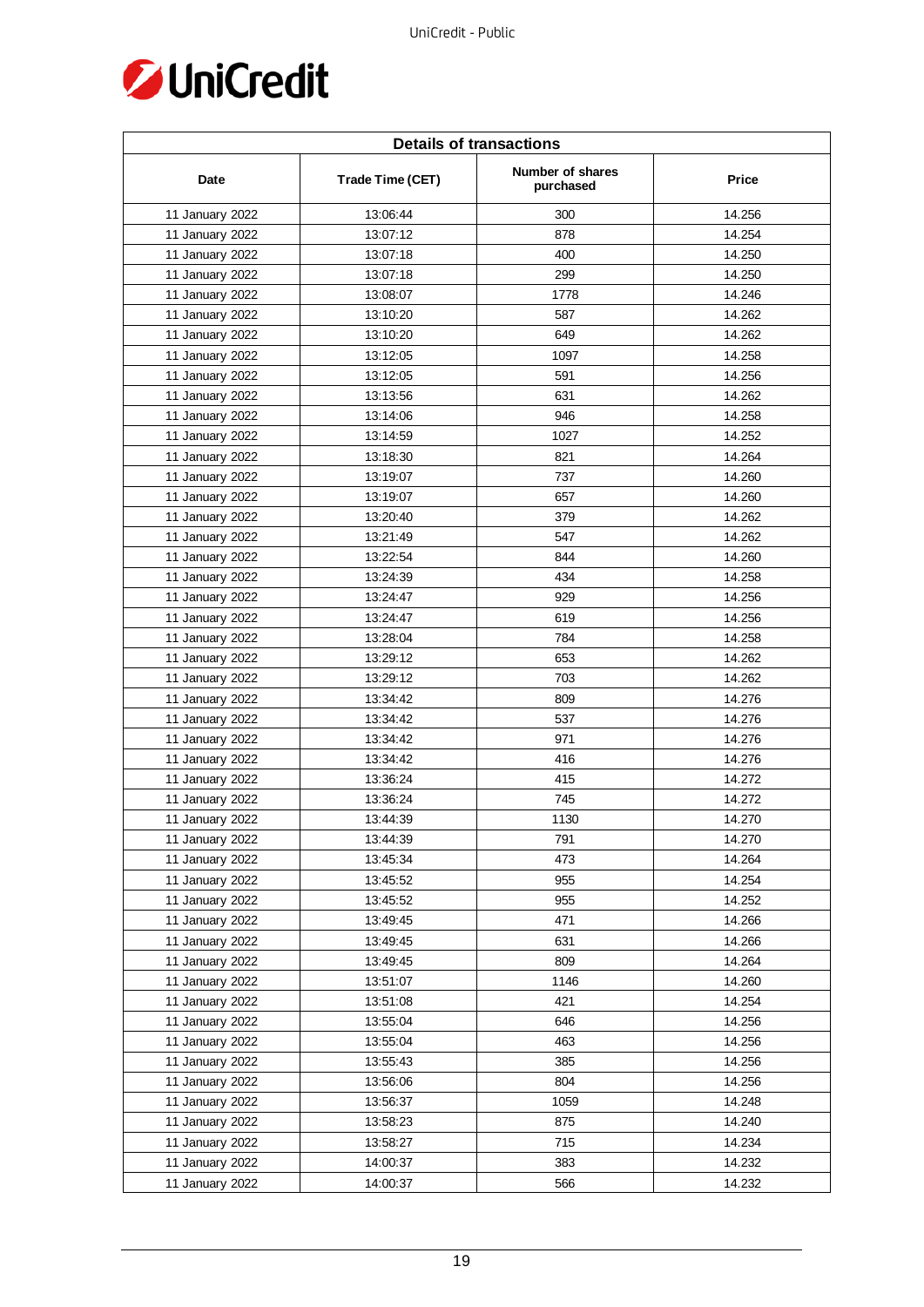

| <b>Details of transactions</b> |                  |                               |              |  |
|--------------------------------|------------------|-------------------------------|--------------|--|
| Date                           | Trade Time (CET) | Number of shares<br>purchased | <b>Price</b> |  |
| 11 January 2022                | 14:03:54         | 8                             | 14.240       |  |
| 11 January 2022                | 14:04:09         | 1932                          | 14.240       |  |
| 11 January 2022                | 14:04:55         | 442                           | 14.238       |  |
| 11 January 2022                | 14:04:55         | 1940                          | 14.238       |  |
| 11 January 2022                | 14:07:36         | 2757                          | 14.260       |  |
| 11 January 2022                | 14:08:47         | 700                           | 14.256       |  |
| 11 January 2022                | 14:08:47         | 1466                          | 14.256       |  |
| 11 January 2022                | 14:12:55         | 998                           | 14.250       |  |
| 11 January 2022                | 14:13:21         | 871                           | 14.246       |  |
| 11 January 2022                | 14:14:19         | 879                           | 14.244       |  |
| 11 January 2022                | 14:17:14         | 465                           | 14.250       |  |
| 11 January 2022                | 14:17:14         | 1039                          | 14.250       |  |
| 11 January 2022                | 14:17:15         | 700                           | 14.248       |  |
| 11 January 2022                | 14:17:15         | 721                           | 14.248       |  |
| 11 January 2022                | 14:17:15         | 1607                          | 14.246       |  |
| 11 January 2022                | 14:22:16         | 1111                          | 14.252       |  |
| 11 January 2022                | 14:22:21         | 1000                          | 14.244       |  |
| 11 January 2022                | 14:22:21         | 1134                          | 14.240       |  |
| 11 January 2022                | 14:24:10         | 1364                          | 14.240       |  |
| 11 January 2022                | 14:24:10         | 216                           | 14.240       |  |
| 11 January 2022                | 14:25:23         | 526                           | 14.240       |  |
| 11 January 2022                | 14:26:43         | 588                           | 14.242       |  |
| 11 January 2022                | 14:26:43         | 1354                          | 14.242       |  |
| 11 January 2022                | 14:28:34         | 661                           | 14.244       |  |
| 11 January 2022                | 14:28:34         | 425                           | 14.244       |  |
| 11 January 2022                | 14:28:34         | 802                           | 14.242       |  |
| 11 January 2022                | 14:29:17         | 1292                          | 14.244       |  |
| 11 January 2022                | 14:31:24         | 533                           | 14.256       |  |
| 11 January 2022                | 14:31:24         | 693                           | 14.256       |  |
| 11 January 2022                | 14:36:32         | 291                           | 14.276       |  |
| 11 January 2022                | 14:36:33         | 2271                          | 14.276       |  |
| 11 January 2022                | 14:37:27         | 956                           | 14.280       |  |
| 11 January 2022                | 14:37:27         | 1194                          | 14.280       |  |
| 11 January 2022                | 14:37:30         | 700                           | 14.278       |  |
| 11 January 2022                | 14:37:30         | 1292                          | 14.278       |  |
| 11 January 2022                | 14:41:28         | 703                           | 14.272       |  |
| 11 January 2022                | 14:43:02         | 1205                          | 14.270       |  |
| 11 January 2022                | 14:44:22         | 928                           | 14.266       |  |
| 11 January 2022                | 14:44:26         | 887                           | 14.262       |  |
| 11 January 2022                | 14:46:04         | 789                           | 14.254       |  |
| 11 January 2022                | 14:46:04         | 178                           | 14.254       |  |
| 11 January 2022                | 14:50:45         | 818                           | 14.268       |  |
| 11 January 2022                | 14:52:34         | 819                           | 14.256       |  |
| 11 January 2022                | 14:52:34         | 1216                          | 14.256       |  |
| 11 January 2022                | 16:39:18         | 6839                          | 14.230       |  |
| 11 January 2022                | 16:44:54         | 700                           | 14.230       |  |
| 11 January 2022                | 16:44:54         | 1689                          | 14.230       |  |
| 11 January 2022                | 16:44:54         | 831                           | 14.230       |  |
| 11 January 2022                | 16:44:54         | 840                           | 14.230       |  |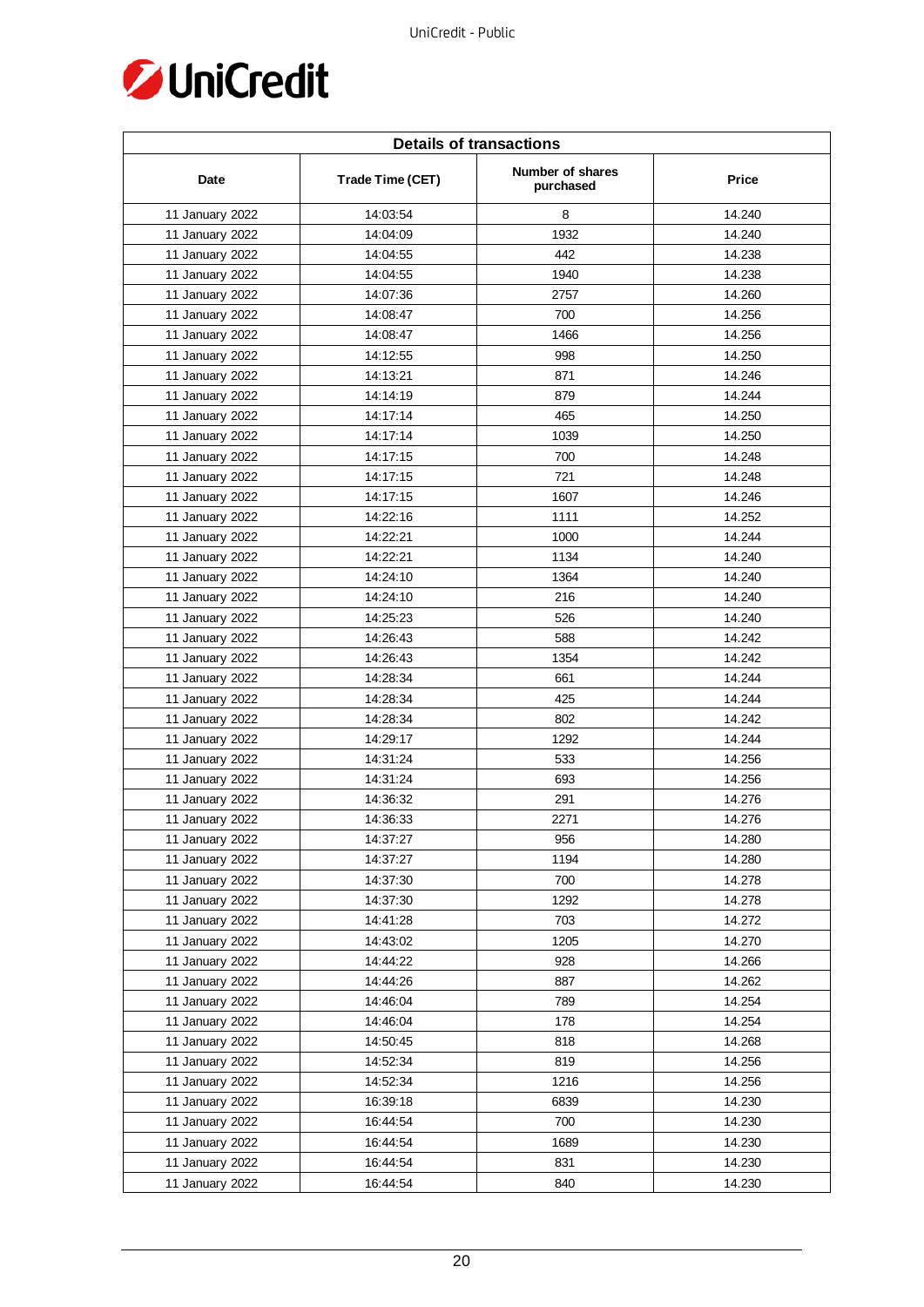

| <b>Details of transactions</b> |                  |                               |        |  |
|--------------------------------|------------------|-------------------------------|--------|--|
| Date                           | Trade Time (CET) | Number of shares<br>purchased | Price  |  |
| 11 January 2022                | 16:44:54         | 313                           | 14.230 |  |
| 11 January 2022                | 16:44:54         | 210                           | 14.230 |  |
| 11 January 2022                | 16:44:54         | 630                           | 14.230 |  |
| 11 January 2022                | 16:44:54         | 4414                          | 14.230 |  |
| 11 January 2022                | 16:44:54         | 185                           | 14.230 |  |
| 11 January 2022                | 16:44:54         | 3075                          | 14.230 |  |
| 11 January 2022                | 16:44:54         | 3386                          | 14.230 |  |
| 11 January 2022                | 16:44:54         | 2115                          | 14.230 |  |
| 11 January 2022                | 16:44:59         | 700                           | 14.224 |  |
| 11 January 2022                | 16:44:59         | 4836                          | 14.224 |  |
| 11 January 2022                | 16:44:59         | 2819                          | 14.224 |  |
| 11 January 2022                | 16:44:59         | 850                           | 14.224 |  |
| 11 January 2022                | 16:45:00         | 263                           | 14.224 |  |
| 11 January 2022                | 16:45:00         | 2827                          | 14.224 |  |
| 11 January 2022                | 16:45:09         | 1275                          | 14.226 |  |
| 11 January 2022                | 16:45:09         | 4332                          | 14.226 |  |
| 11 January 2022                | 16:45:12         | 1000                          | 14.224 |  |
| 11 January 2022                | 16:45:12         | 3947                          | 14.224 |  |
| 11 January 2022                | 16:46:50         | 2874                          | 14.210 |  |
| 11 January 2022                | 16:46:53         | 350                           | 14.208 |  |
| 11 January 2022                | 16:46:54         | 700                           | 14.208 |  |
| 11 January 2022                | 16:46:54         | 2278                          | 14.208 |  |
| 11 January 2022                | 16:46:54         | 1288                          | 14.208 |  |
| 11 January 2022                | 16:46:54         | 610                           | 14.208 |  |
| 11 January 2022                | 16:47:58         | 2904                          | 14.186 |  |
| 11 January 2022                | 16:47:58         | 2421                          | 14.186 |  |
| 11 January 2022                | 16:47:58         | 858                           | 14.186 |  |
| 11 January 2022                | 16:47:58         | 420                           | 14.186 |  |
| 11 January 2022                | 16:47:58         | 622                           | 14.186 |  |
| 11 January 2022                | 16:47:58         | 700                           | 14.188 |  |
| 11 January 2022                | 16:47:58         | 858                           | 14.188 |  |
| 11 January 2022                | 16:47:58         | 94                            | 14.188 |  |
| 11 January 2022                | 16:49:16         | 5190                          | 14.186 |  |
| 11 January 2022                | 16:49:36         | 2461                          | 14.186 |  |
| 11 January 2022                | 16:49:42         | 2285                          | 14.184 |  |
| 11 January 2022                | 16:49:42         | 1260                          | 14.182 |  |
| 11 January 2022                | 16:49:42         | 1090                          | 14.182 |  |
| 11 January 2022                | 16:49:42         | 3312                          | 14.182 |  |
| 11 January 2022                | 16:49:43         | 3719                          | 14.180 |  |
| 11 January 2022                | 16:49:48         | 2291                          | 14.172 |  |
| 11 January 2022                | 16:51:13         | 567                           | 14.154 |  |
| 11 January 2022                | 16:51:13         | 1893                          | 14.154 |  |
| 11 January 2022                | 16:51:13         | 700                           | 14.152 |  |
| 11 January 2022                | 16:51:13         | 4218                          | 14.152 |  |
| 11 January 2022                | 16:51:45         | 525                           | 14.146 |  |
| 11 January 2022                | 16:51:45         | 724                           | 14.146 |  |
| 11 January 2022                | 16:51:50         | 476                           | 14.146 |  |
| 11 January 2022                | 16:51:50         | 1203                          | 14.146 |  |
| 11 January 2022                | 16:51:50         | 656                           | 14.144 |  |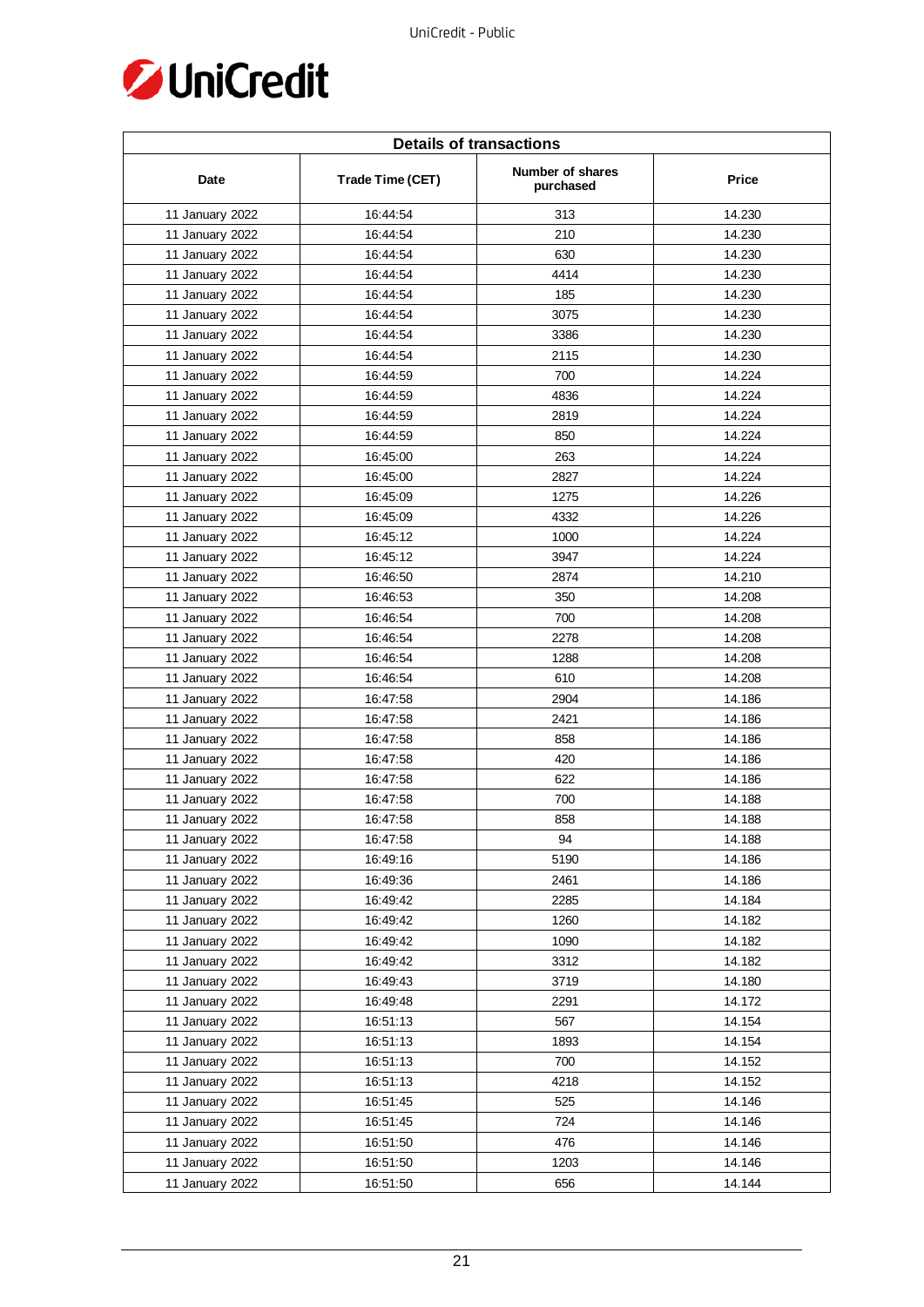

| <b>Details of transactions</b> |                  |                               |              |  |
|--------------------------------|------------------|-------------------------------|--------------|--|
| Date                           | Trade Time (CET) | Number of shares<br>purchased | <b>Price</b> |  |
| 11 January 2022                | 16:51:50         | 2772                          | 14.144       |  |
| 11 January 2022                | 16:51:51         | 2448                          | 14.140       |  |
| 11 January 2022                | 16:52:44         | 6952                          | 14.170       |  |
| 11 January 2022                | 16:52:44         | 7256                          | 14.168       |  |
| 11 January 2022                | 16:52:44         | 2951                          | 14.166       |  |
| 11 January 2022                | 16:52:44         | 446                           | 14.166       |  |
| 11 January 2022                | 16:52:44         | 538                           | 14.166       |  |
| 11 January 2022                | 16:53:00         | 281                           | 14.164       |  |
| 11 January 2022                | 16:53:00         | 1400                          | 14.164       |  |
| 11 January 2022                | 16:53:53         | 1558                          | 14.162       |  |
| 11 January 2022                | 16:53:53         | 556                           | 14.162       |  |
| 11 January 2022                | 16:54:05         | 475                           | 14.170       |  |
| 11 January 2022                | 16:54:05         | 2256                          | 14.170       |  |
| 11 January 2022                | 16:54:05         | 715                           | 14.170       |  |
| 11 January 2022                | 16:54:05         | 871                           | 14.168       |  |
| 11 January 2022                | 16:54:08         | 700                           | 14.170       |  |
| 11 January 2022                | 16:54:11         | 1338                          | 14.168       |  |
| 11 January 2022                | 16:54:11         | 616                           | 14.168       |  |
| 11 January 2022                | 16:54:12         | 90                            | 14.166       |  |
| 11 January 2022                | 16:54:22         | 700                           | 14.166       |  |
| 11 January 2022                | 16:54:22         | 1664                          | 14.166       |  |
| 11 January 2022                | 16:54:22         | 527                           | 14.166       |  |
| 11 January 2022                | 16:54:22         | 1444                          | 14.166       |  |
| 11 January 2022                | 16:54:22         | 5367                          | 14.164       |  |
| 11 January 2022                | 16:54:28         | 5367                          | 14.162       |  |
| 11 January 2022                | 16:54:32         | 1260                          | 14.156       |  |
| 11 January 2022                | 16:54:32         | 2377                          | 14.156       |  |
| 11 January 2022                | 16:55:58         | 1470                          | 14.140       |  |
| 11 January 2022                | 16:55:58         | 1656                          | 14.140       |  |
| 11 January 2022                | 16:56:00         | 4808                          | 14.138       |  |
| 11 January 2022                | 16:56:35         | 724                           | 14.138       |  |
| 11 January 2022                | 16:56:35         | 731                           | 14.138       |  |
| 11 January 2022                | 16:56:38         | 675                           | 14.138       |  |
| 11 January 2022                | 16:56:38         | 586                           | 14.138       |  |
| 11 January 2022                | 16:56:46         | 21                            | 14.138       |  |
| 11 January 2022                | 16:56:47         | 1091                          | 14.138       |  |
| 11 January 2022                | 16:56:47         | 1450                          | 14.138       |  |
| 11 January 2022                | 16:56:47         | 700                           | 14.136       |  |
| 11 January 2022                | 16:56:47         | 2640                          | 14.136       |  |
| 11 January 2022                | 16:56:47         | 530                           | 14.136       |  |
| 11 January 2022                | 16:56:49         | 1140                          | 14.134       |  |
| 11 January 2022                | 16:56:49         | 416                           | 14.134       |  |
| 11 January 2022                | 16:56:49         | 620                           | 14.134       |  |
| 11 January 2022                | 16:56:49         | 675                           | 14.134       |  |
| 11 January 2022                | 16:57:26         | 24                            | 14.138       |  |
| 11 January 2022                | 16:57:29         | 735                           | 14.138       |  |
| 11 January 2022                | 16:57:38         | 6                             | 14.140       |  |
| 11 January 2022                | 16:57:39         | 1410                          | 14.140       |  |
| 11 January 2022                | 16:57:39         | 1352                          | 14.140       |  |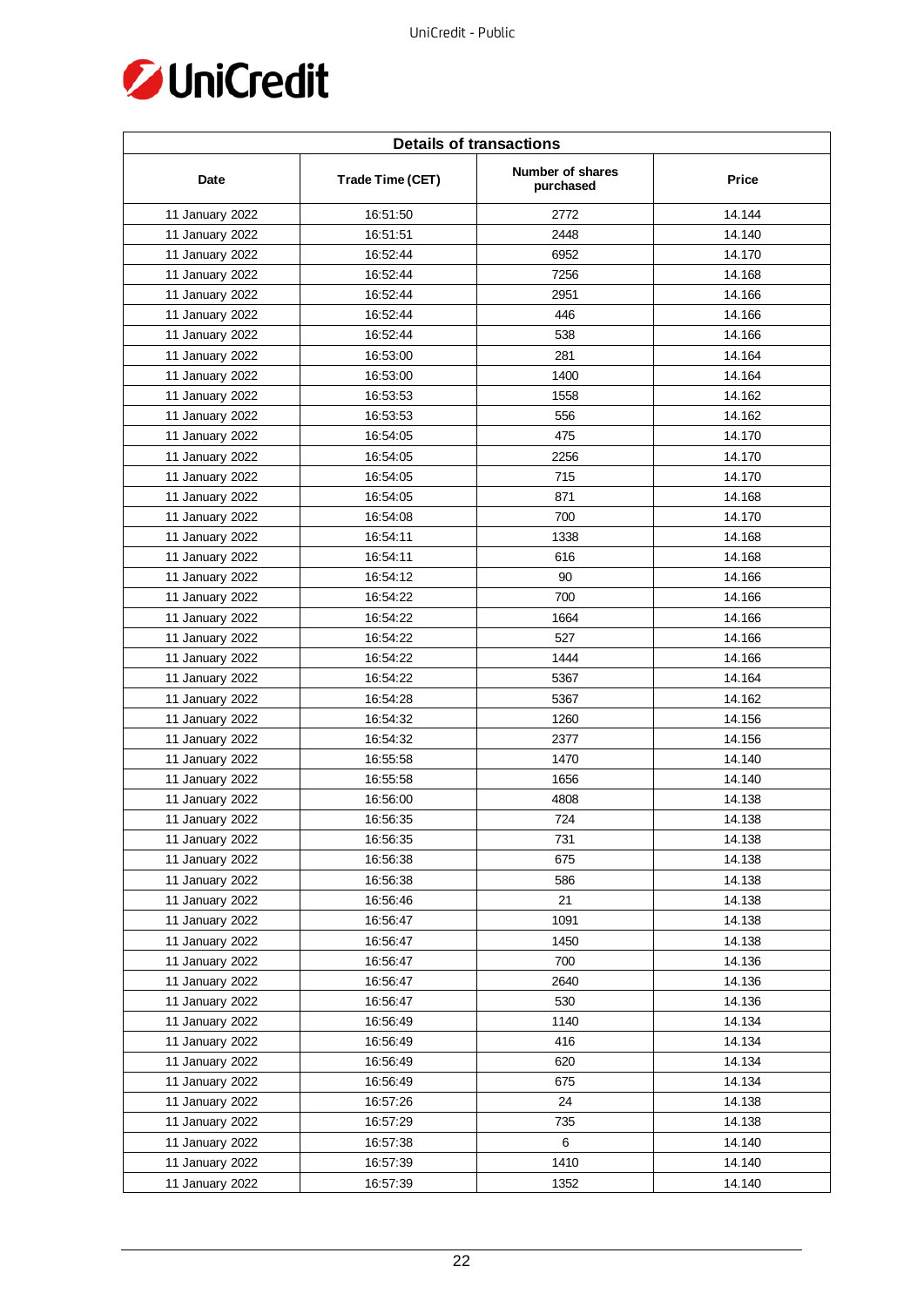

| <b>Details of transactions</b> |                  |                               |              |  |
|--------------------------------|------------------|-------------------------------|--------------|--|
| Date                           | Trade Time (CET) | Number of shares<br>purchased | <b>Price</b> |  |
| 11 January 2022                | 16:57:39         | 2379                          | 14.140       |  |
| 11 January 2022                | 16:57:52         | 2004                          | 14.142       |  |
| 11 January 2022                | 16:57:52         | 2644                          | 14.142       |  |
| 11 January 2022                | 16:58:11         | 2063                          | 14.138       |  |
| 11 January 2022                | 16:58:26         | 950                           | 14.138       |  |
| 11 January 2022                | 16:58:27         | 756                           | 14.140       |  |
| 11 January 2022                | 16:58:29         | 1127                          | 14.140       |  |
| 11 January 2022                | 16:58:29         | 2470                          | 14.140       |  |
| 11 January 2022                | 16:58:47         | 2846                          | 14.144       |  |
| 11 January 2022                | 16:58:47         | 939                           | 14.144       |  |
| 11 January 2022                | 16:58:47         | 18                            | 14.144       |  |
| 11 January 2022                | 16:58:55         | 1319                          | 14.142       |  |
| 11 January 2022                | 16:58:55         | 800                           | 14.142       |  |
| 11 January 2022                | 16:58:58         | 1429                          | 14.140       |  |
| 11 January 2022                | 16:58:58         | 678                           | 14.140       |  |
| 11 January 2022                | 16:59:12         | 100                           | 14.138       |  |
| 11 January 2022                | 16:59:17         | 1298                          | 14.138       |  |
| 11 January 2022                | 16:59:17         | 5598                          | 14.138       |  |
| 11 January 2022                | 16:59:23         | 6996                          | 14.136       |  |
| 11 January 2022                | 16:59:27         | 4949                          | 14.134       |  |
| 11 January 2022                | 16:59:35         | 840                           | 14.128       |  |
| 11 January 2022                | 16:59:35         | 1444                          | 14.128       |  |
| 11 January 2022                | 17:00:32         | 700                           | 14.074       |  |
| 11 January 2022                | 17:00:32         | 548                           | 14.076       |  |
| 11 January 2022                | 17:00:32         | 840                           | 14.076       |  |
| 11 January 2022                | 17:00:32         | 666                           | 14.076       |  |
| 11 January 2022                | 17:00:32         | 193                           | 14.076       |  |
| 11 January 2022                | 17:00:33         | 2947                          | 14.070       |  |
| 11 January 2022                | 17:00:34         | 2100                          | 14.068       |  |
| 11 January 2022                | 17:00:34         | 847                           | 14.068       |  |
| 11 January 2022                | 17:00:59         | 700                           | 14.084       |  |
| 11 January 2022                | 17:00:59         | 840                           | 14.084       |  |
| 11 January 2022                | 17:00:59         | 622                           | 14.084       |  |
| 11 January 2022                | 17:01:09         | 946                           | 14.106       |  |
| 11 January 2022                | 17:01:09         | 800                           | 14.106       |  |
| 11 January 2022                | 17:01:09         | 840                           | 14.106       |  |
| 11 January 2022                | 17:01:09         | 622                           | 14.106       |  |
| 11 January 2022                | 17:01:10         | 1657                          | 14.106       |  |
| 11 January 2022                | 17:01:12         | 452                           | 14.102       |  |
| 11 January 2022                | 17:01:13         | 452                           | 14.102       |  |
| 11 January 2022                | 17:01:14         | 2384                          | 14.102       |  |
| 11 January 2022                | 17:01:14         | 1844                          | 14.102       |  |
| 11 January 2022                | 17:01:14         | 1818                          | 14.100       |  |
| 11 January 2022                | 17:01:42         | 1398                          | 14.096       |  |
| 11 January 2022                | 17:01:42         | 948                           | 14.096       |  |
| 11 January 2022                | 17:01:50         | 750                           | 14.104       |  |
| 11 January 2022                | 17:01:50         | 1903                          | 14.104       |  |
| 11 January 2022                | 17:01:58         | 700                           | 14.104       |  |
| 11 January 2022                | 17:01:58         | 550                           | 14.104       |  |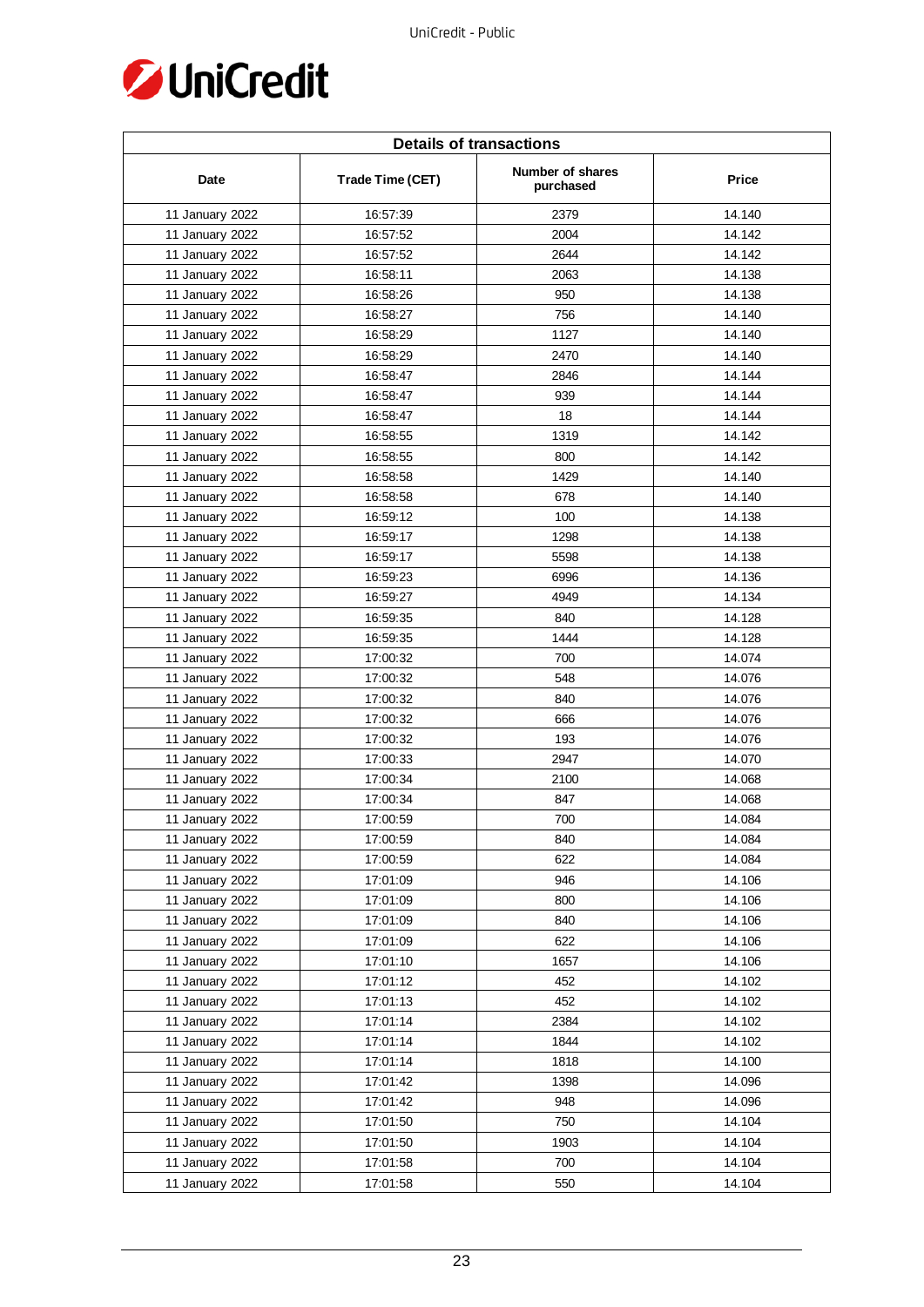

| <b>Details of transactions</b> |                  |                               |        |  |
|--------------------------------|------------------|-------------------------------|--------|--|
| Date                           | Trade Time (CET) | Number of shares<br>purchased | Price  |  |
| 11 January 2022                | 17:01:58         | 373                           | 14.104 |  |
| 11 January 2022                | 17:01:58         | 1317                          | 14.104 |  |
| 11 January 2022                | 17:02:07         | 700                           | 14.106 |  |
| 11 January 2022                | 17:02:07         | 850                           | 14.106 |  |
| 11 January 2022                | 17:02:07         | 530                           | 14.106 |  |
| 11 January 2022                | 17:02:07         | 515                           | 14.106 |  |
| 11 January 2022                | 17:02:15         | 173                           | 14.102 |  |
| 11 January 2022                | 17:02:16         | 300                           | 14.102 |  |
| 11 January 2022                | 17:02:24         | 700                           | 14.110 |  |
| 11 January 2022                | 17:02:24         | 5940                          | 14.110 |  |
| 11 January 2022                | 17:02:25         | 1000                          | 14.106 |  |
| 11 January 2022                | 17:02:39         | 450                           | 14.110 |  |
| 11 January 2022                | 17:02:39         | 1500                          | 14.110 |  |
| 11 January 2022                | 17:02:39         | 1485                          | 14.110 |  |
| 11 January 2022                | 17:02:39         | 44                            | 14.110 |  |
| 11 January 2022                | 17:02:45         | 700                           | 14.106 |  |
| 11 January 2022                | 17:02:45         | 3196                          | 14.106 |  |
| 11 January 2022                | 17:02:45         | 601                           | 14.106 |  |
| 11 January 2022                | 17:02:45         | 469                           | 14.106 |  |
| 11 January 2022                | 17:03:07         | 1463                          | 14.110 |  |
| 11 January 2022                | 17:03:07         | 700                           | 14.110 |  |
| 11 January 2022                | 17:03:07         | 1052                          | 14.110 |  |
| 11 January 2022                | 17:03:18         | 1794                          | 14.116 |  |
| 11 January 2022                | 17:03:18         | 2029                          | 14.116 |  |
| 11 January 2022                | 17:03:19         | 840                           | 14.114 |  |
| 11 January 2022                | 17:03:29         | 700                           | 14.118 |  |
| 11 January 2022                | 17:03:31         | 224                           | 14.120 |  |
| 11 January 2022                | 17:03:31         | 851                           | 14.120 |  |
| 11 January 2022                | 17:03:31         | 194                           | 14.120 |  |
| 11 January 2022                | 17:03:31         | 549                           | 14.120 |  |
| 11 January 2022                | 17:03:31         | 676                           | 14.120 |  |
| 11 January 2022                | 17:03:39         | 600                           | 14.118 |  |
| 11 January 2022                | 17:03:39         | 1531                          | 14.118 |  |
| 11 January 2022                | 17:03:46         | 648                           | 14.118 |  |
| 11 January 2022                | 17:03:48         | 180                           | 14.118 |  |
| 11 January 2022                | 17:03:49         | 641                           | 14.118 |  |
| 11 January 2022                | 17:03:50         | 2445                          | 14.118 |  |
| 11 January 2022                | 17:03:50         | 14                            | 14.118 |  |
| 11 January 2022                | 17:03:58         | 91                            | 14.122 |  |
| 11 January 2022                | 17:03:58         | 1225                          | 14.122 |  |
| 11 January 2022                | 17:03:58         | 879                           | 14.120 |  |
| 11 January 2022                | 17:03:58         | 467                           | 14.120 |  |
| 11 January 2022                | 17:03:58         | 1564                          | 14.120 |  |
| 11 January 2022                | 17:04:01         | 940                           | 14.118 |  |
| 11 January 2022                | 17:04:13         | 568                           | 14.120 |  |
| 11 January 2022                | 17:04:13         | 420                           | 14.120 |  |
| 11 January 2022                | 17:04:14         | 3120                          | 14.118 |  |
| 11 January 2022                | 17:04:14         | 1260                          | 14.118 |  |
| 11 January 2022                | 17:04:15         | 170                           | 14.118 |  |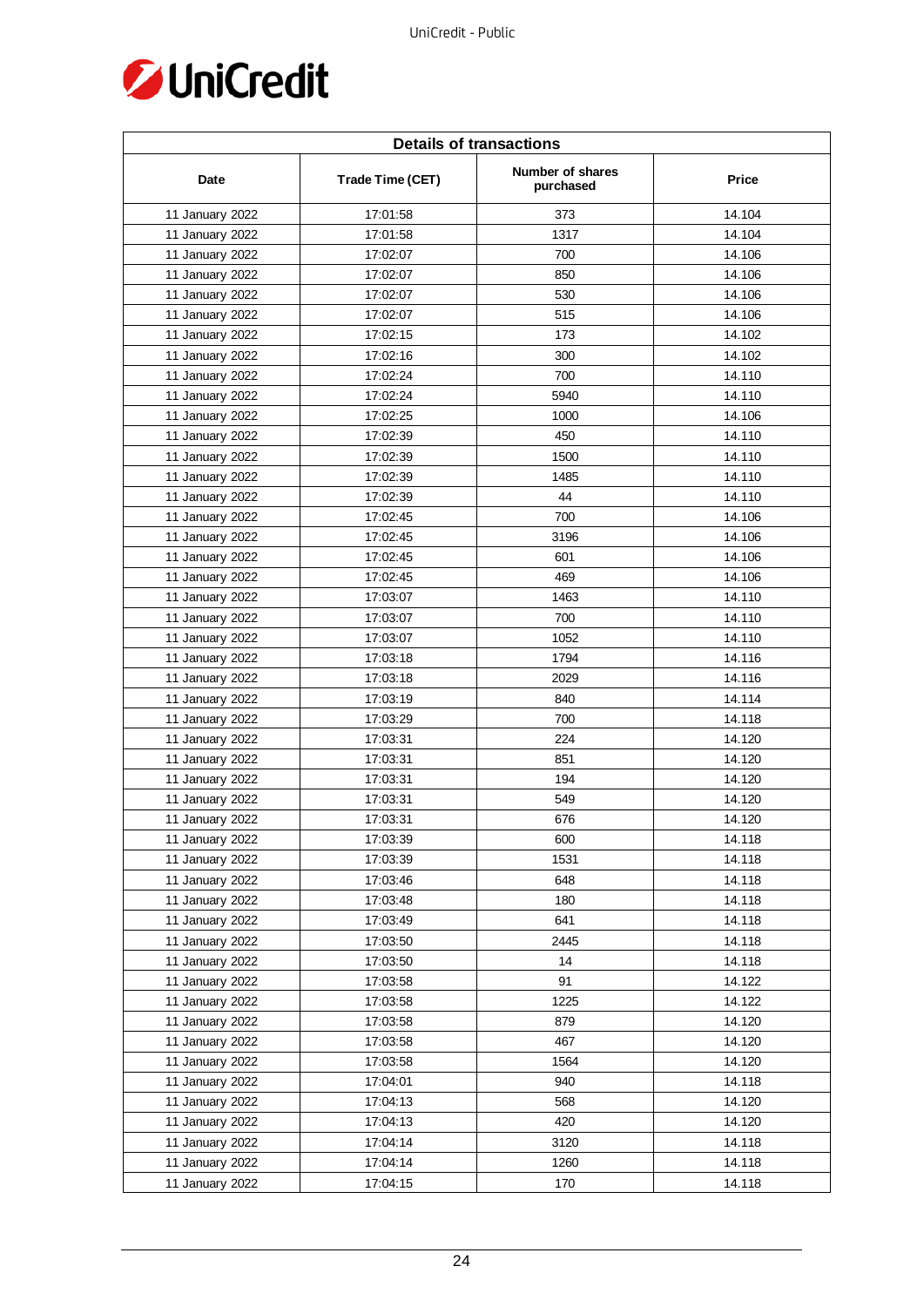

| <b>Details of transactions</b> |                  |                               |              |  |
|--------------------------------|------------------|-------------------------------|--------------|--|
| Date                           | Trade Time (CET) | Number of shares<br>purchased | <b>Price</b> |  |
| 11 January 2022                | 17:04:30         | 1287                          | 14.114       |  |
| 11 January 2022                | 17:04:30         | 622                           | 14.114       |  |
| 11 January 2022                | 17:04:30         | 840                           | 14.114       |  |
| 11 January 2022                | 17:04:34         | 108                           | 14.114       |  |
| 11 January 2022                | 17:04:35         | 433                           | 14.114       |  |
| 11 January 2022                | 17:04:35         | 1423                          | 14.114       |  |
| 11 January 2022                | 17:04:35         | 582                           | 14.114       |  |
| 11 January 2022                | 17:04:49         | 3084                          | 14.120       |  |
| 11 January 2022                | 17:05:10         | 700                           | 14.122       |  |
| 11 January 2022                | 17:05:10         | 622                           | 14.122       |  |
| 11 January 2022                | 17:05:10         | 840                           | 14.122       |  |
| 11 January 2022                | 17:05:10         | 1057                          | 14.124       |  |
| 11 January 2022                | 17:05:10         | 750                           | 14.124       |  |
| 11 January 2022                | 17:05:10         | 792                           | 14.124       |  |
| 11 January 2022                | 17:05:10         | 195                           | 14.124       |  |
| 11 January 2022                | 17:05:10         | 622                           | 14.124       |  |
| 11 January 2022                | 17:05:10         | 840                           | 14.124       |  |
| 11 January 2022                | 17:05:10         | 902                           | 14.124       |  |
| 11 January 2022                | 17:05:10         | 237                           | 14.124       |  |
| 11 January 2022                | 17:05:19         | 700                           | 14.124       |  |
| 11 January 2022                | 17:05:19         | 515                           | 14.124       |  |
| 11 January 2022                | 17:05:19         | 902                           | 14.124       |  |
| 11 January 2022                | 17:05:19         | 77                            | 14.124       |  |
| 11 January 2022                | 17:05:26         | 700                           | 14.124       |  |
| 11 January 2022                | 17:05:26         | 902                           | 14.124       |  |
| 11 January 2022                | 17:05:26         | 557                           | 14.124       |  |
| 11 January 2022                | 17:05:26         | 357                           | 14.124       |  |
| 11 January 2022                | 17:05:33         | 221                           | 14.124       |  |
| 11 January 2022                | 17:05:34         | $\mathbf{1}$                  | 14.124       |  |
| 11 January 2022                | 17:05:34         | 2100                          | 14.124       |  |
| 11 January 2022                | 17:05:41         | 19                            | 14.126       |  |
| 11 January 2022                | 17:05:41         | 11                            | 14.126       |  |
| 11 January 2022                | 17:05:43         | 2141                          | 14.126       |  |
| 11 January 2022                | 17:05:47         | 700                           | 14.126       |  |
| 11 January 2022                | 17:05:47         | 634                           | 14.126       |  |
| 11 January 2022                | 17:05:51         | 1536                          | 14.126       |  |
| 11 January 2022                | 17:05:51         | 798                           | 14.126       |  |
| 11 January 2022                | 17:05:56         | 1324                          | 14.124       |  |
| 11 January 2022                | 17:05:56         | 2090                          | 14.124       |  |
| 11 January 2022                | 17:05:56         | 700                           | 14.122       |  |
| 11 January 2022                | 17:06:08         | 15                            | 14.122       |  |
| 11 January 2022                | 17:06:08         | 615                           | 14.120       |  |
| 11 January 2022                | 17:06:18         | 375                           | 14.116       |  |
| 11 January 2022                | 17:06:21         | 1672                          | 14.118       |  |
| 11 January 2022                | 17:06:29         | 533                           | 14.122       |  |
| 11 January 2022                | 17:06:34         | 794                           | 14.124       |  |
| 11 January 2022                | 17:06:34         | 7030                          | 14.124       |  |
| 11 January 2022                | 17:06:38         | 4797                          | 14.122       |  |
| 11 January 2022                | 17:06:38         | 929                           | 14.122       |  |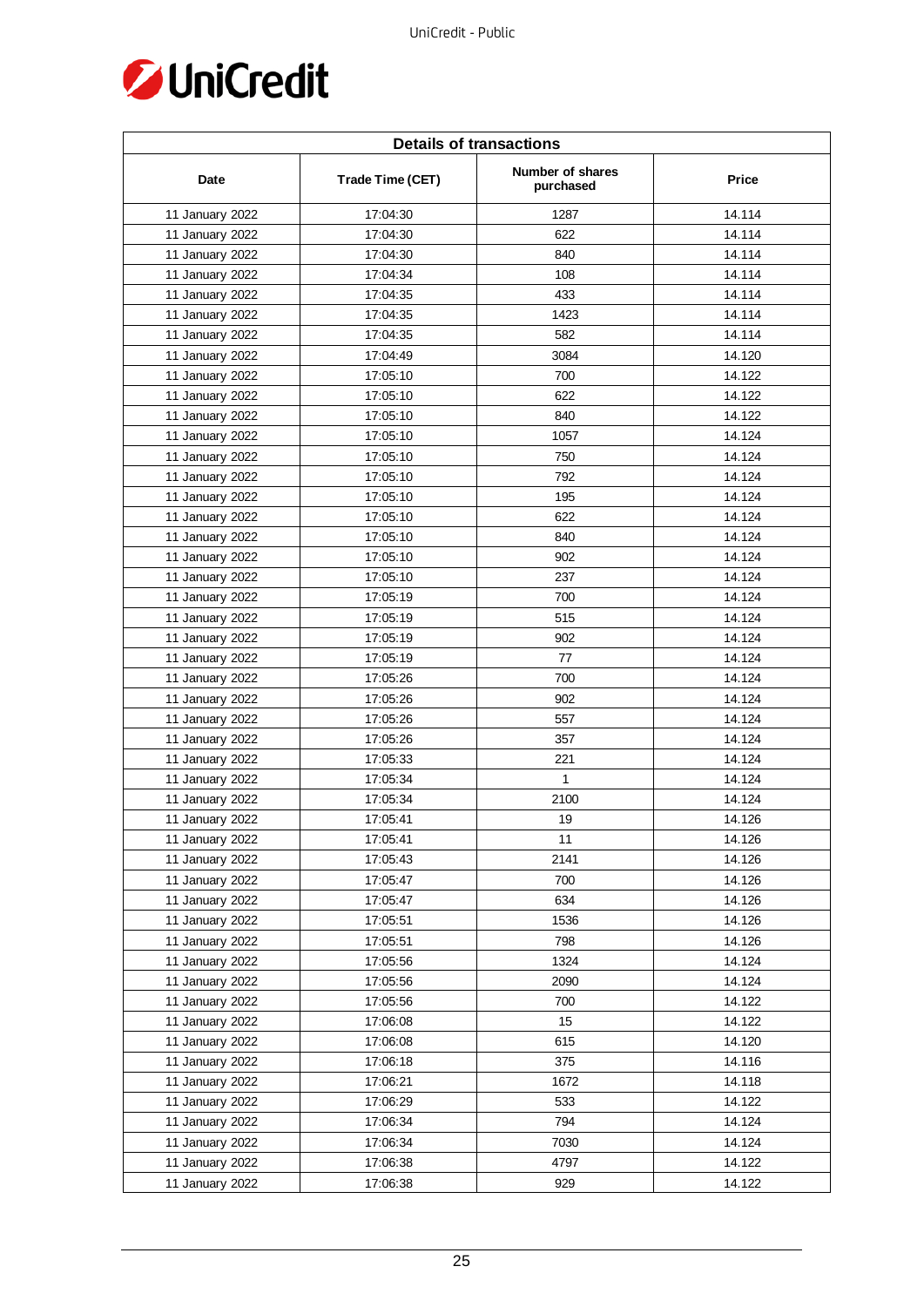

| <b>Details of transactions</b> |                  |                               |        |  |
|--------------------------------|------------------|-------------------------------|--------|--|
| Date                           | Trade Time (CET) | Number of shares<br>purchased | Price  |  |
| 11 January 2022                | 17:06:38         | 4115                          | 14.120 |  |
| 11 January 2022                | 17:06:38         | 945                           | 14.120 |  |
| 11 January 2022                | 17:06:45         | 1204                          | 14.110 |  |
| 11 January 2022                | 17:07:21         | 1263                          | 14.120 |  |
| 11 January 2022                | 17:07:21         | 1336                          | 14.120 |  |
| 11 January 2022                | 17:07:21         | 137                           | 14.120 |  |
| 11 January 2022                | 17:07:32         | 2715                          | 14.126 |  |
| 11 January 2022                | 17:07:32         | 3680                          | 14.126 |  |
| 11 January 2022                | 17:07:48         | 2737                          | 14.122 |  |
| 11 January 2022                | 17:07:59         | 200                           | 14.122 |  |
| 11 January 2022                | 17:07:59         | 649                           | 14.124 |  |
| 11 January 2022                | 17:07:59         | 1                             | 14.124 |  |
| 11 January 2022                | 17:07:59         | 11                            | 14.124 |  |
| 11 January 2022                | 17:07:59         | 903                           | 14.124 |  |
| 11 January 2022                | 17:07:59         | 800                           | 14.124 |  |
| 11 January 2022                | 17:07:59         | 622                           | 14.124 |  |
| 11 January 2022                | 17:07:59         | 420                           | 14.124 |  |
| 11 January 2022                | 17:08:07         | 700                           | 14.124 |  |
| 11 January 2022                | 17:08:09         | 191                           | 14.124 |  |
| 11 January 2022                | 17:08:09         | 1150                          | 14.124 |  |
| 11 January 2022                | 17:08:14         | 1257                          | 14.124 |  |
| 11 January 2022                | 17:08:17         | $\,6\,$                       | 14.124 |  |
| 11 January 2022                | 17:08:19         | 2038                          | 14.124 |  |
| 11 January 2022                | 17:08:19         | 1703                          | 14.124 |  |
| 11 January 2022                | 17:08:20         | 3857                          | 14.122 |  |
| 11 January 2022                | 17:08:25         | 537                           | 14.120 |  |
| 11 January 2022                | 17:08:42         | 2221                          | 14.118 |  |
| 11 January 2022                | 17:08:42         | 59                            | 14.118 |  |
| 11 January 2022                | 17:08:49         | 996                           | 14.120 |  |
| 11 January 2022                | 17:08:49         | 1590                          | 14.120 |  |
| 11 January 2022                | 17:09:01         | 190                           | 14.120 |  |
| 11 January 2022                | 17:09:01         | 705                           | 14.120 |  |
| 11 January 2022                | 17:09:03         | 1317                          | 14.120 |  |
| 11 January 2022                | 17:09:03         | 2130                          | 14.120 |  |
| 11 January 2022                | 17:09:03         | 1235                          | 14.120 |  |
| 11 January 2022                | 17:09:15         | 4265                          | 14.122 |  |
| 11 January 2022                | 17:09:15         | 1041                          | 14.122 |  |
| 11 January 2022                | 17:09:16         | 1876                          | 14.120 |  |
| 11 January 2022                | 17:09:16         | 6083                          | 14.120 |  |
| 11 January 2022                | 17:09:20         | 7579                          | 14.118 |  |
| 11 January 2022                | 17:10:16         | 520                           | 14.118 |  |
| 11 January 2022                | 17:10:16         | 620                           | 14.118 |  |
| 11 January 2022                | 17:10:24         | 1582                          | 14.120 |  |
| 11 January 2022                | 17:10:24         | 1103                          | 14.120 |  |
| 11 January 2022                | 17:10:24         | 657                           | 14.120 |  |
| 11 January 2022                | 17:10:24         | 449                           | 14.118 |  |
| 11 January 2022                | 17:10:24         | 3936                          | 14.118 |  |
| 11 January 2022                | 17:10:28         | 3065                          | 14.116 |  |
| 11 January 2022                | 17:10:28         | 1274                          | 14.116 |  |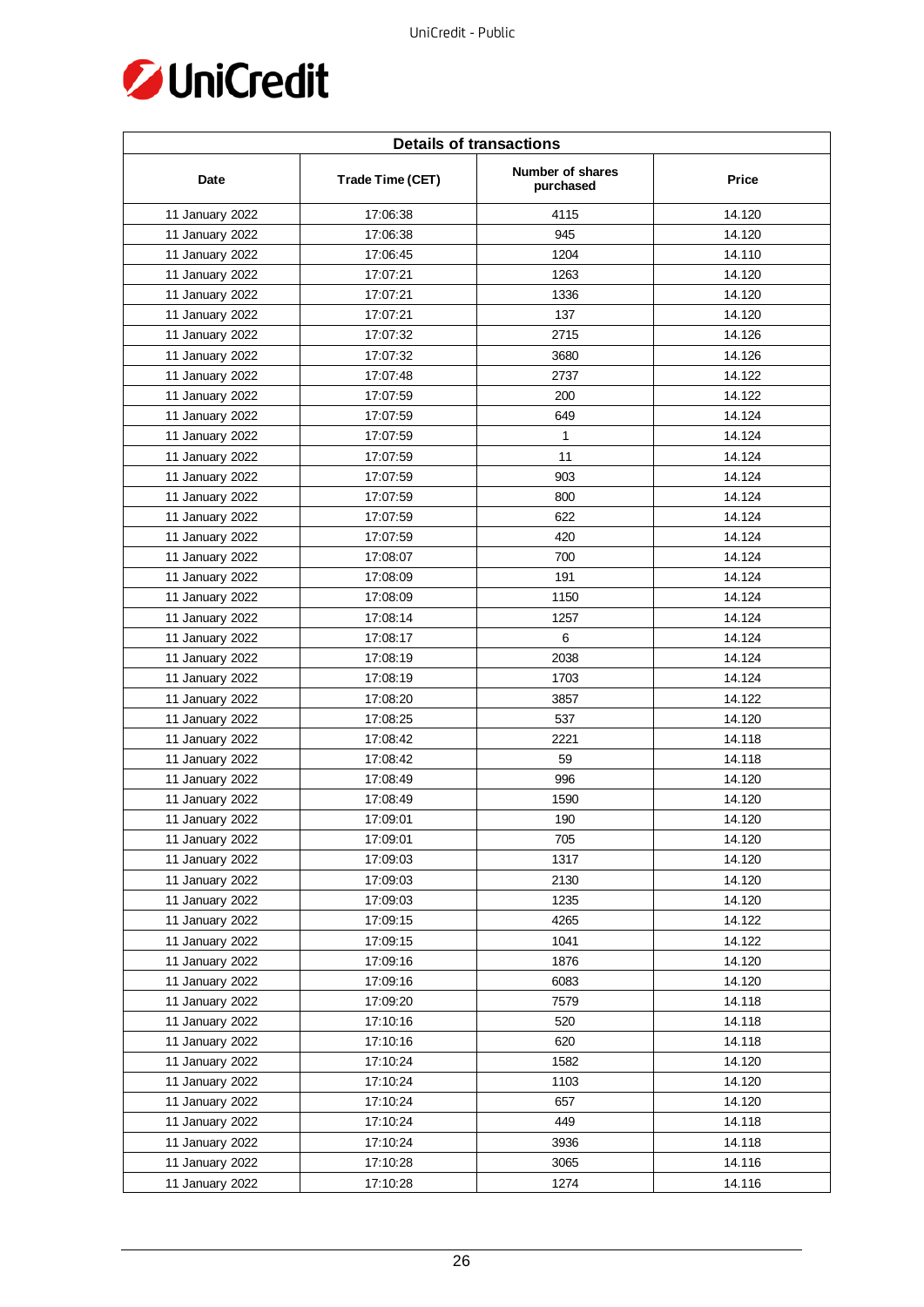

| <b>Details of transactions</b> |                  |                               |              |  |
|--------------------------------|------------------|-------------------------------|--------------|--|
| Date                           | Trade Time (CET) | Number of shares<br>purchased | <b>Price</b> |  |
| 11 January 2022                | 17:10:28         | 552                           | 14.116       |  |
| 11 January 2022                | 17:10:34         | 1000                          | 14.112       |  |
| 11 January 2022                | 17:10:39         | 426                           | 14.112       |  |
| 11 January 2022                | 17:10:54         | 1102                          | 14.112       |  |
| 11 January 2022                | 17:10:54         | 620                           | 14.112       |  |
| 11 January 2022                | 17:10:54         | 747                           | 14.112       |  |
| 11 January 2022                | 17:11:05         | 6990                          | 14.116       |  |
| 11 January 2022                | 17:11:07         | 4619                          | 14.114       |  |
| 11 January 2022                | 17:11:10         | 479                           | 14.112       |  |
| 11 January 2022                | 17:11:10         | 4257                          | 14.112       |  |
| 11 January 2022                | 17:11:48         | 7483                          | 14.120       |  |
| 11 January 2022                | 17:11:53         | 700                           | 14.118       |  |
| 11 January 2022                | 17:11:53         | 4219                          | 14.118       |  |
| 11 January 2022                | 17:11:53         | 920                           | 14.118       |  |
| 11 January 2022                | 17:11:53         | 1709                          | 14.118       |  |
| 11 January 2022                | 17:11:53         | 1140                          | 14.118       |  |
| 11 January 2022                | 17:11:53         | 512                           | 14.118       |  |
| 11 January 2022                | 17:11:53         | 565                           | 14.118       |  |
| 11 January 2022                | 17:11:53         | 275                           | 14.118       |  |
| 11 January 2022                | 17:11:53         | 215                           | 14.118       |  |
| 11 January 2022                | 17:11:53         | 485                           | 14.116       |  |
| 11 January 2022                | 17:11:53         | 289                           | 14.116       |  |
| 11 January 2022                | 17:12:26         | 2307                          | 14.112       |  |
| 11 January 2022                | 17:12:30         | $\mathbf{1}$                  | 14.112       |  |
| 11 January 2022                | 17:12:30         | 13                            | 14.112       |  |
| 11 January 2022                | 17:12:30         | 482                           | 14.112       |  |
| 11 January 2022                | 17:12:33         | 700                           | 14.112       |  |
| 11 January 2022                | 17:12:33         | 1585                          | 14.112       |  |
| 11 January 2022                | 17:12:33         | 317                           | 14.112       |  |
| 11 January 2022                | 17:12:33         | 498                           | 14.112       |  |
| 11 January 2022                | 17:12:40         | 1685                          | 14.112       |  |
| 11 January 2022                | 17:12:40         | 860                           | 14.112       |  |
| 11 January 2022                | 17:12:47         | 1851                          | 14.112       |  |
| 11 January 2022                | 17:12:47         | 848                           | 14.112       |  |
| 11 January 2022                | 17:12:47         | 1500                          | 14.112       |  |
| 11 January 2022                | 17:12:47         | 226                           | 14.112       |  |
| 11 January 2022                | 17:12:52         | 2548                          | 14.110       |  |
| 11 January 2022                | 17:12:55         | 2293                          | 14.108       |  |
| 11 January 2022                | 17:12:55         | 475                           | 14.108       |  |
| 11 January 2022                | 17:13:16         | 425                           | 14.118       |  |
| 11 January 2022                | 17:13:17         | 547                           | 14.118       |  |
| 11 January 2022                | 17:13:17         | 4973                          | 14.118       |  |
| 11 January 2022                | 17:13:25         | 2560                          | 14.118       |  |
| 11 January 2022                | 17:13:36         | 1861                          | 14.120       |  |
| 11 January 2022                | 17:13:36         | 339                           | 14.120       |  |
| 11 January 2022                | 17:13:36         | 430                           | 14.120       |  |
| 11 January 2022                | 17:13:36         | 535                           | 14.120       |  |
| 11 January 2022                | 17:13:36         | 2312                          | 14.120       |  |
| 11 January 2022                | 17:13:36         | 604                           | 14.120       |  |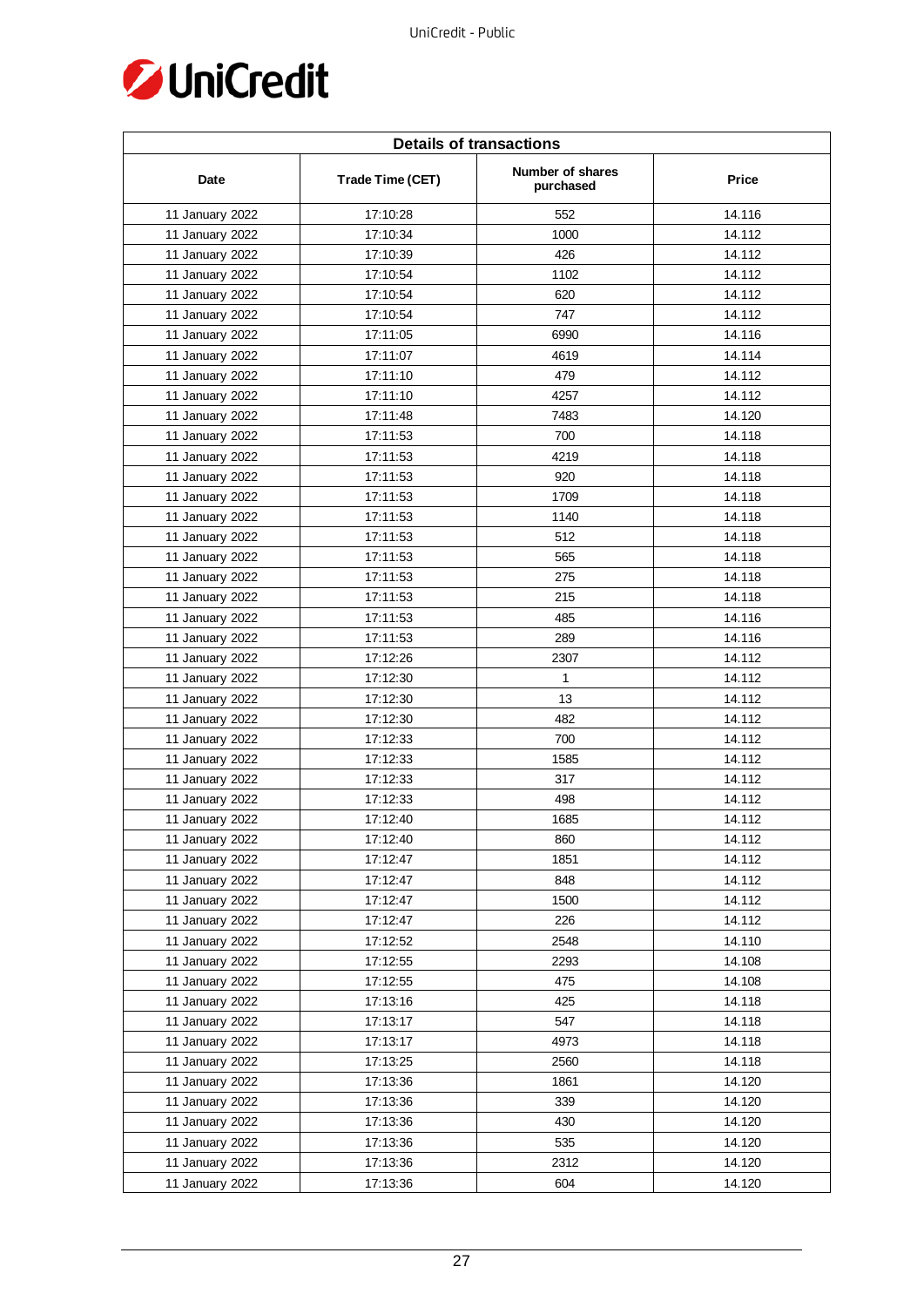

| <b>Details of transactions</b> |                  |                               |        |  |
|--------------------------------|------------------|-------------------------------|--------|--|
| Date                           | Trade Time (CET) | Number of shares<br>purchased | Price  |  |
| 11 January 2022                | 17:13:36         | 1114                          | 14.118 |  |
| 11 January 2022                | 17:13:36         | 755                           | 14.118 |  |
| 11 January 2022                | 17:13:36         | 1201                          | 14.118 |  |
| 11 January 2022                | 17:13:36         | 1462                          | 14.118 |  |
| 11 January 2022                | 17:13:36         | 2327                          | 14.116 |  |
| 11 January 2022                | 17:14:03         | 2317                          | 14.110 |  |
| 11 January 2022                | 17:14:03         | 160                           | 14.110 |  |
| 11 January 2022                | 17:14:09         | 2216                          | 14.110 |  |
| 11 January 2022                | 17:14:16         | 353                           | 14.112 |  |
| 11 January 2022                | 17:14:16         | 340                           | 14.110 |  |
| 11 January 2022                | 17:14:23         | 635                           | 14.114 |  |
| 11 January 2022                | 17:14:23         | 724                           | 14.114 |  |
| 11 January 2022                | 17:14:24         | 1654                          | 14.114 |  |
| 11 January 2022                | 17:14:24         | 1483                          | 14.114 |  |
| 11 January 2022                | 17:14:24         | 217                           | 14.114 |  |
| 11 January 2022                | 17:14:28         | 714                           | 14.116 |  |
| 11 January 2022                | 17:14:28         | 840                           | 14.116 |  |
| 11 January 2022                | 17:14:28         | 842                           | 14.116 |  |
| 11 January 2022                | 17:14:31         | 904                           | 14.114 |  |
| 11 January 2022                | 17:14:31         | 196                           | 14.114 |  |
| 11 January 2022                | 17:14:31         | 931                           | 14.114 |  |
| 11 January 2022                | 17:14:31         | 529                           | 14.114 |  |
| 11 January 2022                | 17:14:40         | 724                           | 14.114 |  |
| 11 January 2022                | 17:14:40         | 1502                          | 14.114 |  |
| 11 January 2022                | 17:14:40         | 184                           | 14.114 |  |
| 11 January 2022                | 17:14:46         | 381                           | 14.116 |  |
| 11 January 2022                | 17:14:46         | 2126                          | 14.116 |  |
| 11 January 2022                | 17:14:55         | 64                            | 14.116 |  |
| 11 January 2022                | 17:14:55         | 724                           | 14.116 |  |
| 11 January 2022                | 17:14:58         | 374                           | 14.118 |  |
| 11 January 2022                | 17:14:58         | 540                           | 14.118 |  |
| 11 January 2022                | 17:14:58         | 1497                          | 14.118 |  |
| 11 January 2022                | 17:14:58         | 2310                          | 14.116 |  |
| 11 January 2022                | 17:14:58         | 413                           | 14.116 |  |
| 11 January 2022                | 17:14:58         | 469                           | 14.116 |  |
| 11 January 2022                | 17:14:59         | 1168                          | 14.114 |  |
| 11 January 2022                | 17:14:59         | 845                           | 14.114 |  |
| 11 January 2022                | 17:14:59         | 555                           | 14.114 |  |
| 11 January 2022                | 17:14:59         | 1156                          | 14.114 |  |
| 11 January 2022                | 17:14:59         | 762                           | 14.114 |  |
| 11 January 2022                | 17:15:21         | 494                           | 14.124 |  |
| 11 January 2022                | 17:15:22         | 1867                          | 14.124 |  |
| 11 January 2022                | 17:15:22         | 724                           | 14.124 |  |
| 11 January 2022                | 17:15:22         | 1088                          | 14.124 |  |
| 11 January 2022                | 17:15:29         | 452                           | 14.124 |  |
| 11 January 2022                | 17:15:29         | 724                           | 14.124 |  |
| 11 January 2022                | 17:15:32         | 724                           | 14.124 |  |
| 11 January 2022                | 17:15:35         | 1034                          | 14.124 |  |
| 11 January 2022                | 17:15:36         | 700                           | 14.124 |  |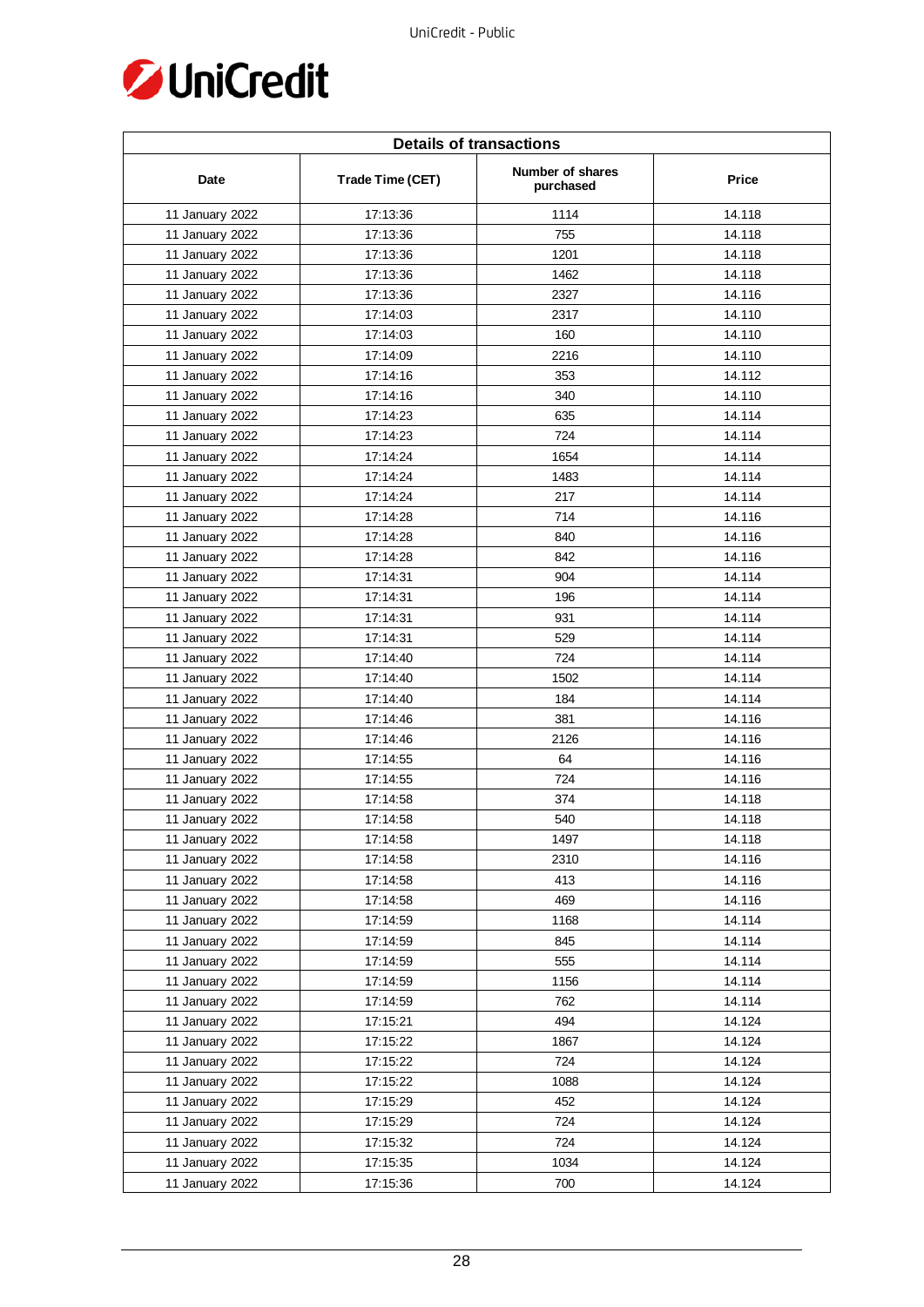

| <b>Details of transactions</b> |                  |                               |              |  |
|--------------------------------|------------------|-------------------------------|--------------|--|
| Date                           | Trade Time (CET) | Number of shares<br>purchased | <b>Price</b> |  |
| 11 January 2022                | 17:15:36         | 1521                          | 14.124       |  |
| 11 January 2022                | 17:15:36         | 372                           | 14.124       |  |
| 11 January 2022                | 17:15:43         | 700                           | 14.124       |  |
| 11 January 2022                | 17:15:43         | 724                           | 14.124       |  |
| 11 January 2022                | 17:15:43         | 1304                          | 14.124       |  |
| 11 January 2022                | 17:15:49         | 669                           | 14.124       |  |
| 11 January 2022                | 17:15:49         | 1461                          | 14.124       |  |
| 11 January 2022                | 17:15:52         | 691                           | 14.128       |  |
| 11 January 2022                | 17:15:52         | 1219                          | 14.128       |  |
| 11 January 2022                | 17:15:56         | 2572                          | 14.126       |  |
| 11 January 2022                | 17:16:13         | 1245                          | 14.120       |  |
| 11 January 2022                | 17:16:14         | 2079                          | 14.122       |  |
| 11 January 2022                | 17:16:14         | 455                           | 14.122       |  |
| 11 January 2022                | 17:16:14         | 667                           | 14.122       |  |
| 11 January 2022                | 17:16:16         | 1327                          | 14.122       |  |
| 11 January 2022                | 17:16:20         | 2898                          | 14.120       |  |
| 11 January 2022                | 17:16:27         | 142                           | 14.120       |  |
| 11 January 2022                | 17:16:27         | 14                            | 14.120       |  |
| 11 January 2022                | 17:16:27         | 1309                          | 14.120       |  |
| 11 January 2022                | 17:16:27         | 1312                          | 14.120       |  |
| 11 January 2022                | 17:16:33         | 1589                          | 14.118       |  |
| 11 January 2022                | 17:16:36         | 1574                          | 14.118       |  |
| 11 January 2022                | 17:16:36         | 529                           | 14.118       |  |
| 11 January 2022                | 17:16:36         | 500                           | 14.118       |  |
| 11 January 2022                | 17:16:44         | 2357                          | 14.118       |  |
| 11 January 2022                | 17:16:52         | 295                           | 14.120       |  |
| 11 January 2022                | 17:17:12         | 485                           | 14.128       |  |
| 11 January 2022                | 17:17:12         | 100                           | 14.128       |  |
| 11 January 2022                | 17:17:20         | 6036                          | 14.134       |  |
| 11 January 2022                | 17:17:20         | 460                           | 14.132       |  |
| 11 January 2022                | 17:17:20         | 5031                          | 14.132       |  |
| 11 January 2022                | 17:17:20         | 1642                          | 14.132       |  |
| 11 January 2022                | 17:17:22         | 5487                          | 14.130       |  |
| 11 January 2022                | 17:17:37         | 1571                          | 14.124       |  |
| 11 January 2022                | 17:17:37         | 440                           | 14.124       |  |
| 11 January 2022                | 17:17:37         | 1231                          | 14.124       |  |
| 11 January 2022                | 17:17:45         | 201                           | 14.124       |  |
| 11 January 2022                | 17:17:45         | 359                           | 14.124       |  |
| 11 January 2022                | 17:17:46         | 1530                          | 14.124       |  |
| 11 January 2022                | 17:17:46         | 776                           | 14.124       |  |
| 11 January 2022                | 17:17:46         | 354                           | 14.124       |  |
| 11 January 2022                | 17:17:53         | 18                            | 14.124       |  |
| 11 January 2022                | 17:17:53         | 2426                          | 14.124       |  |
| 11 January 2022                | 17:17:59         | 1565                          | 14.124       |  |
| 11 January 2022                | 17:17:59         | 1649                          | 14.124       |  |
| 11 January 2022                | 17:17:59         | 188                           | 14.124       |  |
| 11 January 2022                | 17:18:07         | 422                           | 14.124       |  |
| 11 January 2022                | 17:18:07         | 1412                          | 14.124       |  |
| 11 January 2022                | 17:18:07         | 929                           | 14.124       |  |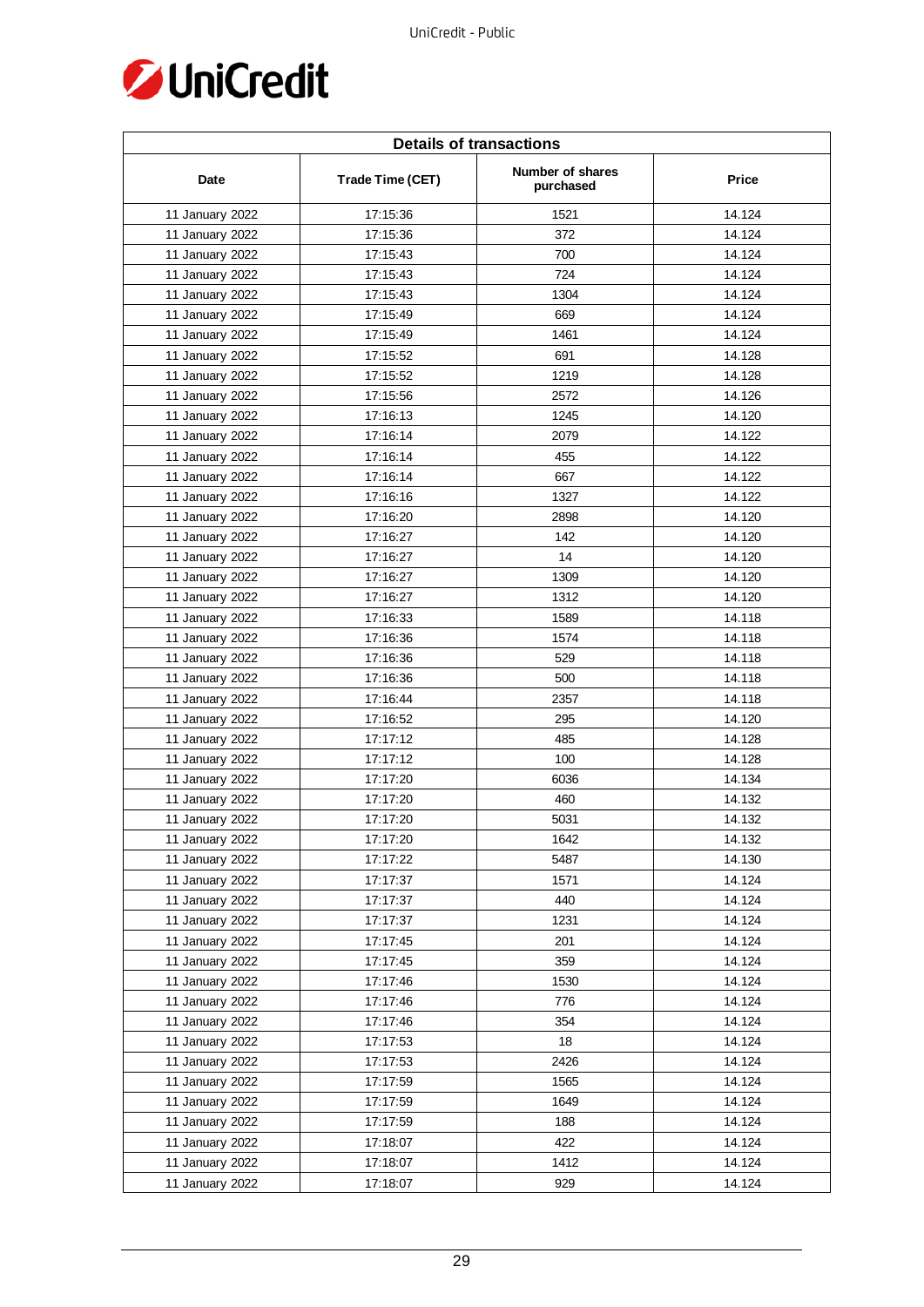

| <b>Details of transactions</b> |                  |                               |              |  |
|--------------------------------|------------------|-------------------------------|--------------|--|
| Date                           | Trade Time (CET) | Number of shares<br>purchased | <b>Price</b> |  |
| 11 January 2022                | 17:18:13         | 700                           | 14.122       |  |
| 11 January 2022                | 17:18:13         | 1488                          | 14.122       |  |
| 11 January 2022                | 17:18:23         | 359                           | 14.126       |  |
| 11 January 2022                | 17:18:23         | 675                           | 14.126       |  |
| 11 January 2022                | 17:18:23         | 1660                          | 14.126       |  |
| 11 January 2022                | 17:18:23         | 950                           | 14.126       |  |
| 11 January 2022                | 17:18:45         | 2213                          | 14.128       |  |
| 11 January 2022                | 17:18:45         | 700                           | 14.128       |  |
| 11 January 2022                | 17:19:05         | 6626                          | 14.130       |  |
| 11 January 2022                | 17:19:06         | 1634                          | 14.130       |  |
| 11 January 2022                | 17:19:06         | 840                           | 14.130       |  |
| 11 January 2022                | 17:19:06         | 1412                          | 14.130       |  |
| 11 January 2022                | 17:19:06         | 466                           | 14.130       |  |
| 11 January 2022                | 17:19:06         | 750                           | 14.130       |  |
| 11 January 2022                | 17:19:19         | 618                           | 14.132       |  |
| 11 January 2022                | 17:19:19         | 1558                          | 14.132       |  |
| 11 January 2022                | 17:19:25         | 2200                          | 14.130       |  |
| 11 January 2022                | 17:19:25         | 4426                          | 14.130       |  |
| 11 January 2022                | 17:19:25         | 5522                          | 14.128       |  |
| 11 January 2022                | 17:20:05         | 34                            | 14.132       |  |
| 11 January 2022                | 17:20:05         | 594                           | 14.132       |  |
| 11 January 2022                | 17:20:05         | 13                            | 14.132       |  |
| 11 January 2022                | 17:20:05         | 1566                          | 14.132       |  |
| 11 January 2022                | 17:20:11         | 750                           | 14.130       |  |
| 11 January 2022                | 17:20:11         | 622                           | 14.130       |  |
| 11 January 2022                | 17:20:15         | 3968                          | 14.130       |  |
| 11 January 2022                | 17:20:22         | 5106                          | 14.128       |  |
| 11 January 2022                | 17:20:39         | 487                           | 14.128       |  |
| 11 January 2022                | 17:20:41         | 877                           | 14.128       |  |
| 11 January 2022                | 17:20:41         | 3025                          | 14.128       |  |
| 11 January 2022                | 17:20:51         | 735                           | 14.128       |  |
| 11 January 2022                | 17:20:51         | 1860                          | 14.128       |  |
| 11 January 2022                | 17:20:57         | 1718                          | 14.126       |  |
| 11 January 2022                | 17:20:57         | 600                           | 14.126       |  |
| 11 January 2022                | 17:20:57         | 1216                          | 14.126       |  |
| 11 January 2022                | 17:21:06         | 253                           | 14.124       |  |
| 11 January 2022                | 17:21:08         | 567                           | 14.124       |  |
| 11 January 2022                | 17:21:08         | 177                           | 14.124       |  |
| 11 January 2022                | 17:21:11         | 2816                          | 14.124       |  |
| 11 January 2022                | 17:21:11         | 187                           | 14.124       |  |
| 11 January 2022                | 17:21:11         | 177                           | 14.124       |  |
| 11 January 2022                | 17:21:13         | 852                           | 14.124       |  |
| 11 January 2022                | 17:21:13         | 437                           | 14.124       |  |
| 11 January 2022                | 17:21:13         | 2414                          | 14.124       |  |
| 11 January 2022                | 17:21:14         | 806                           | 14.122       |  |
| 11 January 2022                | 17:21:32         | 80                            | 14.122       |  |
| 11 January 2022                | 17:21:32         | 397                           | 14.122       |  |
| 11 January 2022                | 17:21:32         | 11                            | 14.122       |  |
| 11 January 2022                | 17:21:32         | 17                            | 14.122       |  |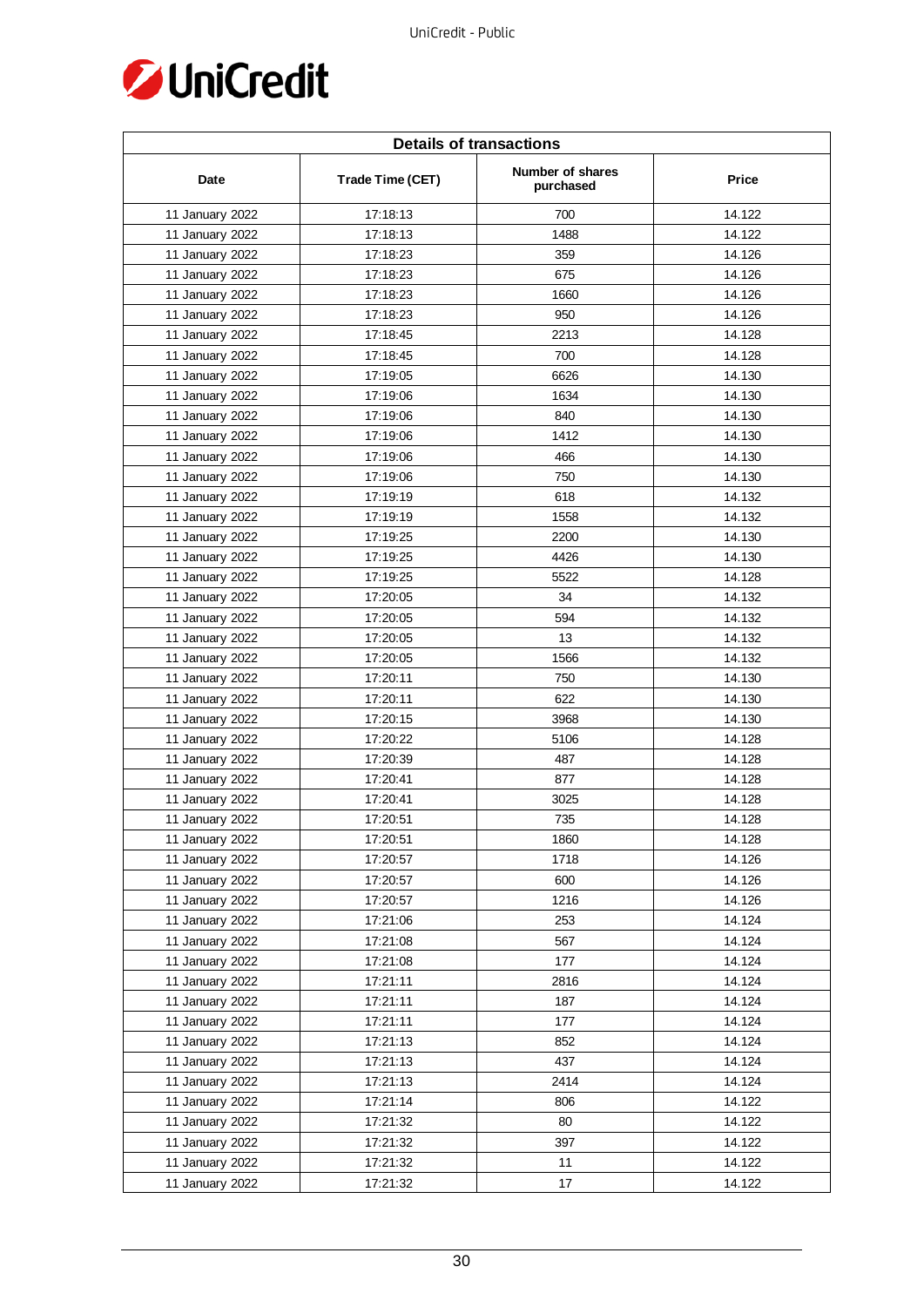

| <b>Details of transactions</b> |                  |                               |              |  |
|--------------------------------|------------------|-------------------------------|--------------|--|
| Date                           | Trade Time (CET) | Number of shares<br>purchased | <b>Price</b> |  |
| 11 January 2022                | 17:21:32         | 634                           | 14.122       |  |
| 11 January 2022                | 17:21:32         | 194                           | 14.122       |  |
| 11 January 2022                | 17:21:35         | 1972                          | 14.122       |  |
| 11 January 2022                | 17:21:41         | 847                           | 14.122       |  |
| 11 January 2022                | 17:21:41         | 1364                          | 14.122       |  |
| 11 January 2022                | 17:21:42         | 1072                          | 14.120       |  |
| 11 January 2022                | 17:21:42         | 1767                          | 14.120       |  |
| 11 January 2022                | 17:21:42         | 504                           | 14.120       |  |
| 11 January 2022                | 17:21:56         | 14                            | 14.122       |  |
| 11 January 2022                | 17:21:56         | $\overline{7}$                | 14.122       |  |
| 11 January 2022                | 17:21:56         | 197                           | 14.122       |  |
| 11 January 2022                | 17:21:56         | 1736                          | 14.122       |  |
| 11 January 2022                | 17:22:01         | 612                           | 14.122       |  |
| 11 January 2022                | 17:22:01         | 1742                          | 14.122       |  |
| 11 January 2022                | 17:22:01         | 81                            | 14.122       |  |
| 11 January 2022                | 17:22:01         | 697                           | 14.122       |  |
| 11 January 2022                | 17:22:16         | 3934                          | 14.124       |  |
| 11 January 2022                | 17:22:17         | 177                           | 14.124       |  |
| 11 January 2022                | 17:22:17         | 799                           | 14.124       |  |
| 11 January 2022                | 17:22:17         | 177                           | 14.124       |  |
| 11 January 2022                | 17:22:18         | 186                           | 14.124       |  |
| 11 January 2022                | 17:22:19         | 800                           | 14.122       |  |
| 11 January 2022                | 17:22:26         | 350                           | 14.124       |  |
| 11 January 2022                | 17:22:26         | 885                           | 14.124       |  |
| 11 January 2022                | 17:22:26         | 848                           | 14.124       |  |
| 11 January 2022                | 17:22:26         | 700                           | 14.122       |  |
| 11 January 2022                | 17:22:26         | 4098                          | 14.122       |  |
| 11 January 2022                | 17:22:45         | 1757                          | 14.120       |  |
| 11 January 2022                | 17:22:45         | 1502                          | 14.120       |  |
| 11 January 2022                | 17:22:53         | 2192                          | 14.120       |  |
| 11 January 2022                | 17:22:59         | 950                           | 14.120       |  |
| 11 January 2022                | 17:22:59         | 777                           | 14.120       |  |
| 11 January 2022                | 17:23:04         | 1409                          | 14.120       |  |
| 11 January 2022                | 17:23:04         | 913                           | 14.120       |  |
| 11 January 2022                | 17:23:06         | 3253                          | 14.118       |  |
| 11 January 2022                | 17:23:09         | 474                           | 14.116       |  |
| 11 January 2022                | 17:23:09         | 657                           | 14.116       |  |
| 11 January 2022                | 17:23:22         | 2285                          | 14.116       |  |
| 11 January 2022                | 17:23:22         | 12                            | 14.116       |  |
| 11 January 2022                | 17:23:22         | 632                           | 14.116       |  |
| 11 January 2022                | 17:23:30         | 50                            | 14.116       |  |
| 11 January 2022                | 17:23:30         | 820                           | 14.116       |  |
| 11 January 2022                | 17:23:30         | 9                             | 14.116       |  |
| 11 January 2022                | 17:23:30         | 1255                          | 14.116       |  |
| 11 January 2022                | 17:23:36         | 421                           | 14.116       |  |
| 11 January 2022                | 17:23:36         | 1749                          | 14.116       |  |
| 11 January 2022                | 17:23:36         | 13                            | 14.116       |  |
| 11 January 2022                | 17:23:36         | 405                           | 14.116       |  |
| 11 January 2022                | 17:23:39         | 2478                          | 14.114       |  |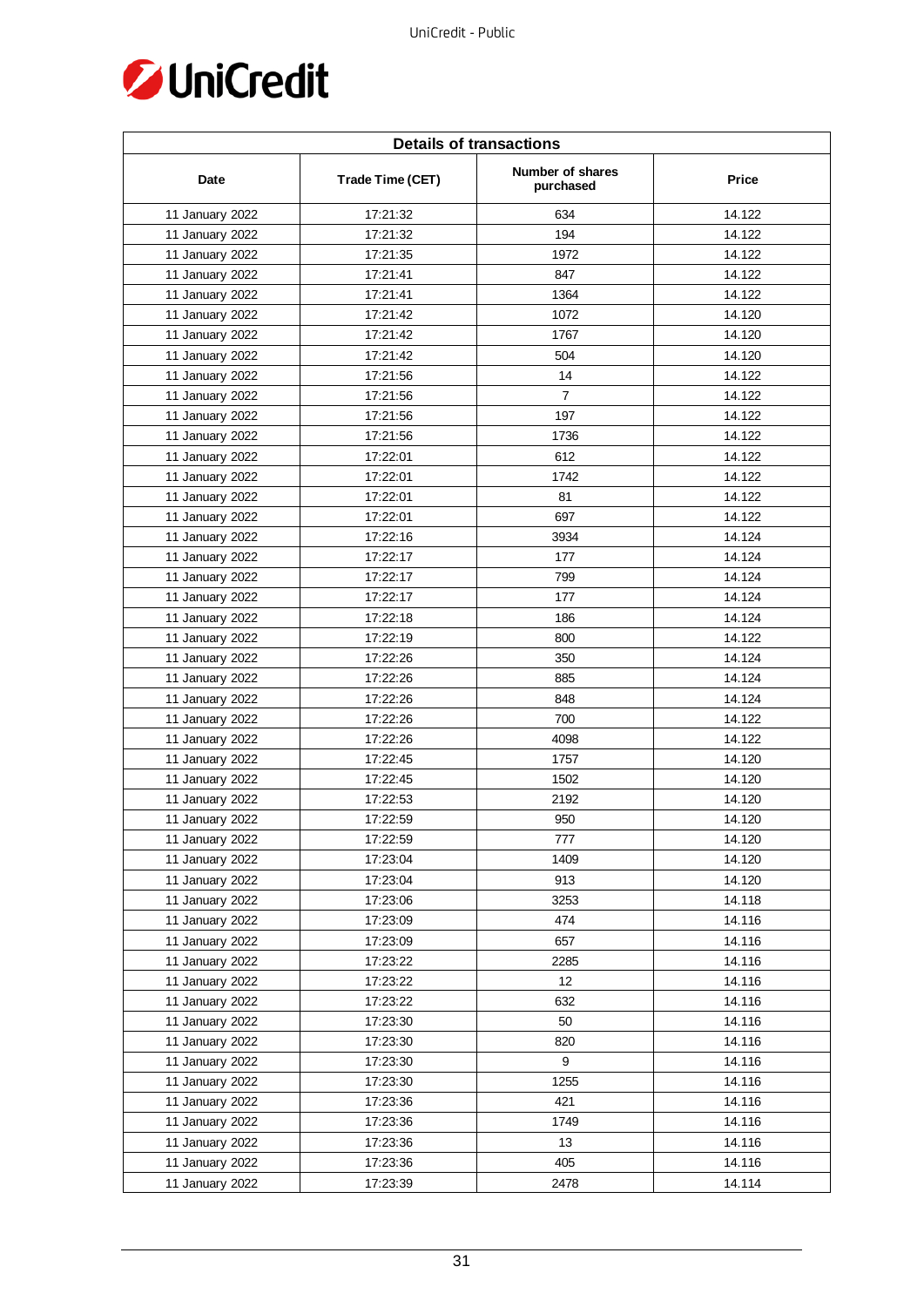

| <b>Details of transactions</b> |                  |                               |              |  |
|--------------------------------|------------------|-------------------------------|--------------|--|
| Date                           | Trade Time (CET) | Number of shares<br>purchased | <b>Price</b> |  |
| 11 January 2022                | 17:23:43         | 2070                          | 14.112       |  |
| 11 January 2022                | 17:23:55         | 1300                          | 14.110       |  |
| 11 January 2022                | 17:23:55         | 1547                          | 14.110       |  |
| 11 January 2022                | 17:24:01         | 1249                          | 14.108       |  |
| 11 January 2022                | 17:24:04         | 40                            | 14.108       |  |
| 11 January 2022                | 17:24:05         | 1379                          | 14.108       |  |
| 11 January 2022                | 17:24:09         | 662                           | 14.108       |  |
| 11 January 2022                | 17:24:09         | 195                           | 14.108       |  |
| 11 January 2022                | 17:24:09         | 1154                          | 14.106       |  |
| 11 January 2022                | 17:24:09         | 1447                          | 14.106       |  |
| 11 January 2022                | 17:24:10         | 935                           | 14.106       |  |
| 11 January 2022                | 17:24:15         | 3773                          | 14.106       |  |
| 11 January 2022                | 17:24:15         | 118                           | 14.106       |  |
| 11 January 2022                | 17:24:32         | 2154                          | 14.108       |  |
| 11 January 2022                | 17:24:32         | 152                           | 14.108       |  |
| 11 January 2022                | 17:24:38         | 9                             | 14.108       |  |
| 11 January 2022                | 17:24:38         | 201                           | 14.108       |  |
| 11 January 2022                | 17:24:39         | 2368                          | 14.108       |  |
| 11 January 2022                | 17:24:39         | 18                            | 14.108       |  |
| 11 January 2022                | 17:24:48         | 1471                          | 14.110       |  |
| 11 January 2022                | 17:24:51         | 178                           | 14.110       |  |
| 11 January 2022                | 17:24:53         | 2200                          | 14.112       |  |
| 11 January 2022                | 17:24:53         | 800                           | 14.112       |  |
| 11 January 2022                | 17:24:55         | 178                           | 14.110       |  |
| 11 January 2022                | 17:24:57         | 1593                          | 14.110       |  |
| 11 January 2022                | 17:24:57         | 515                           | 14.110       |  |
| 11 January 2022                | 17:24:57         | 653                           | 14.110       |  |
| 11 January 2022                | 17:25:02         | 35                            | 14.108       |  |
| 11 January 2022                | 17:25:10         | $\mathbf{1}$                  | 14.112       |  |
| 11 January 2022                | 17:25:16         | 2398                          | 14.118       |  |
| 11 January 2022                | 17:25:16         | 4961                          | 14.118       |  |
| 11 January 2022                | 17:25:16         | 167                           | 14.116       |  |
| 11 January 2022                | 17:25:21         | 494                           | 14.116       |  |
| 11 January 2022                | 17:25:24         | 250                           | 14.114       |  |
| 11 January 2022                | 17:25:30         | 316                           | 14.120       |  |
| 11 January 2022                | 17:25:30         | 876                           | 14.120       |  |
| 11 January 2022                | 17:25:35         | 1948                          | 14.120       |  |
| 11 January 2022                | 17:25:35         | 941                           | 14.120       |  |
| 11 January 2022                | 17:25:35         | 1841                          | 14.120       |  |
| 11 January 2022                | 17:25:35         | 767                           | 14.120       |  |
| 11 January 2022                | 17:25:35         | 11                            | 14.120       |  |
| 11 January 2022                | 17:25:39         | 595                           | 14.118       |  |
| 11 January 2022                | 17:25:39         | 994                           | 14.118       |  |
| 11 January 2022                | 17:25:39         | 81                            | 14.118       |  |
| 11 January 2022                | 17:25:39         | 1073                          | 14.118       |  |
| 11 January 2022                | 17:25:41         | 2231                          | 14.116       |  |
| 11 January 2022                | 17:26:00         | 1552                          | 14.118       |  |
| 11 January 2022                | 17:26:03         | 2109                          | 14.116       |  |
| 11 January 2022                | 17:26:06         | 826                           | 14.116       |  |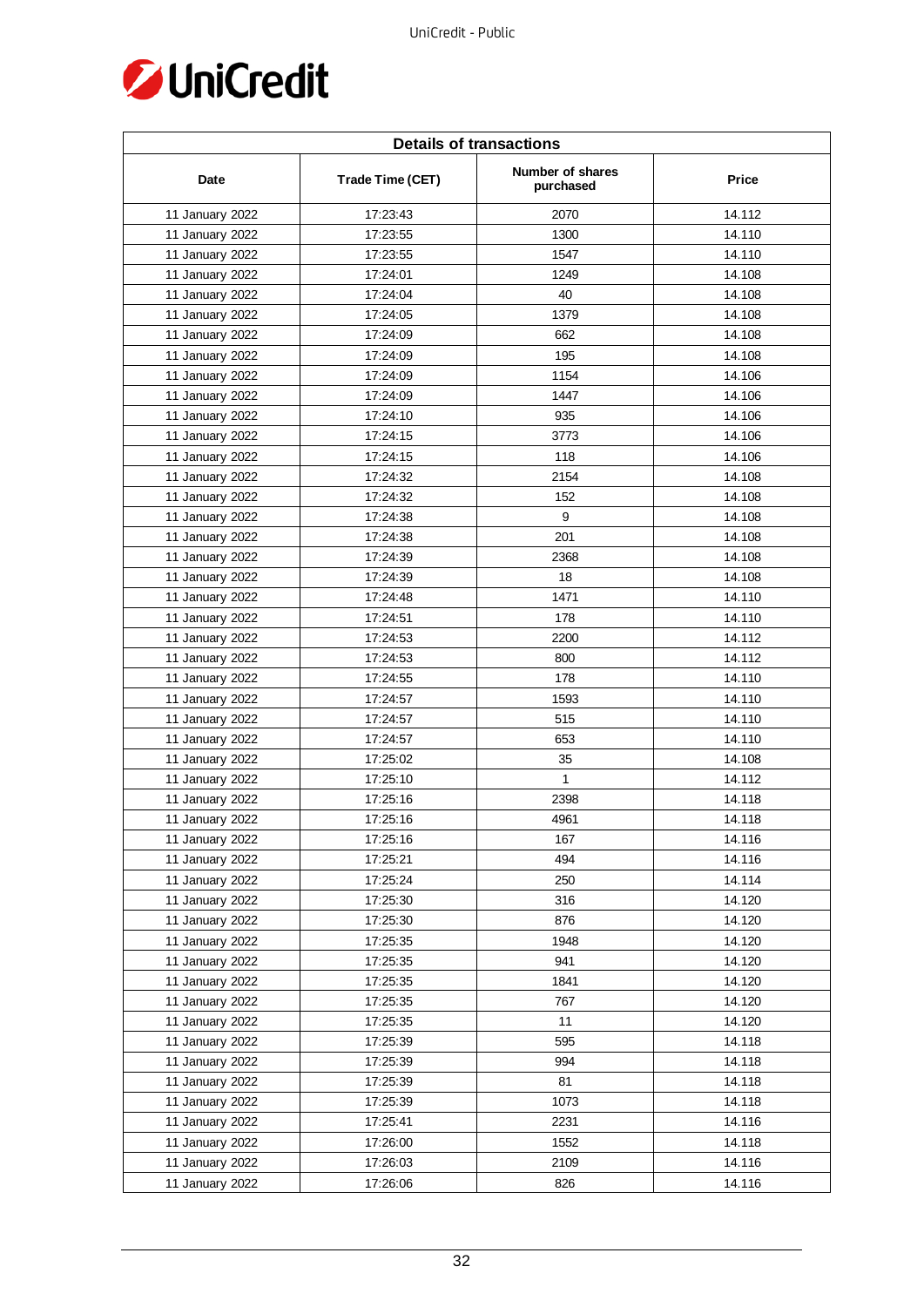

| <b>Details of transactions</b> |                  |                               |              |  |
|--------------------------------|------------------|-------------------------------|--------------|--|
| Date                           | Trade Time (CET) | Number of shares<br>purchased | <b>Price</b> |  |
| 11 January 2022                | 17:26:21         | 2620                          | 14.116       |  |
| 11 January 2022                | 17:26:21         | 661                           | 14.116       |  |
| 11 January 2022                | 17:26:21         | 949                           | 14.116       |  |
| 11 January 2022                | 17:26:21         | 555                           | 14.116       |  |
| 11 January 2022                | 17:26:21         | 519                           | 14.116       |  |
| 11 January 2022                | 17:26:26         | 189                           | 14.116       |  |
| 11 January 2022                | 17:26:26         | 359                           | 14.116       |  |
| 11 January 2022                | 17:26:26         | 1320                          | 14.116       |  |
| 11 January 2022                | 17:26:26         | 103                           | 14.116       |  |
| 11 January 2022                | 17:26:27         | 2703                          | 14.114       |  |
| 11 January 2022                | 17:26:27         | 1459                          | 14.114       |  |
| 11 January 2022                | 17:26:42         | 2                             | 14.116       |  |
| 11 January 2022                | 17:26:42         | 1544                          | 14.116       |  |
| 11 January 2022                | 17:26:42         | 184                           | 14.116       |  |
| 11 January 2022                | 17:26:47         | 2728                          | 14.116       |  |
| 11 January 2022                | 17:26:47         | 99                            | 14.116       |  |
| 11 January 2022                | 17:26:50         | 1206                          | 14.114       |  |
| 11 January 2022                | 17:26:59         | 527                           | 14.118       |  |
| 11 January 2022                | 17:27:00         | 13                            | 14.118       |  |
| 11 January 2022                | 17:27:00         | 19                            | 14.118       |  |
| 11 January 2022                | 17:27:00         | 2040                          | 14.118       |  |
| 11 January 2022                | 17:27:00         | 1208                          | 14.118       |  |
| 11 January 2022                | 17:27:01         | $\mathbf{1}$                  | 14.116       |  |
| 11 January 2022                | 17:27:01         | 2694                          | 14.116       |  |
| 11 January 2022                | 17:27:01         | 1557                          | 14.116       |  |
| 11 January 2022                | 17:27:19         | 2569                          | 14.112       |  |
| 11 January 2022                | 17:27:26         | 1466                          | 14.114       |  |
| 11 January 2022                | 17:27:26         | 406                           | 14.114       |  |
| 11 January 2022                | 17:27:31         | 2048                          | 14.114       |  |
| 11 January 2022                | 17:27:37         | 875                           | 14.114       |  |
| 11 January 2022                | 17:27:37         | 1995                          | 14.114       |  |
| 11 January 2022                | 17:27:44         | 2500                          | 14.112       |  |
| 11 January 2022                | 17:27:56         | 4883                          | 14.114       |  |
| 11 January 2022                | 17:28:00         | 1425                          | 14.112       |  |
| 11 January 2022                | 17:28:00         | 1416                          | 14.112       |  |
| 11 January 2022                | 17:28:00         | 597                           | 14.112       |  |
| 11 January 2022                | 17:28:13         | 1347                          | 14.112       |  |
| 11 January 2022                | 17:28:13         | 359                           | 14.112       |  |
| 11 January 2022                | 17:28:13         | 251                           | 14.112       |  |
| 11 January 2022                | 17:28:18         | 54                            | 14.114       |  |
| 11 January 2022                | 17:28:18         | 369                           | 14.114       |  |
| 11 January 2022                | 17:28:18         | 1773                          | 14.114       |  |
| 11 January 2022                | 17:28:22         | 1835                          | 14.110       |  |
| 11 January 2022                | 17:28:22         | 1305                          | 14.110       |  |
| 11 January 2022                | 17:28:36         | 2116                          | 14.112       |  |
| 11 January 2022                | 17:28:42         | 1880                          | 14.112       |  |
| 11 January 2022                | 17:28:42         | 801                           | 14.112       |  |
| 11 January 2022                | 17:28:42         | 620                           | 14.112       |  |
| 11 January 2022                | 17:28:43         | 2346                          | 14.110       |  |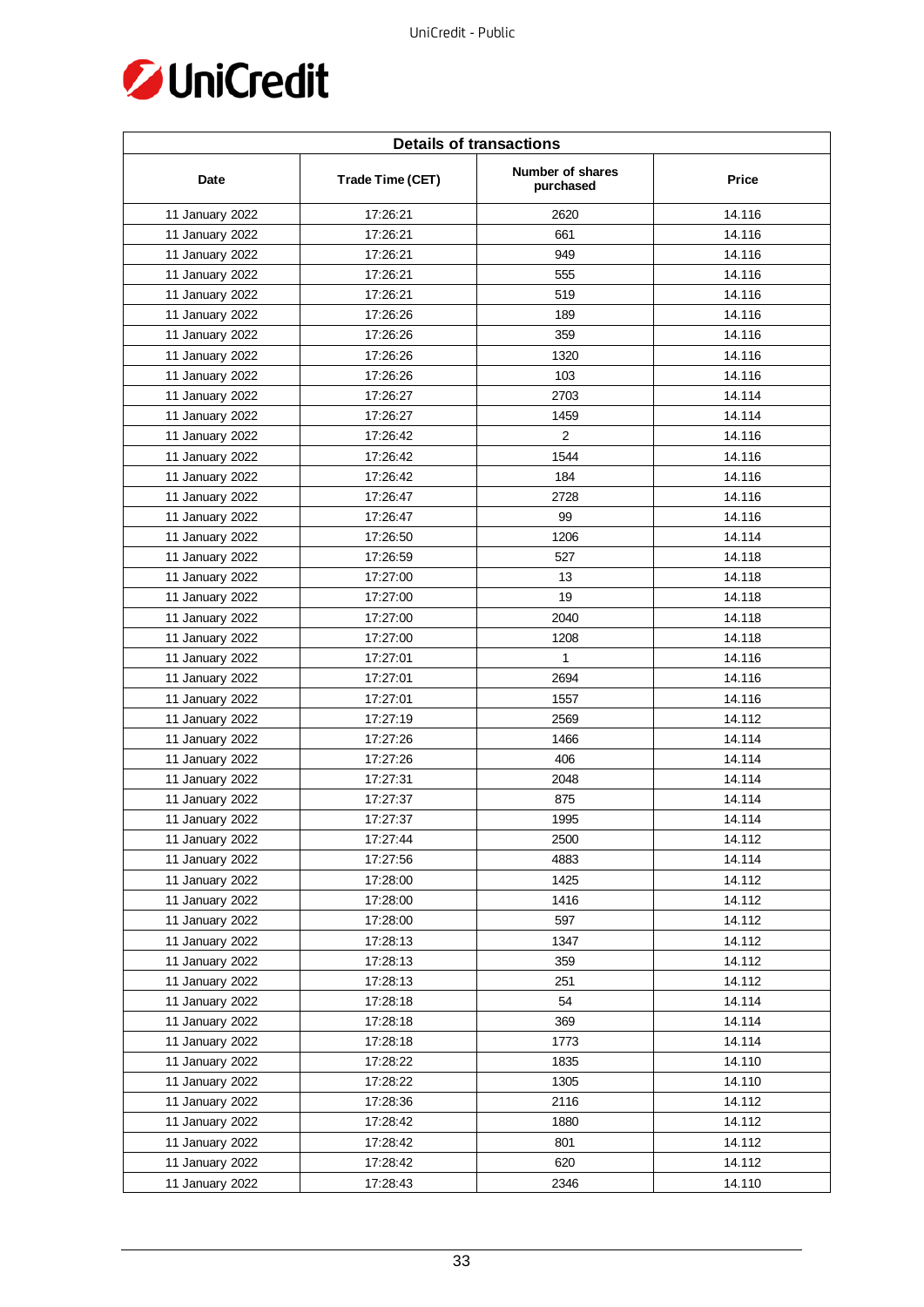

| <b>Details of transactions</b> |                  |                               |              |  |
|--------------------------------|------------------|-------------------------------|--------------|--|
| Date                           | Trade Time (CET) | Number of shares<br>purchased | <b>Price</b> |  |
| 11 January 2022                | 17:28:43         | 921                           | 14.110       |  |
| 11 January 2022                | 17:28:43         | 889                           | 14.110       |  |
| 11 January 2022                | 17:28:43         | 823                           | 14.110       |  |
| 11 January 2022                | 17:28:43         | 673                           | 14.110       |  |
| 11 January 2022                | 17:28:43         | 1116                          | 14.110       |  |
| 11 January 2022                | 17:29:06         | 2259                          | 14.114       |  |
| 11 January 2022                | 17:29:06         | 1912                          | 14.114       |  |
| 11 January 2022                | 17:29:06         | 1738                          | 14.112       |  |
| 11 January 2022                | 17:29:09         | 116                           | 14.110       |  |
| 11 January 2022                | 17:29:09         | 1837                          | 14.110       |  |
| 11 January 2022                | 17:29:09         | 790                           | 14.110       |  |
| 11 January 2022                | 17:29:12         | 359                           | 14.110       |  |
| 11 January 2022                | 17:29:12         | 728                           | 14.110       |  |
| 11 January 2022                | 17:29:12         | 1077                          | 14.110       |  |
| 11 January 2022                | 17:29:13         | 44                            | 14.110       |  |
| 11 January 2022                | 17:29:13         | 690                           | 14.110       |  |
| 11 January 2022                | 17:29:13         | 186                           | 14.110       |  |
| 11 January 2022                | 17:29:18         | 3082                          | 14.110       |  |
| 11 January 2022                | 17:29:21         | 872                           | 14.114       |  |
| 11 January 2022                | 17:29:21         | 611                           | 14.114       |  |
| 11 January 2022                | 17:29:21         | 254                           | 14.114       |  |
| 11 January 2022                | 17:29:21         | 194                           | 14.114       |  |
| 11 January 2022                | 17:29:21         | 900                           | 14.114       |  |
| 11 January 2022                | 17:29:22         | 700                           | 14.114       |  |
| 11 January 2022                | 17:29:22         | 90                            | 14.114       |  |
| 11 January 2022                | 17:29:22         | 674                           | 14.114       |  |
| 11 January 2022                | 17:29:22         | 250                           | 14.114       |  |
| 11 January 2022                | 17:29:22         | 900                           | 14.114       |  |
| 11 January 2022                | 17:29:22         | 937                           | 14.114       |  |
| 11 January 2022                | 17:29:22         | 622                           | 14.114       |  |
| 11 January 2022                | 17:29:28         | 8666                          | 14.112       |  |
| 11 January 2022                | 17:29:39         | 1213                          | 14.112       |  |
| 11 January 2022                | 17:29:39         | 4564                          | 14.112       |  |
| 11 January 2022                | 17:29:40         | 1803                          | 14.112       |  |
| 11 January 2022                | 17:29:40         | 898                           | 14.112       |  |
| 11 January 2022                | 17:29:41         | 764                           | 14.112       |  |
| 11 January 2022                | 17:29:41         | 665                           | 14.110       |  |
| 11 January 2022                | 17:29:41         | 1385                          | 14.110       |  |
| 11 January 2022                | 17:29:41         | 242                           | 14.110       |  |
| 11 January 2022                | 17:29:41         | 398                           | 14.110       |  |
| 11 January 2022                | 17:29:41         | 488                           | 14.110       |  |
| 11 January 2022                | 17:29:41         | 4098                          | 14.110       |  |
| 11 January 2022                | 17:29:41         | 2327                          | 14.110       |  |
| 11 January 2022                | 17:29:42         | 700                           | 14.112       |  |
| 11 January 2022                | 17:29:42         | 359                           | 14.112       |  |
| 11 January 2022                | 17:29:42         | 359                           | 14.112       |  |
| 11 January 2022                | 17:29:42         | 598                           | 14.112       |  |
| 11 January 2022                | 17:29:42         | 640                           | 14.112       |  |
| 11 January 2022                | 17:29:42         | 2199                          | 14.112       |  |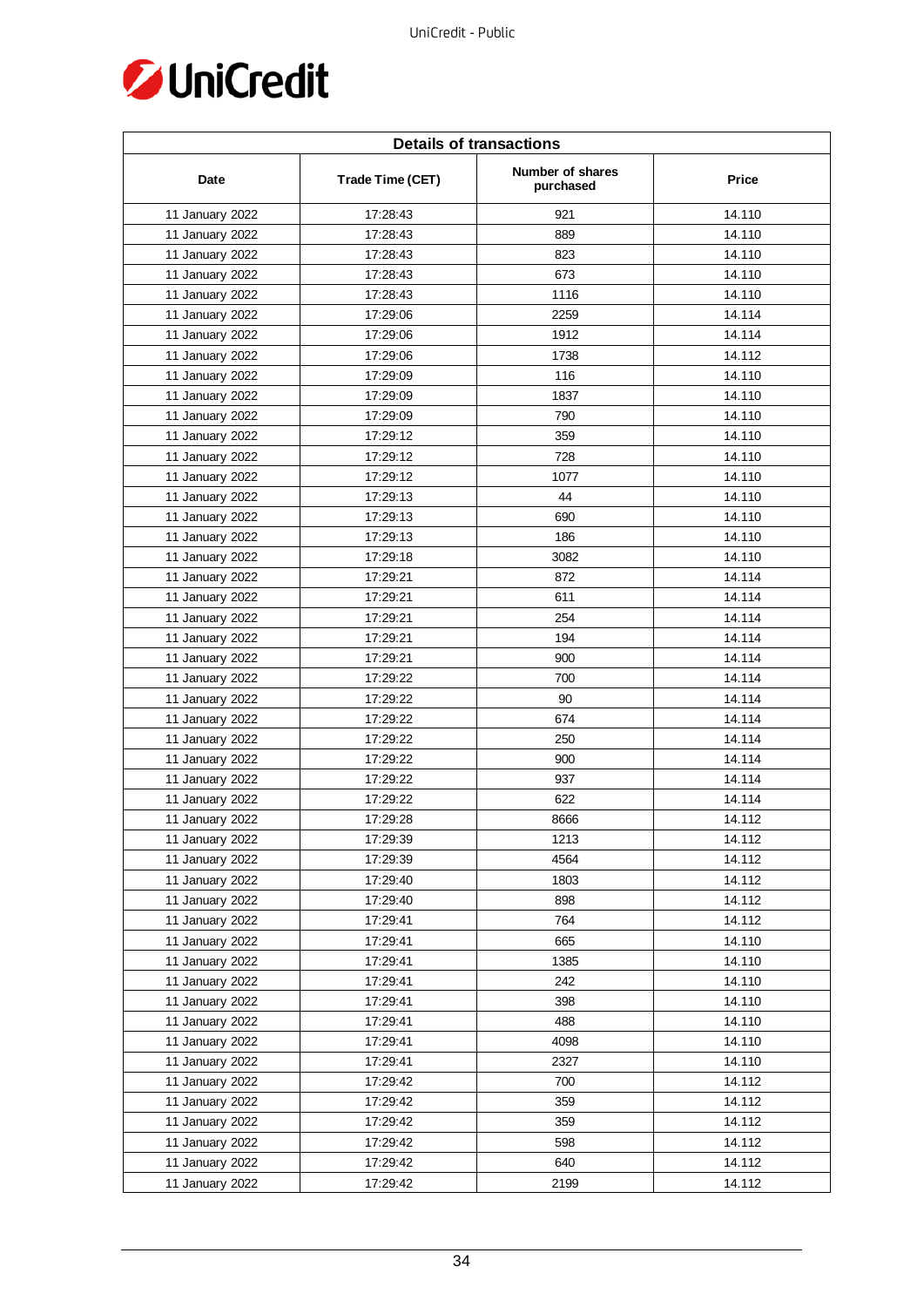

| <b>Details of transactions</b> |                  |                               |              |  |
|--------------------------------|------------------|-------------------------------|--------------|--|
| Date                           | Trade Time (CET) | Number of shares<br>purchased | <b>Price</b> |  |
| 11 January 2022                | 17:29:44         | 5000                          | 14.112       |  |
| 11 January 2022                | 17:29:44         | 1852                          | 14.112       |  |
| 11 January 2022                | 17:29:45         | 1844                          | 14.112       |  |
| 11 January 2022                | 17:29:45         | 622                           | 14.112       |  |
| 11 January 2022                | 17:29:45         | 937                           | 14.112       |  |
| 11 January 2022                | 17:29:46         | 22                            | 14.112       |  |
| 11 January 2022                | 17:29:46         | 250                           | 14.112       |  |
| 11 January 2022                | 17:29:47         | 5505                          | 14.112       |  |
| 11 January 2022                | 17:29:47         | 72                            | 14.110       |  |
| 11 January 2022                | 17:29:47         | 55                            | 14.110       |  |
| 11 January 2022                | 17:29:47         | 1096                          | 14.110       |  |
| 11 January 2022                | 17:29:47         | 2653                          | 14.110       |  |
| 11 January 2022                | 17:29:47         | 2500                          | 14.110       |  |
| 11 January 2022                | 17:29:48         | 1826                          | 14.110       |  |
| 11 January 2022                | 17:29:49         | 3                             | 14.110       |  |
| 11 January 2022                | 17:29:49         | 732                           | 14.110       |  |
| 11 January 2022                | 17:29:53         | 7510                          | 14.110       |  |
| 11 January 2022                | 17:29:54         | 3499                          | 14.110       |  |
| 11 January 2022                | 17:29:54         | 750                           | 14.112       |  |
| 11 January 2022                | 17:29:54         | 833                           | 14.112       |  |
| 11 January 2022                | 17:29:54         | 12000                         | 14.112       |  |
| 11 January 2022                | 17:29:54         | 359                           | 14.112       |  |
| 11 January 2022                | 17:29:54         | 902                           | 14.112       |  |
| 11 January 2022                | 17:29:56         | 10847                         | 14.112       |  |
| 11 January 2022                | 17:29:56         | 1856                          | 14.112       |  |
| 11 January 2022                | 17:29:56         | 902                           | 14.112       |  |
| 11 January 2022                | 17:29:56         | 874                           | 14.112       |  |
| 11 January 2022                | 17:29:56         | 590                           | 14.112       |  |
| 11 January 2022                | 17:29:56         | 410                           | 14.112       |  |
| 11 January 2022                | 17:29:56         | 8                             | 14.112       |  |
| 11 January 2022                | 17:29:58         | 630                           | 14.114       |  |
| 12 January 2022                | 9:00:32          | 15                            | 14.052       |  |
| 12 January 2022                | 9:00:32          | 173                           | 14.052       |  |
| 12 January 2022                | 9:00:32          | 28                            | 14.052       |  |
| 12 January 2022                | 9:00:32          | 500                           | 14.052       |  |
| 12 January 2022                | 9:00:35          | 3218                          | 14.058       |  |
| 12 January 2022                | 9:00:35          | 1185                          | 14.056       |  |
| 12 January 2022                | 9:00:35          | 3184                          | 14.056       |  |
| 12 January 2022                | 9:00:35          | 2113                          | 14.052       |  |
| 12 January 2022                | 9:00:35          | 1528                          | 14.052       |  |
| 12 January 2022                | 9:02:14          | 2695                          | 13.900       |  |
| 12 January 2022                | 9:02:14          | 2200                          | 13.892       |  |
| 12 January 2022                | 9:02:14          | 495                           | 13.892       |  |
| 12 January 2022                | 9:03:49          | 1181                          | 13.882       |  |
| 12 January 2022                | 9:04:02          | 403                           | 13.898       |  |
| 12 January 2022                | 9:04:02          | 1797                          | 13.898       |  |
| 12 January 2022                | 9:04:02          | 284                           | 13.898       |  |
| 12 January 2022                | 9:05:09          | 3035                          | 13.888       |  |
| 12 January 2022                | 9:05:37          | 3367                          | 13.882       |  |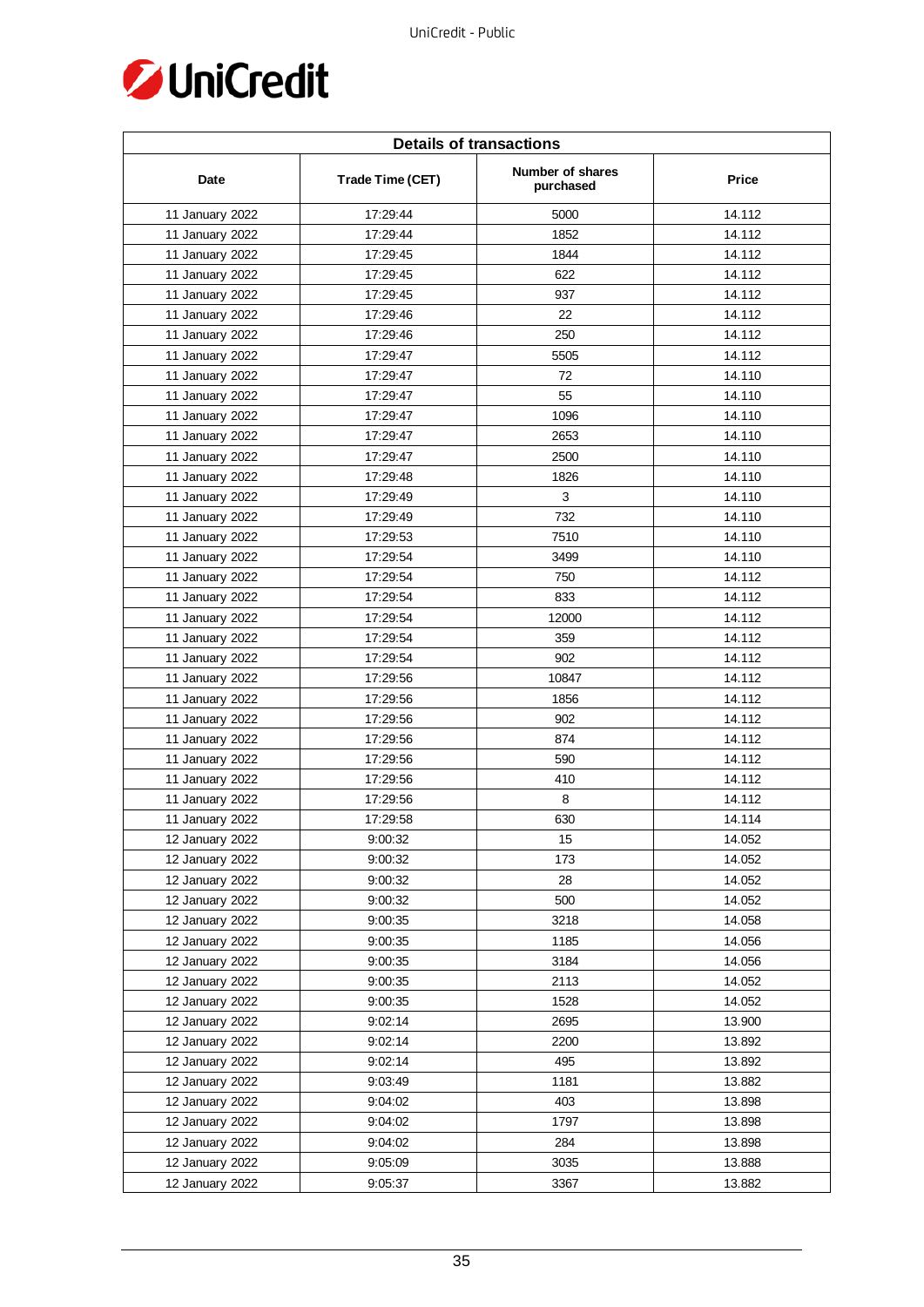

| <b>Details of transactions</b> |                  |                               |        |  |
|--------------------------------|------------------|-------------------------------|--------|--|
| Date                           | Trade Time (CET) | Number of shares<br>purchased | Price  |  |
| 12 January 2022                | 9:05:51          | 1230                          | 13.866 |  |
| 12 January 2022                | 9:07:24          | 50                            | 13.812 |  |
| 12 January 2022                | 9:07:32          | 1000                          | 13.814 |  |
| 12 January 2022                | 9:07:32          | 1870                          | 13.814 |  |
| 12 January 2022                | 9:07:47          | 3673                          | 13.812 |  |
| 12 January 2022                | 9:08:59          | 1166                          | 13.810 |  |
| 12 January 2022                | 9:08:59          | 1384                          | 13.810 |  |
| 12 January 2022                | 9:09:49          | 2506                          | 13.808 |  |
| 12 January 2022                | 9:10:44          | 115                           | 13.816 |  |
| 12 January 2022                | 9:10:44          | 684                           | 13.816 |  |
| 12 January 2022                | 9:10:44          | 698                           | 13.816 |  |
| 12 January 2022                | 9:10:44          | 1498                          | 13.816 |  |
| 12 January 2022                | 9:10:44          | 584                           | 13.816 |  |
| 12 January 2022                | 9:10:50          | 261                           | 13.820 |  |
| 12 January 2022                | 9:10:50          | 932                           | 13.820 |  |
| 12 January 2022                | 9:10:56          | 2550                          | 13.824 |  |
| 12 January 2022                | 9:10:56          | 687                           | 13.824 |  |
| 12 January 2022                | 9:10:56          | 6071                          | 13.822 |  |
| 12 January 2022                | 9:10:59          | 2222                          | 13.816 |  |
| 12 January 2022                | 9:10:59          | 1129                          | 13.816 |  |
| 12 January 2022                | 9:10:59          | 2991                          | 13.816 |  |
| 12 January 2022                | 9:12:01          | 442                           | 13.820 |  |
| 12 January 2022                | 9:12:27          | 718                           | 13.810 |  |
| 12 January 2022                | 9:12:29          | 2300                          | 13.812 |  |
| 12 January 2022                | 9:12:39          | 5108                          | 13.824 |  |
| 12 January 2022                | 9:13:08          | 935                           | 13.836 |  |
| 12 January 2022                | 9:13:08          | 3785                          | 13.836 |  |
| 12 January 2022                | 9:13:57          | 1051                          | 13.866 |  |
| 12 January 2022                | 9:13:57          | 7975                          | 13.866 |  |
| 12 January 2022                | 9:14:06          | 570                           | 13.860 |  |
| 12 January 2022                | 9:14:34          | 235                           | 13.864 |  |
| 12 January 2022                | 9:14:34          | 1616                          | 13.864 |  |
| 12 January 2022                | 9:14:34          | 3096                          | 13.864 |  |
| 12 January 2022                | 9:14:38          | 4798                          | 13.852 |  |
| 12 January 2022                | 9:15:39          | 1261                          | 13.848 |  |
| 12 January 2022                | 9:15:41          | 1155                          | 13.862 |  |
| 12 January 2022                | 9:16:03          | 1843                          | 13.886 |  |
| 12 January 2022                | 9:16:03          | 1164                          | 13.886 |  |
| 12 January 2022                | 9:16:08          | 1028                          | 13.882 |  |
| 12 January 2022                | 9:16:08          | 299                           | 13.882 |  |
| 12 January 2022                | 9:16:08          | 743                           | 13.882 |  |
| 12 January 2022                | 9:16:08          | 355                           | 13.882 |  |
| 12 January 2022                | 9:16:08          | 582                           | 13.882 |  |
| 12 January 2022                | 9:16:08          | 1107                          | 13.882 |  |
| 12 January 2022                | 9:16:09          | 500                           | 13.882 |  |
| 12 January 2022                | 9:16:09          | 37                            | 13.882 |  |
| 12 January 2022                | 9:16:11          | 499                           | 13.882 |  |
| 12 January 2022                | 9:16:11          | 474                           | 13.878 |  |
| 12 January 2022                | 9:16:11          | 436                           | 13.878 |  |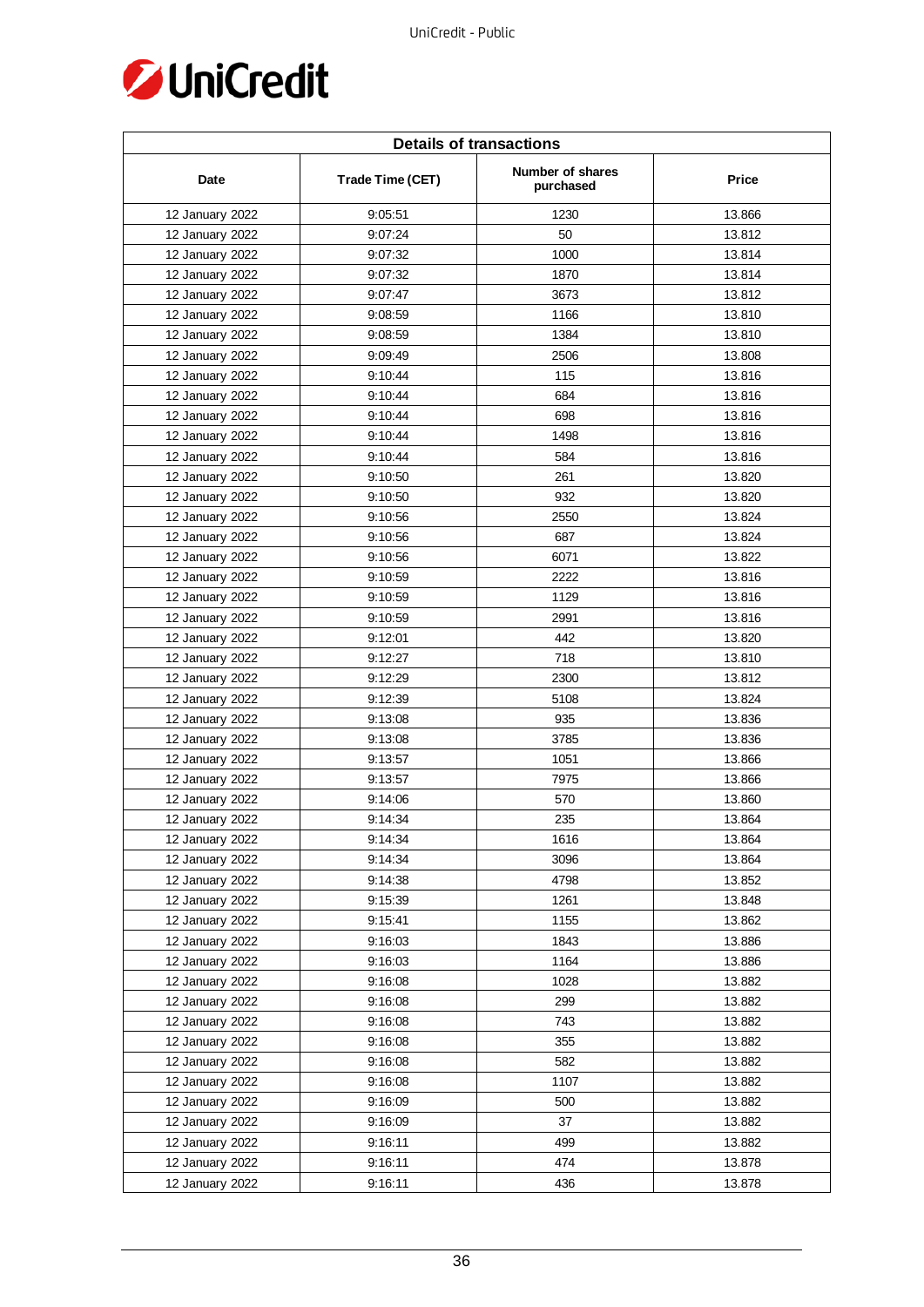

| <b>Details of transactions</b> |                  |                               |        |
|--------------------------------|------------------|-------------------------------|--------|
| Date                           | Trade Time (CET) | Number of shares<br>purchased | Price  |
| 12 January 2022                | 9:16:11          | 74                            | 13.878 |
| 12 January 2022                | 9:16:11          | 170                           | 13.878 |
| 12 January 2022                | 9:16:11          | 746                           | 13.878 |
| 12 January 2022                | 9:16:12          | 3355                          | 13.878 |
| 12 January 2022                | 9:17:16          | 4991                          | 13.870 |
| 12 January 2022                | 9:17:19          | 2381                          | 13.868 |
| 12 January 2022                | 9:17:19          | 2610                          | 13.868 |
| 12 January 2022                | 9:17:24          | 4083                          | 13.866 |
| 12 January 2022                | 9:18:58          | 2303                          | 13.874 |
| 12 January 2022                | 9:18:58          | 938                           | 13.874 |
| 12 January 2022                | 9:18:58          | 977                           | 13.874 |
| 12 January 2022                | 9:18:58          | 37                            | 13.874 |
| 12 January 2022                | 9:19:10          | 4255                          | 13.872 |
| 12 January 2022                | 9:20:07          | 5                             | 13.874 |
| 12 January 2022                | 9:20:07          | 4250                          | 13.874 |
| 12 January 2022                | 9:20:36          | 6352                          | 13.890 |
| 12 January 2022                | 9:20:36          | 319                           | 13.888 |
| 12 January 2022                | 9:20:36          | 6669                          | 13.888 |
| 12 January 2022                | 9:20:40          | 2049                          | 13.884 |
| 12 January 2022                | 9:20:40          | 2049                          | 13.884 |
| 12 January 2022                | 9:20:40          | 2254                          | 13.884 |
| 12 January 2022                | 9:22:21          | 6774                          | 13.922 |
| 12 January 2022                | 9:22:21          | 537                           | 13.920 |
| 12 January 2022                | 9:22:21          | 4881                          | 13.920 |
| 12 January 2022                | 9:22:24          | 3614                          | 13.918 |
| 12 January 2022                | 9:24:03          | 1218                          | 13.906 |
| 12 January 2022                | 9:24:03          | 3569                          | 13.906 |
| 12 January 2022                | 9:24:49          | 2051                          | 13.898 |
| 12 January 2022                | 9:24:50          | 3419                          | 13.896 |
| 12 January 2022                | 9:25:34          | 3753                          | 13.902 |
| 12 January 2022                | 9:25:39          | 1721                          | 13.898 |
| 12 January 2022                | 9:25:39          | 2520                          | 13.898 |
| 12 January 2022                | 9:25:39          | 195                           | 13.898 |
| 12 January 2022                | 9:26:35          | 520                           | 13.886 |
| 12 January 2022                | 9:26:35          | 1527                          | 13.886 |
| 12 January 2022                | 9:27:56          | 3392                          | 13.896 |
| 12 January 2022                | 9:27:59          | 963                           | 13.892 |
| 12 January 2022                | 9:27:59          | 733                           | 13.892 |
| 12 January 2022                | 9:27:59          | 1696                          | 13.892 |
| 12 January 2022                | 9:28:13          | 964                           | 13.880 |
| 12 January 2022                | 9:28:13          | 2428                          | 13.880 |
| 12 January 2022                | 9:28:55          | 1000                          | 13.856 |
| 12 January 2022                | 9:28:55          | 3375                          | 13.856 |
| 12 January 2022                | 9:29:14          | 2222                          | 13.846 |
| 12 January 2022                | 9:29:19          | 134                           | 13.846 |
| 12 January 2022                | 9:30:10          | 384                           | 13.816 |
| 12 January 2022                | 9:30:10          | 2980                          | 13.816 |
| 12 January 2022                | 9:30:37          | 6883                          | 13.836 |
| 12 January 2022                | 9:30:50          | 1340                          | 13.838 |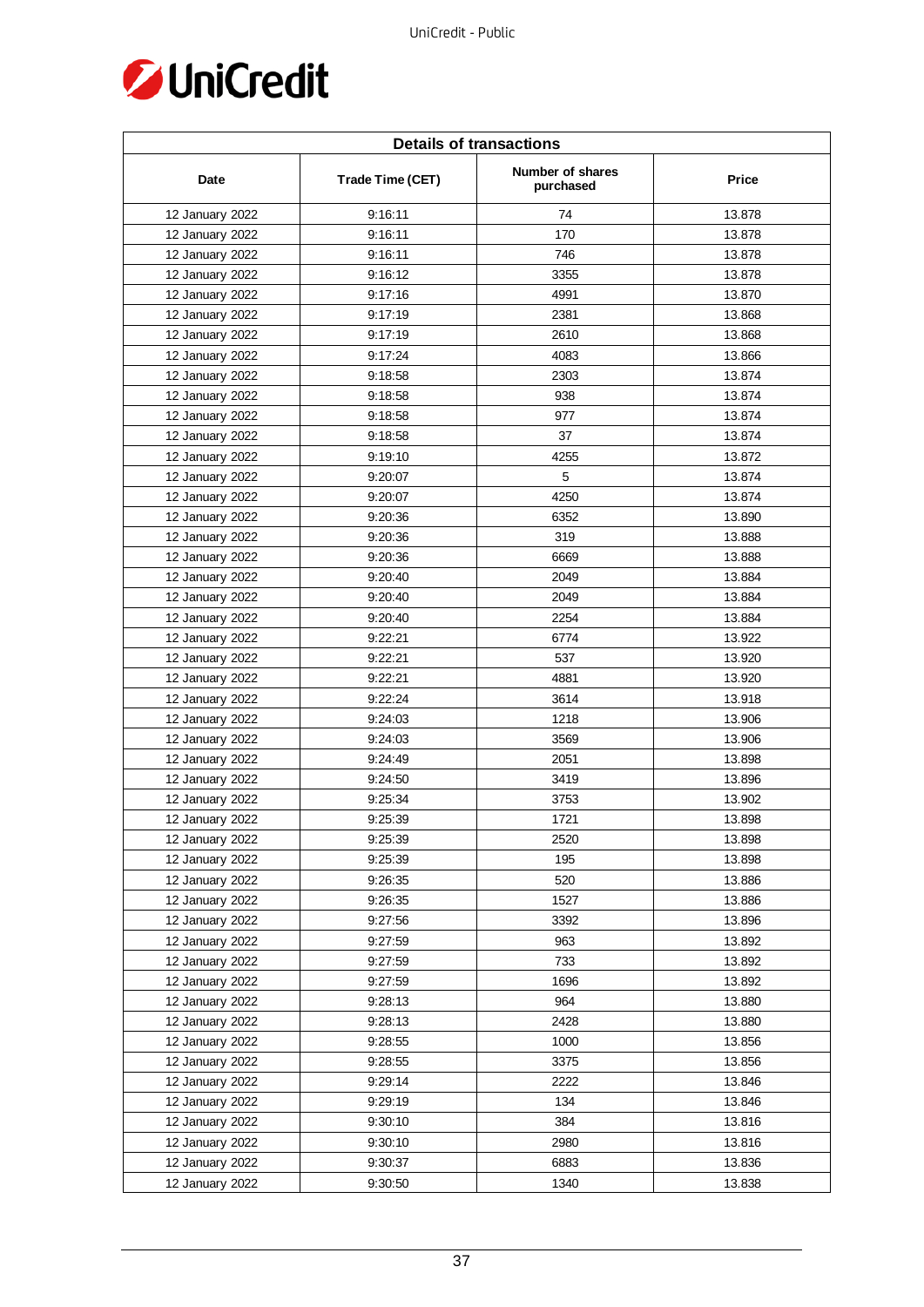

| <b>Details of transactions</b> |                  |                               |        |
|--------------------------------|------------------|-------------------------------|--------|
| Date                           | Trade Time (CET) | Number of shares<br>purchased | Price  |
| 12 January 2022                | 9:30:50          | 5543                          | 13.838 |
| 12 January 2022                | 9:31:08          | 1655                          | 13.830 |
| 12 January 2022                | 9:31:08          | 5229                          | 13.830 |
| 12 January 2022                | 9:32:16          | 850                           | 13.830 |
| 12 January 2022                | 9:32:35          | 4595                          | 13.834 |
| 12 January 2022                | 9:32:35          | 4595                          | 13.832 |
| 12 January 2022                | 9:32:35          | 534                           | 13.830 |
| 12 January 2022                | 9:32:35          | 2200                          | 13.830 |
| 12 January 2022                | 9:32:35          | 1946                          | 13.830 |
| 12 January 2022                | 9:32:37          | 779                           | 13.828 |
| 12 January 2022                | 9:33:54          | 1817                          | 13.816 |
| 12 January 2022                | 9:33:54          | 3171                          | 13.816 |
| 12 January 2022                | 9:34:03          | 880                           | 13.814 |
| 12 January 2022                | 9:34:25          | 1500                          | 13.814 |
| 12 January 2022                | 9:34:25          | 816                           | 13.814 |
| 12 January 2022                | 9:34:25          | 1377                          | 13.814 |
| 12 January 2022                | 9:34:29          | 2910                          | 13.806 |
| 12 January 2022                | 9:35:45          | 1000                          | 13.782 |
| 12 January 2022                | 9:35:48          | 3642                          | 13.782 |
| 12 January 2022                | 9:35:51          | 4256                          | 13.778 |
| 12 January 2022                | 9:36:29          | 2709                          | 13.784 |
| 12 January 2022                | 9:37:22          | 1748                          | 13.784 |
| 12 January 2022                | 9:37:28          | 595                           | 13.786 |
| 12 January 2022                | 9:37:28          | 2384                          | 13.786 |
| 12 January 2022                | 9:37:33          | 572                           | 13.788 |
| 12 January 2022                | 9:37:33          | 2992                          | 13.788 |
| 12 January 2022                | 9:37:49          | 2733                          | 13.776 |
| 12 January 2022                | 9:38:53          | 3872                          | 13.760 |
| 12 January 2022                | 9:38:54          | 189                           | 13.760 |
| 12 January 2022                | 9:38:54          | 107                           | 13.758 |
| 12 January 2022                | 9:39:00          | 1000                          | 13.766 |
| 12 January 2022                | 9:39:00          | 616                           | 13.766 |
| 12 January 2022                | 9:39:03          | 1706                          | 13.766 |
| 12 January 2022                | 9:40:41          | 145                           | 13.774 |
| 12 January 2022                | 9:40:44          | 800                           | 13.776 |
| 12 January 2022                | 9:40:57          | 2711                          | 13.790 |
| 12 January 2022                | 9:40:57          | 3012                          | 13.790 |
| 12 January 2022                | 9:40:57          | 53                            | 13.788 |
| 12 January 2022                | 9:40:57          | 5670                          | 13.788 |
| 12 January 2022                | 9:40:58          | 5557                          | 13.784 |
| 12 January 2022                | 9:41:24          | 1721                          | 13.788 |
| 12 January 2022                | 9:41:24          | 1121                          | 13.788 |
| 12 January 2022                | 9:42:26          | 500                           | 13.792 |
| 12 January 2022                | 9:42:26          | 5271                          | 13.792 |
| 12 January 2022                | 9:42:26          | 540                           | 13.788 |
| 12 January 2022                | 9:42:26          | 819                           | 13.788 |
| 12 January 2022                | 9:42:26          | 840                           | 13.788 |
| 12 January 2022                | 9:42:26          | 5302                          | 13.788 |
| 12 January 2022                | 9:43:08          | 4041                          | 13.784 |
|                                |                  |                               |        |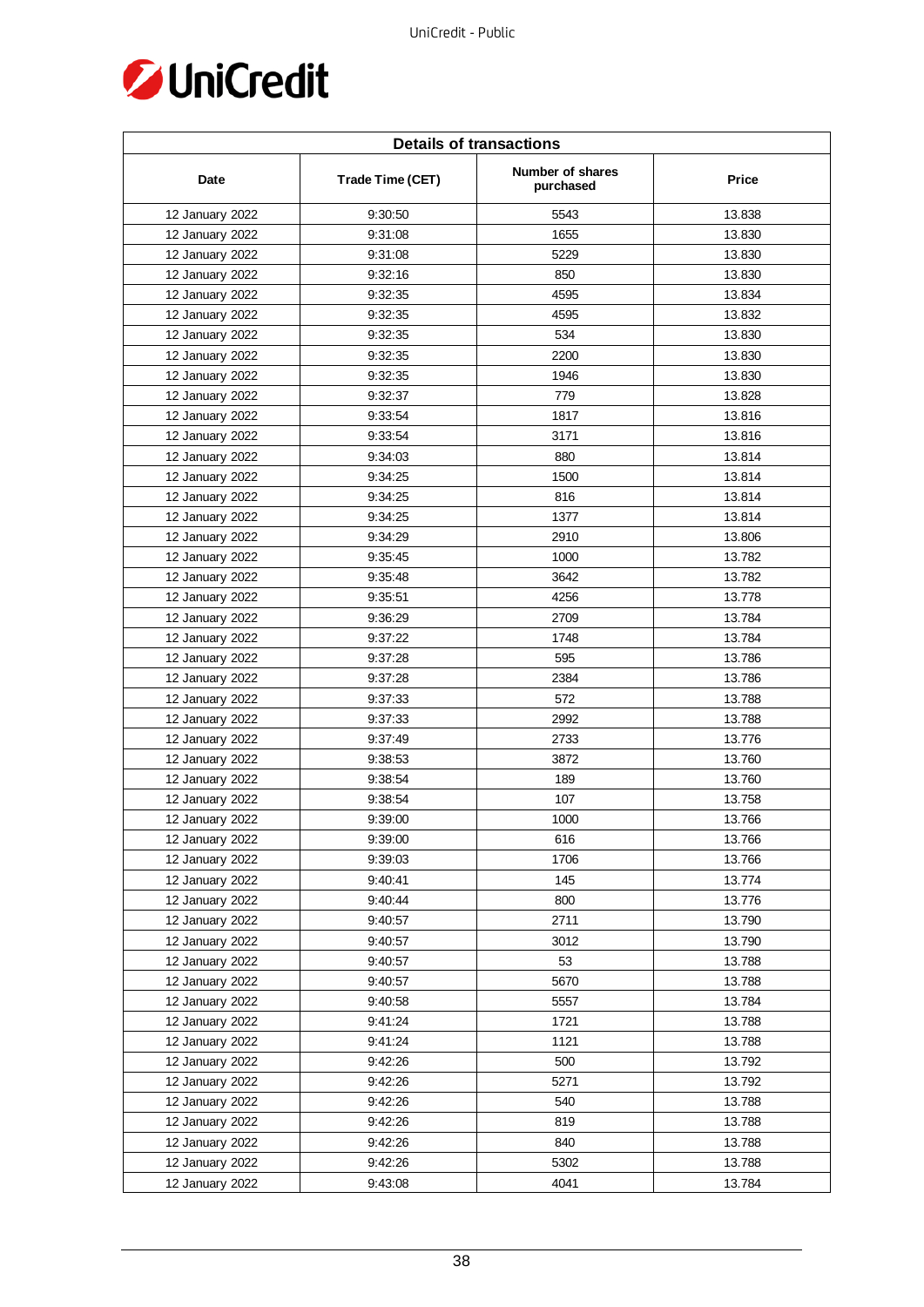

| <b>Details of transactions</b> |                  |                               |              |  |
|--------------------------------|------------------|-------------------------------|--------------|--|
| Date                           | Trade Time (CET) | Number of shares<br>purchased | <b>Price</b> |  |
| 12 January 2022                | 9:44:10          | 1030                          | 13.790       |  |
| 12 January 2022                | 9:44:10          | 2200                          | 13.790       |  |
| 12 January 2022                | 9:44:10          | 1497                          | 13.790       |  |
| 12 January 2022                | 9:44:10          | 876                           | 13.786       |  |
| 12 January 2022                | 9:44:10          | 4796                          | 13.786       |  |
| 12 January 2022                | 9:44:42          | 1846                          | 13.784       |  |
| 12 January 2022                | 9:44:44          | 571                           | 13.784       |  |
| 12 January 2022                | 9:45:18          | 1366                          | 13.768       |  |
| 12 January 2022                | 9:45:32          | 2116                          | 13.748       |  |
| 12 January 2022                | 9:45:32          | 3024                          | 13.748       |  |
| 12 January 2022                | 9:46:10          | 2008                          | 13.754       |  |
| 12 January 2022                | 9:46:10          | 1418                          | 13.754       |  |
| 12 January 2022                | 9:47:09          | 3511                          | 13.760       |  |
| 12 January 2022                | 9:47:09          | 773                           | 13.760       |  |
| 12 January 2022                | 9:47:14          | 7346                          | 13.756       |  |
| 12 January 2022                | 9:47:14          | 5305                          | 13.754       |  |
| 12 January 2022                | 9:48:59          | 168                           | 13.760       |  |
| 12 January 2022                | 9:49:00          | 4114                          | 13.760       |  |
| 12 January 2022                | 9:49:00          | 4283                          | 13.758       |  |
| 12 January 2022                | 9:49:02          | 3893                          | 13.754       |  |
| 12 January 2022                | 9:50:50          | 410                           | 13.778       |  |
| 12 January 2022                | 9:50:50          | 1288                          | 13.778       |  |
| 12 January 2022                | 9:51:08          | 451                           | 13.778       |  |
| 12 January 2022                | 9:51:17          | 6215                          | 13.780       |  |
| 12 January 2022                | 9:51:17          | 1655                          | 13.780       |  |
| 12 January 2022                | 9:51:18          | 431                           | 13.778       |  |
| 12 January 2022                | 9:51:32          | 5115                          | 13.782       |  |
| 12 January 2022                | 9:51:33          | 5396                          | 13.778       |  |
| 12 January 2022                | 9:52:17          | 924                           | 13.780       |  |
| 12 January 2022                | 9:52:34          | 406                           | 13.784       |  |
| 12 January 2022                | 9:52:36          | 9                             | 13.784       |  |
| 12 January 2022                | 9:52:38          | 700                           | 13.786       |  |
| 12 January 2022                | 9:52:39          | 2601                          | 13.786       |  |
| 12 January 2022                | 9:52:39          | 57                            | 13.786       |  |
| 12 January 2022                | 9:52:39          | 85                            | 13.786       |  |
| 12 January 2022                | 9:52:39          | 2652                          | 13.786       |  |
| 12 January 2022                | 9:52:40          | 45                            | 13.784       |  |
| 12 January 2022                | 9:52:40          | 8                             | 13.784       |  |
| 12 January 2022                | 9:52:41          | 12                            | 13.784       |  |
| 12 January 2022                | 9:53:21          | 3966                          | 13.796       |  |
| 12 January 2022                | 9:53:21          | $\overline{7}$                | 13.794       |  |
| 12 January 2022                | 9:53:21          | 126                           | 13.794       |  |
| 12 January 2022                | 9:53:54          | 1047                          | 13.798       |  |
| 12 January 2022                | 9:54:05          | 25                            | 13.802       |  |
| 12 January 2022                | 9:54:24          | 1283                          | 13.806       |  |
| 12 January 2022                | 9:54:25          | 297                           | 13.806       |  |
| 12 January 2022                | 9:54:27          | 486                           | 13.806       |  |
| 12 January 2022                | 9:54:27          | 53                            | 13.806       |  |
| 12 January 2022                | 9:54:28          | 197                           | 13.806       |  |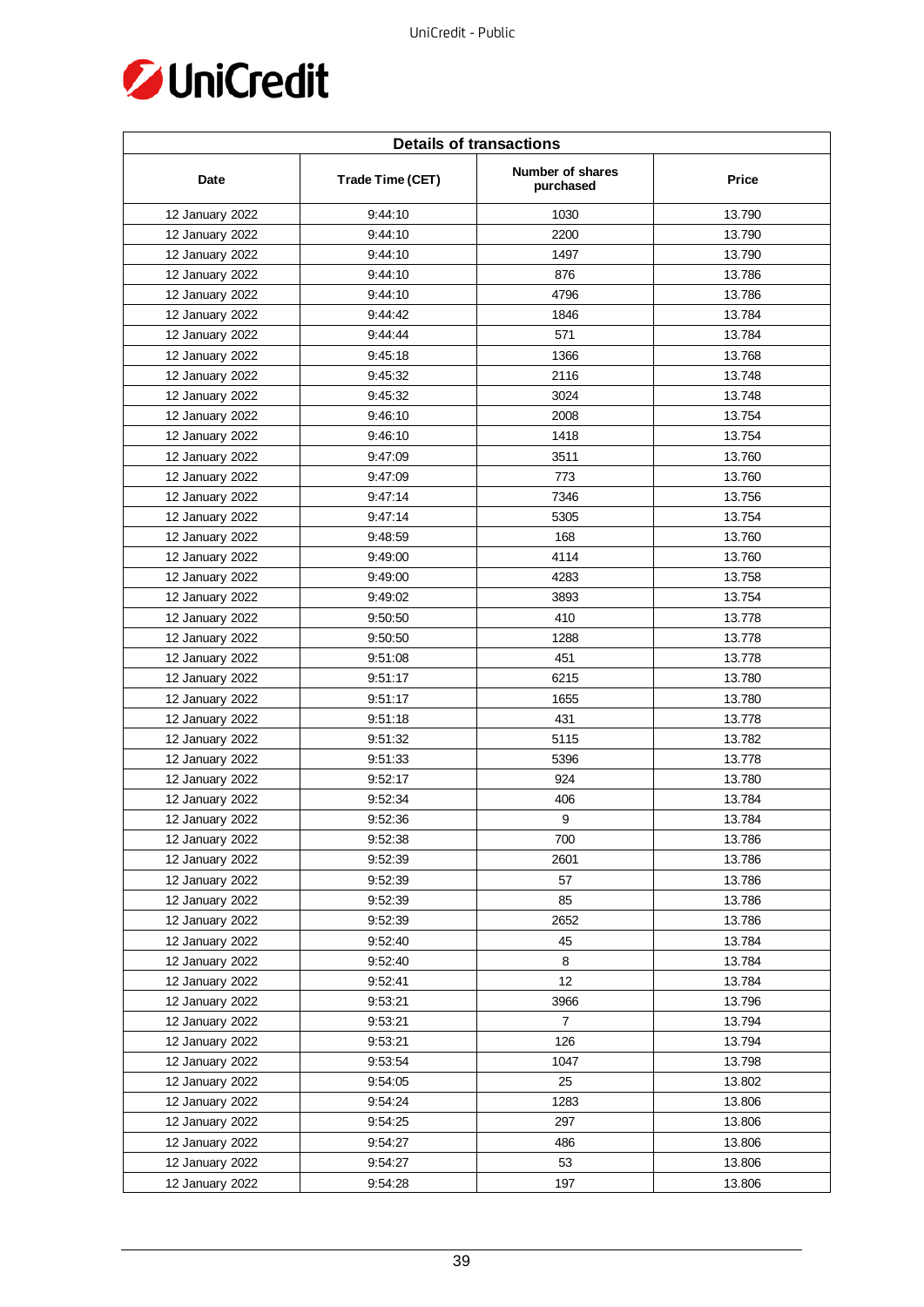

| <b>Details of transactions</b> |                  |                               |        |
|--------------------------------|------------------|-------------------------------|--------|
| Date                           | Trade Time (CET) | Number of shares<br>purchased | Price  |
| 12 January 2022                | 9:54:28          | 3035                          | 13.806 |
| 12 January 2022                | 9:54:28          | 884                           | 13.806 |
| 12 January 2022                | 9:54:28          | 274                           | 13.806 |
| 12 January 2022                | 9:54:29          | 1517                          | 13.804 |
| 12 January 2022                | 9:54:30          | 98                            | 13.804 |
| 12 January 2022                | 9:54:42          | 510                           | 13.804 |
| 12 January 2022                | 9:55:20          | 293                           | 13.816 |
| 12 January 2022                | 9:55:20          | 10                            | 13.816 |
| 12 January 2022                | 9:55:26          | 1036                          | 13.816 |
| 12 January 2022                | 9:55:43          | 1163                          | 13.822 |
| 12 January 2022                | 9:55:43          | 4891                          | 13.822 |
| 12 January 2022                | 9:55:44          | 114                           | 13.820 |
| 12 January 2022                | 9:55:44          | 5391                          | 13.820 |
| 12 January 2022                | 9:55:46          | 5504                          | 13.816 |
| 12 January 2022                | 9:57:24          | 500                           | 13.840 |
| 12 January 2022                | 9:57:24          | 40                            | 13.840 |
| 12 January 2022                | 9:57:25          | 82                            | 13.840 |
| 12 January 2022                | 9:57:37          | 309                           | 13.846 |
| 12 January 2022                | 9:57:41          | 747                           | 13.844 |
| 12 January 2022                | 9:57:48          | 2692                          | 13.844 |
| 12 January 2022                | 9:57:54          | 3748                          | 13.842 |
| 12 January 2022                | 9:58:27          | 440                           | 13.844 |
| 12 January 2022                | 9:58:53          | 1218                          | 13.854 |
| 12 January 2022                | 9:59:04          | 2167                          | 13.858 |
| 12 January 2022                | 9:59:04          | 2475                          | 13.858 |
| 12 January 2022                | 9:59:04          | 4642                          | 13.858 |
| 12 January 2022                | 9:59:05          | 6963                          | 13.854 |
| 12 January 2022                | 10:00:04         | 4543                          | 13.854 |
| 12 January 2022                | 10:00:40         | 2030                          | 13.872 |
| 12 January 2022                | 10:00:52         | 250                           | 13.874 |
| 12 January 2022                | 10:00:54         | 110                           | 13.874 |
| 12 January 2022                | 10:01:02         | 5604                          | 13.874 |
| 12 January 2022                | 10:01:02         | 850                           | 13.874 |
| 12 January 2022                | 10:01:03         | 1982                          | 13.872 |
| 12 January 2022                | 10:01:03         | 2095                          | 13.872 |
| 12 January 2022                | 10:01:03         | 511                           | 13.872 |
| 12 January 2022                | 10:01:52         | 2021                          | 13.880 |
| 12 January 2022                | 10:01:52         | 1718                          | 13.880 |
| 12 January 2022                | 10:01:52         | 2684                          | 13.880 |
| 12 January 2022                | 10:02:40         | 191                           | 13.880 |
| 12 January 2022                | 10:02:55         | 150                           | 13.880 |
| 12 January 2022                | 10:03:18         | 6901                          | 13.890 |
| 12 January 2022                | 10:03:23         | 413                           | 13.888 |
| 12 January 2022                | 10:03:23         | 5995                          | 13.888 |
| 12 January 2022                | 10:04:03         | 1000                          | 13.886 |
| 12 January 2022                | 10:04:06         | 272                           | 13.894 |
| 12 January 2022                | 10:04:06         | 136                           | 13.894 |
| 12 January 2022                | 10:04:06         | 28                            | 13.894 |
| 12 January 2022                | 10:04:11         | 634                           | 13.894 |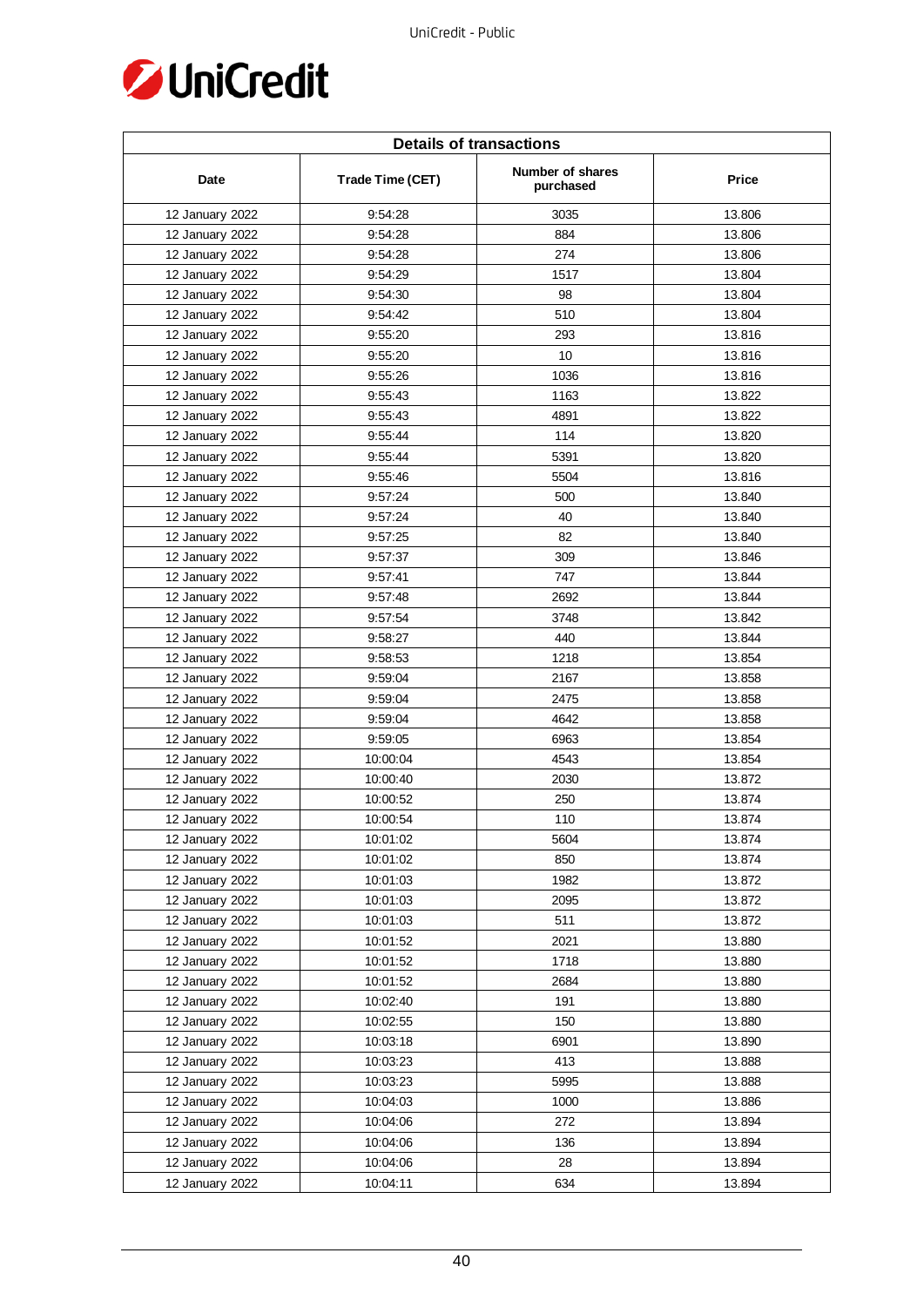

| <b>Details of transactions</b> |                  |                               |        |  |
|--------------------------------|------------------|-------------------------------|--------|--|
| Date                           | Trade Time (CET) | Number of shares<br>purchased | Price  |  |
| 12 January 2022                | 10:04:15         | 202                           | 13.896 |  |
| 12 January 2022                | 10:04:15         | 756                           | 13.896 |  |
| 12 January 2022                | 10:04:15         | 2720                          | 13.896 |  |
| 12 January 2022                | 10:04:22         | 3000                          | 13.894 |  |
| 12 January 2022                | 10:04:23         | 3373                          | 13.894 |  |
| 12 January 2022                | 10:04:23         | 3897                          | 13.892 |  |
| 12 January 2022                | 10:05:45         | 192                           | 13.912 |  |
| 12 January 2022                | 10:05:57         | 5207                          | 13.912 |  |
| 12 January 2022                | 10:06:05         | 200                           | 13.910 |  |
| 12 January 2022                | 10:06:05         | 6549                          | 13.910 |  |
| 12 January 2022                | 10:07:31         | 10                            | 13.914 |  |
| 12 January 2022                | 10:07:36         | 840                           | 13.916 |  |
| 12 January 2022                | 10:07:36         | 973                           | 13.916 |  |
| 12 January 2022                | 10:07:36         | 295                           | 13.916 |  |
| 12 January 2022                | 10:07:36         | 6907                          | 13.914 |  |
| 12 January 2022                | 10:08:28         | 1261                          | 13.912 |  |
| 12 January 2022                | 10:08:56         | 1460                          | 13.904 |  |
| 12 January 2022                | 10:09:06         | 1490                          | 13.908 |  |
| 12 January 2022                | 10:09:06         | 5078                          | 13.908 |  |
| 12 January 2022                | 10:09:07         | 4506                          | 13.906 |  |
| 12 January 2022                | 10:09:14         | 1000                          | 13.904 |  |
| 12 January 2022                | 10:09:37         | 4222                          | 13.900 |  |
| 12 January 2022                | 10:09:37         | 2137                          | 13.900 |  |
| 12 January 2022                | 10:10:41         | 5617                          | 13.910 |  |
| 12 January 2022                | 10:10:57         | 4681                          | 13.912 |  |
| 12 January 2022                | 10:10:58         | 3745                          | 13.908 |  |
| 12 January 2022                | 10:12:22         | 3979                          | 13.902 |  |
| 12 January 2022                | 10:12:22         | 3279                          | 13.900 |  |
| 12 January 2022                | 10:12:25         | 250                           | 13.900 |  |
| 12 January 2022                | 10:12:29         | 1246                          | 13.900 |  |
| 12 January 2022                | 10:12:41         | 3183                          | 13.890 |  |
| 12 January 2022                | 10:14:09         | 4413                          | 13.896 |  |
| 12 January 2022                | 10:14:18         | 5149                          | 13.892 |  |
| 12 January 2022                | 10:14:29         | 366                           | 13.884 |  |
| 12 January 2022                | 10:14:29         | 1254                          | 13.884 |  |
| 12 January 2022                | 10:16:26         | 863                           | 13.876 |  |
| 12 January 2022                | 10:16:26         | 2644                          | 13.876 |  |
| 12 January 2022                | 10:18:13         | 548                           | 13.924 |  |
| 12 January 2022                | 10:18:13         | 6247                          | 13.924 |  |
| 12 January 2022                | 10:18:25         | 4900                          | 13.920 |  |
| 12 January 2022                | 10:18:25         | 1896                          | 13.920 |  |
| 12 January 2022                | 10:18:57         | 3215                          | 13.932 |  |
| 12 January 2022                | 10:19:03         | 2403                          | 13.936 |  |
| 12 January 2022                | 10:19:03         | 5618                          | 13.934 |  |
| 12 January 2022                | 10:19:03         | 4507                          | 13.930 |  |
| 12 January 2022                | 10:19:03         | 1223                          | 13.930 |  |
| 12 January 2022                | 10:19:03         | 2403                          | 13.930 |  |
| 12 January 2022                | 10:19:03         | 3215                          | 13.930 |  |
| 12 January 2022                | 10:20:59         | 2960                          | 13.920 |  |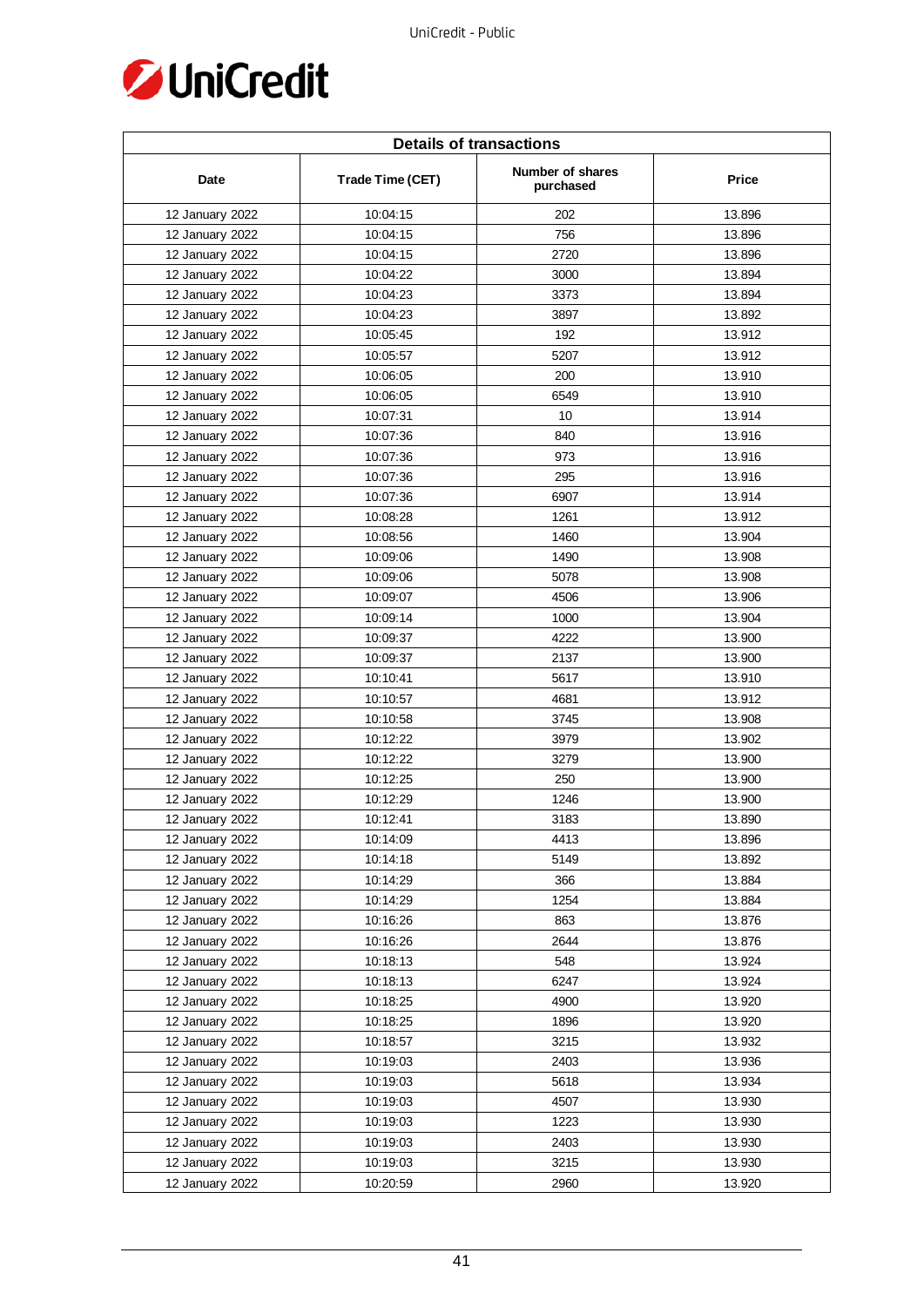

| <b>Details of transactions</b> |                  |                               |        |  |
|--------------------------------|------------------|-------------------------------|--------|--|
| Date                           | Trade Time (CET) | Number of shares<br>purchased | Price  |  |
| 12 January 2022                | 10:22:23         | 2842                          | 13.920 |  |
| 12 January 2022                | 10:22:23         | 1770                          | 13.920 |  |
| 12 January 2022                | 10:22:40         | 675                           | 13.918 |  |
| 12 January 2022                | 10:22:40         | 2877                          | 13.918 |  |
| 12 January 2022                | 10:22:40         | 705                           | 13.918 |  |
| 12 January 2022                | 10:24:00         | 4229                          | 13.908 |  |
| 12 January 2022                | 10:24:02         | 700                           | 13.906 |  |
| 12 January 2022                | 10:24:02         | 1673                          | 13.906 |  |
| 12 January 2022                | 10:24:02         | 1337                          | 13.906 |  |
| 12 January 2022                | 10:24:02         | 779                           | 13.906 |  |
| 12 January 2022                | 10:24:59         | 3969                          | 13.904 |  |
| 12 January 2022                | 10:25:39         | 4186                          | 13.898 |  |
| 12 January 2022                | 10:25:39         | 4534                          | 13.896 |  |
| 12 January 2022                | 10:26:18         | 1744                          | 13.884 |  |
| 12 January 2022                | 10:27:33         | 108                           | 13.880 |  |
| 12 January 2022                | 10:27:33         | 3070                          | 13.880 |  |
| 12 January 2022                | 10:28:40         | 1489                          | 13.876 |  |
| 12 January 2022                | 10:28:43         | 400                           | 13.876 |  |
| 12 January 2022                | 10:28:52         | 748                           | 13.876 |  |
| 12 January 2022                | 10:29:08         | 68                            | 13.892 |  |
| 12 January 2022                | 10:29:13         | 2167                          | 13.890 |  |
| 12 January 2022                | 10:29:13         | 668                           | 13.890 |  |
| 12 January 2022                | 10:29:13         | 4278                          | 13.890 |  |
| 12 January 2022                | 10:29:14         | 1128                          | 13.886 |  |
| 12 January 2022                | 10:29:14         | 7819                          | 13.886 |  |
| 12 January 2022                | 10:30:40         | 3131                          | 13.880 |  |
| 12 January 2022                | 10:30:40         | 75                            | 13.880 |  |
| 12 January 2022                | 10:30:43         | 1651                          | 13.880 |  |
| 12 January 2022                | 10:30:43         | 407                           | 13.880 |  |
| 12 January 2022                | 10:30:43         | 1918                          | 13.878 |  |
| 12 January 2022                | 10:30:43         | 1138                          | 13.878 |  |
| 12 January 2022                | 10:30:43         | 2208                          | 13.878 |  |
| 12 January 2022                | 10:30:43         | 270                           | 13.874 |  |
| 12 January 2022                | 10:30:43         | 5520                          | 13.874 |  |
| 12 January 2022                | 10:32:27         | 700                           | 13.870 |  |
| 12 January 2022                | 10:32:27         | 5462                          | 13.870 |  |
| 12 January 2022                | 10:32:47         | 4108                          | 13.866 |  |
| 12 January 2022                | 10:32:52         | 1010                          | 13.858 |  |
| 12 January 2022                | 10:32:52         | 1044                          | 13.858 |  |
| 12 January 2022                | 10:34:15         | 217                           | 13.858 |  |
| 12 January 2022                | 10:34:15         | 4615                          | 13.858 |  |
| 12 January 2022                | 10:34:22         | 4460                          | 13.856 |  |
| 12 January 2022                | 10:35:13         | 1859                          | 13.852 |  |
| 12 January 2022                | 10:35:53         | 2954                          | 13.830 |  |
| 12 January 2022                | 10:35:53         | 1065                          | 13.828 |  |
| 12 January 2022                | 10:35:53         | 1065                          | 13.830 |  |
| 12 January 2022                | 10:35:53         | $\overline{7}$                | 13.828 |  |
| 12 January 2022                | 10:36:19         | 2005                          | 13.832 |  |
| 12 January 2022                | 10:37:33         | 4597                          | 13.832 |  |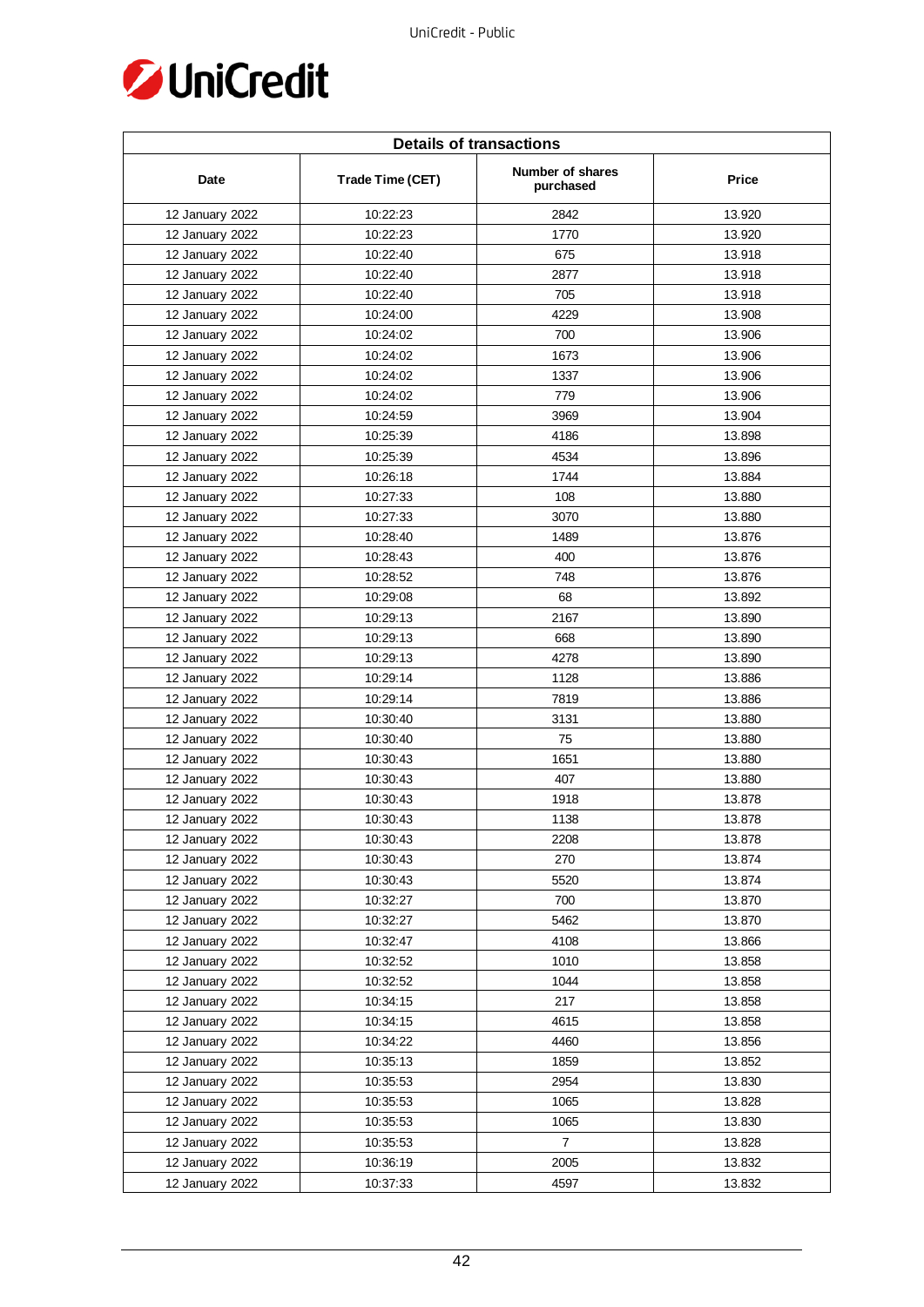

| <b>Details of transactions</b> |                  |                               |        |
|--------------------------------|------------------|-------------------------------|--------|
| Date                           | Trade Time (CET) | Number of shares<br>purchased | Price  |
| 12 January 2022                | 10:37:33         | 5015                          | 13.830 |
| 12 January 2022                | 10:38:04         | 422                           | 13.840 |
| 12 January 2022                | 10:38:04         | 2503                          | 13.840 |
| 12 January 2022                | 10:39:00         | 8306                          | 13.836 |
| 12 January 2022                | 10:39:00         | 9584                          | 13.834 |
| 12 January 2022                | 10:39:02         | 3735                          | 13.832 |
| 12 January 2022                | 10:40:45         | 4034                          | 13.846 |
| 12 January 2022                | 10:40:45         | 1512                          | 13.846 |
| 12 January 2022                | 10:40:45         | 7057                          | 13.842 |
| 12 January 2022                | 10:40:46         | 3025                          | 13.840 |
| 12 January 2022                | 10:42:22         | 5480                          | 13.834 |
| 12 January 2022                | 10:42:22         | 16                            | 13.834 |
| 12 January 2022                | 10:42:27         | 840                           | 13.832 |
| 12 January 2022                | 10:42:27         | 5502                          | 13.832 |
| 12 January 2022                | 10:42:27         | 846                           | 13.830 |
| 12 January 2022                | 10:44:00         | 618                           | 13.816 |
| 12 January 2022                | 10:44:00         | 5372                          | 13.816 |
| 12 January 2022                | 10:45:07         | 2395                          | 13.836 |
| 12 January 2022                | 10:45:07         | 2816                          | 13.834 |
| 12 January 2022                | 10:45:19         | 260                           | 13.834 |
| 12 January 2022                | 10:45:19         | 440                           | 13.834 |
| 12 January 2022                | 10:45:19         | 277                           | 13.834 |
| 12 January 2022                | 10:45:37         | 616                           | 13.826 |
| 12 January 2022                | 10:45:43         | 150                           | 13.826 |
| 12 January 2022                | 10:45:43         | 318                           | 13.826 |
| 12 January 2022                | 10:45:53         | 3596                          | 13.830 |
| 12 January 2022                | 10:46:16         | 1122                          | 13.830 |
| 12 January 2022                | 10:46:16         | 144                           | 13.830 |
| 12 January 2022                | 10:46:16         | 2199                          | 13.830 |
| 12 January 2022                | 10:46:19         | 1200                          | 13.826 |
| 12 January 2022                | 10:46:19         | 2205                          | 13.826 |
| 12 January 2022                | 10:47:30         | 400                           | 13.840 |
| 12 January 2022                | 10:47:38         | 4108                          | 13.846 |
| 12 January 2022                | 10:48:35         | 4450                          | 13.842 |
| 12 January 2022                | 10:48:35         | 1178                          | 13.840 |
| 12 January 2022                | 10:48:35         | 1333                          | 13.840 |
| 12 January 2022                | 10:49:06         | 1635                          | 13.844 |
| 12 January 2022                | 10:49:06         | 1422                          | 13.844 |
| 12 January 2022                | 10:49:06         | 840                           | 13.844 |
| 12 January 2022                | 10:49:56         | 2733                          | 13.850 |
| 12 January 2022                | 10:49:56         | 3553                          | 13.846 |
| 12 January 2022                | 10:50:45         | 6226                          | 13.852 |
| 12 January 2022                | 10:51:09         | 1042                          | 13.866 |
| 12 January 2022                | 10:51:09         | 641                           | 13.866 |
| 12 January 2022                | 10:51:09         | 554                           | 13.866 |
| 12 January 2022                | 10:51:09         | 2317                          | 13.866 |
| 12 January 2022                | 10:51:09         | 2481                          | 13.866 |
| 12 January 2022                | 10:51:09         | 4880                          | 13.864 |
| 12 January 2022                | 10:51:09         | 620                           | 13.864 |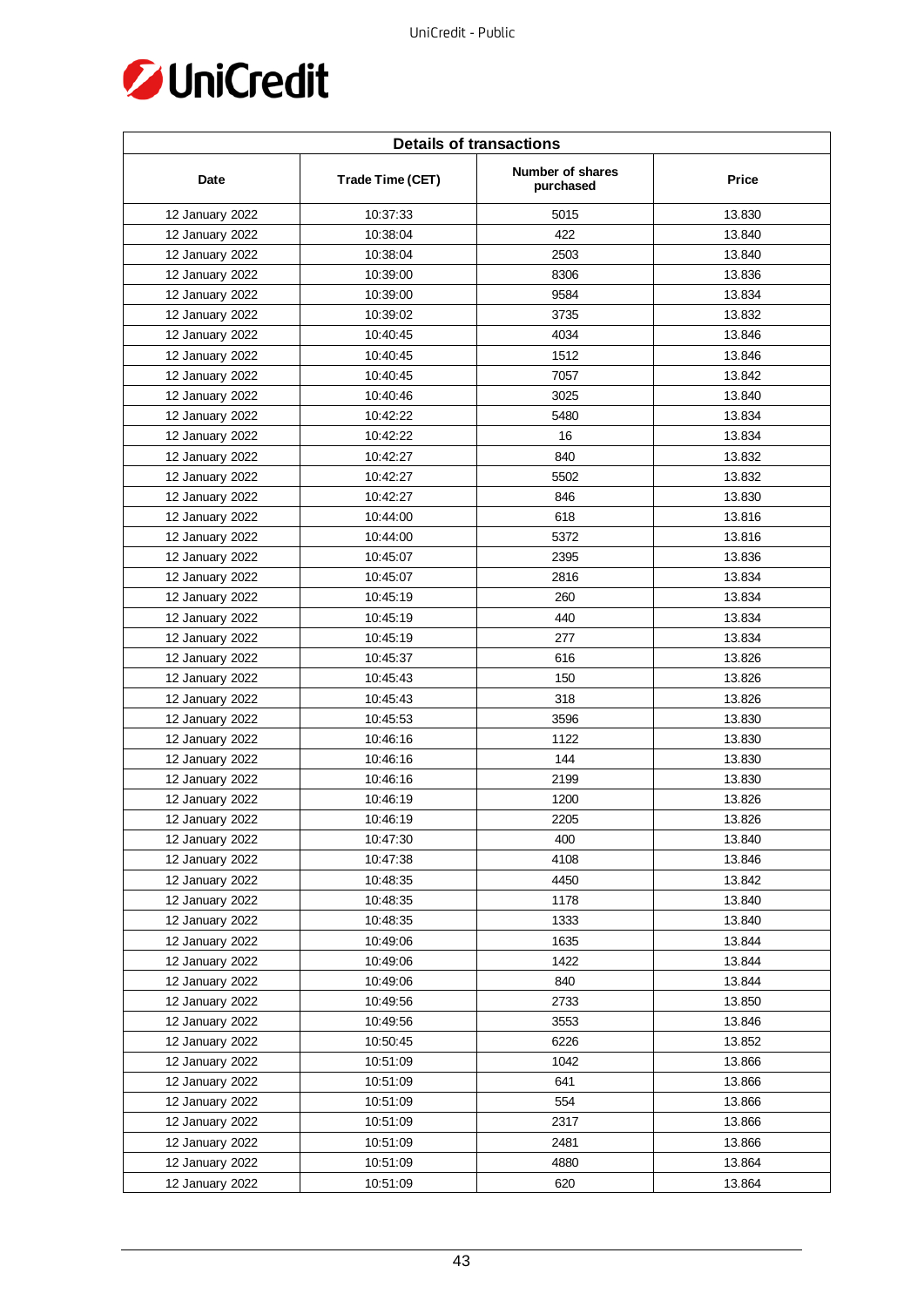

| <b>Details of transactions</b> |                  |                               |              |  |
|--------------------------------|------------------|-------------------------------|--------------|--|
| Date                           | Trade Time (CET) | Number of shares<br>purchased | <b>Price</b> |  |
| 12 January 2022                | 10:51:09         | 138                           | 13.864       |  |
| 12 January 2022                | 10:51:27         | 439                           | 13.862       |  |
| 12 January 2022                | 10:52:58         | 5641                          | 13.888       |  |
| 12 January 2022                | 10:52:58         | 276                           | 13.886       |  |
| 12 January 2022                | 10:52:58         | 2940                          | 13.886       |  |
| 12 January 2022                | 10:52:58         | 2425                          | 13.886       |  |
| 12 January 2022                | 10:52:58         | 4102                          | 13.886       |  |
| 12 January 2022                | 10:52:58         | 513                           | 13.886       |  |
| 12 January 2022                | 10:54:11         | 4540                          | 13.878       |  |
| 12 January 2022                | 10:54:17         | 4127                          | 13.876       |  |
| 12 January 2022                | 10:54:17         | 140                           | 13.874       |  |
| 12 January 2022                | 10:54:17         | 3574                          | 13.874       |  |
| 12 January 2022                | 10:55:44         | 1191                          | 13.878       |  |
| 12 January 2022                | 10:55:44         | 4542                          | 13.878       |  |
| 12 January 2022                | 10:55:44         | 3822                          | 13.876       |  |
| 12 January 2022                | 10:56:40         | 1912                          | 13.876       |  |
| 12 January 2022                | 10:57:36         | 248                           | 13.876       |  |
| 12 January 2022                | 10:57:36         | 614                           | 13.876       |  |
| 12 January 2022                | 10:58:00         | 3682                          | 13.882       |  |
| 12 January 2022                | 10:58:35         | 869                           | 13.880       |  |
| 12 January 2022                | 10:58:35         | 2200                          | 13.878       |  |
| 12 January 2022                | 10:58:35         | 915                           | 13.878       |  |
| 12 January 2022                | 10:58:35         | 2554                          | 13.876       |  |
| 12 January 2022                | 10:59:04         | 5833                          | 13.870       |  |
| 12 January 2022                | 10:59:11         | 5833                          | 13.868       |  |
| 12 January 2022                | 10:59:42         | 493                           | 13.866       |  |
| 12 January 2022                | 10:59:42         | 5340                          | 13.866       |  |
| 12 January 2022                | 11:00:43         | 315                           | 13.870       |  |
| 12 January 2022                | 11:00:43         | 5256                          | 13.870       |  |
| 12 January 2022                | 11:00:43         | 4285                          | 13.870       |  |
| 12 January 2022                | 11:00:43         | 4714                          | 13.868       |  |
| 12 January 2022                | 11:02:18         | 2884                          | 13.856       |  |
| 12 January 2022                | 11:02:54         | 744                           | 13.856       |  |
| 12 January 2022                | 11:03:06         | 700                           | 13.854       |  |
| 12 January 2022                | 11:03:06         | 2268                          | 13.854       |  |
| 12 January 2022                | 11:04:08         | 1352                          | 13.850       |  |
| 12 January 2022                | 11:04:24         | 2803                          | 13.862       |  |
| 12 January 2022                | 11:04:34         | 184                           | 13.860       |  |
| 12 January 2022                | 11:04:34         | 2938                          | 13.860       |  |
| 12 January 2022                | 11:04:34         | 719                           | 13.860       |  |
| 12 January 2022                | 11:05:37         | 6324                          | 13.872       |  |
| 12 January 2022                | 11:05:46         | 1254                          | 13.874       |  |
| 12 January 2022                | 11:05:46         | 174                           | 13.874       |  |
| 12 January 2022                | 11:05:46         | 1735                          | 13.874       |  |
| 12 January 2022                | 11:05:48         | 3161                          | 13.870       |  |
| 12 January 2022                | 11:07:17         | 5036                          | 13.858       |  |
| 12 January 2022                | 11:08:18         | 1260                          | 13.862       |  |
| 12 January 2022                | 11:08:18         | 1761                          | 13.862       |  |
| 12 January 2022                | 11:08:18         | 1808                          | 13.860       |  |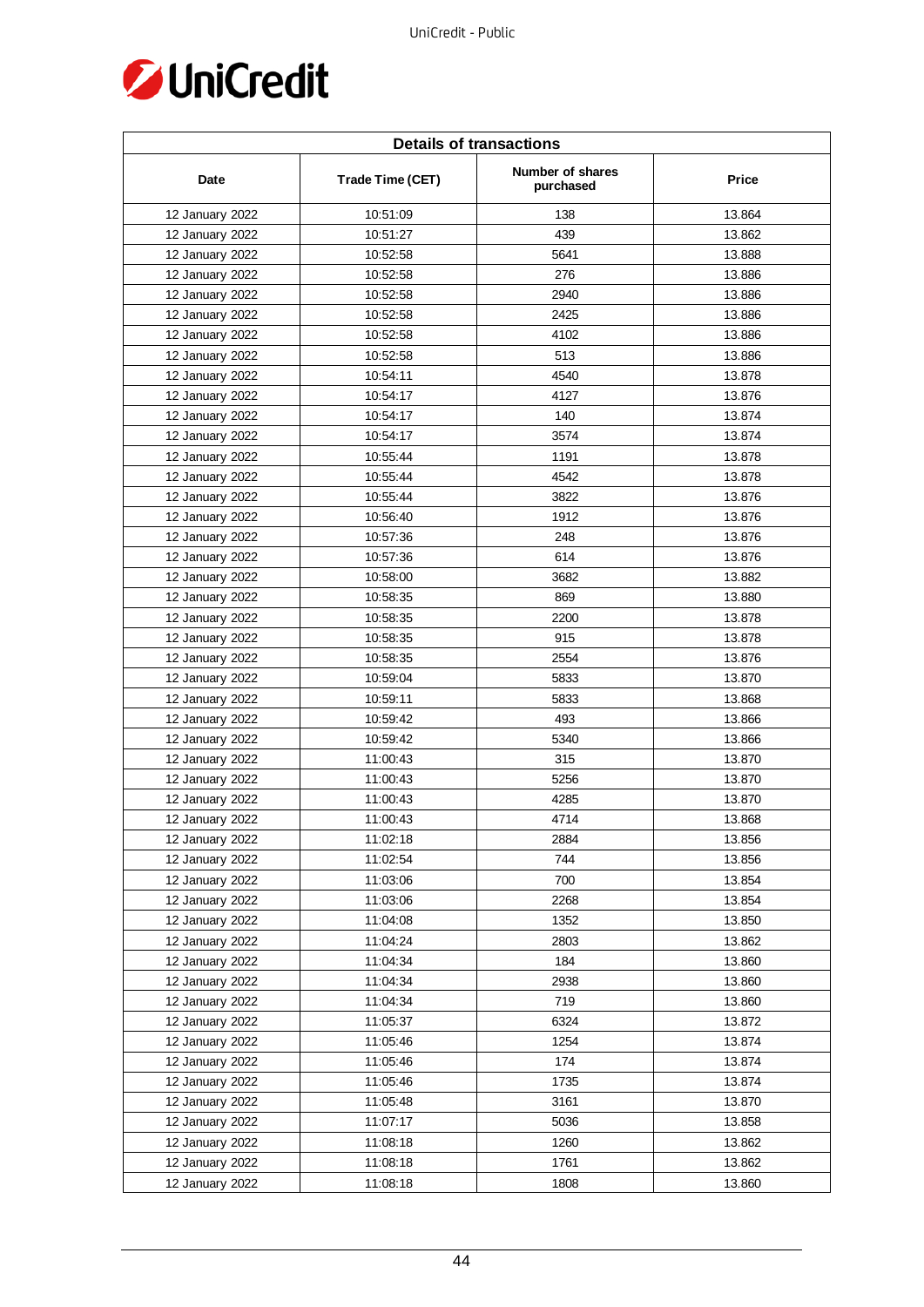

| <b>Details of transactions</b> |                  |                               |        |
|--------------------------------|------------------|-------------------------------|--------|
| Date                           | Trade Time (CET) | Number of shares<br>purchased | Price  |
| 12 January 2022                | 11:08:18         | 351                           | 13.860 |
| 12 January 2022                | 11:08:18         | 575                           | 13.860 |
| 12 January 2022                | 11:09:07         | 1215                          | 13.866 |
| 12 January 2022                | 11:09:07         | 4615                          | 13.866 |
| 12 January 2022                | 11:09:31         | 6413                          | 13.864 |
| 12 January 2022                | 11:09:31         | 2659                          | 13.862 |
| 12 January 2022                | 11:10:04         | 2588                          | 13.860 |
| 12 January 2022                | 11:10:57         | 840                           | 13.862 |
| 12 January 2022                | 11:11:00         | 5543                          | 13.860 |
| 12 January 2022                | 11:11:00         | 2985                          | 13.856 |
| 12 January 2022                | 11:13:03         | 148                           | 13.868 |
| 12 January 2022                | 11:13:03         | 4169                          | 13.868 |
| 12 January 2022                | 11:13:15         | 1732                          | 13.866 |
| 12 January 2022                | 11:13:15         | 3448                          | 13.866 |
| 12 January 2022                | 11:13:15         | 3454                          | 13.864 |
| 12 January 2022                | 11:14:01         | 3300                          | 13.858 |
| 12 January 2022                | 11:14:33         | 521                           | 13.864 |
| 12 January 2022                | 11:14:33         | 807                           | 13.864 |
| 12 January 2022                | 11:14:33         | 2935                          | 13.862 |
| 12 January 2022                | 11:14:33         | 2065                          | 13.862 |
| 12 January 2022                | 11:14:33         | 1235                          | 13.862 |
| 12 January 2022                | 11:15:50         | 109                           | 13.856 |
| 12 January 2022                | 11:15:57         | 400                           | 13.856 |
| 12 January 2022                | 11:15:57         | 700                           | 13.856 |
| 12 January 2022                | 11:15:57         | 2857                          | 13.856 |
| 12 January 2022                | 11:16:19         | 41                            | 13.854 |
| 12 January 2022                | 11:17:02         | 3049                          | 13.858 |
| 12 January 2022                | 11:17:02         | 3309                          | 13.858 |
| 12 January 2022                | 11:17:43         | 4805                          | 13.854 |
| 12 January 2022                | 11:17:52         | 1601                          | 13.846 |
| 12 January 2022                | 11:19:01         | 3414                          | 13.846 |
| 12 January 2022                | 11:19:01         | 4780                          | 13.846 |
| 12 January 2022                | 11:20:00         | 700                           | 13.856 |
| 12 January 2022                | 11:20:00         | 3812                          | 13.856 |
| 12 January 2022                | 11:20:01         | 1091                          | 13.854 |
| 12 January 2022                | 11:20:01         | 410                           | 13.854 |
| 12 January 2022                | 11:20:03         | 840                           | 13.852 |
| 12 January 2022                | 11:20:03         | 3397                          | 13.852 |
| 12 January 2022                | 11:20:46         | 4495                          | 13.848 |
| 12 January 2022                | 11:20:46         | 208                           | 13.846 |
| 12 January 2022                | 11:20:46         | 4737                          | 13.846 |
| 12 January 2022                | 11:20:46         | 4045                          | 13.844 |
| 12 January 2022                | 11:22:24         | 4000                          | 13.846 |
| 12 January 2022                | 11:22:24         | 974                           | 13.846 |
| 12 January 2022                | 11:22:30         | 1262                          | 13.844 |
| 12 January 2022                | 11:22:30         | 2679                          | 13.844 |
| 12 January 2022                | 11:22:30         | 3827                          | 13.842 |
| 12 January 2022                | 11:25:11         | 4137                          | 13.836 |
| 12 January 2022                | 11:25:12         | 810                           | 13.836 |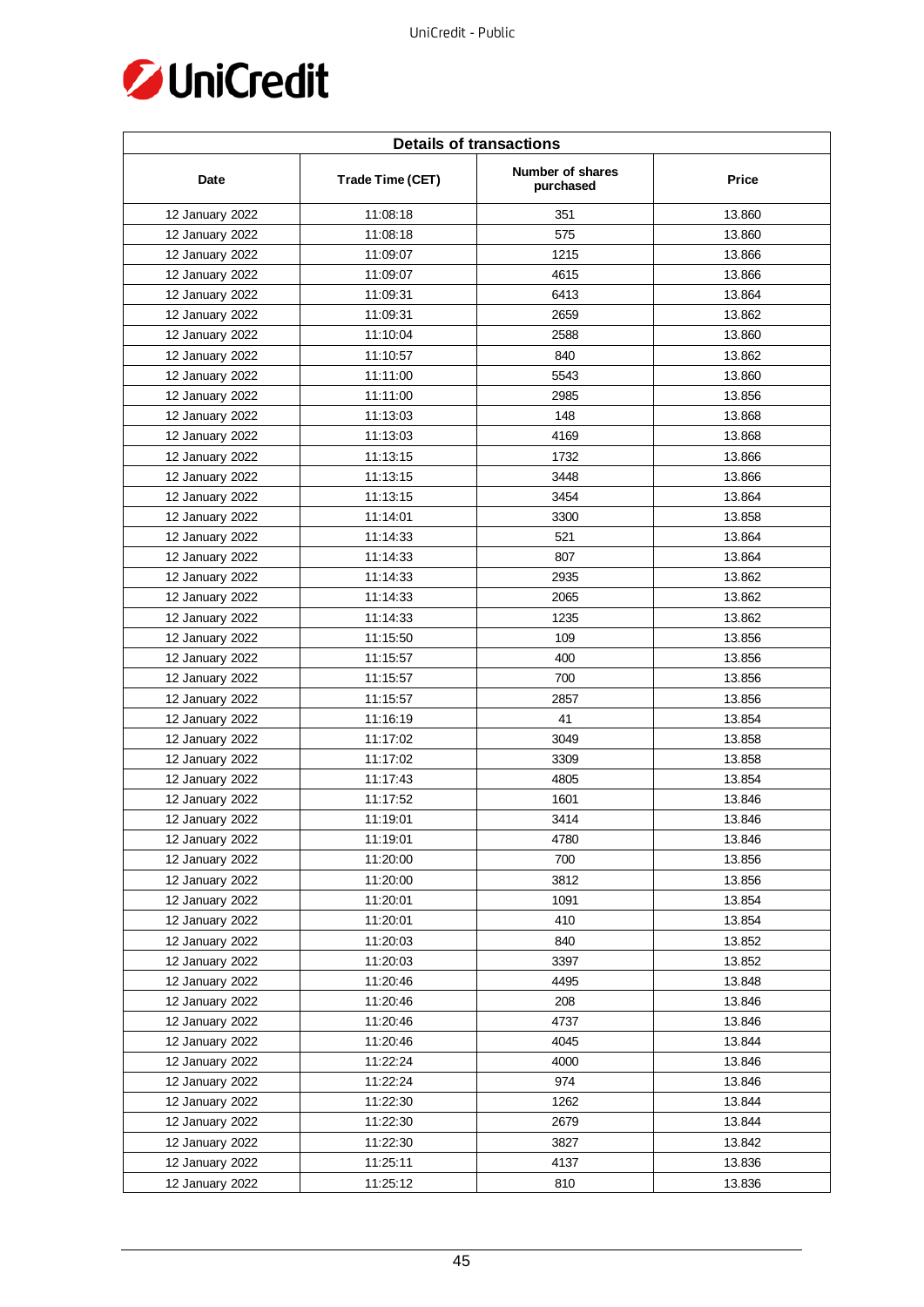

| <b>Details of transactions</b> |                  |                               |              |  |
|--------------------------------|------------------|-------------------------------|--------------|--|
| Date                           | Trade Time (CET) | Number of shares<br>purchased | <b>Price</b> |  |
| 12 January 2022                | 11:25:18         | 3958                          | 13.832       |  |
| 12 January 2022                | 11:25:18         | 150                           | 13.830       |  |
| 12 January 2022                | 11:25:18         | 839                           | 13.830       |  |
| 12 January 2022                | 11:27:18         | 159                           | 13.838       |  |
| 12 January 2022                | 11:27:35         | 5499                          | 13.840       |  |
| 12 January 2022                | 11:27:35         | 197                           | 13.840       |  |
| 12 January 2022                | 11:27:38         | 1005                          | 13.838       |  |
| 12 January 2022                | 11:27:38         | 4332                          | 13.838       |  |
| 12 January 2022                | 11:29:06         | 4680                          | 13.842       |  |
| 12 January 2022                | 11:29:06         | 1595                          | 13.842       |  |
| 12 January 2022                | 11:29:09         | 1659                          | 13.840       |  |
| 12 January 2022                | 11:29:09         | 4346                          | 13.840       |  |
| 12 January 2022                | 11:29:12         | 109                           | 13.840       |  |
| 12 January 2022                | 11:30:02         | 2277                          | 13.840       |  |
| 12 January 2022                | 11:30:02         | 1437                          | 13.840       |  |
| 12 January 2022                | 11:30:02         | 1996                          | 13.840       |  |
| 12 January 2022                | 11:30:46         | 245                           | 13.838       |  |
| 12 January 2022                | 11:30:48         | 1800                          | 13.836       |  |
| 12 January 2022                | 11:31:02         | 4839                          | 13.836       |  |
| 12 January 2022                | 11:31:14         | 2213                          | 13.834       |  |
| 12 January 2022                | 11:31:14         | 4181                          | 13.832       |  |
| 12 January 2022                | 11:32:16         | 254                           | 13.806       |  |
| 12 January 2022                | 11:32:16         | 3507                          | 13.806       |  |
| 12 January 2022                | 11:32:18         | 3761                          | 13.804       |  |
| 12 January 2022                | 11:32:18         | 4137                          | 13.802       |  |
| 12 January 2022                | 11:34:18         | 3411                          | 13.770       |  |
| 12 January 2022                | 11:34:18         | 3752                          | 13.770       |  |
| 12 January 2022                | 11:36:06         | 1144                          | 13.782       |  |
| 12 January 2022                | 11:36:06         | 4783                          | 13.782       |  |
| 12 January 2022                | 11:36:14         | 392                           | 13.780       |  |
| 12 January 2022                | 11:36:14         | 3559                          | 13.780       |  |
| 12 January 2022                | 11:37:01         | 1976                          | 13.768       |  |
| 12 January 2022                | 11:37:36         | 700                           | 13.776       |  |
| 12 January 2022                | 11:37:36         | 840                           | 13.776       |  |
| 12 January 2022                | 11:37:36         | 4606                          | 13.774       |  |
| 12 January 2022                | 11:37:36         | 1221                          | 13.772       |  |
| 12 January 2022                | 11:37:36         | 1259                          | 13.772       |  |
| 12 January 2022                | 11:38:56         | 4565                          | 13.762       |  |
| 12 January 2022                | 11:39:06         | 2365                          | 13.764       |  |
| 12 January 2022                | 11:39:51         | 4772                          | 13.766       |  |
| 12 January 2022                | 11:39:51         | 1577                          | 13.766       |  |
| 12 January 2022                | 11:40:01         | 4892                          | 13.760       |  |
| 12 January 2022                | 11:40:01         | 442                           | 13.760       |  |
| 12 January 2022                | 11:40:01         | 482                           | 13.760       |  |
| 12 January 2022                | 11:40:01         | 2204                          | 13.758       |  |
| 12 January 2022                | 11:40:44         | 6959                          | 13.750       |  |
| 12 January 2022                | 11:40:45         | 6379                          | 13.748       |  |
| 12 January 2022                | 11:41:11         | 4788                          | 13.742       |  |
| 12 January 2022                | 11:42:30         | 5458                          | 13.738       |  |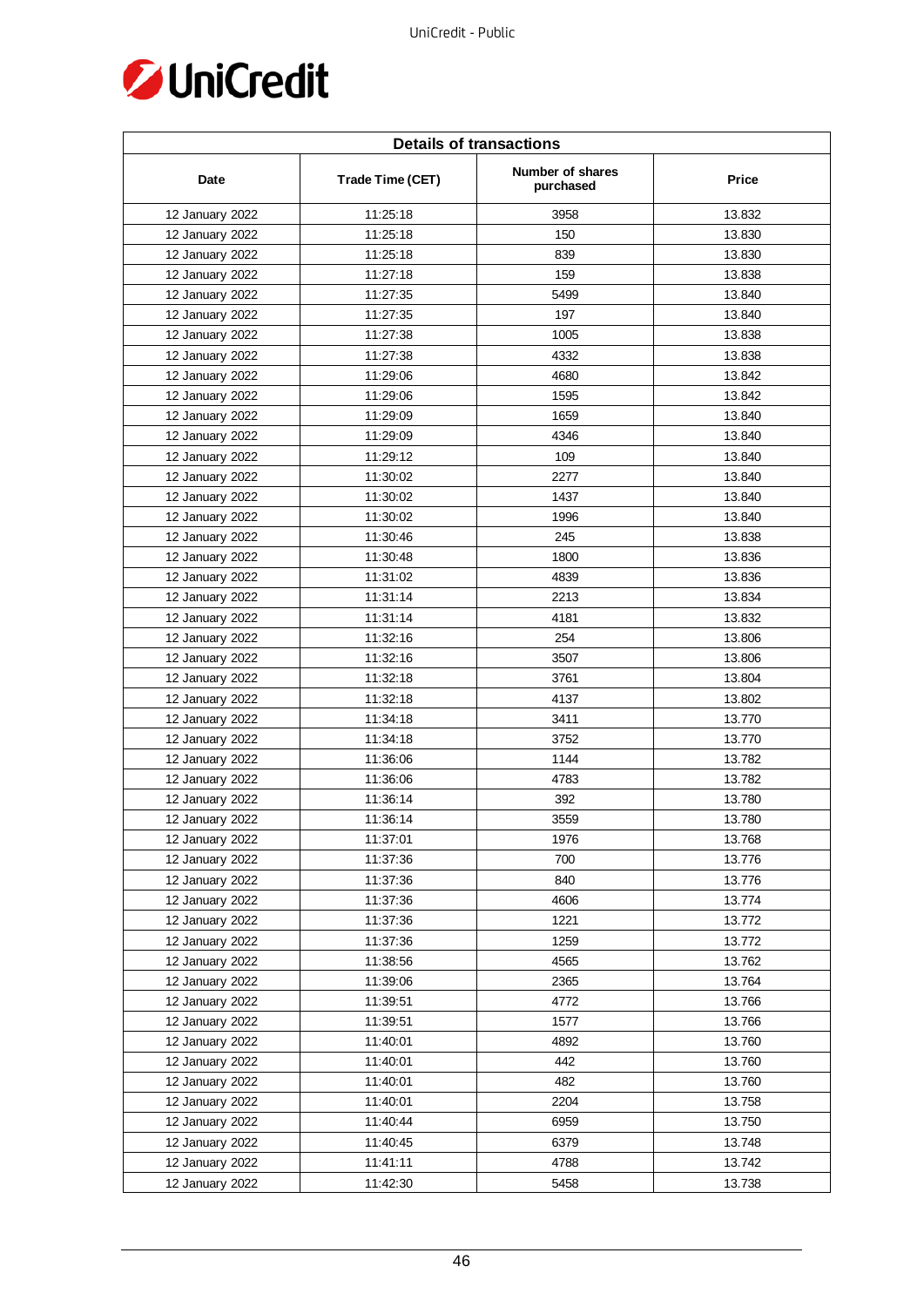

| <b>Details of transactions</b> |                  |                               |              |  |
|--------------------------------|------------------|-------------------------------|--------------|--|
| Date                           | Trade Time (CET) | Number of shares<br>purchased | <b>Price</b> |  |
| 12 January 2022                | 11:42:46         | 546                           | 13.738       |  |
| 12 January 2022                | 11:42:46         | 185                           | 13.738       |  |
| 12 January 2022                | 11:42:46         | 3785                          | 13.738       |  |
| 12 January 2022                | 11:44:06         | 2703                          | 13.740       |  |
| 12 January 2022                | 11:44:06         | 3896                          | 13.740       |  |
| 12 January 2022                | 11:44:45         | 1928                          | 13.738       |  |
| 12 January 2022                | 11:44:45         | 3571                          | 13.738       |  |
| 12 January 2022                | 11:44:45         | 4399                          | 13.736       |  |
| 12 January 2022                | 11:45:46         | 230                           | 13.740       |  |
| 12 January 2022                | 11:45:46         | 840                           | 13.740       |  |
| 12 January 2022                | 11:45:50         | 6605                          | 13.738       |  |
| 12 January 2022                | 11:45:55         | 2831                          | 13.736       |  |
| 12 January 2022                | 11:45:55         | 5472                          | 13.732       |  |
| 12 January 2022                | 11:47:17         | 2041                          | 13.738       |  |
| 12 January 2022                | 11:48:03         | 731                           | 13.738       |  |
| 12 January 2022                | 11:48:03         | 548                           | 13.738       |  |
| 12 January 2022                | 11:48:03         | 2319                          | 13.738       |  |
| 12 January 2022                | 11:48:04         | 20                            | 13.734       |  |
| 12 January 2022                | 11:48:04         | 2397                          | 13.734       |  |
| 12 January 2022                | 11:49:20         | 478                           | 13.760       |  |
| 12 January 2022                | 11:49:34         | 8673                          | 13.764       |  |
| 12 January 2022                | 11:49:37         | 6360                          | 13.760       |  |
| 12 January 2022                | 11:49:37         | 700                           | 13.758       |  |
| 12 January 2022                | 11:49:37         | 547                           | 13.758       |  |
| 12 January 2022                | 11:49:37         | 729                           | 13.758       |  |
| 12 January 2022                | 11:49:37         | 420                           | 13.758       |  |
| 12 January 2022                | 11:49:37         | 2883                          | 13.758       |  |
| 12 January 2022                | 11:51:07         | 2200                          | 13.756       |  |
| 12 January 2022                | 11:51:07         | 5921                          | 13.756       |  |
| 12 January 2022                | 11:51:07         | 6928                          | 13.754       |  |
| 12 January 2022                | 11:51:07         | 1260                          | 13.752       |  |
| 12 January 2022                | 11:51:07         | 4513                          | 13.752       |  |
| 12 January 2022                | 11:52:33         | 300                           | 13.748       |  |
| 12 January 2022                | 11:52:33         | 6732                          | 13.748       |  |
| 12 January 2022                | 11:52:42         | 7535                          | 13.746       |  |
| 12 January 2022                | 11:53:11         | 502                           | 13.738       |  |
| 12 January 2022                | 11:54:00         | 20                            | 13.724       |  |
| 12 January 2022                | 11:54:09         | 700                           | 13.726       |  |
| 12 January 2022                | 11:54:09         | 630                           | 13.726       |  |
| 12 January 2022                | 11:54:09         | 840                           | 13.726       |  |
| 12 January 2022                | 11:54:09         | 1621                          | 13.726       |  |
| 12 January 2022                | 11:54:11         | 6463                          | 13.724       |  |
| 12 January 2022                | 11:54:11         | 2799                          | 13.722       |  |
| 12 January 2022                | 11:54:18         | 902                           | 13.714       |  |
| 12 January 2022                | 11:55:57         | 586                           | 13.702       |  |
| 12 January 2022                | 11:55:57         | 5634                          | 13.702       |  |
| 12 January 2022                | 11:56:01         | 6219                          | 13.698       |  |
| 12 January 2022                | 11:56:03         | 151                           | 13.696       |  |
| 12 January 2022                | 11:56:03         | 739                           | 13.696       |  |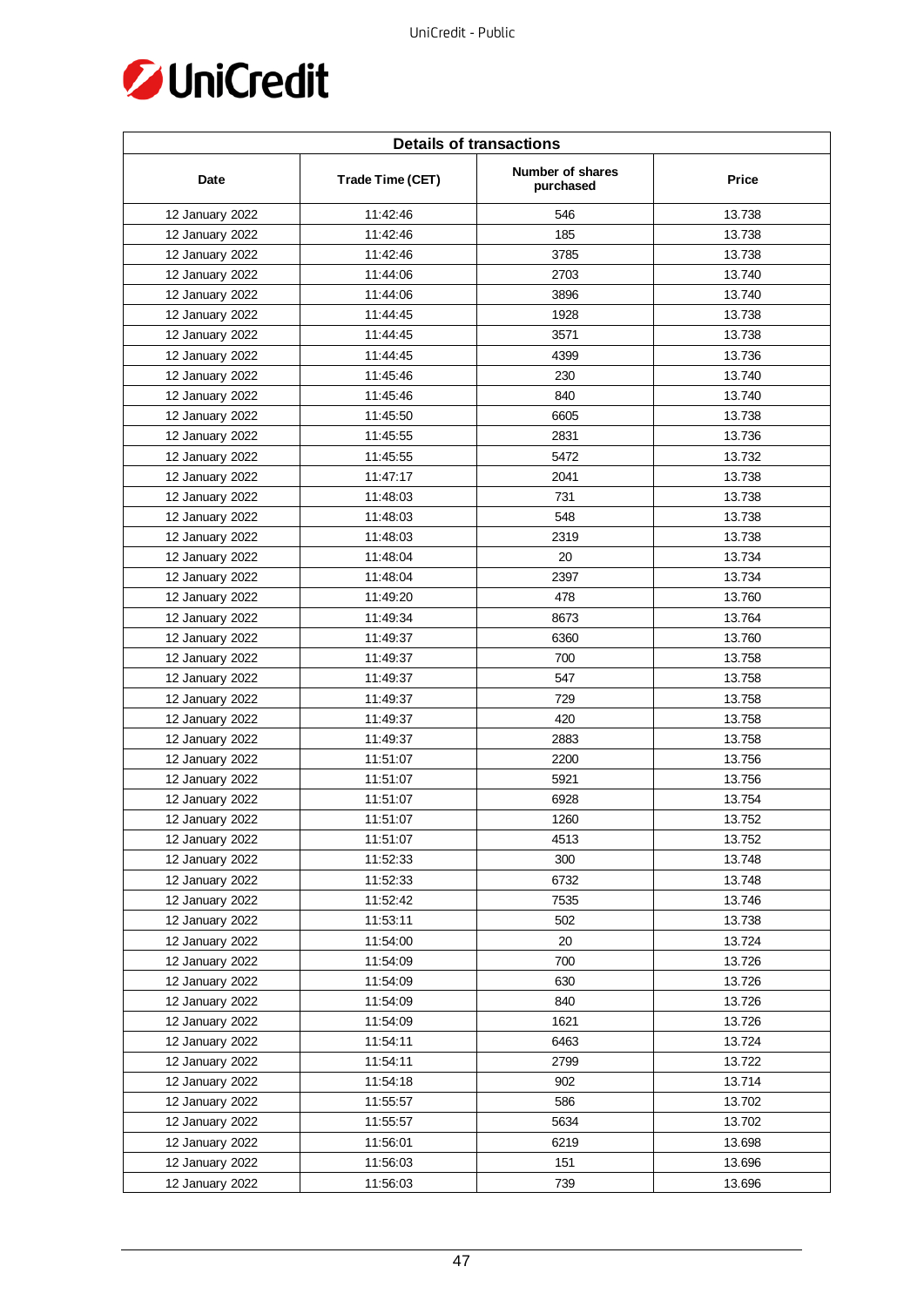

| <b>Details of transactions</b> |                  |                               |        |
|--------------------------------|------------------|-------------------------------|--------|
| Date                           | Trade Time (CET) | Number of shares<br>purchased | Price  |
| 12 January 2022                | 11:57:25         | 279                           | 13.712 |
| 12 January 2022                | 11:57:25         | 4965                          | 13.712 |
| 12 January 2022                | 11:57:37         | 549                           | 13.710 |
| 12 January 2022                | 11:57:37         | 5133                          | 13.710 |
| 12 January 2022                | 11:58:20         | 2184                          | 13.704 |
| 12 January 2022                | 11:59:09         | 265                           | 13.700 |
| 12 January 2022                | 11:59:29         | 114                           | 13.700 |
| 12 January 2022                | 11:59:29         | 1242                          | 13.700 |
| 12 January 2022                | 11:59:31         | 36                            | 13.698 |
| 12 January 2022                | 11:59:31         | 6947                          | 13.698 |
| 12 January 2022                | 11:59:41         | 1370                          | 13.696 |
| 12 January 2022                | 11:59:41         | 4396                          | 13.696 |
| 12 January 2022                | 11:59:47         | 8729                          | 13.692 |
| 12 January 2022                | 12:01:05         | 5783                          | 13.726 |
| 12 January 2022                | 12:01:10         | 1194                          | 13.726 |
| 12 January 2022                | 12:01:17         | 7543                          | 13.724 |
| 12 January 2022                | 12:01:17         | 5217                          | 13.722 |
| 12 January 2022                | 12:01:32         | 10                            | 13.716 |
| 12 January 2022                | 12:02:15         | 1185                          | 13.710 |
| 12 January 2022                | 12:02:44         | 2179                          | 13.710 |
| 12 January 2022                | 12:02:44         | 5157                          | 13.710 |
| 12 January 2022                | 12:03:00         | 5078                          | 13.716 |
| 12 January 2022                | 12:03:04         | 1128                          | 13.712 |
| 12 January 2022                | 12:03:04         | 4516                          | 13.712 |
| 12 January 2022                | 12:05:06         | 645                           | 13.710 |
| 12 January 2022                | 12:05:06         | 1380                          | 13.710 |
| 12 January 2022                | 12:05:06         | 2816                          | 13.710 |
| 12 January 2022                | 12:05:37         | 183                           | 13.710 |
| 12 January 2022                | 12:05:44         | 243                           | 13.712 |
| 12 January 2022                | 12:05:44         | 8885                          | 13.712 |
| 12 January 2022                | 12:05:44         | 4100                          | 13.712 |
| 12 January 2022                | 12:05:44         | 2748                          | 13.712 |
| 12 January 2022                | 12:05:44         | 14                            | 13.712 |
| 12 January 2022                | 12:07:09         | 979                           | 13.706 |
| 12 January 2022                | 12:07:09         | 3011                          | 13.706 |
| 12 January 2022                | 12:07:30         | 6045                          | 13.704 |
| 12 January 2022                | 12:07:37         | 3362                          | 13.702 |
| 12 January 2022                | 12:07:41         | 559                           | 13.702 |
| 12 January 2022                | 12:07:41         | 3223                          | 13.702 |
| 12 January 2022                | 12:07:47         | 3846                          | 13.696 |
| 12 January 2022                | 12:09:24         | 8999                          | 13.714 |
| 12 January 2022                | 12:09:38         | 780                           | 13.710 |
| 12 January 2022                | 12:09:39         | 546                           | 13.710 |
| 12 January 2022                | 12:09:39         | 4664                          | 13.710 |
| 12 January 2022                | 12:09:39         | 1989                          | 13.708 |
| 12 January 2022                | 12:09:40         | 3663                          | 13.708 |
| 12 January 2022                | 12:09:45         | 3902                          | 13.702 |
| 12 January 2022                | 12:10:44         | 5652                          | 13.704 |
| 12 January 2022                | 12:11:13         | 412                           | 13.704 |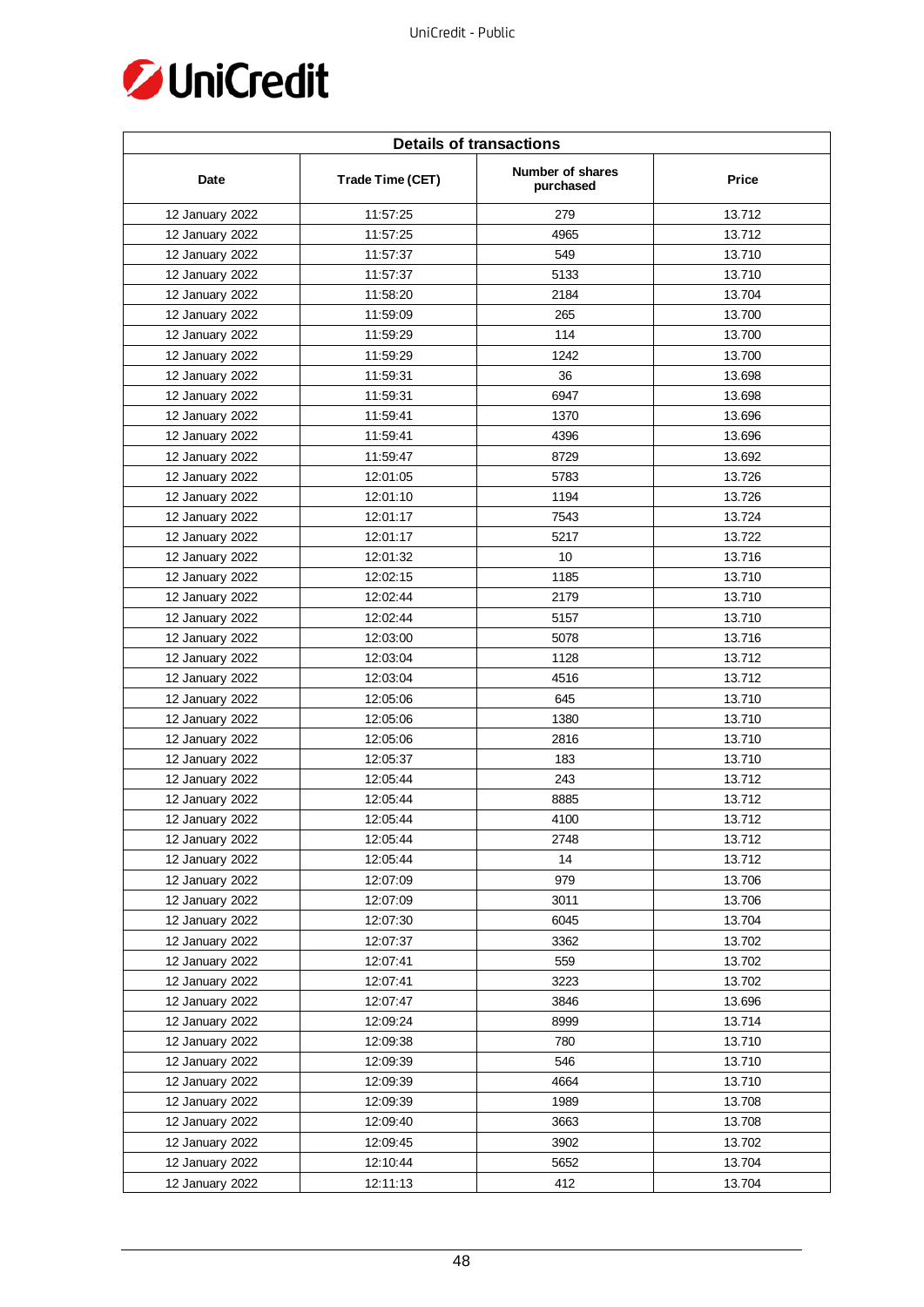

| <b>Details of transactions</b> |                  |                               |        |  |
|--------------------------------|------------------|-------------------------------|--------|--|
| Date                           | Trade Time (CET) | Number of shares<br>purchased | Price  |  |
| 12 January 2022                | 12:11:50         | 968                           | 13.716 |  |
| 12 January 2022                | 12:11:50         | 1422                          | 13.716 |  |
| 12 January 2022                | 12:11:50         | 3673                          | 13.716 |  |
| 12 January 2022                | 12:11:50         | 1260                          | 13.712 |  |
| 12 January 2022                | 12:11:50         | 840                           | 13.712 |  |
| 12 January 2022                | 12:12:00         | 3298                          | 13.706 |  |
| 12 January 2022                | 12:12:00         | 243                           | 13.706 |  |
| 12 January 2022                | 12:12:38         | 700                           | 13.712 |  |
| 12 January 2022                | 12:12:38         | 1260                          | 13.712 |  |
| 12 January 2022                | 12:12:38         | 100                           | 13.712 |  |
| 12 January 2022                | 12:12:38         | 840                           | 13.712 |  |
| 12 January 2022                | 12:12:38         | 3600                          | 13.710 |  |
| 12 January 2022                | 12:12:38         | 1498                          | 13.710 |  |
| 12 January 2022                | 12:13:02         | 2198                          | 13.720 |  |
| 12 January 2022                | 12:14:09         | 60                            | 13.720 |  |
| 12 January 2022                | 12:14:09         | 7191                          | 13.720 |  |
| 12 January 2022                | 12:14:25         | 3930                          | 13.716 |  |
| 12 January 2022                | 12:14:25         | 3911                          | 13.716 |  |
| 12 January 2022                | 12:16:01         | 1213                          | 13.730 |  |
| 12 January 2022                | 12:16:01         | 233                           | 13.730 |  |
| 12 January 2022                | 12:16:01         | 594                           | 13.730 |  |
| 12 January 2022                | 12:16:25         | 4651                          | 13.730 |  |
| 12 January 2022                | 12:16:25         | 2423                          | 13.728 |  |
| 12 January 2022                | 12:16:25         | 3475                          | 13.728 |  |
| 12 January 2022                | 12:17:10         | 720                           | 13.718 |  |
| 12 January 2022                | 12:17:10         | 2777                          | 13.718 |  |
| 12 January 2022                | 12:17:55         | 1496                          | 13.718 |  |
| 12 January 2022                | 12:17:55         | 30                            | 13.718 |  |
| 12 January 2022                | 12:18:00         | 5264                          | 13.714 |  |
| 12 January 2022                | 12:18:47         | 3614                          | 13.716 |  |
| 12 January 2022                | 12:19:05         | 2872                          | 13.716 |  |
| 12 January 2022                | 12:19:05         | 2056                          | 13.714 |  |
| 12 January 2022                | 12:19:05         | 2252                          | 13.714 |  |
| 12 January 2022                | 12:20:13         | 3347                          | 13.730 |  |
| 12 January 2022                | 12:20:13         | 819                           | 13.730 |  |
| 12 January 2022                | 12:20:13         | 1303                          | 13.730 |  |
| 12 January 2022                | 12:20:13         | 35                            | 13.726 |  |
| 12 January 2022                | 12:20:13         | 733                           | 13.726 |  |
| 12 January 2022                | 12:20:13         | 4719                          | 13.726 |  |
| 12 January 2022                | 12:20:18         | 1228                          | 13.718 |  |
| 12 January 2022                | 12:20:18         | 1426                          | 13.718 |  |
| 12 January 2022                | 12:20:48         | 26                            | 13.712 |  |
| 12 January 2022                | 12:20:56         | 6563                          | 13.708 |  |
| 12 January 2022                | 12:20:56         | 109                           | 13.706 |  |
| 12 January 2022                | 12:20:56         | 4692                          | 13.706 |  |
| 12 January 2022                | 12:21:03         | 440                           | 13.704 |  |
| 12 January 2022                | 12:22:16         | 400                           | 13.706 |  |
| 12 January 2022                | 12:22:16         | 1192                          | 13.706 |  |
| 12 January 2022                | 12:22:23         | 5496                          | 13.702 |  |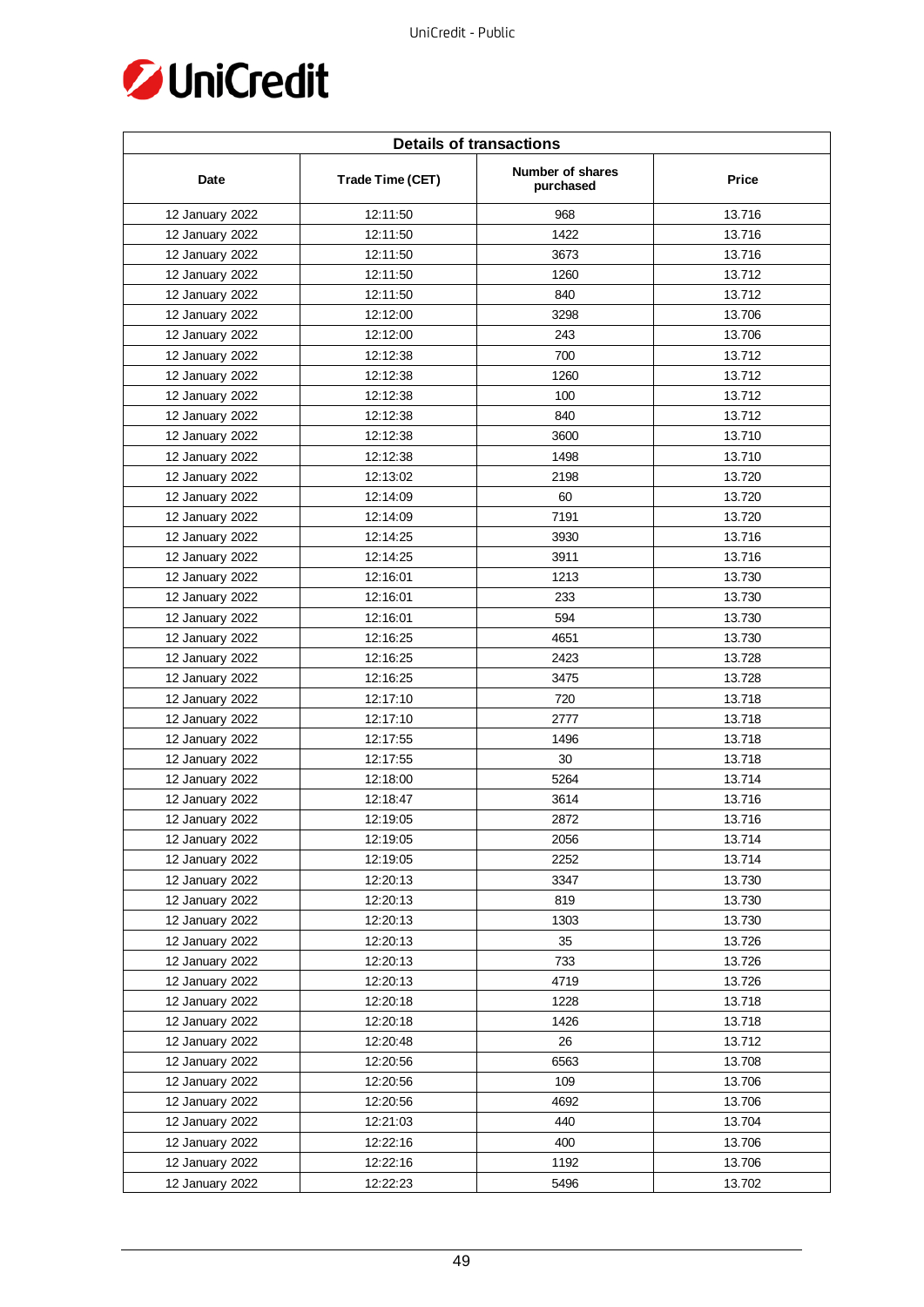

| <b>Details of transactions</b> |                  |                               |        |  |
|--------------------------------|------------------|-------------------------------|--------|--|
| Date                           | Trade Time (CET) | Number of shares<br>purchased | Price  |  |
| 12 January 2022                | 12:22:23         | 5564                          | 13.700 |  |
| 12 January 2022                | 12:22:23         | 2118                          | 13.700 |  |
| 12 January 2022                | 12:23:04         | 3258                          | 13.702 |  |
| 12 January 2022                | 12:24:26         | 30                            | 13.714 |  |
| 12 January 2022                | 12:24:26         | 2292                          | 13.714 |  |
| 12 January 2022                | 12:24:31         | 2550                          | 13.714 |  |
| 12 January 2022                | 12:24:31         | 5359                          | 13.712 |  |
| 12 January 2022                | 12:24:32         | 4385                          | 13.710 |  |
| 12 January 2022                | 12:25:49         | 5284                          | 13.710 |  |
| 12 January 2022                | 12:25:51         | 6164                          | 13.708 |  |
| 12 January 2022                | 12:25:51         | 1761                          | 13.706 |  |
| 12 January 2022                | 12:27:20         | 4623                          | 13.696 |  |
| 12 January 2022                | 12:27:21         | 5884                          | 13.694 |  |
| 12 January 2022                | 12:27:26         | 5464                          | 13.690 |  |
| 12 January 2022                | 12:28:56         | 3057                          | 13.698 |  |
| 12 January 2022                | 12:28:56         | 700                           | 13.698 |  |
| 12 January 2022                | 12:28:56         | 840                           | 13.698 |  |
| 12 January 2022                | 12:29:18         | 100                           | 13.704 |  |
| 12 January 2022                | 12:29:18         | 2000                          | 13.704 |  |
| 12 January 2022                | 12:29:18         | 250                           | 13.704 |  |
| 12 January 2022                | 12:29:18         | 683                           | 13.704 |  |
| 12 January 2022                | 12:30:30         | 890                           | 13.704 |  |
| 12 January 2022                | 12:30:30         | 1954                          | 13.704 |  |
| 12 January 2022                | 12:30:47         | 6434                          | 13.706 |  |
| 12 January 2022                | 12:30:47         | 767                           | 13.704 |  |
| 12 January 2022                | 12:30:47         | 6740                          | 13.704 |  |
| 12 January 2022                | 12:30:50         | 2198                          | 13.702 |  |
| 12 January 2022                | 12:30:50         | 602                           | 13.702 |  |
| 12 January 2022                | 12:32:18         | 23                            | 13.706 |  |
| 12 January 2022                | 12:32:43         | 3466                          | 13.704 |  |
| 12 January 2022                | 12:32:43         | 1860                          | 13.704 |  |
| 12 January 2022                | 12:32:43         | 6511                          | 13.702 |  |
| 12 January 2022                | 12:32:43         | 413                           | 13.702 |  |
| 12 January 2022                | 12:33:20         | 2270                          | 13.700 |  |
| 12 January 2022                | 12:33:21         | 1985                          | 13.698 |  |
| 12 January 2022                | 12:33:21         | 2270                          | 13.698 |  |
| 12 January 2022                | 12:33:21         | 1071                          | 13.698 |  |
| 12 January 2022                | 12:34:07         | 1468                          | 13.700 |  |
| 12 January 2022                | 12:34:07         | 4879                          | 13.700 |  |
| 12 January 2022                | 12:34:11         | 6900                          | 13.698 |  |
| 12 January 2022                | 12:35:46         | 191                           | 13.698 |  |
| 12 January 2022                | 12:35:56         | 1338                          | 13.698 |  |
| 12 January 2022                | 12:35:56         | 200                           | 13.698 |  |
| 12 January 2022                | 12:35:56         | 420                           | 13.698 |  |
| 12 January 2022                | 12:36:11         | 769                           | 13.696 |  |
| 12 January 2022                | 12:36:11         | 26                            | 13.696 |  |
| 12 January 2022                | 12:36:26         | 3538                          | 13.698 |  |
| 12 January 2022                | 12:36:28         | 5013                          | 13.696 |  |
| 12 January 2022                | 12:36:28         | 4210                          | 13.696 |  |
|                                |                  |                               |        |  |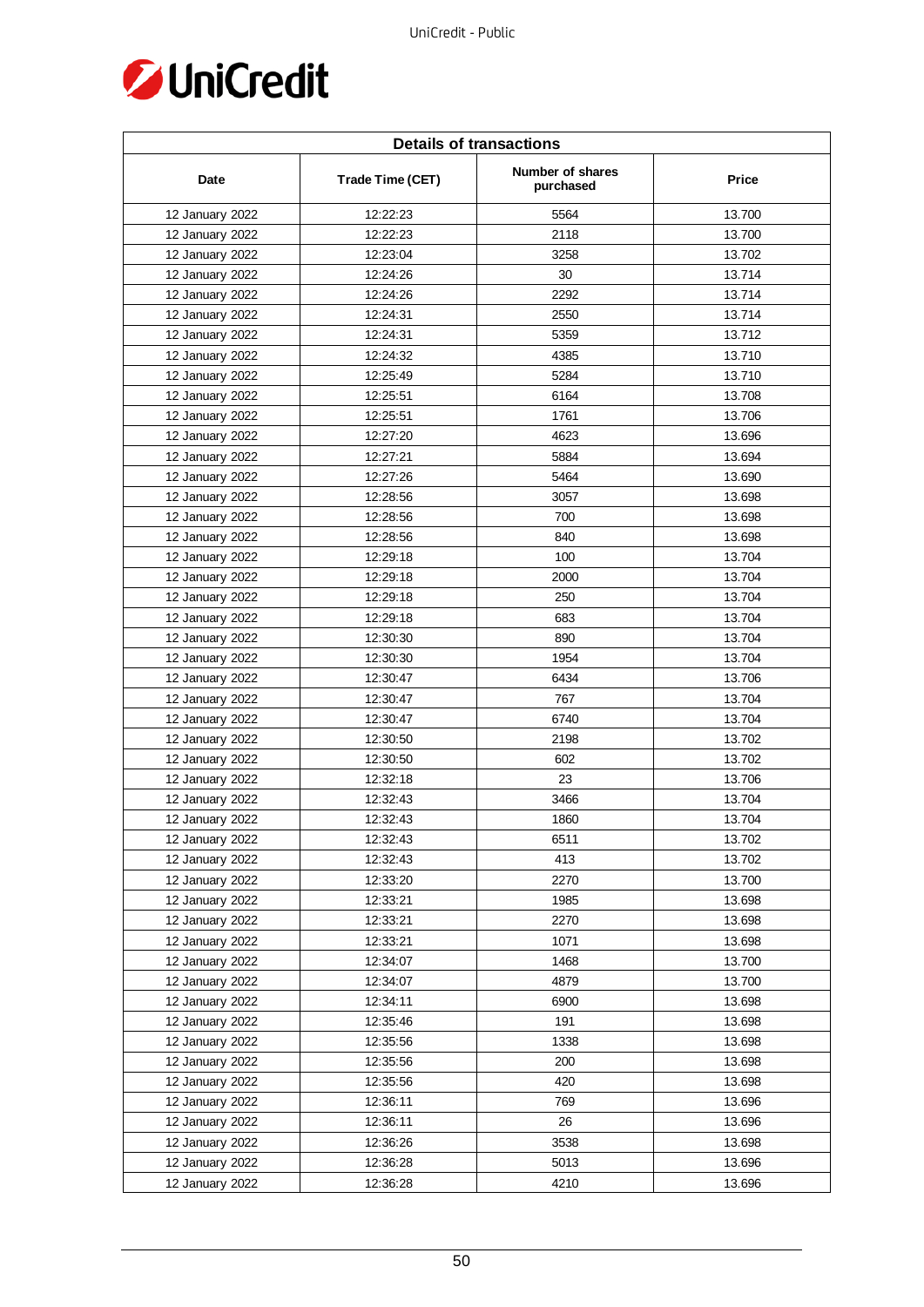

| <b>Details of transactions</b> |                  |                               |              |  |
|--------------------------------|------------------|-------------------------------|--------------|--|
| Date                           | Trade Time (CET) | Number of shares<br>purchased | <b>Price</b> |  |
| 12 January 2022                | 12:36:42         | 1932                          | 13.692       |  |
| 12 January 2022                | 12:37:16         | 700                           | 13.682       |  |
| 12 January 2022                | 12:37:16         | 840                           | 13.682       |  |
| 12 January 2022                | 12:37:30         | 360                           | 13.690       |  |
| 12 January 2022                | 12:37:30         | 697                           | 13.690       |  |
| 12 January 2022                | 12:37:48         | 1740                          | 13.688       |  |
| 12 January 2022                | 12:37:48         | 700                           | 13.688       |  |
| 12 January 2022                | 12:37:53         | 4341                          | 13.686       |  |
| 12 January 2022                | 12:38:02         | 2068                          | 13.684       |  |
| 12 January 2022                | 12:38:53         | 585                           | 13.678       |  |
| 12 January 2022                | 12:38:53         | 2607                          | 13.676       |  |
| 12 January 2022                | 12:38:58         | 4779                          | 13.674       |  |
| 12 January 2022                | 12:39:05         | 2581                          | 13.680       |  |
| 12 January 2022                | 12:39:05         | 5239                          | 13.680       |  |
| 12 January 2022                | 12:39:11         | 2608                          | 13.676       |  |
| 12 January 2022                | 12:39:53         | 3227                          | 13.672       |  |
| 12 January 2022                | 12:39:53         | 2007                          | 13.672       |  |
| 12 January 2022                | 12:40:11         | 489                           | 13.666       |  |
| 12 January 2022                | 12:40:48         | 200                           | 13.666       |  |
| 12 January 2022                | 12:40:48         | 840                           | 13.666       |  |
| 12 January 2022                | 12:40:48         | 700                           | 13.666       |  |
| 12 January 2022                | 12:40:56         | 1588                          | 13.664       |  |
| 12 January 2022                | 12:41:01         | 2487                          | 13.664       |  |
| 12 January 2022                | 12:41:03         | 2714                          | 13.664       |  |
| 12 January 2022                | 12:41:34         | 5209                          | 13.666       |  |
| 12 January 2022                | 12:41:53         | 5012                          | 13.662       |  |
| 12 January 2022                | 12:41:53         | 462                           | 13.660       |  |
| 12 January 2022                | 12:41:55         | 22                            | 13.652       |  |
| 12 January 2022                | 12:41:58         | 700                           | 13.652       |  |
| 12 January 2022                | 12:41:58         | 66                            | 13.652       |  |
| 12 January 2022                | 12:42:23         | 497                           | 13.642       |  |
| 12 January 2022                | 12:42:25         | 143                           | 13.642       |  |
| 12 January 2022                | 12:42:30         | 124                           | 13.642       |  |
| 12 January 2022                | 12:42:31         | 929                           | 13.642       |  |
| 12 January 2022                | 12:42:31         | 4038                          | 13.642       |  |
| 12 January 2022                | 12:42:32         | 700                           | 13.640       |  |
| 12 January 2022                | 12:42:32         | 4510                          | 13.640       |  |
| 12 January 2022                | 12:42:36         | 1296                          | 13.638       |  |
| 12 January 2022                | 12:42:36         | 3477                          | 13.638       |  |
| 12 January 2022                | 12:43:59         | 7112                          | 13.626       |  |
| 12 January 2022                | 12:43:59         | 4741                          | 13.624       |  |
| 12 January 2022                | 12:44:04         | 268                           | 13.616       |  |
| 12 January 2022                | 12:44:48         | 2102                          | 13.602       |  |
| 12 January 2022                | 12:45:41         | 2160                          | 13.570       |  |
| 12 January 2022                | 12:45:41         | 2368                          | 13.570       |  |
| 12 January 2022                | 12:45:42         | 603                           | 13.568       |  |
| 12 January 2022                | 12:45:42         | 780                           | 13.568       |  |
| 12 January 2022                | 12:45:42         | 3145                          | 13.568       |  |
| 12 January 2022                | 12:47:18         | 100                           | 13.594       |  |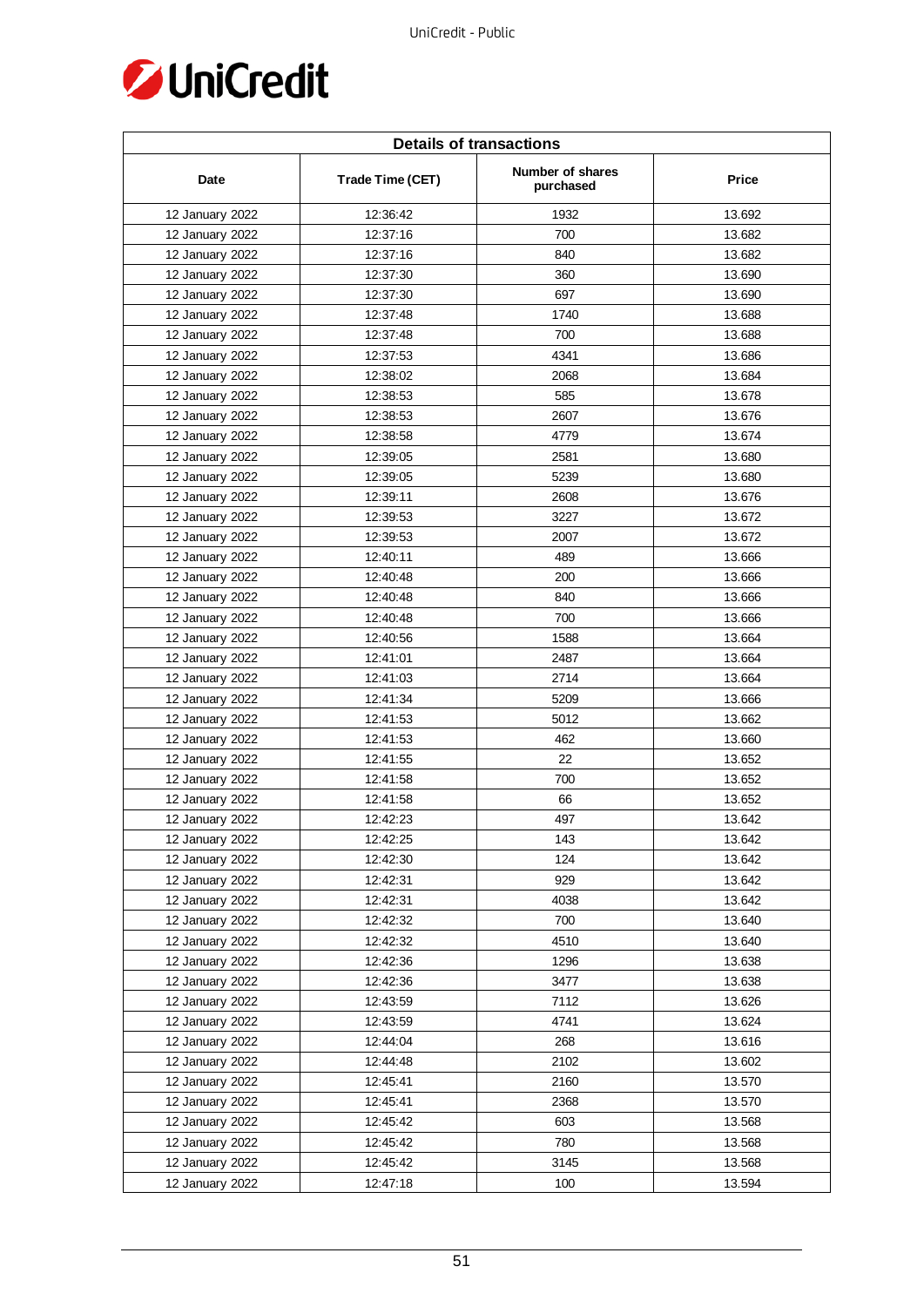

| <b>Details of transactions</b> |                  |                               |              |  |
|--------------------------------|------------------|-------------------------------|--------------|--|
| Date                           | Trade Time (CET) | Number of shares<br>purchased | <b>Price</b> |  |
| 12 January 2022                | 12:47:27         | 242                           | 13.596       |  |
| 12 January 2022                | 12:47:28         | 94                            | 13.596       |  |
| 12 January 2022                | 12:47:29         | 353                           | 13.596       |  |
| 12 January 2022                | 12:47:30         | 95                            | 13.596       |  |
| 12 January 2022                | 12:47:31         | 6024                          | 13.596       |  |
| 12 January 2022                | 12:47:31         | 3067                          | 13.594       |  |
| 12 January 2022                | 12:47:31         | 2706                          | 13.594       |  |
| 12 January 2022                | 12:49:11         | 700                           | 13.626       |  |
| 12 January 2022                | 12:49:11         | 5588                          | 13.626       |  |
| 12 January 2022                | 12:49:21         | 770                           | 13.626       |  |
| 12 January 2022                | 12:49:21         | 2247                          | 13.624       |  |
| 12 January 2022                | 12:49:32         | 4555                          | 13.630       |  |
| 12 January 2022                | 12:49:32         | 3442                          | 13.628       |  |
| 12 January 2022                | 12:49:33         | 1799                          | 13.626       |  |
| 12 January 2022                | 12:49:38         | 150                           | 13.618       |  |
| 12 January 2022                | 12:49:38         | 202                           | 13.618       |  |
| 12 January 2022                | 12:49:39         | 2013                          | 13.618       |  |
| 12 January 2022                | 12:50:48         | 177                           | 13.608       |  |
| 12 January 2022                | 12:50:48         | 820                           | 13.608       |  |
| 12 January 2022                | 12:50:59         | 7333                          | 13.614       |  |
| 12 January 2022                | 12:51:04         | 5762                          | 13.610       |  |
| 12 January 2022                | 12:51:04         | 1539                          | 13.610       |  |
| 12 January 2022                | 12:51:04         | 3699                          | 13.610       |  |
| 12 January 2022                | 12:51:38         | 1606                          | 13.606       |  |
| 12 January 2022                | 12:52:20         | 2531                          | 13.608       |  |
| 12 January 2022                | 12:52:20         | 4259                          | 13.608       |  |
| 12 January 2022                | 12:52:22         | 4960                          | 13.606       |  |
| 12 January 2022                | 12:52:22         | 2352                          | 13.606       |  |
| 12 January 2022                | 12:52:55         | 296                           | 13.610       |  |
| 12 January 2022                | 12:52:55         | 2192                          | 13.610       |  |
| 12 January 2022                | 12:54:01         | 1677                          | 13.604       |  |
| 12 January 2022                | 12:54:06         | 3626                          | 13.608       |  |
| 12 January 2022                | 12:54:06         | 752                           | 13.606       |  |
| 12 January 2022                | 12:54:06         | 10                            | 13.604       |  |
| 12 January 2022                | 12:54:06         | 4280                          | 13.604       |  |
| 12 January 2022                | 12:55:42         | 312                           | 13.620       |  |
| 12 January 2022                | 12:55:42         | 7481                          | 13.620       |  |
| 12 January 2022                | 12:56:03         | 605                           | 13.622       |  |
| 12 January 2022                | 12:56:03         | 700                           | 13.622       |  |
| 12 January 2022                | 12:56:03         | 2207                          | 13.622       |  |
| 12 January 2022                | 12:56:03         | 4093                          | 13.622       |  |
| 12 January 2022                | 12:56:03         | 620                           | 13.622       |  |
| 12 January 2022                | 12:56:03         | 482                           | 13.622       |  |
| 12 January 2022                | 12:56:03         | 593                           | 13.622       |  |
| 12 January 2022                | 12:57:23         | 4967                          | 13.616       |  |
| 12 January 2022                | 12:57:29         | 4967                          | 13.614       |  |
| 12 January 2022                | 12:57:29         | 2062                          | 13.612       |  |
| 12 January 2022                | 12:57:29         | 2905                          | 13.612       |  |
| 12 January 2022                | 12:59:10         | 171                           | 13.612       |  |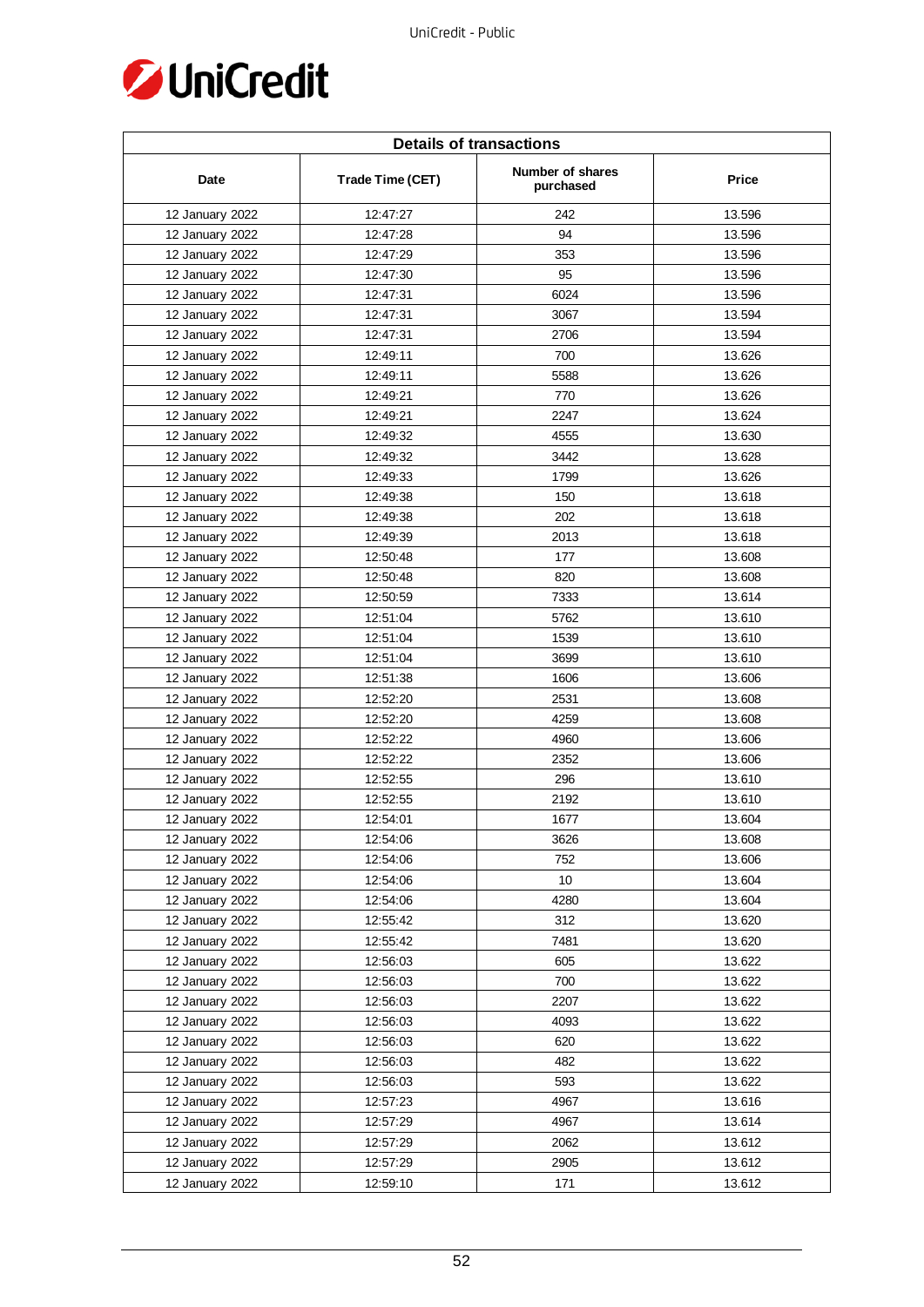

| <b>Details of transactions</b> |                  |                               |              |  |
|--------------------------------|------------------|-------------------------------|--------------|--|
| Date                           | Trade Time (CET) | Number of shares<br>purchased | <b>Price</b> |  |
| 12 January 2022                | 12:59:10         | 162                           | 13.612       |  |
| 12 January 2022                | 12:59:20         | 203                           | 13.612       |  |
| 12 January 2022                | 12:59:20         | 420                           | 13.612       |  |
| 12 January 2022                | 12:59:20         | 436                           | 13.612       |  |
| 12 January 2022                | 12:59:30         | 6625                          | 13.610       |  |
| 12 January 2022                | 12:59:30         | 700                           | 13.612       |  |
| 12 January 2022                | 12:59:30         | 550                           | 13.612       |  |
| 12 January 2022                | 12:59:30         | 420                           | 13.612       |  |
| 12 January 2022                | 12:59:30         | 1410                          | 13.612       |  |
| 12 January 2022                | 12:59:30         | 700                           | 13.612       |  |
| 12 January 2022                | 12:59:30         | 2922                          | 13.612       |  |
| 12 January 2022                | 12:59:32         | 5155                          | 13.608       |  |
| 12 January 2022                | 13:00:31         | 1008                          | 13.604       |  |
| 12 January 2022                | 13:00:45         | 3980                          | 13.606       |  |
| 12 January 2022                | 13:01:27         | 3222                          | 13.616       |  |
| 12 January 2022                | 13:02:01         | 2295                          | 13.620       |  |
| 12 January 2022                | 13:02:01         | 3491                          | 13.620       |  |
| 12 January 2022                | 13:02:01         | 5102                          | 13.618       |  |
| 12 January 2022                | 13:02:35         | 300                           | 13.622       |  |
| 12 January 2022                | 13:02:35         | 5836                          | 13.622       |  |
| 12 January 2022                | 13:03:00         | 5624                          | 13.618       |  |
| 12 January 2022                | 13:03:03         | 327                           | 13.616       |  |
| 12 January 2022                | 13:03:03         | 3466                          | 13.616       |  |
| 12 January 2022                | 13:03:03         | 1320                          | 13.616       |  |
| 12 January 2022                | 13:03:58         | 6516                          | 13.642       |  |
| 12 January 2022                | 13:03:58         | 6016                          | 13.640       |  |
| 12 January 2022                | 13:04:31         | 2507                          | 13.642       |  |
| 12 January 2022                | 13:05:40         | 443                           | 13.646       |  |
| 12 January 2022                | 13:05:40         | 4213                          | 13.646       |  |
| 12 January 2022                | 13:05:42         | 6984                          | 13.642       |  |
| 12 January 2022                | 13:05:42         | 2328                          | 13.640       |  |
| 12 January 2022                | 13:07:23         | 221                           | 13.644       |  |
| 12 January 2022                | 13:07:23         | 700                           | 13.644       |  |
| 12 January 2022                | 13:07:23         | 3578                          | 13.644       |  |
| 12 January 2022                | 13:07:23         | 4949                          | 13.642       |  |
| 12 January 2022                | 13:07:39         | 4049                          | 13.640       |  |
| 12 January 2022                | 13:09:03         | 1165                          | 13.622       |  |
| 12 January 2022                | 13:09:03         | 643                           | 13.622       |  |
| 12 January 2022                | 13:09:15         | 724                           | 13.622       |  |
| 12 January 2022                | 13:09:15         | 5919                          | 13.622       |  |
| 12 January 2022                | 13:09:22         | 5636                          | 13.618       |  |
| 12 January 2022                | 13:09:22         | 831                           | 13.616       |  |
| 12 January 2022                | 13:09:22         | 4293                          | 13.616       |  |
| 12 January 2022                | 13:09:33         | 929                           | 13.614       |  |
| 12 January 2022                | 13:09:33         | 1282                          | 13.614       |  |
| 12 January 2022                | 13:11:00         | 700                           | 13.614       |  |
| 12 January 2022                | 13:11:04         | 800                           | 13.614       |  |
| 12 January 2022                | 13:11:04         | 4618                          | 13.614       |  |
| 12 January 2022                | 13:11:04         | 315                           | 13.612       |  |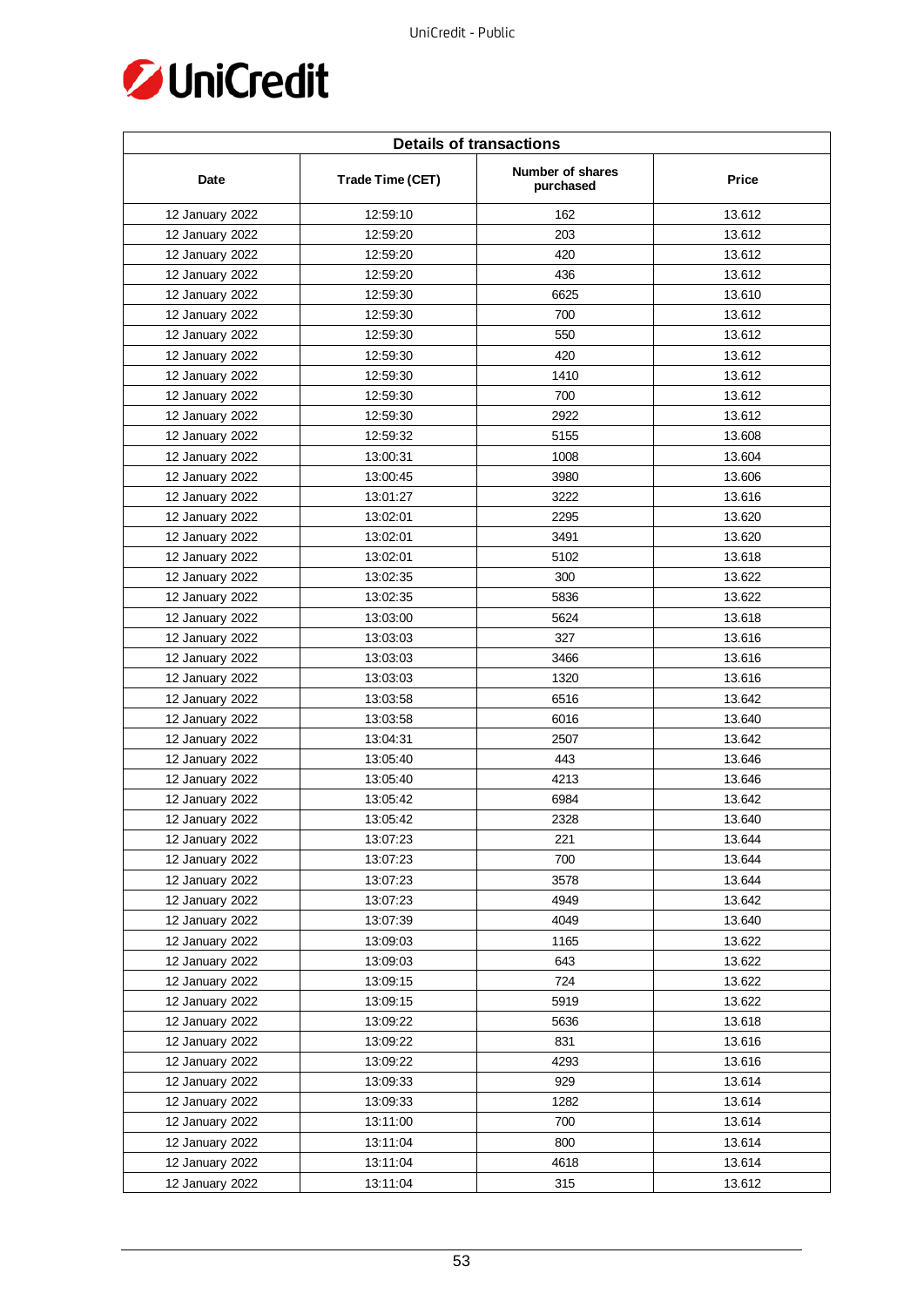

| <b>Details of transactions</b> |                  |                               |        |  |
|--------------------------------|------------------|-------------------------------|--------|--|
| Date                           | Trade Time (CET) | Number of shares<br>purchased | Price  |  |
| 12 January 2022                | 13:11:04         | 1480                          | 13.612 |  |
| 12 January 2022                | 13:11:04         | 3813                          | 13.612 |  |
| 12 January 2022                | 13:11:04         | 864                           | 13.610 |  |
| 12 January 2022                | 13:11:04         | 4234                          | 13.610 |  |
| 12 January 2022                | 13:12:20         | 5405                          | 13.610 |  |
| 12 January 2022                | 13:12:20         | 256                           | 13.608 |  |
| 12 January 2022                | 13:12:20         | 5826                          | 13.608 |  |
| 12 January 2022                | 13:12:22         | 35                            | 13.606 |  |
| 12 January 2022                | 13:12:28         | 450                           | 13.606 |  |
| 12 January 2022                | 13:12:28         | 3573                          | 13.606 |  |
| 12 January 2022                | 13:12:50         | 678                           | 13.608 |  |
| 12 January 2022                | 13:13:08         | 168                           | 13.610 |  |
| 12 January 2022                | 13:13:08         | 87                            | 13.610 |  |
| 12 January 2022                | 13:13:08         | 2000                          | 13.610 |  |
| 12 January 2022                | 13:13:08         | 1332                          | 13.610 |  |
| 12 January 2022                | 13:13:08         | 3314                          | 13.610 |  |
| 12 January 2022                | 13:13:22         | 526                           | 13.608 |  |
| 12 January 2022                | 13:13:22         | 2149                          | 13.608 |  |
| 12 January 2022                | 13:13:32         | 2432                          | 13.604 |  |
| 12 January 2022                | 13:13:32         | 3648                          | 13.602 |  |
| 12 January 2022                | 13:15:04         | 1                             | 13.608 |  |
| 12 January 2022                | 13:15:04         | 887                           | 13.608 |  |
| 12 January 2022                | 13:15:04         | 532                           | 13.608 |  |
| 12 January 2022                | 13:15:05         | 94                            | 13.608 |  |
| 12 January 2022                | 13:15:06         | 183                           | 13.608 |  |
| 12 January 2022                | 13:15:09         | 3346                          | 13.608 |  |
| 12 January 2022                | 13:15:09         | 5060                          | 13.606 |  |
| 12 January 2022                | 13:15:09         | 1870                          | 13.604 |  |
| 12 January 2022                | 13:15:09         | 3173                          | 13.604 |  |
| 12 January 2022                | 13:15:55         | 401                           | 13.598 |  |
| 12 January 2022                | 13:15:55         | 429                           | 13.598 |  |
| 12 January 2022                | 13:16:30         | 55                            | 13.600 |  |
| 12 January 2022                | 13:16:33         | 700                           | 13.600 |  |
| 12 January 2022                | 13:16:33         | 4982                          | 13.600 |  |
| 12 January 2022                | 13:16:35         | 100                           | 13.598 |  |
| 12 January 2022                | 13:16:35         | 3998                          | 13.598 |  |
| 12 January 2022                | 13:18:09         | 864                           | 13.592 |  |
| 12 January 2022                | 13:18:09         | 1274                          | 13.592 |  |
| 12 January 2022                | 13:18:09         | 513                           | 13.592 |  |
| 12 January 2022                | 13:18:09         | 250                           | 13.592 |  |
| 12 January 2022                | 13:18:09         | 662                           | 13.592 |  |
| 12 January 2022                | 13:18:09         | 216                           | 13.592 |  |
| 12 January 2022                | 13:18:31         | 212                           | 13.598 |  |
| 12 January 2022                | 13:18:37         | 351                           | 13.598 |  |
| 12 January 2022                | 13:18:40         | 5                             | 13.596 |  |
| 12 January 2022                | 13:18:43         | 437                           | 13.596 |  |
| 12 January 2022                | 13:18:43         | 1722                          | 13.594 |  |
| 12 January 2022                | 13:18:43         | 1286                          | 13.594 |  |
| 12 January 2022                | 13:18:43         | 2459                          | 13.594 |  |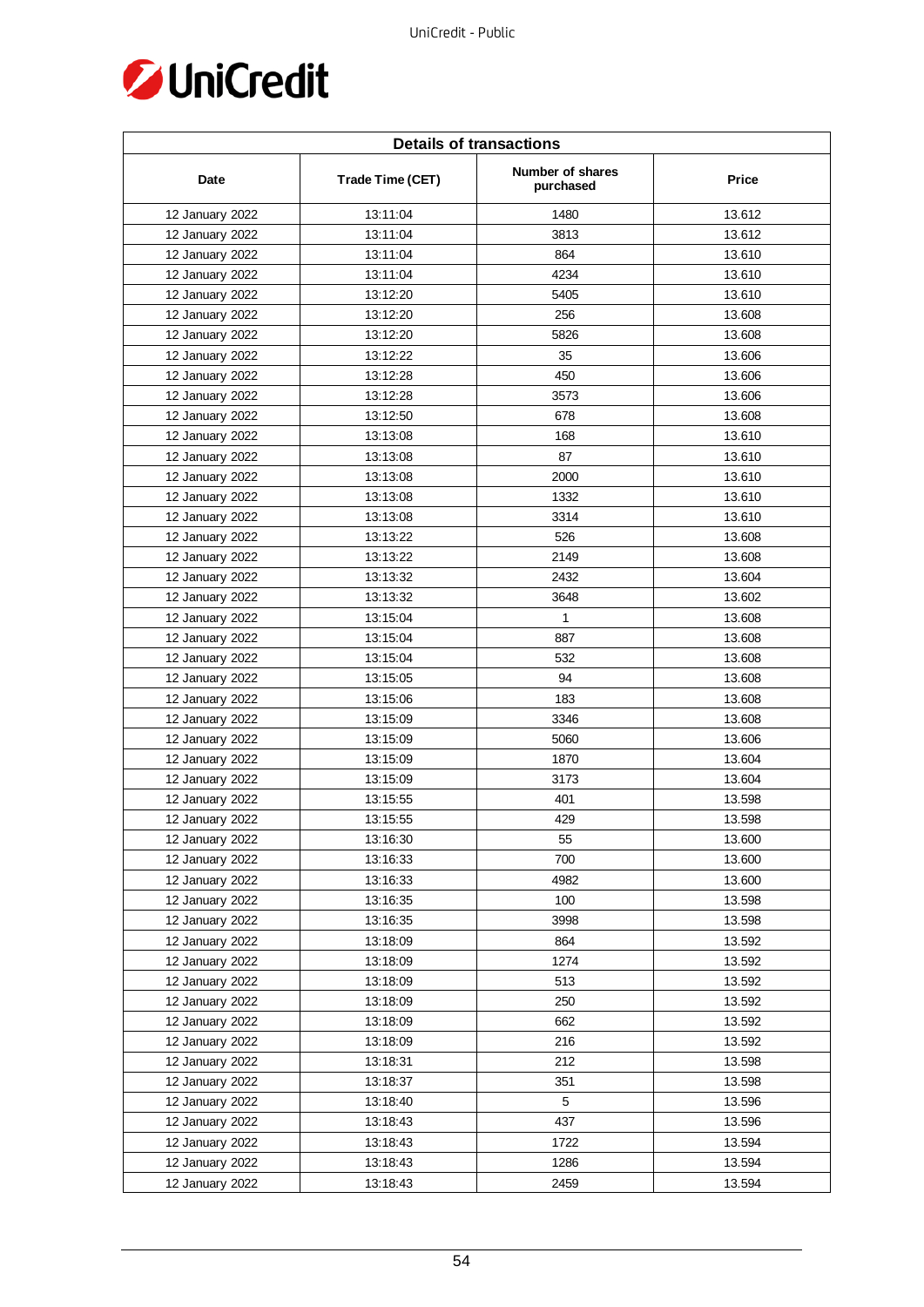

| <b>Details of transactions</b> |                  |                               |        |  |
|--------------------------------|------------------|-------------------------------|--------|--|
| Date                           | Trade Time (CET) | Number of shares<br>purchased | Price  |  |
| 12 January 2022                | 13:18:43         | 2292                          | 13.592 |  |
| 12 January 2022                | 13:20:03         | 106                           | 13.594 |  |
| 12 January 2022                | 13:20:05         | 691                           | 13.594 |  |
| 12 January 2022                | 13:20:08         | 155                           | 13.598 |  |
| 12 January 2022                | 13:20:08         | 2599                          | 13.598 |  |
| 12 January 2022                | 13:20:08         | 161                           | 13.598 |  |
| 12 January 2022                | 13:21:11         | 3345                          | 13.612 |  |
| 12 January 2022                | 13:21:11         | 312                           | 13.612 |  |
| 12 January 2022                | 13:21:11         | 840                           | 13.608 |  |
| 12 January 2022                | 13:21:11         | 2872                          | 13.608 |  |
| 12 January 2022                | 13:21:52         | 217                           | 13.612 |  |
| 12 January 2022                | 13:21:52         | 722                           | 13.612 |  |
| 12 January 2022                | 13:21:52         | 417                           | 13.612 |  |
| 12 January 2022                | 13:21:52         | 100                           | 13.612 |  |
| 12 January 2022                | 13:22:06         | 2069                          | 13.612 |  |
| 12 January 2022                | 13:22:06         | 716                           | 13.610 |  |
| 12 January 2022                | 13:22:11         | 3867                          | 13.610 |  |
| 12 January 2022                | 13:23:51         | 2596                          | 13.624 |  |
| 12 January 2022                | 13:23:51         | 2832                          | 13.622 |  |
| 12 January 2022                | 13:23:56         | 616                           | 13.622 |  |
| 12 January 2022                | 13:24:04         | 753                           | 13.618 |  |
| 12 January 2022                | 13:24:07         | 1844                          | 13.618 |  |
| 12 January 2022                | 13:24:31         | 216                           | 13.618 |  |
| 12 January 2022                | 13:24:32         | 840                           | 13.618 |  |
| 12 January 2022                | 13:24:32         | 1540                          | 13.618 |  |
| 12 January 2022                | 13:24:32         | 851                           | 13.618 |  |
| 12 January 2022                | 13:24:51         | 1912                          | 13.622 |  |
| 12 January 2022                | 13:25:03         | 5312                          | 13.624 |  |
| 12 January 2022                | 13:25:03         | 1414                          | 13.624 |  |
| 12 January 2022                | 13:25:03         | 3574                          | 13.622 |  |
| 12 January 2022                | 13:26:03         | 4147                          | 13.620 |  |
| 12 January 2022                | 13:26:53         | 116                           | 13.620 |  |
| 12 January 2022                | 13:26:53         | 637                           | 13.620 |  |
| 12 January 2022                | 13:26:53         | 219                           | 13.620 |  |
| 12 January 2022                | 13:26:53         | 30                            | 13.620 |  |
| 12 January 2022                | 13:27:06         | 3742                          | 13.620 |  |
| 12 January 2022                | 13:28:08         | 498                           | 13.618 |  |
| 12 January 2022                | 13:28:08         | 4034                          | 13.618 |  |
| 12 January 2022                | 13:28:10         | 700                           | 13.618 |  |
| 12 January 2022                | 13:28:10         | 325                           | 13.618 |  |
| 12 January 2022                | 13:28:10         | 328                           | 13.618 |  |
| 12 January 2022                | 13:28:10         | 1191                          | 13.618 |  |
| 12 January 2022                | 13:28:37         | 1816                          | 13.626 |  |
| 12 January 2022                | 13:28:38         | 1981                          | 13.624 |  |
| 12 January 2022                | 13:28:53         | 1000                          | 13.622 |  |
| 12 January 2022                | 13:28:54         | 506                           | 13.622 |  |
| 12 January 2022                | 13:28:54         | 805                           | 13.622 |  |
| 12 January 2022                | 13:28:58         | 2380                          | 13.620 |  |
| 12 January 2022                | 13:28:58         | 1816                          | 13.620 |  |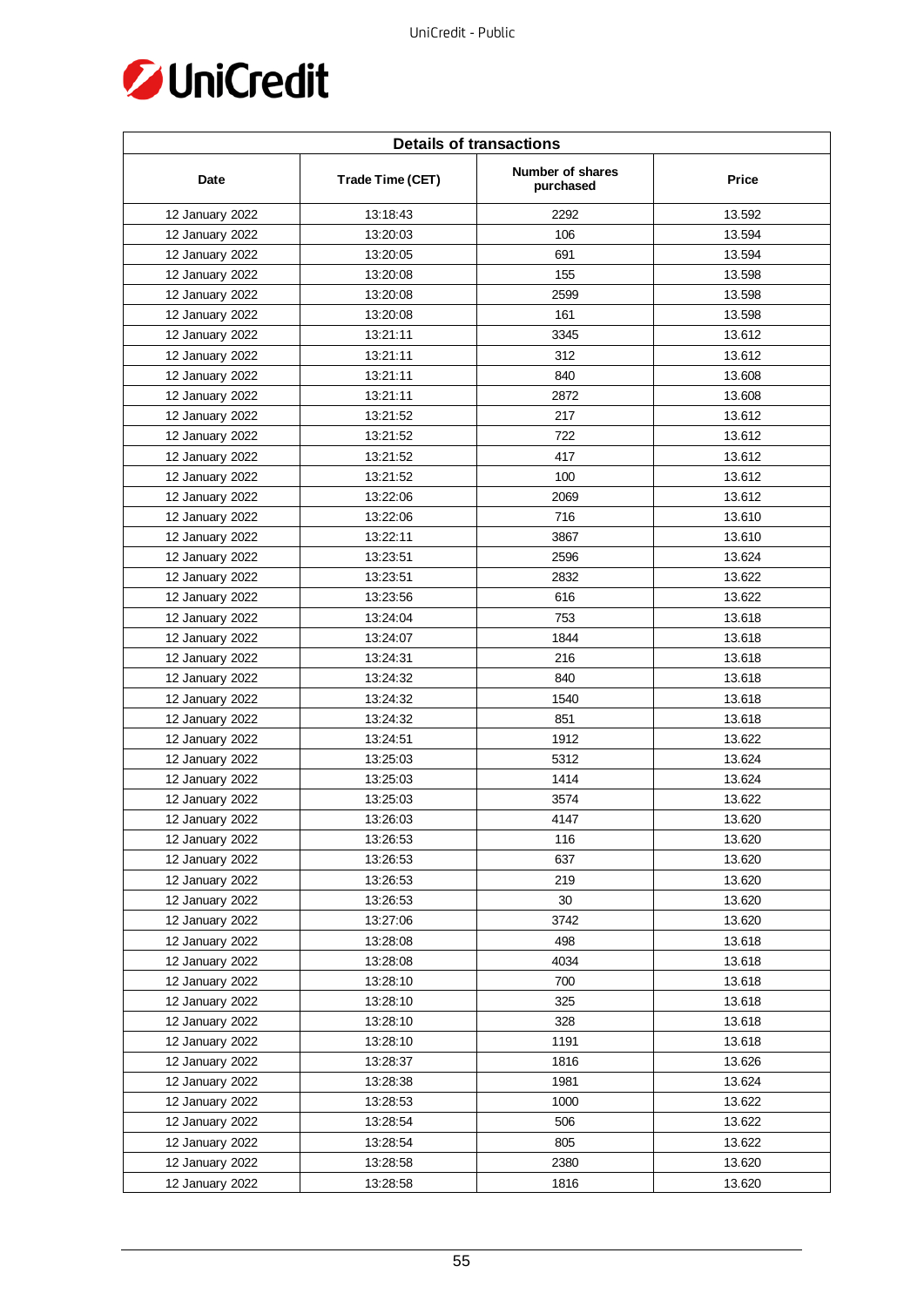

| <b>Details of transactions</b> |                  |                               |        |  |
|--------------------------------|------------------|-------------------------------|--------|--|
| Date                           | Trade Time (CET) | Number of shares<br>purchased | Price  |  |
| 12 January 2022                | 13:29:50         | 4258                          | 13.616 |  |
| 12 January 2022                | 13:30:28         | 3903                          | 13.614 |  |
| 12 January 2022                | 13:31:50         | 3828                          | 13.620 |  |
| 12 January 2022                | 13:32:03         | 4211                          | 13.618 |  |
| 12 January 2022                | 13:32:04         | 447                           | 13.616 |  |
| 12 January 2022                | 13:32:04         | 848                           | 13.616 |  |
| 12 January 2022                | 13:32:04         | 1010                          | 13.616 |  |
| 12 January 2022                | 13:32:04         | 1140                          | 13.616 |  |
| 12 January 2022                | 13:33:19         | 351                           | 13.622 |  |
| 12 January 2022                | 13:33:19         | 131                           | 13.622 |  |
| 12 January 2022                | 13:33:19         | 1950                          | 13.622 |  |
| 12 January 2022                | 13:33:19         | 164                           | 13.622 |  |
| 12 January 2022                | 13:33:29         | 389                           | 13.622 |  |
| 12 January 2022                | 13:33:50         | 1425                          | 13.622 |  |
| 12 January 2022                | 13:33:50         | 793                           | 13.622 |  |
| 12 January 2022                | 13:33:50         | 690                           | 13.622 |  |
| 12 January 2022                | 13:34:19         | 6334                          | 13.620 |  |
| 12 January 2022                | 13:34:19         | 261                           | 13.618 |  |
| 12 January 2022                | 13:34:19         | 3906                          | 13.618 |  |
| 12 January 2022                | 13:35:20         | 144                           | 13.620 |  |
| 12 January 2022                | 13:35:20         | 367                           | 13.620 |  |
| 12 January 2022                | 13:35:20         | 30                            | 13.620 |  |
| 12 January 2022                | 13:35:38         | 969                           | 13.622 |  |
| 12 January 2022                | 13:35:38         | 1453                          | 13.622 |  |
| 12 January 2022                | 13:35:48         | 161                           | 13.622 |  |
| 12 January 2022                | 13:35:48         | 549                           | 13.622 |  |
| 12 January 2022                | 13:35:48         | 630                           | 13.622 |  |
| 12 January 2022                | 13:36:03         | 3689                          | 13.620 |  |
| 12 January 2022                | 13:36:41         | 407                           | 13.624 |  |
| 12 January 2022                | 13:36:41         | 321                           | 13.624 |  |
| 12 January 2022                | 13:36:41         | 100                           | 13.624 |  |
| 12 January 2022                | 13:36:41         | 695                           | 13.624 |  |
| 12 January 2022                | 13:36:48         | 4504                          | 13.622 |  |
| 12 January 2022                | 13:38:09         | 723                           | 13.622 |  |
| 12 January 2022                | 13:38:09         | 159                           | 13.622 |  |
| 12 January 2022                | 13:38:13         | 1500                          | 13.622 |  |
| 12 January 2022                | 13:38:13         | 4416                          | 13.622 |  |
| 12 January 2022                | 13:38:24         | 424                           | 13.620 |  |
| 12 January 2022                | 13:39:22         | 1250                          | 13.618 |  |
| 12 January 2022                | 13:39:22         | 3254                          | 13.618 |  |
| 12 January 2022                | 13:39:22         | 2191                          | 13.618 |  |
| 12 January 2022                | 13:39:22         | 1407                          | 13.616 |  |
| 12 January 2022                | 13:39:50         | 1441                          | 13.614 |  |
| 12 January 2022                | 13:39:50         | 974                           | 13.614 |  |
| 12 January 2022                | 13:39:50         | 729                           | 13.614 |  |
| 12 January 2022                | 13:39:50         | 1016                          | 13.614 |  |
| 12 January 2022                | 13:39:50         | 132                           | 13.614 |  |
| 12 January 2022                | 13:39:56         | 5463                          | 13.612 |  |
| 12 January 2022                | 13:41:11         | 1951                          | 13.610 |  |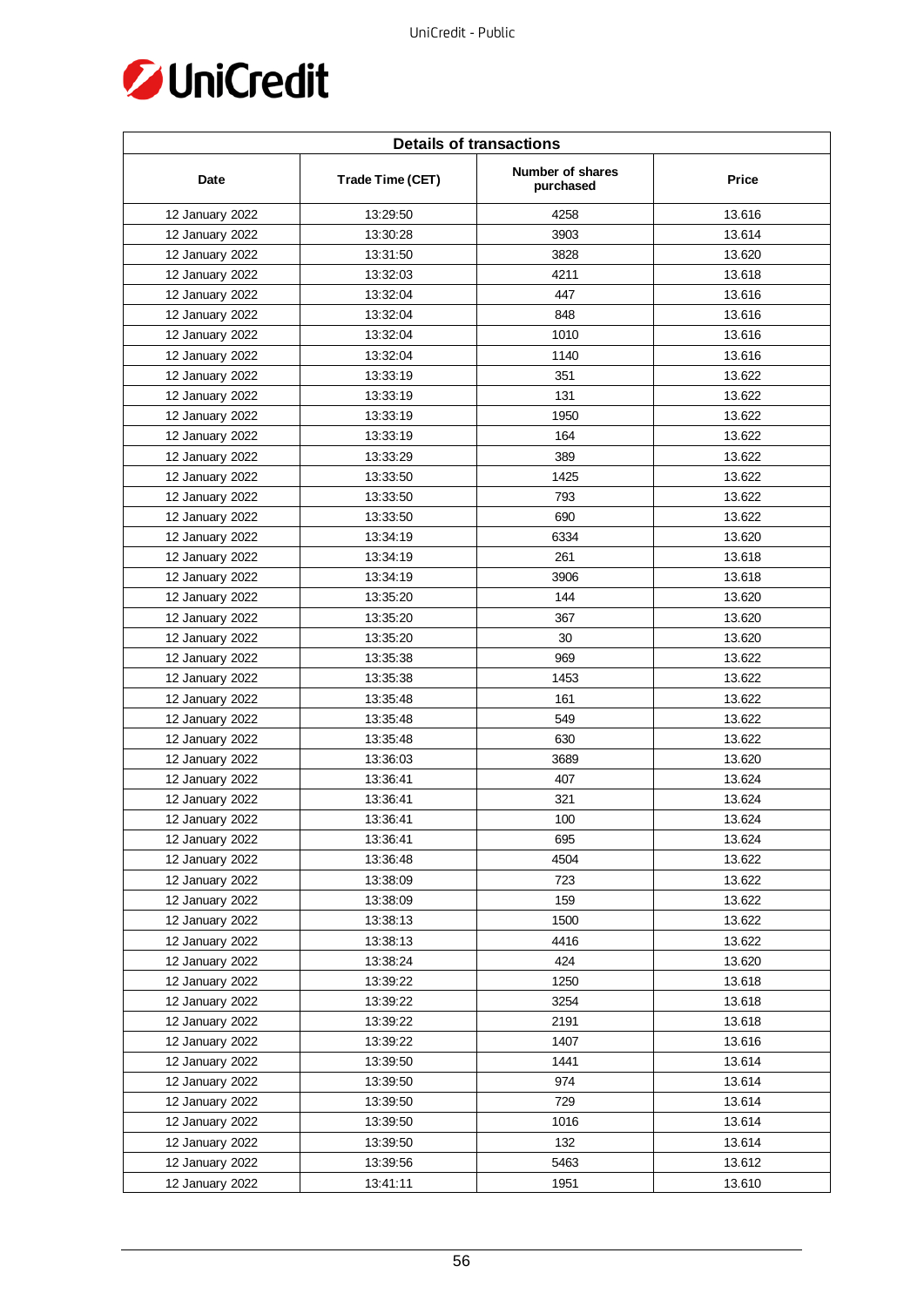

| <b>Details of transactions</b> |                  |                               |              |  |
|--------------------------------|------------------|-------------------------------|--------------|--|
| Date                           | Trade Time (CET) | Number of shares<br>purchased | <b>Price</b> |  |
| 12 January 2022                | 13:41:32         | 1010                          | 13.616       |  |
| 12 January 2022                | 13:41:32         | 576                           | 13.616       |  |
| 12 January 2022                | 13:41:42         | 1680                          | 13.616       |  |
| 12 January 2022                | 13:41:42         | 310                           | 13.616       |  |
| 12 January 2022                | 13:41:43         | 3735                          | 13.614       |  |
| 12 January 2022                | 13:42:04         | 59                            | 13.610       |  |
| 12 January 2022                | 13:42:04         | 700                           | 13.610       |  |
| 12 January 2022                | 13:42:04         | 2296                          | 13.610       |  |
| 12 January 2022                | 13:43:19         | 677                           | 13.602       |  |
| 12 January 2022                | 13:43:19         | 744                           | 13.602       |  |
| 12 January 2022                | 13:43:19         | 367                           | 13.602       |  |
| 12 January 2022                | 13:43:19         | 434                           | 13.602       |  |
| 12 January 2022                | 13:43:29         | 35                            | 13.602       |  |
| 12 January 2022                | 13:43:29         | 326                           | 13.602       |  |
| 12 January 2022                | 13:43:29         | 280                           | 13.602       |  |
| 12 January 2022                | 13:43:29         | 502                           | 13.602       |  |
| 12 January 2022                | 13:43:29         | 349                           | 13.602       |  |
| 12 January 2022                | 13:43:35         | 1335                          | 13.602       |  |
| 12 January 2022                | 13:43:40         | 1026                          | 13.602       |  |
| 12 January 2022                | 13:44:21         | 1680                          | 13.600       |  |
| 12 January 2022                | 13:44:21         | 5490                          | 13.600       |  |
| 12 January 2022                | 13:44:25         | 3470                          | 13.598       |  |
| 12 January 2022                | 13:44:28         | 140                           | 13.588       |  |
| 12 January 2022                | 13:44:28         | 700                           | 13.588       |  |
| 12 January 2022                | 13:44:28         | 198                           | 13.588       |  |
| 12 January 2022                | 13:45:07         | 2022                          | 13.590       |  |
| 12 January 2022                | 13:45:07         | 889                           | 13.590       |  |
| 12 January 2022                | 13:45:32         | 1877                          | 13.596       |  |
| 12 January 2022                | 13:45:32         | 1914                          | 13.594       |  |
| 12 January 2022                | 13:45:32         | 863                           | 13.594       |  |
| 12 January 2022                | 13:46:04         | 640                           | 13.592       |  |
| 12 January 2022                | 13:46:15         | 575                           | 13.592       |  |
| 12 January 2022                | 13:46:39         | 135                           | 13.594       |  |
| 12 January 2022                | 13:46:39         | 307                           | 13.594       |  |
| 12 January 2022                | 13:46:51         | 5988                          | 13.594       |  |
| 12 January 2022                | 13:46:51         | 260                           | 13.592       |  |
| 12 January 2022                | 13:48:13         | 4182                          | 13.596       |  |
| 12 January 2022                | 13:48:19         | 560                           | 13.596       |  |
| 12 January 2022                | 13:48:20         | 5009                          | 13.592       |  |
| 12 January 2022                | 13:48:20         | 4395                          | 13.592       |  |
| 12 January 2022                | 13:49:12         | 73                            | 13.586       |  |
| 12 January 2022                | 13:49:14         | 868                           | 13.586       |  |
| 12 January 2022                | 13:49:59         | 1474                          | 13.588       |  |
| 12 January 2022                | 13:49:59         | 1371                          | 13.588       |  |
| 12 January 2022                | 13:49:59         | 123                           | 13.588       |  |
| 12 January 2022                | 13:49:59         | 323                           | 13.588       |  |
| 12 January 2022                | 13:50:29         | 846                           | 13.590       |  |
| 12 January 2022                | 13:51:29         | 185                           | 13.592       |  |
| 12 January 2022                | 13:51:29         | 100                           | 13.592       |  |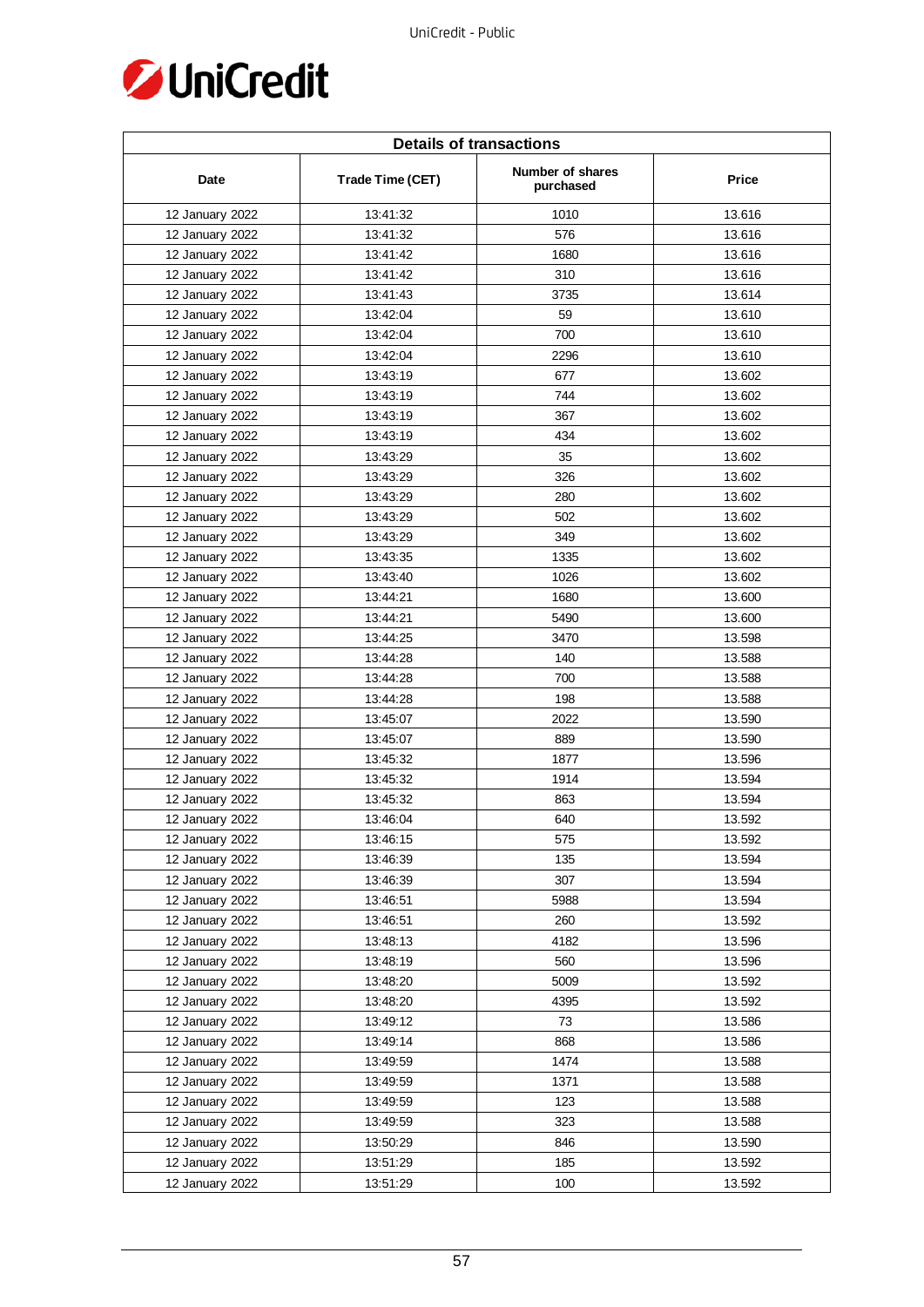

| <b>Details of transactions</b> |                  |                               |        |  |
|--------------------------------|------------------|-------------------------------|--------|--|
| Date                           | Trade Time (CET) | Number of shares<br>purchased | Price  |  |
| 12 January 2022                | 13:51:46         | 1680                          | 13.596 |  |
| 12 January 2022                | 13:51:46         | 4478                          | 13.596 |  |
| 12 January 2022                | 13:52:05         | 836                           | 13.594 |  |
| 12 January 2022                | 13:52:05         | 325                           | 13.594 |  |
| 12 January 2022                | 13:52:05         | 2123                          | 13.594 |  |
| 12 January 2022                | 13:52:06         | 1629                          | 13.594 |  |
| 12 January 2022                | 13:52:07         | 298                           | 13.594 |  |
| 12 January 2022                | 13:53:16         | 573                           | 13.598 |  |
| 12 January 2022                | 13:53:16         | 2072                          | 13.598 |  |
| 12 January 2022                | 13:53:19         | 1348                          | 13.598 |  |
| 12 January 2022                | 13:53:19         | 847                           | 13.598 |  |
| 12 January 2022                | 13:53:42         | 1410                          | 13.602 |  |
| 12 January 2022                | 13:53:42         | 1511                          | 13.600 |  |
| 12 January 2022                | 13:53:45         | 1108                          | 13.598 |  |
| 12 January 2022                | 13:54:01         | 2204                          | 13.596 |  |
| 12 January 2022                | 13:54:01         | 2865                          | 13.596 |  |
| 12 January 2022                | 13:55:00         | 212                           | 13.598 |  |
| 12 January 2022                | 13:55:10         | 71                            | 13.598 |  |
| 12 January 2022                | 13:55:10         | 190                           | 13.598 |  |
| 12 January 2022                | 13:55:30         | 165                           | 13.600 |  |
| 12 January 2022                | 13:55:30         | 801                           | 13.600 |  |
| 12 January 2022                | 13:55:30         | 723                           | 13.600 |  |
| 12 January 2022                | 13:55:30         | 99                            | 13.600 |  |
| 12 January 2022                | 13:55:30         | 700                           | 13.600 |  |
| 12 January 2022                | 13:55:30         | 2000                          | 13.600 |  |
| 12 January 2022                | 13:55:34         | 4552                          | 13.598 |  |
| 12 January 2022                | 13:56:08         | 303                           | 13.596 |  |
| 12 January 2022                | 13:56:30         | 944                           | 13.598 |  |
| 12 January 2022                | 13:56:30         | 1370                          | 13.598 |  |
| 12 January 2022                | 13:56:30         | 598                           | 13.598 |  |
| 12 January 2022                | 13:56:40         | 55                            | 13.598 |  |
| 12 January 2022                | 13:56:40         | 421                           | 13.598 |  |
| 12 January 2022                | 13:56:40         | 745                           | 13.598 |  |
| 12 January 2022                | 13:56:50         | 875                           | 13.598 |  |
| 12 January 2022                | 13:58:04         | 672                           | 13.604 |  |
| 12 January 2022                | 13:58:07         | 800                           | 13.604 |  |
| 12 January 2022                | 13:58:16         | 1161                          | 13.604 |  |
| 12 January 2022                | 13:58:16         | 2267                          | 13.604 |  |
| 12 January 2022                | 13:58:16         | 4727                          | 13.604 |  |
| 12 January 2022                | 13:58:16         | 2706                          | 13.604 |  |
| 12 January 2022                | 13:58:16         | 428                           | 13.602 |  |
| 12 January 2022                | 13:58:16         | 409                           | 13.602 |  |
| 12 January 2022                | 13:58:16         | 5737                          | 13.602 |  |
| 12 January 2022                | 14:00:24         | 801                           | 13.610 |  |
| 12 January 2022                | 14:00:27         | 1419                          | 13.614 |  |
| 12 January 2022                | 14:00:36         | 1900                          | 13.614 |  |
| 12 January 2022                | 14:00:37         | 2000                          | 13.610 |  |
| 12 January 2022                | 14:00:42         | 2100                          | 13.610 |  |
| 12 January 2022                | 14:00:42         | 455                           | 13.610 |  |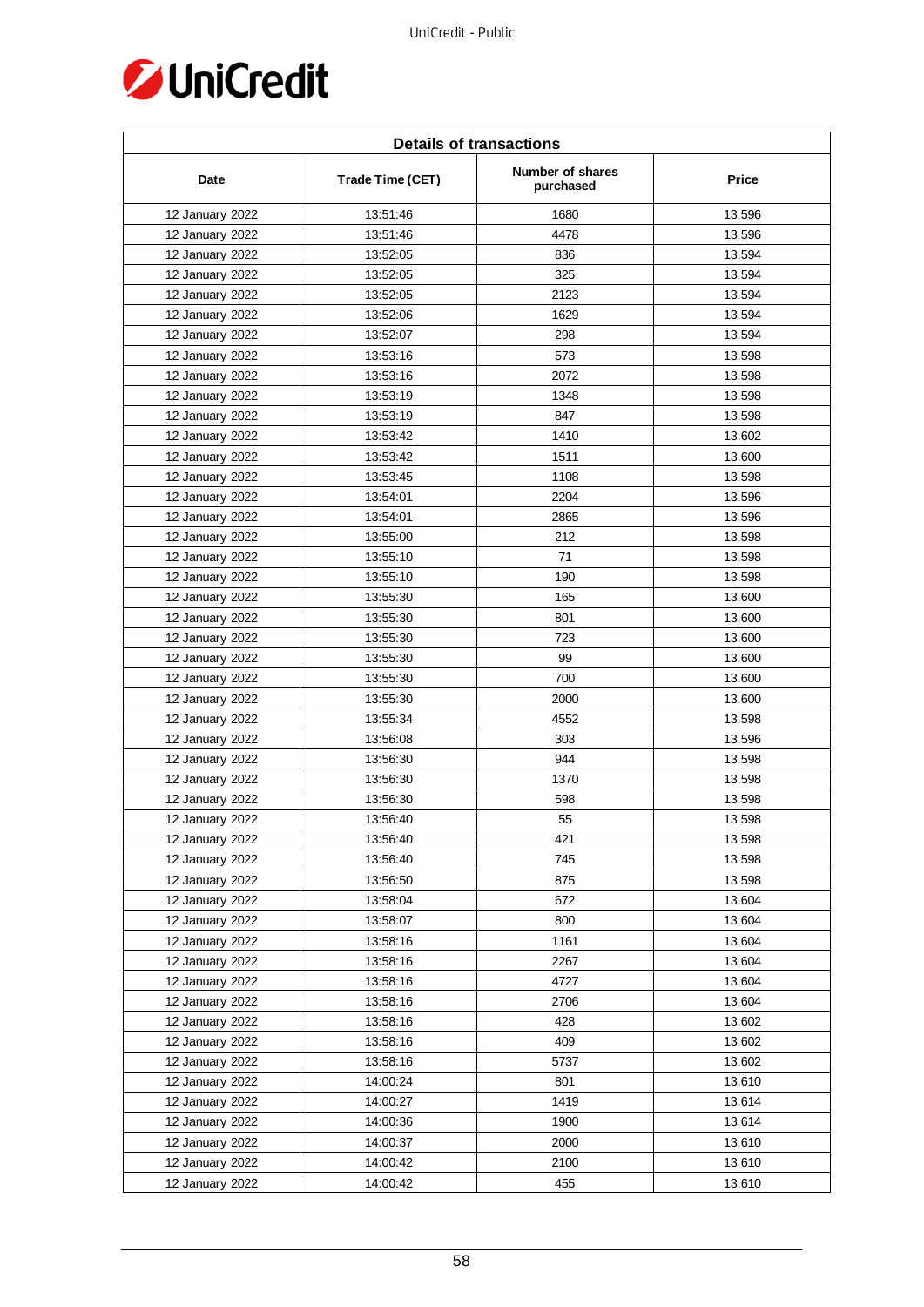

| <b>Details of transactions</b> |                  |                               |              |  |
|--------------------------------|------------------|-------------------------------|--------------|--|
| Date                           | Trade Time (CET) | Number of shares<br>purchased | <b>Price</b> |  |
| 12 January 2022                | 14:01:23         | 698                           | 13.622       |  |
| 12 January 2022                | 14:01:23         | 2987                          | 13.622       |  |
| 12 January 2022                | 14:01:45         | 2200                          | 13.624       |  |
| 12 January 2022                | 14:01:45         | 1400                          | 13.624       |  |
| 12 January 2022                | 14:01:47         | 77                            | 13.622       |  |
| 12 January 2022                | 14:01:47         | 1544                          | 13.622       |  |
| 12 January 2022                | 14:01:47         | 3058                          | 13.622       |  |
| 12 January 2022                | 14:03:18         | 243                           | 13.632       |  |
| 12 January 2022                | 14:03:21         | 2199                          | 13.638       |  |
| 12 January 2022                | 14:03:30         | 82                            | 13.636       |  |
| 12 January 2022                | 14:03:30         | 2117                          | 13.636       |  |
| 12 January 2022                | 14:03:52         | 635                           | 13.634       |  |
| 12 January 2022                | 14:03:52         | 1680                          | 13.632       |  |
| 12 January 2022                | 14:03:52         | 536                           | 13.632       |  |
| 12 January 2022                | 14:03:56         | 24                            | 13.630       |  |
| 12 January 2022                | 14:03:57         | 840                           | 13.630       |  |
| 12 January 2022                | 14:04:41         | 400                           | 13.638       |  |
| 12 January 2022                | 14:04:41         | 1981                          | 13.638       |  |
| 12 January 2022                | 14:04:42         | 2178                          | 13.634       |  |
| 12 January 2022                | 14:04:42         | 203                           | 13.634       |  |
| 12 January 2022                | 14:04:42         | 1044                          | 13.634       |  |
| 12 January 2022                | 14:04:42         | 909                           | 13.634       |  |
| 12 January 2022                | 14:04:42         | 230                           | 13.634       |  |
| 12 January 2022                | 14:05:04         | 785                           | 13.638       |  |
| 12 January 2022                | 14:05:06         | 3459                          | 13.638       |  |
| 12 January 2022                | 14:05:06         | 5015                          | 13.636       |  |
| 12 January 2022                | 14:05:06         | 2100                          | 13.634       |  |
| 12 January 2022                | 14:05:06         | 601                           | 13.634       |  |
| 12 January 2022                | 14:07:03         | 241                           | 13.620       |  |
| 12 January 2022                | 14:07:03         | 700                           | 13.620       |  |
| 12 January 2022                | 14:07:03         | 3542                          | 13.620       |  |
| 12 January 2022                | 14:07:03         | 4163                          | 13.618       |  |
| 12 January 2022                | 14:07:06         | 960                           | 13.616       |  |
| 12 January 2022                | 14:08:20         | 1147                          | 13.614       |  |
| 12 January 2022                | 14:08:20         | 3388                          | 13.614       |  |
| 12 January 2022                | 14:09:25         | 101                           | 13.612       |  |
| 12 January 2022                | 14:09:25         | 413                           | 13.612       |  |
| 12 January 2022                | 14:09:33         | 28                            | 13.612       |  |
| 12 January 2022                | 14:10:10         | 108                           | 13.616       |  |
| 12 January 2022                | 14:10:20         | 741                           | 13.616       |  |
| 12 January 2022                | 14:10:20         | 86                            | 13.616       |  |
| 12 January 2022                | 14:10:59         | 303                           | 13.616       |  |
| 12 January 2022                | 14:10:59         | 3364                          | 13.616       |  |
| 12 January 2022                | 14:11:00         | 786                           | 13.614       |  |
| 12 January 2022                | 14:11:00         | 1371                          | 13.614       |  |
| 12 January 2022                | 14:11:00         | 999                           | 13.614       |  |
| 12 January 2022                | 14:11:00         | 995                           | 13.614       |  |
| 12 January 2022                | 14:11:08         | 2515                          | 13.612       |  |
| 12 January 2022                | 14:11:08         | 553                           | 13.610       |  |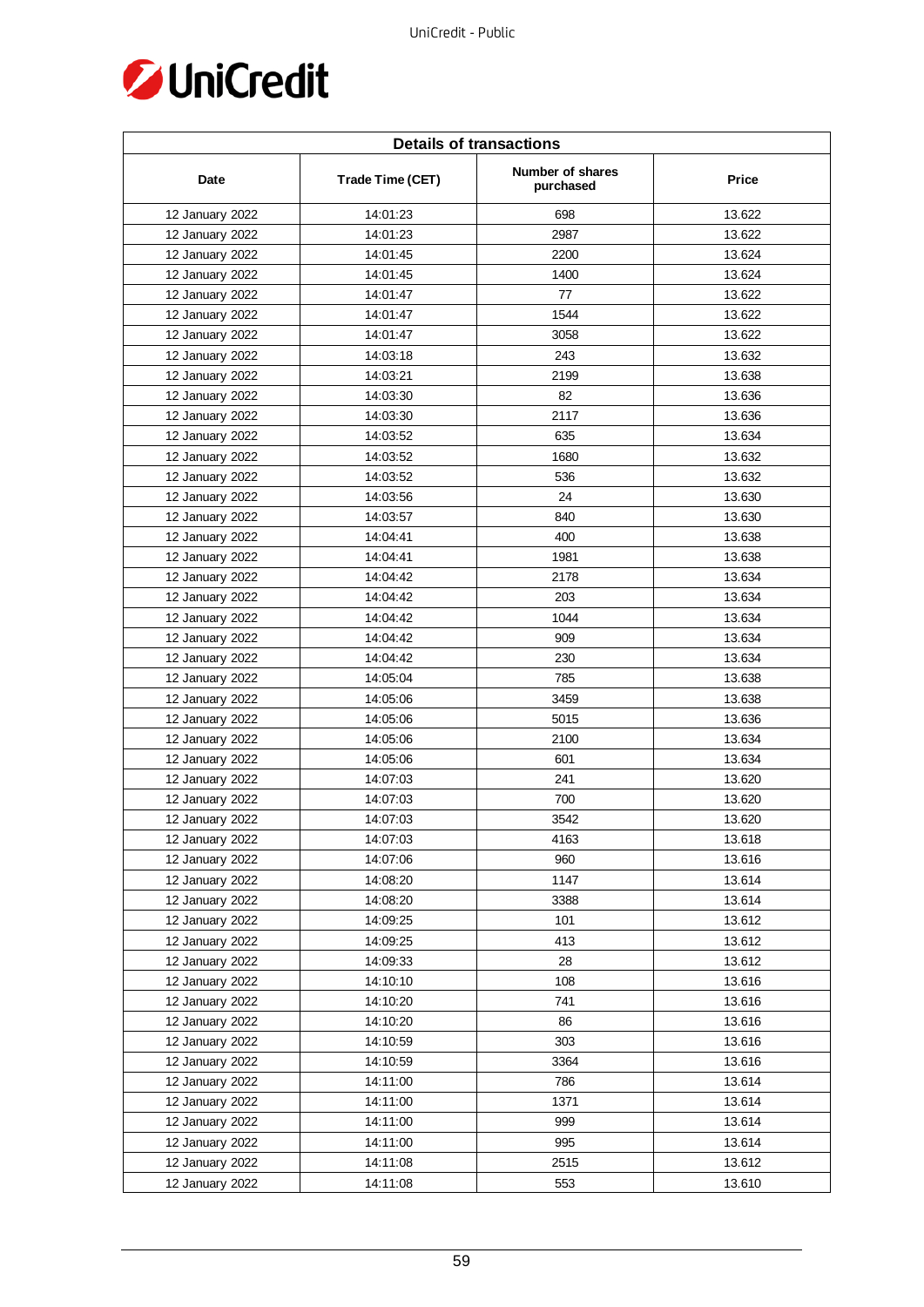

| <b>Details of transactions</b> |                  |                               |              |  |
|--------------------------------|------------------|-------------------------------|--------------|--|
| Date                           | Trade Time (CET) | Number of shares<br>purchased | <b>Price</b> |  |
| 12 January 2022                | 14:12:28         | 78                            | 13.614       |  |
| 12 January 2022                | 14:12:28         | 840                           | 13.614       |  |
| 12 January 2022                | 14:12:30         | 2383                          | 13.612       |  |
| 12 January 2022                | 14:12:30         | 766                           | 13.612       |  |
| 12 January 2022                | 14:13:01         | 3149                          | 13.608       |  |
| 12 January 2022                | 14:13:01         | 2454                          | 13.606       |  |
| 12 January 2022                | 14:13:34         | 1723                          | 13.600       |  |
| 12 January 2022                | 14:13:40         | 3570                          | 13.600       |  |
| 12 January 2022                | 14:13:40         | $\mathbf{1}$                  | 13.600       |  |
| 12 January 2022                | 14:13:40         | 700                           | 13.598       |  |
| 12 January 2022                | 14:13:40         | 4595                          | 13.598       |  |
| 12 January 2022                | 14:13:40         | 4813                          | 13.596       |  |
| 12 January 2022                | 14:15:00         | 456                           | 13.598       |  |
| 12 January 2022                | 14:15:00         | 195                           | 13.598       |  |
| 12 January 2022                | 14:15:07         | 239                           | 13.596       |  |
| 12 January 2022                | 14:15:10         | 171                           | 13.598       |  |
| 12 January 2022                | 14:15:20         | 79                            | 13.598       |  |
| 12 January 2022                | 14:15:20         | 130                           | 13.598       |  |
| 12 January 2022                | 14:15:23         | 200                           | 13.596       |  |
| 12 January 2022                | 14:16:03         | 1253                          | 13.602       |  |
| 12 January 2022                | 14:16:03         | 250                           | 13.602       |  |
| 12 January 2022                | 14:16:03         | 170                           | 13.602       |  |
| 12 January 2022                | 14:16:10         | 16                            | 13.602       |  |
| 12 January 2022                | 14:16:16         | 75                            | 13.604       |  |
| 12 January 2022                | 14:16:26         | 138                           | 13.604       |  |
| 12 January 2022                | 14:16:30         | 329                           | 13.604       |  |
| 12 January 2022                | 14:16:30         | 325                           | 13.604       |  |
| 12 January 2022                | 14:16:30         | 118                           | 13.604       |  |
| 12 January 2022                | 14:16:42         | 194                           | 13.608       |  |
| 12 January 2022                | 14:16:42         | 426                           | 13.608       |  |
| 12 January 2022                | 14:17:02         | 138                           | 13.608       |  |
| 12 January 2022                | 14:17:02         | 328                           | 13.608       |  |
| 12 January 2022                | 14:17:02         | 250                           | 13.608       |  |
| 12 January 2022                | 14:17:22         | 78                            | 13.608       |  |
| 12 January 2022                | 14:17:27         | 4887                          | 13.606       |  |
| 12 January 2022                | 14:17:27         | 246                           | 13.606       |  |
| 12 January 2022                | 14:17:27         | 215                           | 13.606       |  |
| 12 January 2022                | 14:17:29         | 188                           | 13.604       |  |
| 12 January 2022                | 14:17:37         | 2909                          | 13.604       |  |
| 12 January 2022                | 14:17:37         | 1803                          | 13.604       |  |
| 12 January 2022                | 14:17:44         | 4900                          | 13.602       |  |
| 12 January 2022                | 14:17:46         | 787                           | 13.600       |  |
| 12 January 2022                | 14:17:46         | 952                           | 13.600       |  |
| 12 January 2022                | 14:18:48         | 300                           | 13.602       |  |
| 12 January 2022                | 14:18:48         | 129                           | 13.602       |  |
| 12 January 2022                | 14:18:58         | 359                           | 13.602       |  |
| 12 January 2022                | 14:18:58         | 199                           | 13.602       |  |
| 12 January 2022                | 14:19:04         | 80                            | 13.600       |  |
| 12 January 2022                | 14:19:08         | 3139                          | 13.600       |  |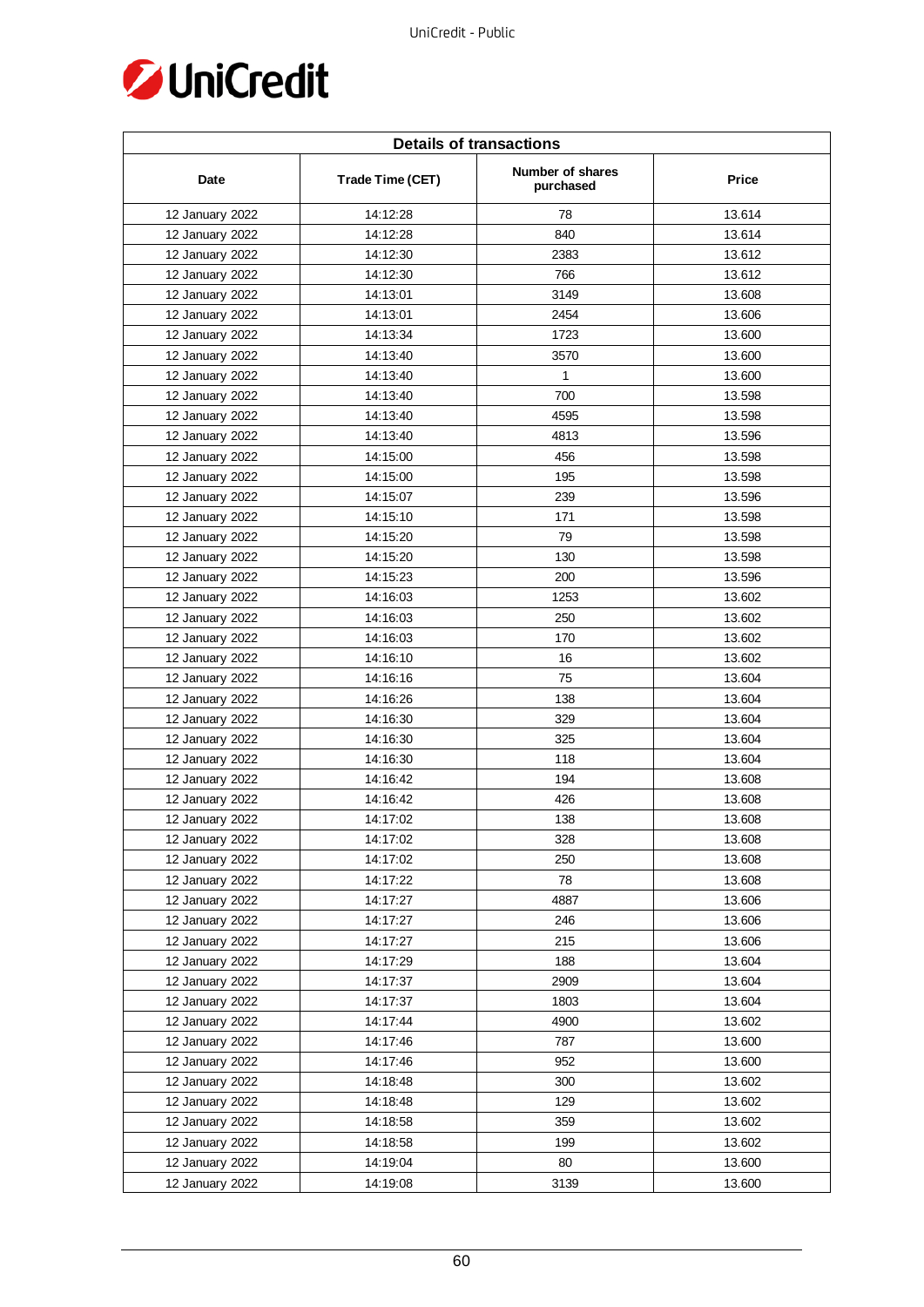

| <b>Details of transactions</b> |                  |                               |        |  |
|--------------------------------|------------------|-------------------------------|--------|--|
| Date                           | Trade Time (CET) | Number of shares<br>purchased | Price  |  |
| 12 January 2022                | 14:19:09         | 413                           | 13.602 |  |
| 12 January 2022                | 14:19:15         | 280                           | 13.600 |  |
| 12 January 2022                | 14:19:23         | $\overline{7}$                | 13.600 |  |
| 12 January 2022                | 14:19:30         | 428                           | 13.600 |  |
| 12 January 2022                | 14:19:33         | 145                           | 13.600 |  |
| 12 January 2022                | 14:20:04         | 559                           | 13.604 |  |
| 12 January 2022                | 14:20:04         | 4379                          | 13.604 |  |
| 12 January 2022                | 14:20:04         | 245                           | 13.602 |  |
| 12 January 2022                | 14:20:06         | 1560                          | 13.602 |  |
| 12 January 2022                | 14:20:06         | 1221                          | 13.602 |  |
| 12 January 2022                | 14:20:13         | 1546                          | 13.600 |  |
| 12 January 2022                | 14:20:13         | 648                           | 13.600 |  |
| 12 January 2022                | 14:20:13         | 1751                          | 13.600 |  |
| 12 January 2022                | 14:20:14         | 3541                          | 13.598 |  |
| 12 January 2022                | 14:20:14         | 944                           | 13.598 |  |
| 12 January 2022                | 14:21:32         | 196                           | 13.600 |  |
| 12 January 2022                | 14:21:32         | 17                            | 13.600 |  |
| 12 January 2022                | 14:21:33         | 158                           | 13.600 |  |
| 12 January 2022                | 14:21:33         | 5543                          | 13.600 |  |
| 12 January 2022                | 14:21:35         | 287                           | 13.598 |  |
| 12 January 2022                | 14:21:35         | 1260                          | 13.598 |  |
| 12 January 2022                | 14:21:35         | 840                           | 13.598 |  |
| 12 January 2022                | 14:21:36         | 263                           | 13.598 |  |
| 12 January 2022                | 14:21:36         | 459                           | 13.598 |  |
| 12 January 2022                | 14:21:36         | 9                             | 13.598 |  |
| 12 January 2022                | 14:21:36         | 3218                          | 13.598 |  |
| 12 January 2022                | 14:21:37         | 6336                          | 13.596 |  |
| 12 January 2022                | 14:23:09         | 269                           | 13.594 |  |
| 12 January 2022                | 14:23:09         | 5                             | 13.594 |  |
| 12 January 2022                | 14:23:21         | 332                           | 13.596 |  |
| 12 January 2022                | 14:23:21         | 312                           | 13.596 |  |
| 12 January 2022                | 14:23:21         | 130                           | 13.596 |  |
| 12 January 2022                | 14:23:58         | 32                            | 13.598 |  |
| 12 January 2022                | 14:24:01         | 193                           | 13.598 |  |
| 12 January 2022                | 14:24:02         | 729                           | 13.598 |  |
| 12 January 2022                | 14:24:02         | 4088                          | 13.598 |  |
| 12 January 2022                | 14:24:03         | 6555                          | 13.596 |  |
| 12 January 2022                | 14:24:10         | 93                            | 13.594 |  |
| 12 January 2022                | 14:24:10         | 1787                          | 13.594 |  |
| 12 January 2022                | 14:24:11         | 298                           | 13.594 |  |
| 12 January 2022                | 14:24:11         | 389                           | 13.594 |  |
| 12 January 2022                | 14:24:11         | 2150                          | 13.594 |  |
| 12 January 2022                | 14:25:04         | 886                           | 13.598 |  |
| 12 January 2022                | 14:25:06         | 840                           | 13.598 |  |
| 12 January 2022                | 14:25:06         | 3167                          | 13.598 |  |
| 12 January 2022                | 14:25:09         | 2122                          | 13.596 |  |
| 12 January 2022                | 14:25:09         | 4238                          | 13.596 |  |
| 12 January 2022                | 14:25:09         | 130                           | 13.594 |  |
| 12 January 2022                | 14:26:04         | 725                           | 13.596 |  |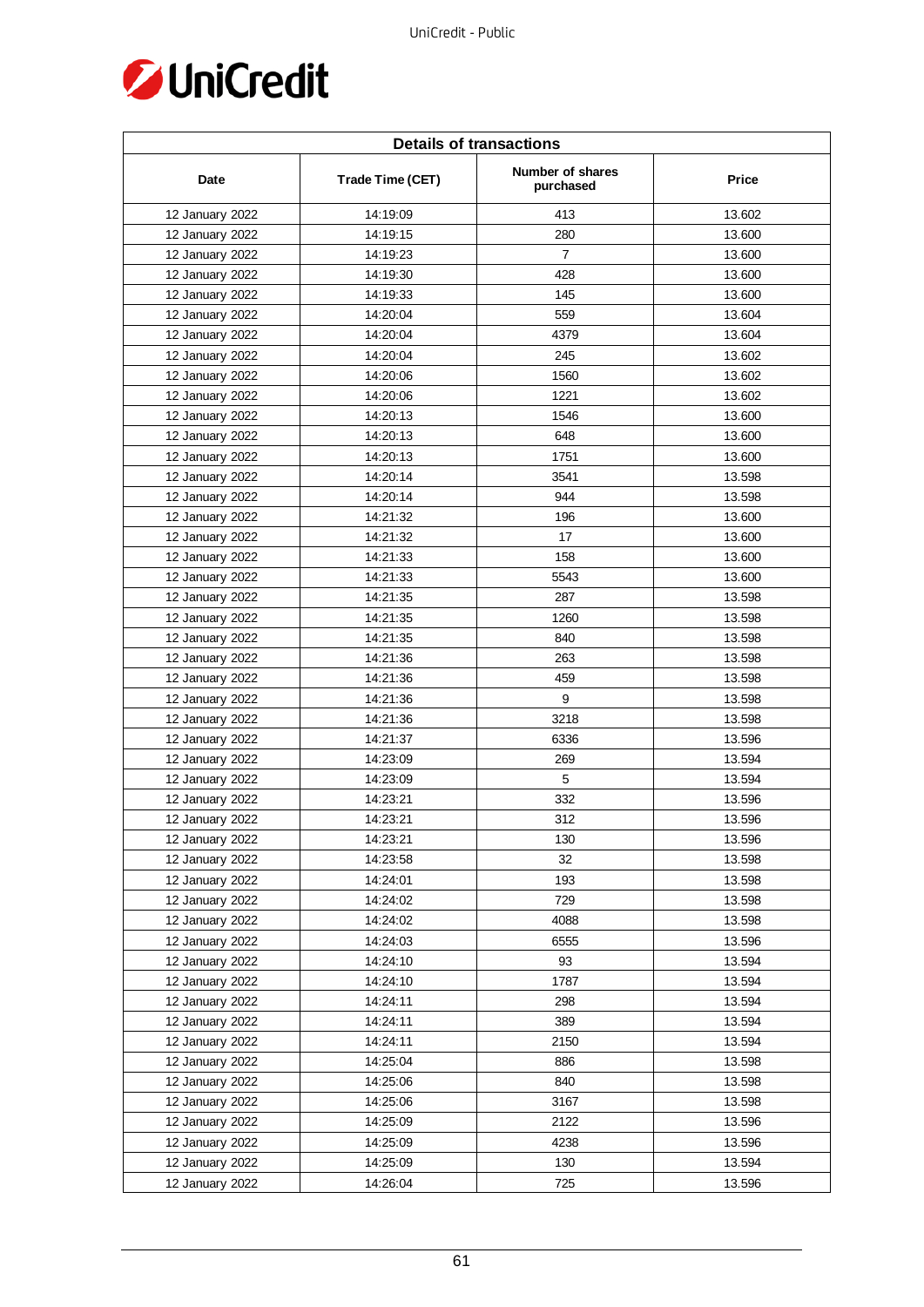

| <b>Details of transactions</b> |                  |                               |              |  |
|--------------------------------|------------------|-------------------------------|--------------|--|
| Date                           | Trade Time (CET) | Number of shares<br>purchased | <b>Price</b> |  |
| 12 January 2022                | 14:26:44         | 329                           | 13.598       |  |
| 12 January 2022                | 14:26:51         | 700                           | 13.598       |  |
| 12 January 2022                | 14:26:51         | 723                           | 13.598       |  |
| 12 January 2022                | 14:26:52         | 817                           | 13.598       |  |
| 12 January 2022                | 14:26:52         | 1344                          | 13.598       |  |
| 12 January 2022                | 14:26:52         | 681                           | 13.598       |  |
| 12 January 2022                | 14:26:54         | 416                           | 13.598       |  |
| 12 January 2022                | 14:26:54         | 5416                          | 13.596       |  |
| 12 January 2022                | 14:26:54         | 108                           | 13.596       |  |
| 12 January 2022                | 14:27:08         | 3051                          | 13.594       |  |
| 12 January 2022                | 14:27:17         | 631                           | 13.592       |  |
| 12 January 2022                | 14:28:42         | 700                           | 13.594       |  |
| 12 January 2022                | 14:28:42         | 628                           | 13.594       |  |
| 12 January 2022                | 14:28:42         | 2584                          | 13.594       |  |
| 12 January 2022                | 14:28:44         | 2738                          | 13.592       |  |
| 12 January 2022                | 14:28:44         | 3912                          | 13.592       |  |
| 12 January 2022                | 14:28:44         | 1174                          | 13.592       |  |
| 12 January 2022                | 14:29:55         | 2800                          | 13.590       |  |
| 12 January 2022                | 14:29:58         | 700                           | 13.590       |  |
| 12 January 2022                | 14:29:59         | 1015                          | 13.590       |  |
| 12 January 2022                | 14:30:01         | 30                            | 13.586       |  |
| 12 January 2022                | 14:30:01         | 2888                          | 13.586       |  |
| 12 January 2022                | 14:30:01         | 1220                          | 13.586       |  |
| 12 January 2022                | 14:30:01         | 3386                          | 13.584       |  |
| 12 January 2022                | 14:32:20         | 63                            | 13.586       |  |
| 12 January 2022                | 14:32:20         | 1662                          | 13.586       |  |
| 12 January 2022                | 14:32:20         | 1830                          | 13.586       |  |
| 12 January 2022                | 14:32:21         | 45                            | 13.584       |  |
| 12 January 2022                | 14:32:21         | 2978                          | 13.584       |  |
| 12 January 2022                | 14:32:21         | 33                            | 13.584       |  |
| 12 January 2022                | 14:32:21         | 188                           | 13.584       |  |
| 12 January 2022                | 14:32:22         | 82                            | 13.584       |  |
| 12 January 2022                | 14:32:29         | 584                           | 13.584       |  |
| 12 January 2022                | 14:32:29         | 294                           | 13.580       |  |
| 12 January 2022                | 14:32:30         | 27                            | 13.580       |  |
| 12 January 2022                | 14:32:30         | 380                           | 13.580       |  |
| 12 January 2022                | 14:32:30         | 2496                          | 13.580       |  |
| 12 January 2022                | 14:33:13         | 203                           | 13.580       |  |
| 12 January 2022                | 14:33:29         | 224                           | 13.582       |  |
| 12 January 2022                | 14:33:29         | 988                           | 13.582       |  |
| 12 January 2022                | 14:33:32         | 687                           | 13.580       |  |
| 12 January 2022                | 14:33:32         | 5570                          | 13.580       |  |
| 12 January 2022                | 14:33:50         | 41                            | 13.578       |  |
| 12 January 2022                | 14:33:50         | 57                            | 13.578       |  |
| 12 January 2022                | 14:33:51         | 700                           | 13.578       |  |
| 12 January 2022                | 14:33:51         | 4585                          | 13.578       |  |
| 12 January 2022                | 14:33:51         | 5383                          | 13.576       |  |
| 12 January 2022                | 14:33:54         | 2094                          | 13.570       |  |
| 12 January 2022                | 14:34:50         | 231                           | 13.558       |  |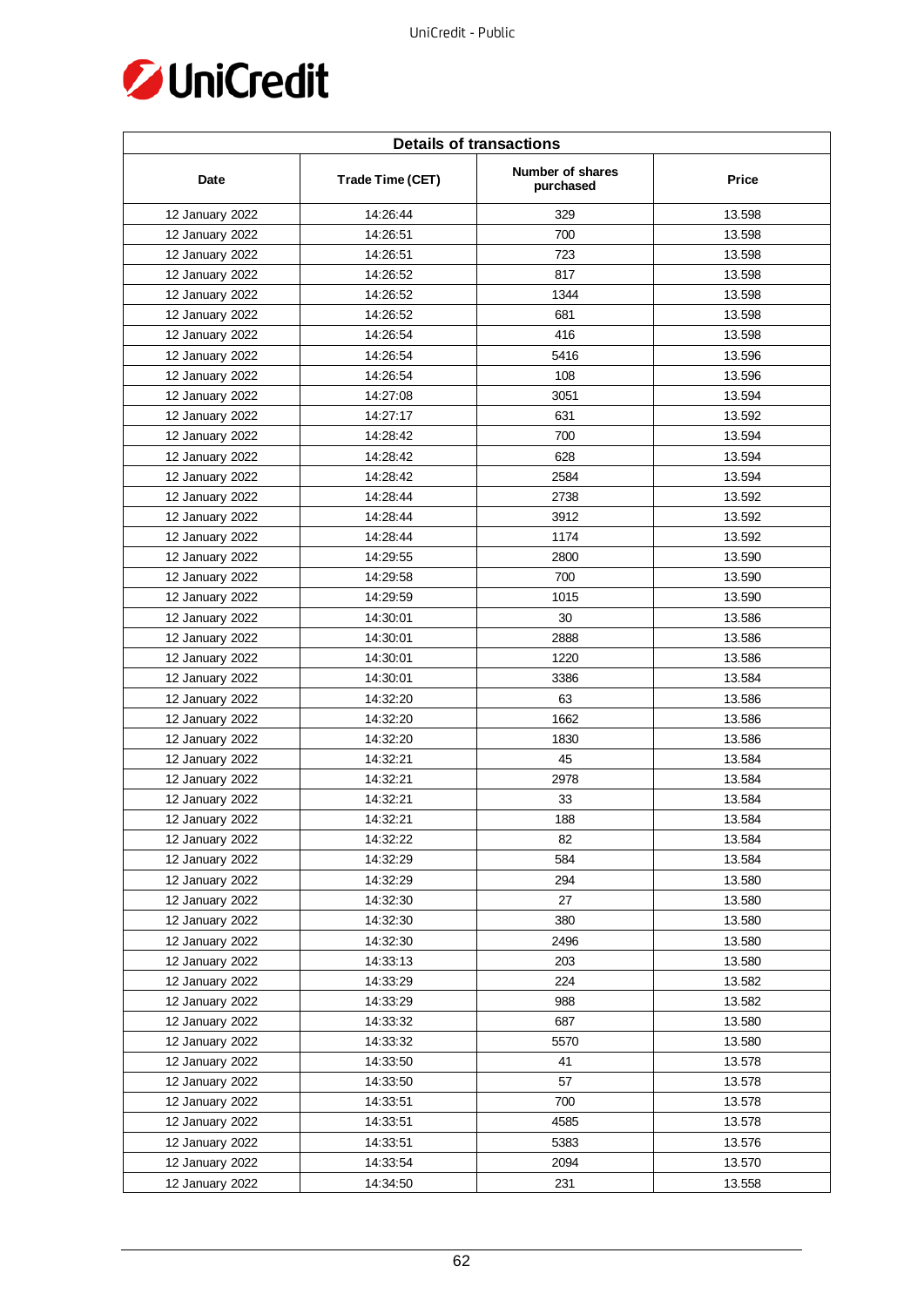

| <b>Details of transactions</b> |                  |                               |        |  |
|--------------------------------|------------------|-------------------------------|--------|--|
| Date                           | Trade Time (CET) | Number of shares<br>purchased | Price  |  |
| 12 January 2022                | 14:34:50         | 515                           | 13.558 |  |
| 12 January 2022                | 14:34:50         | 217                           | 13.558 |  |
| 12 January 2022                | 14:35:05         | 890                           | 13.570 |  |
| 12 January 2022                | 14:35:05         | 157                           | 13.570 |  |
| 12 January 2022                | 14:35:05         | 8                             | 13.570 |  |
| 12 January 2022                | 14:35:05         | 933                           | 13.570 |  |
| 12 January 2022                | 14:35:05         | 3794                          | 13.570 |  |
| 12 January 2022                | 14:35:11         | 395                           | 13.566 |  |
| 12 January 2022                | 14:35:14         | 68                            | 13.566 |  |
| 12 January 2022                | 14:35:14         | $\overline{7}$                | 13.566 |  |
| 12 January 2022                | 14:35:34         | 10                            | 13.566 |  |
| 12 January 2022                | 14:35:35         | 185                           | 13.566 |  |
| 12 January 2022                | 14:35:35         | 32                            | 13.566 |  |
| 12 January 2022                | 14:35:35         | 42                            | 13.566 |  |
| 12 January 2022                | 14:35:36         | 201                           | 13.566 |  |
| 12 January 2022                | 14:35:36         | 257                           | 13.566 |  |
| 12 January 2022                | 14:35:37         | 5139                          | 13.566 |  |
| 12 January 2022                | 14:35:37         | 685                           | 13.566 |  |
| 12 January 2022                | 14:35:37         | 517                           | 13.564 |  |
| 12 January 2022                | 14:35:37         | 996                           | 13.564 |  |
| 12 January 2022                | 14:36:40         | 4839                          | 13.574 |  |
| 12 January 2022                | 14:36:40         | 212                           | 13.572 |  |
| 12 January 2022                | 14:36:40         | 1283                          | 13.572 |  |
| 12 January 2022                | 14:36:40         | 3783                          | 13.572 |  |
| 12 January 2022                | 14:36:58         | 604                           | 13.568 |  |
| 12 January 2022                | 14:36:59         | 618                           | 13.568 |  |
| 12 January 2022                | 14:36:59         | 59                            | 13.568 |  |
| 12 January 2022                | 14:36:59         | 10                            | 13.568 |  |
| 12 January 2022                | 14:37:03         | 968                           | 13.568 |  |
| 12 January 2022                | 14:37:03         | 61                            | 13.568 |  |
| 12 January 2022                | 14:37:03         | 185                           | 13.568 |  |
| 12 January 2022                | 14:37:03         | 32                            | 13.568 |  |
| 12 January 2022                | 14:37:04         | $12 \overline{ }$             | 13.568 |  |
| 12 January 2022                | 14:37:04         | 531                           | 13.568 |  |
| 12 January 2022                | 14:38:10         | 6222                          | 13.564 |  |
| 12 January 2022                | 14:38:10         | 4978                          | 13.562 |  |
| 12 January 2022                | 14:38:23         | 29                            | 13.564 |  |
| 12 January 2022                | 14:38:23         | 386                           | 13.564 |  |
| 12 January 2022                | 14:39:01         | 16                            | 13.564 |  |
| 12 January 2022                | 14:39:01         | 387                           | 13.564 |  |
| 12 January 2022                | 14:39:03         | 255                           | 13.564 |  |
| 12 January 2022                | 14:39:03         | 45                            | 13.564 |  |
| 12 January 2022                | 14:39:04         | 85                            | 13.564 |  |
| 12 January 2022                | 14:39:04         | 41                            | 13.564 |  |
| 12 January 2022                | 14:39:51         | 500                           | 13.554 |  |
| 12 January 2022                | 14:40:04         | 45                            | 13.558 |  |
| 12 January 2022                | 14:40:05         | 136                           | 13.558 |  |
| 12 January 2022                | 14:40:05         | 3397                          | 13.558 |  |
| 12 January 2022                | 14:40:05         | 600                           | 13.556 |  |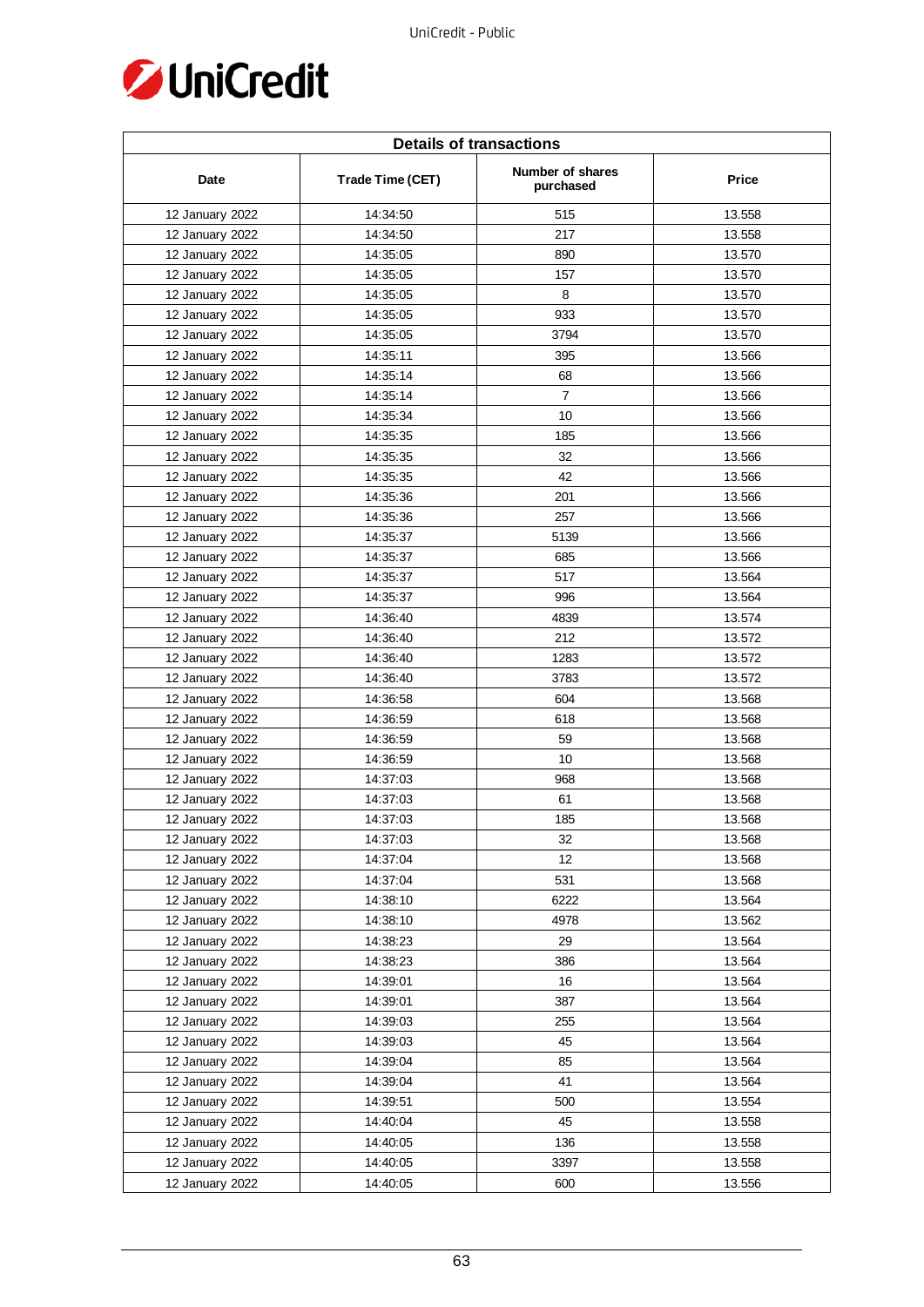

| <b>Details of transactions</b> |                  |                               |        |  |
|--------------------------------|------------------|-------------------------------|--------|--|
| Date                           | Trade Time (CET) | Number of shares<br>purchased | Price  |  |
| 12 January 2022                | 14:40:34         | 3478                          | 13.556 |  |
| 12 January 2022                | 14:40:34         | 1364                          | 13.554 |  |
| 12 January 2022                | 14:40:35         | 1146                          | 13.554 |  |
| 12 January 2022                | 14:40:35         | 476                           | 13.554 |  |
| 12 January 2022                | 14:40:35         | 202                           | 13.554 |  |
| 12 January 2022                | 14:40:35         | 49                            | 13.554 |  |
| 12 January 2022                | 14:40:36         | 390                           | 13.554 |  |
| 12 January 2022                | 14:40:37         | 767                           | 13.554 |  |
| 12 January 2022                | 14:41:31         | 840                           | 13.530 |  |
| 12 January 2022                | 14:41:31         | 3982                          | 13.530 |  |
| 12 January 2022                | 14:41:39         | 4420                          | 13.528 |  |
| 12 January 2022                | 14:41:39         | 2157                          | 13.526 |  |
| 12 January 2022                | 14:41:39         | 2594                          | 13.526 |  |
| 12 January 2022                | 14:41:39         | 71                            | 13.526 |  |
| 12 January 2022                | 14:43:37         | 190                           | 13.540 |  |
| 12 January 2022                | 14:43:43         | 9102                          | 13.538 |  |
| 12 January 2022                | 14:44:03         | 4568                          | 13.540 |  |
| 12 January 2022                | 14:44:52         | 7340                          | 13.552 |  |
| 12 January 2022                | 14:45:04         | 741                           | 13.548 |  |
| 12 January 2022                | 14:45:05         | 150                           | 13.548 |  |
| 12 January 2022                | 14:45:07         | 9176                          | 13.548 |  |
| 12 January 2022                | 14:45:07         | 3005                          | 13.548 |  |
| 12 January 2022                | 14:45:35         | 416                           | 13.558 |  |
| 12 January 2022                | 14:46:38         | 6242                          | 13.552 |  |
| 12 January 2022                | 14:46:41         | 118                           | 13.552 |  |
| 12 January 2022                | 14:46:43         | 1820                          | 13.550 |  |
| 12 January 2022                | 14:46:43         | 1724                          | 13.550 |  |
| 12 January 2022                | 14:46:43         | 5195                          | 13.550 |  |
| 12 January 2022                | 14:48:09         | 891                           | 13.552 |  |
| 12 January 2022                | 14:48:09         | 6098                          | 13.552 |  |
| 12 January 2022                | 14:48:47         | 4433                          | 13.550 |  |
| 12 January 2022                | 14:48:47         | 1258                          | 13.550 |  |
| 12 January 2022                | 14:48:47         | 663                           | 13.550 |  |
| 12 January 2022                | 14:48:48         | 2355                          | 13.548 |  |
| 12 January 2022                | 14:48:48         | 3999                          | 13.548 |  |
| 12 January 2022                | 14:48:59         | 192                           | 13.544 |  |
| 12 January 2022                | 14:48:59         | 1120                          | 13.544 |  |
| 12 January 2022                | 14:50:05         | 786                           | 13.542 |  |
| 12 January 2022                | 14:50:06         | 358                           | 13.544 |  |
| 12 January 2022                | 14:50:12         | 455                           | 13.544 |  |
| 12 January 2022                | 14:50:12         | 455                           | 13.544 |  |
| 12 January 2022                | 14:50:12         | 450                           | 13.544 |  |
| 12 January 2022                | 14:50:13         | 400                           | 13.544 |  |
| 12 January 2022                | 14:50:16         | 892                           | 13.544 |  |
| 12 January 2022                | 14:50:16         | 4571                          | 13.544 |  |
| 12 January 2022                | 14:50:17         | 460                           | 13.542 |  |
| 12 January 2022                | 14:50:17         | 1769                          | 13.542 |  |
| 12 January 2022                | 14:50:17         | 460                           | 13.542 |  |
| 12 January 2022                | 14:50:17         | 397                           | 13.542 |  |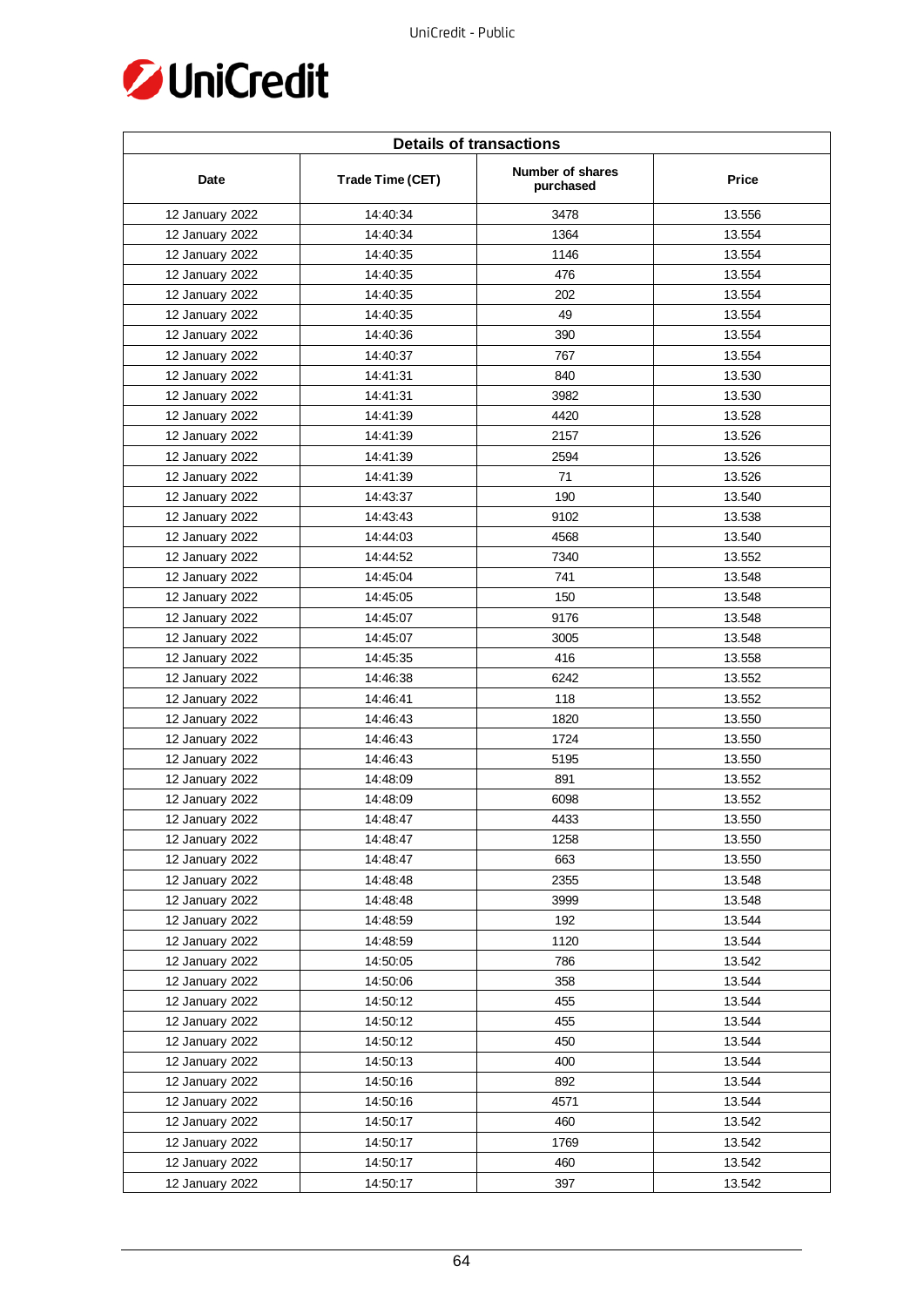

| <b>Details of transactions</b> |                  |                               |        |  |
|--------------------------------|------------------|-------------------------------|--------|--|
| Date                           | Trade Time (CET) | Number of shares<br>purchased | Price  |  |
| 12 January 2022                | 14:50:17         | 32                            | 13.542 |  |
| 12 January 2022                | 14:50:17         | 397                           | 13.542 |  |
| 12 January 2022                | 14:50:17         | 32                            | 13.542 |  |
| 12 January 2022                | 14:50:17         | 429                           | 13.542 |  |
| 12 January 2022                | 14:50:17         | 1035                          | 13.542 |  |
| 12 January 2022                | 14:50:17         | 1644                          | 13.542 |  |
| 12 January 2022                | 14:50:26         | 690                           | 13.536 |  |
| 12 January 2022                | 14:50:26         | 1330                          | 13.536 |  |
| 12 January 2022                | 14:50:26         | 1561                          | 13.536 |  |
| 12 January 2022                | 14:51:37         | 6656                          | 13.542 |  |
| 12 January 2022                | 14:51:44         | 6656                          | 13.540 |  |
| 12 January 2022                | 14:52:24         | 526                           | 13.538 |  |
| 12 January 2022                | 14:52:24         | 1692                          | 13.538 |  |
| 12 January 2022                | 14:52:24         | 1111                          | 13.538 |  |
| 12 January 2022                | 14:53:24         | 540                           | 13.564 |  |
| 12 January 2022                | 14:53:24         | 8796                          | 13.564 |  |
| 12 January 2022                | 14:53:29         | 285                           | 13.560 |  |
| 12 January 2022                | 14:53:33         | 8787                          | 13.560 |  |
| 12 January 2022                | 14:53:33         | 495                           | 13.558 |  |
| 12 January 2022                | 14:53:33         | 4031                          | 13.558 |  |
| 12 January 2022                | 14:54:51         | 3000                          | 13.576 |  |
| 12 January 2022                | 14:54:53         | 5747                          | 13.576 |  |
| 12 January 2022                | 14:54:53         | 159                           | 13.574 |  |
| 12 January 2022                | 14:54:53         | 691                           | 13.574 |  |
| 12 January 2022                | 14:54:55         | 500                           | 13.574 |  |
| 12 January 2022                | 14:54:57         | 127                           | 13.574 |  |
| 12 January 2022                | 14:55:02         | 185                           | 13.574 |  |
| 12 January 2022                | 14:55:02         | 150                           | 13.574 |  |
| 12 January 2022                | 14:55:05         | 83                            | 13.574 |  |
| 12 January 2022                | 14:55:08         | 83                            | 13.574 |  |
| 12 January 2022                | 14:55:39         | 2150                          | 13.592 |  |
| 12 January 2022                | 14:55:41         | 1222                          | 13.592 |  |
| 12 January 2022                | 14:55:43         | 2050                          | 13.590 |  |
| 12 January 2022                | 14:55:43         | 1745                          | 13.590 |  |
| 12 January 2022                | 14:55:44         | 2200                          | 13.588 |  |
| 12 January 2022                | 14:55:44         | 593                           | 13.588 |  |
| 12 January 2022                | 14:56:38         | 700                           | 13.592 |  |
| 12 January 2022                | 14:56:38         | 6746                          | 13.592 |  |
| 12 January 2022                | 14:57:47         | 544                           | 13.606 |  |
| 12 January 2022                | 14:57:49         | 86                            | 13.606 |  |
| 12 January 2022                | 14:57:52         | 85                            | 13.606 |  |
| 12 January 2022                | 14:57:53         | 371                           | 13.606 |  |
| 12 January 2022                | 14:57:55         | 86                            | 13.606 |  |
| 12 January 2022                | 14:57:56         | 1680                          | 13.606 |  |
| 12 January 2022                | 14:57:56         | 2361                          | 13.606 |  |
| 12 January 2022                | 14:58:13         | 2886                          | 13.604 |  |
| 12 January 2022                | 14:58:34         | 1497                          | 13.610 |  |
| 12 January 2022                | 14:58:34         | 2152                          | 13.610 |  |
| 12 January 2022                | 14:58:35         | 1594                          | 13.608 |  |
|                                |                  |                               |        |  |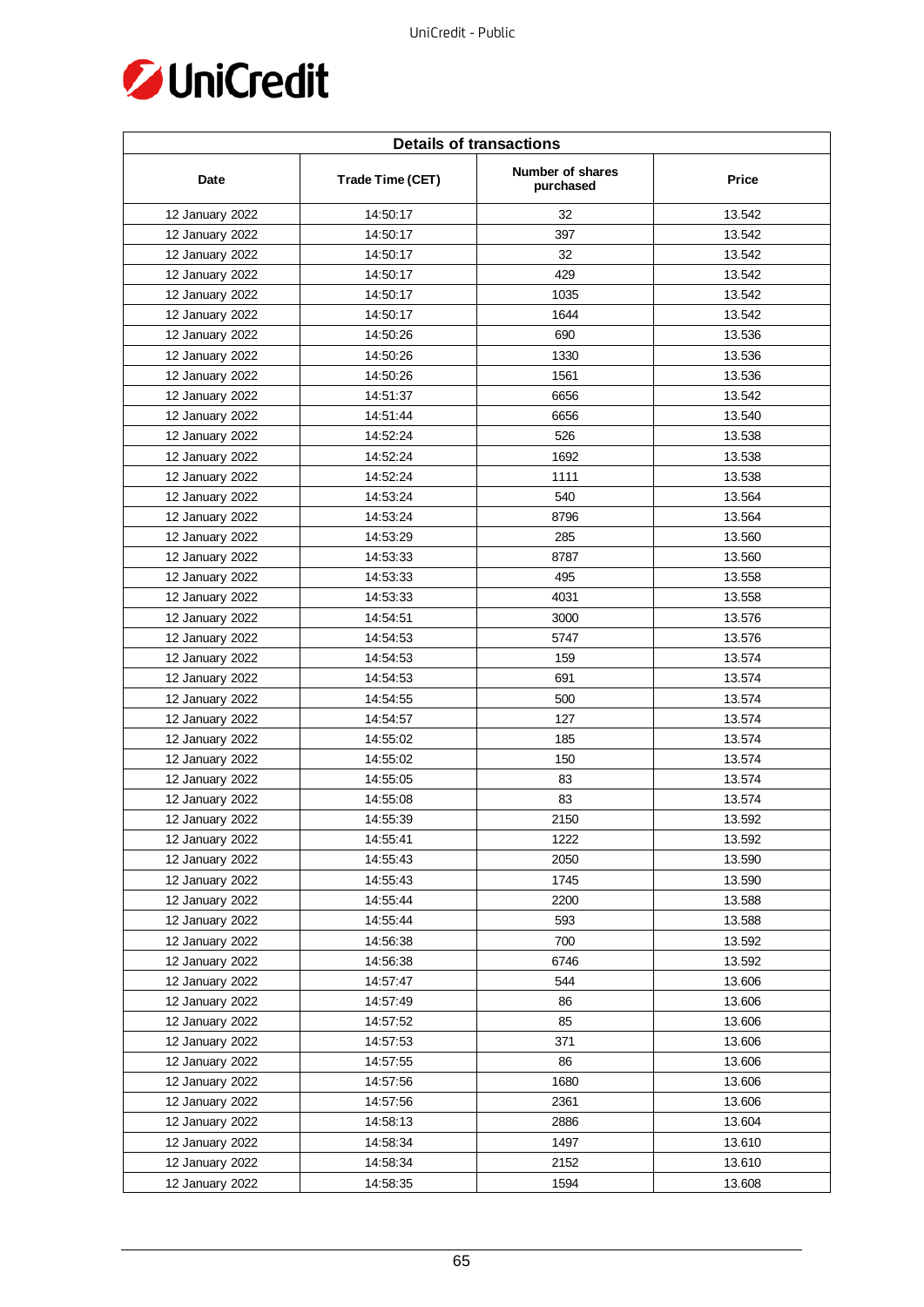

| <b>Details of transactions</b> |                  |                               |        |  |
|--------------------------------|------------------|-------------------------------|--------|--|
| Date                           | Trade Time (CET) | Number of shares<br>purchased | Price  |  |
| 12 January 2022                | 14:58:35         | 253                           | 13.606 |  |
| 12 January 2022                | 14:58:35         | 700                           | 13.606 |  |
| 12 January 2022                | 14:58:35         | 3359                          | 13.606 |  |
| 12 January 2022                | 14:58:36         | 700                           | 13.604 |  |
| 12 January 2022                | 14:58:36         | 5719                          | 13.604 |  |
| 12 January 2022                | 15:00:00         | 6577                          | 13.612 |  |
| 12 January 2022                | 15:00:02         | 50                            | 13.608 |  |
| 12 January 2022                | 15:00:03         | 1939                          | 13.608 |  |
| 12 January 2022                | 15:00:04         | 836                           | 13.608 |  |
| 12 January 2022                | 15:00:04         | 3460                          | 13.608 |  |
| 12 January 2022                | 15:00:04         | 1388                          | 13.608 |  |
| 12 January 2022                | 15:00:05         | 2193                          | 13.606 |  |
| 12 January 2022                | 15:01:37         | 6338                          | 13.598 |  |
| 12 January 2022                | 15:01:51         | 2137                          | 13.596 |  |
| 12 January 2022                | 15:02:05         | 434                           | 13.604 |  |
| 12 January 2022                | 15:02:06         | 558                           | 13.604 |  |
| 12 January 2022                | 15:02:06         | 1097                          | 13.604 |  |
| 12 January 2022                | 15:03:09         | 700                           | 13.612 |  |
| 12 January 2022                | 15:03:09         | 379                           | 13.612 |  |
| 12 January 2022                | 15:03:09         | 1886                          | 13.612 |  |
| 12 January 2022                | 15:03:10         | 600                           | 13.612 |  |
| 12 January 2022                | 15:03:11         | 1024                          | 13.612 |  |
| 12 January 2022                | 15:03:11         | 3034                          | 13.612 |  |
| 12 January 2022                | 15:03:11         | 1344                          | 13.610 |  |
| 12 January 2022                | 15:03:11         | 7665                          | 13.610 |  |
| 12 January 2022                | 15:03:11         | 546                           | 13.608 |  |
| 12 January 2022                | 15:03:13         | 1421                          | 13.608 |  |
| 12 January 2022                | 15:03:13         | 4963                          | 13.608 |  |
| 12 January 2022                | 15:05:00         | 222                           | 13.604 |  |
| 12 January 2022                | 15:05:06         | 343                           | 13.602 |  |
| 12 January 2022                | 15:05:20         | 20                            | 13.604 |  |
| 12 January 2022                | 15:05:20         | 250                           | 13.604 |  |
| 12 January 2022                | 15:05:20         | 1473                          | 13.604 |  |
| 12 January 2022                | 15:05:20         | 1547                          | 13.604 |  |
| 12 January 2022                | 15:05:20         | 332                           | 13.604 |  |
| 12 January 2022                | 15:05:23         | 6893                          | 13.602 |  |
| 12 January 2022                | 15:05:35         | 2412                          | 13.600 |  |
| 12 January 2022                | 15:05:35         | 343                           | 13.600 |  |
| 12 January 2022                | 15:06:35         | 4965                          | 13.604 |  |
| 12 January 2022                | 15:06:51         | 2940                          | 13.600 |  |
| 12 January 2022                | 15:06:51         | 2477                          | 13.600 |  |
| 12 January 2022                | 15:06:52         | 3160                          | 13.598 |  |
| 12 January 2022                | 15:08:20         | 235                           | 13.592 |  |
| 12 January 2022                | 15:08:27         | 300                           | 13.592 |  |
| 12 January 2022                | 15:08:42         | 184                           | 13.594 |  |
| 12 January 2022                | 15:08:47         | 225                           | 13.594 |  |
| 12 January 2022                | 15:08:51         | 184                           | 13.594 |  |
| 12 January 2022                | 15:08:56         | 1680                          | 13.594 |  |
| 12 January 2022                | 15:08:56         | 2234                          | 13.594 |  |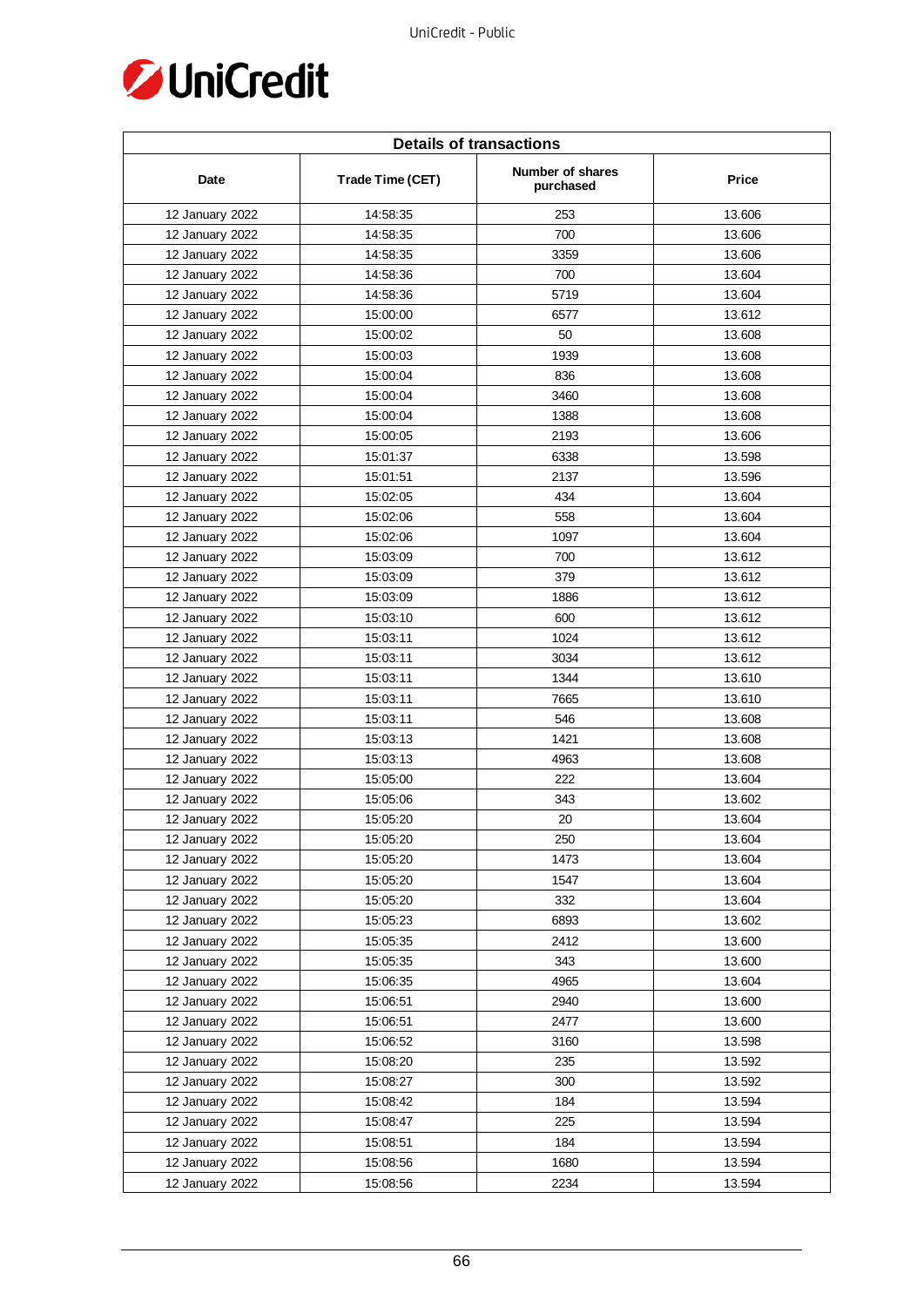

| <b>Details of transactions</b> |                  |                               |        |  |
|--------------------------------|------------------|-------------------------------|--------|--|
| Date                           | Trade Time (CET) | Number of shares<br>purchased | Price  |  |
| 12 January 2022                | 15:09:01         | 840                           | 13.592 |  |
| 12 January 2022                | 15:09:01         | 3346                          | 13.592 |  |
| 12 January 2022                | 15:09:05         | 2252                          | 13.590 |  |
| 12 January 2022                | 15:09:08         | 1393                          | 13.590 |  |
| 12 January 2022                | 15:09:57         | 1769                          | 13.586 |  |
| 12 January 2022                | 15:09:58         | 965                           | 13.586 |  |
| 12 January 2022                | 15:10:09         | 840                           | 13.586 |  |
| 12 January 2022                | 15:10:09         | 1929                          | 13.586 |  |
| 12 January 2022                | 15:10:09         | 568                           | 13.584 |  |
| 12 January 2022                | 15:10:12         | 840                           | 13.584 |  |
| 12 January 2022                | 15:10:12         | 2825                          | 13.584 |  |
| 12 January 2022                | 15:10:28         | 24                            | 13.578 |  |
| 12 January 2022                | 15:10:28         | 2939                          | 13.578 |  |
| 12 January 2022                | 15:11:44         | 46                            | 13.586 |  |
| 12 January 2022                | 15:11:44         | 729                           | 13.586 |  |
| 12 January 2022                | 15:11:44         | 1446                          | 13.586 |  |
| 12 January 2022                | 15:11:44         | 240                           | 13.586 |  |
| 12 January 2022                | 15:11:44         | 498                           | 13.586 |  |
| 12 January 2022                | 15:12:00         | 1667                          | 13.586 |  |
| 12 January 2022                | 15:12:30         | 1438                          | 13.582 |  |
| 12 January 2022                | 15:12:43         | $\mathbf{1}$                  | 13.582 |  |
| 12 January 2022                | 15:12:43         | 1618                          | 13.582 |  |
| 12 January 2022                | 15:12:43         | 2456                          | 13.582 |  |
| 12 January 2022                | 15:12:44         | 25                            | 13.580 |  |
| 12 January 2022                | 15:13:04         | 127                           | 13.576 |  |
| 12 January 2022                | 15:13:04         | 607                           | 13.576 |  |
| 12 January 2022                | 15:13:06         | 536                           | 13.576 |  |
| 12 January 2022                | 15:13:08         | 840                           | 13.576 |  |
| 12 January 2022                | 15:13:08         | 834                           | 13.576 |  |
| 12 January 2022                | 15:13:28         | 180                           | 13.574 |  |
| 12 January 2022                | 15:13:28         | 247                           | 13.574 |  |
| 12 January 2022                | 15:13:31         | 90                            | 13.574 |  |
| 12 January 2022                | 15:13:34         | 90                            | 13.574 |  |
| 12 January 2022                | 15:13:36         | 1025                          | 13.574 |  |
| 12 January 2022                | 15:14:03         | 270                           | 13.574 |  |
| 12 January 2022                | 15:14:04         | 1562                          | 13.574 |  |
| 12 January 2022                | 15:14:04         | 475                           | 13.574 |  |
| 12 January 2022                | 15:14:04         | 700                           | 13.574 |  |
| 12 January 2022                | 15:14:04         | 2291                          | 13.574 |  |
| 12 January 2022                | 15:14:09         | 783                           | 13.572 |  |
| 12 January 2022                | 15:14:09         | 1056                          | 13.572 |  |
| 12 January 2022                | 15:14:09         | 447                           | 13.572 |  |
| 12 January 2022                | 15:14:09         | 536                           | 13.572 |  |
| 12 January 2022                | 15:14:55         | 701                           | 13.556 |  |
| 12 January 2022                | 15:14:55         | 163                           | 13.556 |  |
| 12 January 2022                | 15:15:03         | 2958                          | 13.554 |  |
| 12 January 2022                | 15:15:04         | 3205                          | 13.552 |  |
| 12 January 2022                | 15:15:04         | 1992                          | 13.552 |  |
| 12 January 2022                | 15:15:55         | 700                           | 13.546 |  |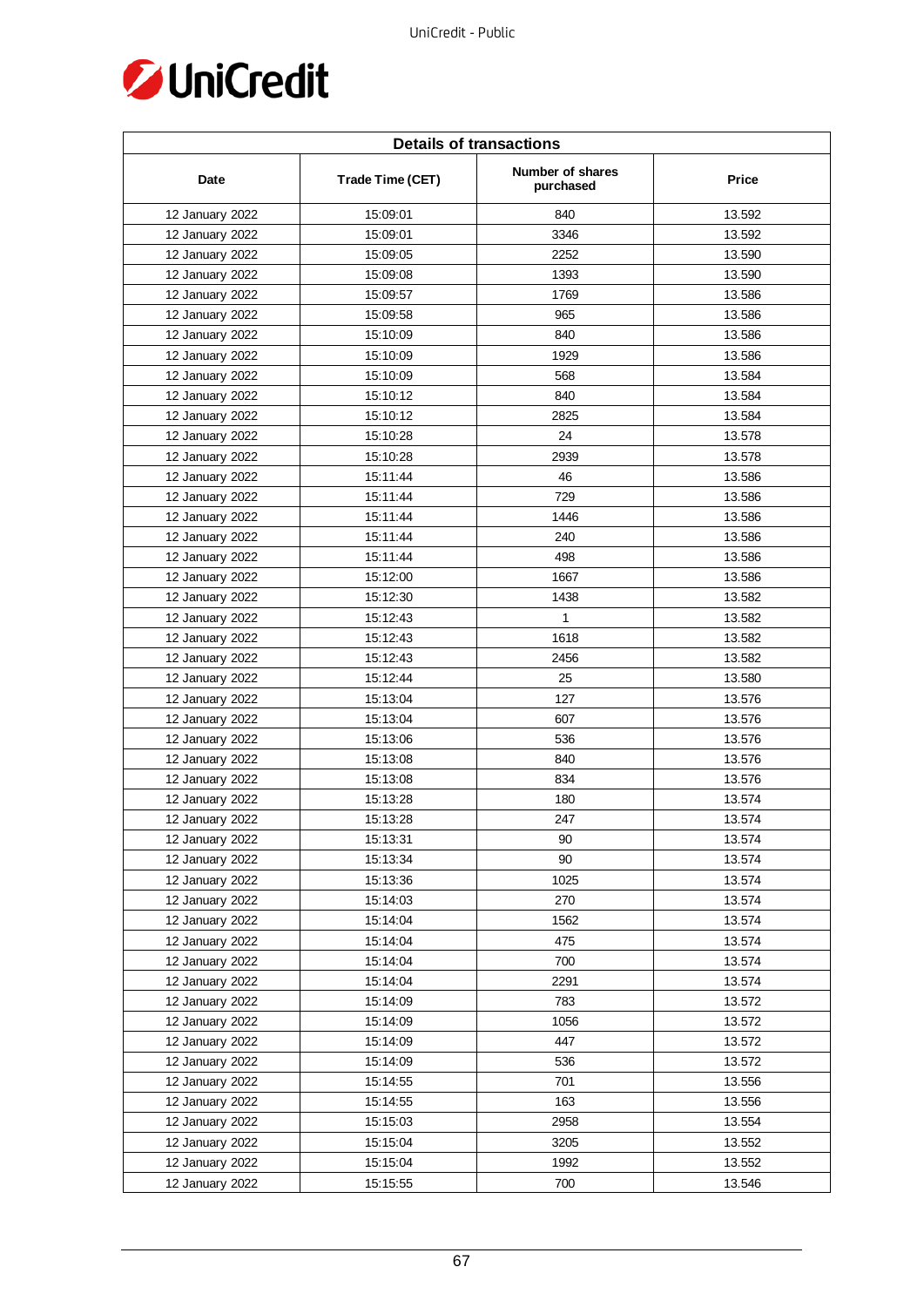

| <b>Details of transactions</b> |                  |                               |              |  |
|--------------------------------|------------------|-------------------------------|--------------|--|
| Date                           | Trade Time (CET) | Number of shares<br>purchased | <b>Price</b> |  |
| 12 January 2022                | 15:15:55         | 1219                          | 13.546       |  |
| 12 January 2022                | 15:15:55         | 839                           | 13.546       |  |
| 12 January 2022                | 15:15:55         | 188                           | 13.546       |  |
| 12 January 2022                | 15:16:05         | 3192                          | 13.544       |  |
| 12 January 2022                | 15:16:08         | 1227                          | 13.542       |  |
| 12 January 2022                | 15:16:47         | 860                           | 13.548       |  |
| 12 January 2022                | 15:16:47         | 1035                          | 13.548       |  |
| 12 January 2022                | 15:16:47         | 365                           | 13.548       |  |
| 12 January 2022                | 15:16:47         | 991                           | 13.548       |  |
| 12 January 2022                | 15:16:50         | 1924                          | 13.550       |  |
| 12 January 2022                | 15:16:50         | 910                           | 13.550       |  |
| 12 January 2022                | 15:16:51         | 185                           | 13.548       |  |
| 12 January 2022                | 15:16:51         | 498                           | 13.548       |  |
| 12 January 2022                | 15:16:51         | 2500                          | 13.548       |  |
| 12 January 2022                | 15:17:44         | 872                           | 13.550       |  |
| 12 January 2022                | 15:17:44         | 625                           | 13.550       |  |
| 12 January 2022                | 15:17:44         | 474                           | 13.550       |  |
| 12 January 2022                | 15:17:44         | 840                           | 13.550       |  |
| 12 January 2022                | 15:17:44         | 253                           | 13.550       |  |
| 12 January 2022                | 15:17:50         | 1800                          | 13.546       |  |
| 12 January 2022                | 15:17:50         | 700                           | 13.546       |  |
| 12 January 2022                | 15:17:51         | 800                           | 13.546       |  |
| 12 January 2022                | 15:17:55         | 707                           | 13.544       |  |
| 12 January 2022                | 15:18:18         | 1000                          | 13.538       |  |
| 12 January 2022                | 15:18:20         | 2200                          | 13.538       |  |
| 12 January 2022                | 15:18:20         | 6502                          | 13.538       |  |
| 12 January 2022                | 15:18:55         | 162                           | 13.536       |  |
| 12 January 2022                | 15:18:57         | 1260                          | 13.536       |  |
| 12 January 2022                | 15:18:57         | 8280                          | 13.536       |  |
| 12 January 2022                | 15:18:58         | 831                           | 13.534       |  |
| 12 January 2022                | 15:18:58         | 555                           | 13.534       |  |
| 12 January 2022                | 15:19:52         | 1517                          | 13.536       |  |
| 12 January 2022                | 15:19:57         | 500                           | 13.536       |  |
| 12 January 2022                | 15:19:58         | 4003                          | 13.536       |  |
| 12 January 2022                | 15:19:58         | 910                           | 13.536       |  |
| 12 January 2022                | 15:19:58         | 557                           | 13.534       |  |
| 12 January 2022                | 15:20:04         | 884                           | 13.534       |  |
| 12 January 2022                | 15:20:13         | 6182                          | 13.534       |  |
| 12 January 2022                | 15:20:14         | 3311                          | 13.532       |  |
| 12 January 2022                | 15:20:14         | 2926                          | 13.532       |  |
| 12 January 2022                | 15:21:35         | 840                           | 13.538       |  |
| 12 January 2022                | 15:21:35         | 3350                          | 13.538       |  |
| 12 January 2022                | 15:21:35         | 5512                          | 13.538       |  |
| 12 January 2022                | 15:21:43         | 213                           | 13.536       |  |
| 12 January 2022                | 15:21:43         | 9489                          | 13.536       |  |
| 12 January 2022                | 15:21:43         | 1386                          | 13.534       |  |
| 12 January 2022                | 15:23:24         | 8316                          | 13.554       |  |
| 12 January 2022                | 15:23:32         | 445                           | 13.552       |  |
| 12 January 2022                | 15:23:43         | 300                           | 13.552       |  |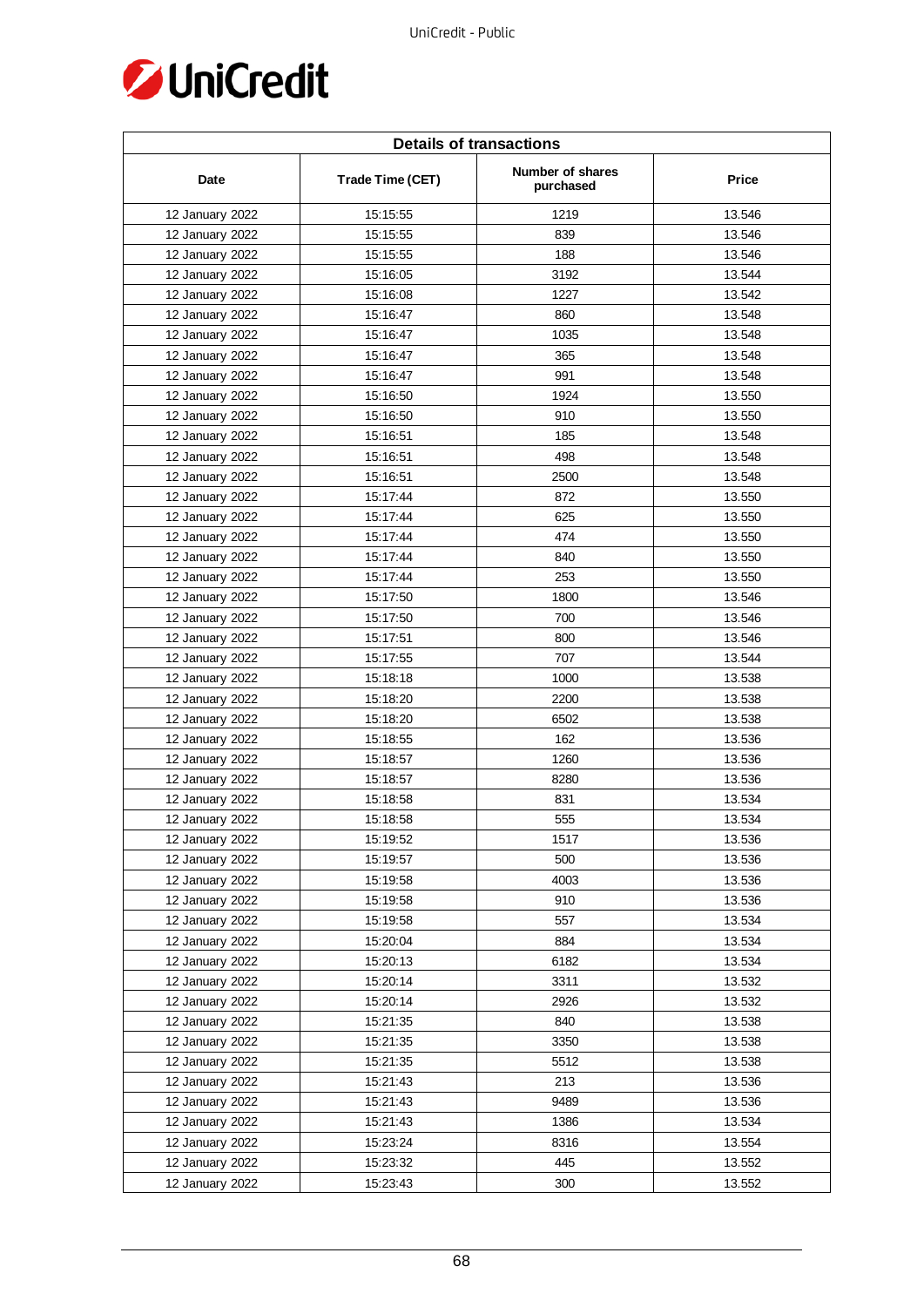

| <b>Details of transactions</b> |                  |                               |        |  |
|--------------------------------|------------------|-------------------------------|--------|--|
| Date                           | Trade Time (CET) | Number of shares<br>purchased | Price  |  |
| 12 January 2022                | 15:23:52         | 189                           | 13.552 |  |
| 12 January 2022                | 15:24:00         | 2650                          | 13.552 |  |
| 12 January 2022                | 15:24:17         | 36                            | 13.552 |  |
| 12 January 2022                | 15:24:21         | 196                           | 13.552 |  |
| 12 January 2022                | 15:24:28         | 531                           | 13.552 |  |
| 12 January 2022                | 15:24:28         | 3276                          | 13.552 |  |
| 12 January 2022                | 15:24:35         | 4851                          | 13.550 |  |
| 12 January 2022                | 15:24:51         | 2269                          | 13.548 |  |
| 12 January 2022                | 15:25:00         | 174                           | 13.550 |  |
| 12 January 2022                | 15:25:00         | 206                           | 13.550 |  |
| 12 January 2022                | 15:25:00         | 1143                          | 13.550 |  |
| 12 January 2022                | 15:25:00         | 427                           | 13.550 |  |
| 12 January 2022                | 15:25:00         | 700                           | 13.550 |  |
| 12 January 2022                | 15:25:00         | 1920                          | 13.550 |  |
| 12 January 2022                | 15:25:05         | 888                           | 13.548 |  |
| 12 January 2022                | 15:25:07         | 2900                          | 13.548 |  |
| 12 January 2022                | 15:25:16         | 700                           | 13.548 |  |
| 12 January 2022                | 15:25:16         | 2100                          | 13.548 |  |
| 12 January 2022                | 15:25:16         | 152                           | 13.548 |  |
| 12 January 2022                | 15:25:16         | 1989                          | 13.546 |  |
| 12 January 2022                | 15:25:16         | 5131                          | 13.546 |  |
| 12 January 2022                | 15:26:41         | 2745                          | 13.528 |  |
| 12 January 2022                | 15:26:44         | 8658                          | 13.530 |  |
| 12 January 2022                | 15:26:46         | 1007                          | 13.528 |  |
| 12 January 2022                | 15:26:46         | 8172                          | 13.528 |  |
| 12 January 2022                | 15:26:49         | 643                           | 13.524 |  |
| 12 January 2022                | 15:27:39         | 4326                          | 13.532 |  |
| 12 January 2022                | 15:28:20         | 344                           | 13.534 |  |
| 12 January 2022                | 15:28:21         | 116                           | 13.534 |  |
| 12 January 2022                | 15:28:24         | 263                           | 13.534 |  |
| 12 January 2022                | 15:28:24         | 84                            | 13.534 |  |
| 12 January 2022                | 15:28:28         | 116                           | 13.534 |  |
| 12 January 2022                | 15:28:29         | 723                           | 13.534 |  |
| 12 January 2022                | 15:28:31         | 90                            | 13.534 |  |
| 12 January 2022                | 15:28:33         | 349                           | 13.534 |  |
| 12 January 2022                | 15:28:34         | 90                            | 13.534 |  |
| 12 January 2022                | 15:28:37         | 84                            | 13.534 |  |
| 12 January 2022                | 15:28:41         | 116                           | 13.534 |  |
| 12 January 2022                | 15:28:41         | 5248                          | 13.534 |  |
| 12 January 2022                | 15:28:41         | 509                           | 13.532 |  |
| 12 January 2022                | 15:28:41         | 7114                          | 13.532 |  |
| 12 January 2022                | 15:29:31         | 5544                          | 13.538 |  |
| 12 January 2022                | 15:30:05         | 8316                          | 13.548 |  |
| 12 January 2022                | 15:30:05         | 6930                          | 13.546 |  |
| 12 January 2022                | 15:30:06         | 98                            | 13.544 |  |
| 12 January 2022                | 15:30:06         | 700                           | 13.544 |  |
| 12 January 2022                | 15:30:21         | 840                           | 13.548 |  |
| 12 January 2022                | 15:30:21         | 3906                          | 13.548 |  |
| 12 January 2022                | 15:31:32         | 9702                          | 13.552 |  |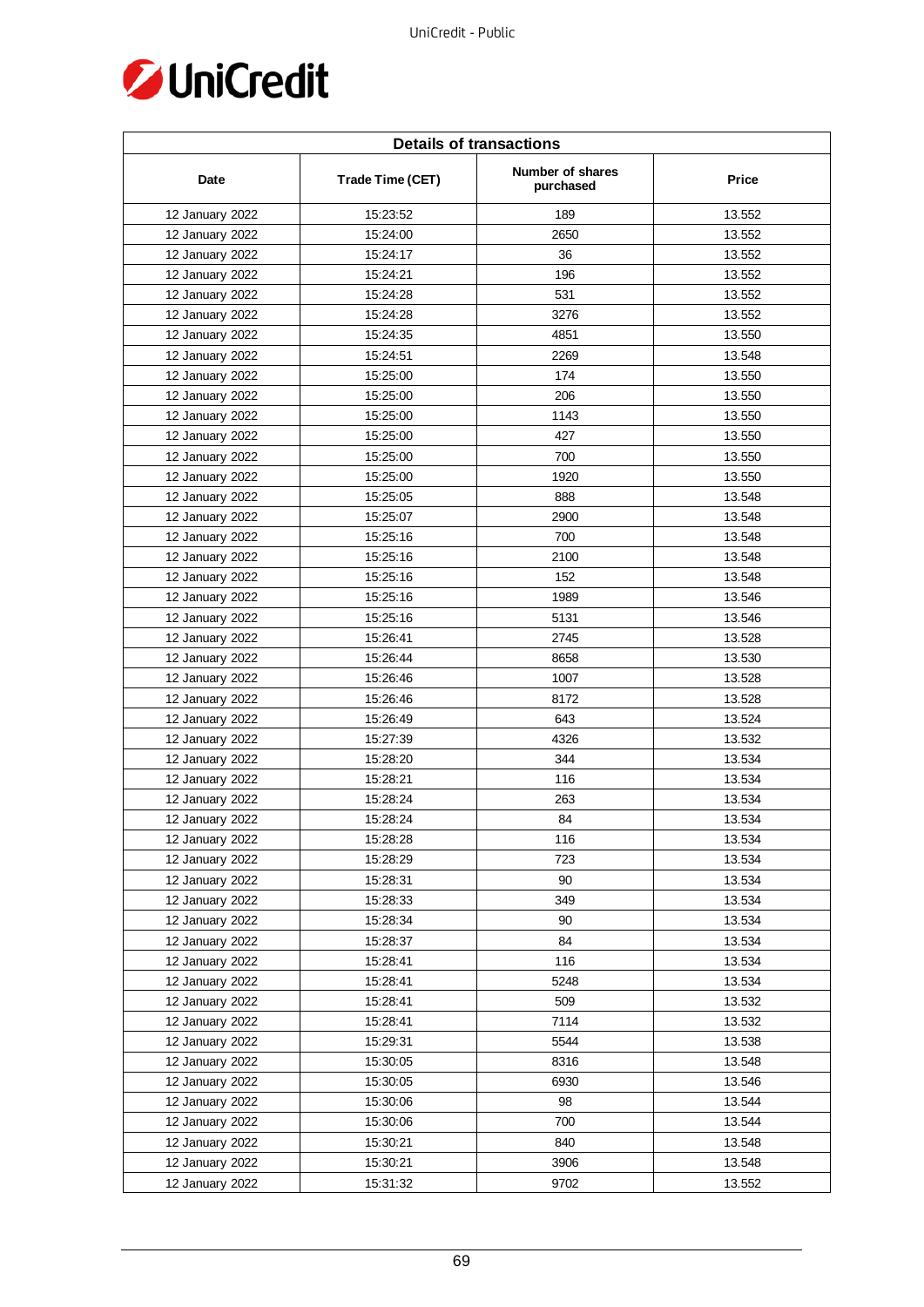

| <b>Details of transactions</b> |                  |                               |        |  |
|--------------------------------|------------------|-------------------------------|--------|--|
| Date                           | Trade Time (CET) | Number of shares<br>purchased | Price  |  |
| 12 January 2022                | 15:31:32         | 9009                          | 13.550 |  |
| 12 January 2022                | 15:31:32         | 6930                          | 13.548 |  |
| 12 January 2022                | 15:33:12         | 1000                          | 13.534 |  |
| 12 January 2022                | 15:33:12         | 5930                          | 13.534 |  |
| 12 January 2022                | 15:33:13         | 2504                          | 13.532 |  |
| 12 January 2022                | 15:33:25         | 200                           | 13.532 |  |
| 12 January 2022                | 15:33:39         | 6305                          | 13.532 |  |
| 12 January 2022                | 15:33:53         | 3875                          | 13.530 |  |
| 12 January 2022                | 15:33:53         | 976                           | 13.530 |  |
| 12 January 2022                | 15:34:57         | 1153                          | 13.534 |  |
| 12 January 2022                | 15:34:57         | 4409                          | 13.534 |  |
| 12 January 2022                | 15:34:57         | 880                           | 13.534 |  |
| 12 January 2022                | 15:34:57         | 2528                          | 13.534 |  |
| 12 January 2022                | 15:34:57         | 40                            | 13.534 |  |
| 12 January 2022                | 15:35:00         | 7665                          | 13.530 |  |
| 12 January 2022                | 15:35:00         | 2730                          | 13.530 |  |
| 12 January 2022                | 15:35:04         | 627                           | 13.528 |  |
| 12 January 2022                | 15:35:04         | 758                           | 13.528 |  |
| 12 January 2022                | 15:36:42         | 1630                          | 13.528 |  |
| 12 January 2022                | 15:36:42         | 5993                          | 13.528 |  |
| 12 January 2022                | 15:36:42         | 6930                          | 13.526 |  |
| 12 January 2022                | 15:37:02         | 136                           | 13.524 |  |
| 12 January 2022                | 15:37:02         | 6101                          | 13.524 |  |
| 12 January 2022                | 15:38:09         | 1554                          | 13.530 |  |
| 12 January 2022                | 15:38:09         | 5376                          | 13.530 |  |
| 12 January 2022                | 15:38:10         | 1018                          | 13.528 |  |
| 12 January 2022                | 15:38:15         | 3177                          | 13.528 |  |
| 12 January 2022                | 15:38:20         | 3428                          | 13.528 |  |
| 12 January 2022                | 15:38:21         | 1260                          | 13.526 |  |
| 12 January 2022                | 15:38:21         | 4977                          | 13.526 |  |
| 12 January 2022                | 15:39:58         | 59                            | 13.518 |  |
| 12 January 2022                | 15:40:00         | 241                           | 13.518 |  |
| 12 January 2022                | 15:40:08         | 444                           | 13.524 |  |
| 12 January 2022                | 15:40:08         | 6849                          | 13.524 |  |
| 12 January 2022                | 15:40:10         | 1393                          | 13.522 |  |
| 12 January 2022                | 15:40:10         | 6563                          | 13.522 |  |
| 12 January 2022                | 15:40:10         | 5544                          | 13.522 |  |
| 12 January 2022                | 15:41:40         | 7623                          | 13.524 |  |
| 12 January 2022                | 15:41:42         | 2780                          | 13.522 |  |
| 12 January 2022                | 15:41:42         | 4150                          | 13.522 |  |
| 12 January 2022                | 15:41:43         | 1817                          | 13.520 |  |
| 12 January 2022                | 15:41:43         | 4420                          | 13.520 |  |
| 12 January 2022                | 15:43:13         | 2199                          | 13.536 |  |
| 12 January 2022                | 15:43:13         | 6117                          | 13.536 |  |
| 12 January 2022                | 15:44:10         | 1402                          | 13.538 |  |
| 12 January 2022                | 15:44:10         | 4835                          | 13.538 |  |
| 12 January 2022                | 15:44:50         | 363                           | 13.544 |  |
| 12 January 2022                | 15:44:53         | 1260                          | 13.544 |  |
| 12 January 2022                | 15:45:03         | 359                           | 13.554 |  |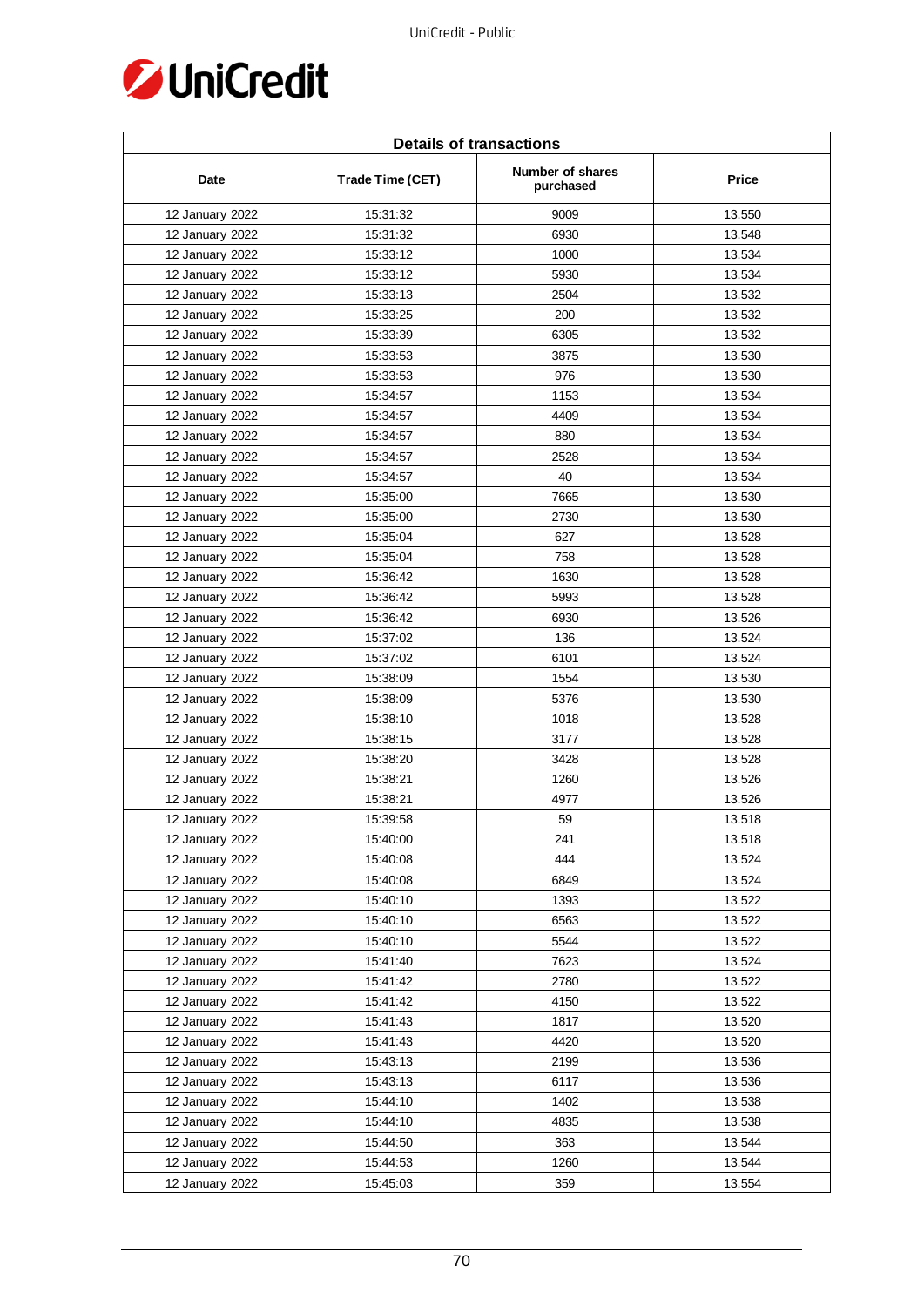

| <b>Details of transactions</b> |                  |                               |        |  |
|--------------------------------|------------------|-------------------------------|--------|--|
| Date                           | Trade Time (CET) | Number of shares<br>purchased | Price  |  |
| 12 January 2022                | 15:45:03         | 2636                          | 13.554 |  |
| 12 January 2022                | 15:45:03         | 570                           | 13.554 |  |
| 12 January 2022                | 15:45:16         | 134                           | 13.570 |  |
| 12 January 2022                | 15:45:21         | 700                           | 13.580 |  |
| 12 January 2022                | 15:45:21         | 4355                          | 13.580 |  |
| 12 January 2022                | 15:45:36         | 1000                          | 13.576 |  |
| 12 January 2022                | 15:45:37         | 2167                          | 13.576 |  |
| 12 January 2022                | 15:45:38         | 1888                          | 13.574 |  |
| 12 January 2022                | 15:46:07         | 1555                          | 13.568 |  |
| 12 January 2022                | 15:46:08         | 1000                          | 13.568 |  |
| 12 January 2022                | 15:46:08         | 607                           | 13.568 |  |
| 12 January 2022                | 15:46:13         | 3159                          | 13.566 |  |
| 12 January 2022                | 15:46:13         | 2430                          | 13.566 |  |
| 12 January 2022                | 15:46:55         | 4265                          | 13.574 |  |
| 12 January 2022                | 15:46:56         | 1244                          | 13.572 |  |
| 12 January 2022                | 15:46:56         | 3446                          | 13.572 |  |
| 12 January 2022                | 15:46:56         | 1832                          | 13.572 |  |
| 12 January 2022                | 15:47:35         | 420                           | 13.572 |  |
| 12 January 2022                | 15:47:44         | 650                           | 13.570 |  |
| 12 January 2022                | 15:47:44         | 632                           | 13.570 |  |
| 12 January 2022                | 15:47:44         | 460                           | 13.570 |  |
| 12 January 2022                | 15:47:44         | 456                           | 13.570 |  |
| 12 January 2022                | 15:47:44         | 317                           | 13.570 |  |
| 12 January 2022                | 15:47:44         | 254                           | 13.570 |  |
| 12 January 2022                | 15:47:48         | 3272                          | 13.568 |  |
| 12 January 2022                | 15:47:48         | 1510                          | 13.566 |  |
| 12 January 2022                | 15:48:20         | 1627                          | 13.580 |  |
| 12 January 2022                | 15:48:20         | 1666                          | 13.580 |  |
| 12 January 2022                | 15:48:23         | 4704                          | 13.578 |  |
| 12 January 2022                | 15:48:59         | 834                           | 13.580 |  |
| 12 January 2022                | 15:48:59         | 700                           | 13.580 |  |
| 12 January 2022                | 15:48:59         | 231                           | 13.580 |  |
| 12 January 2022                | 15:48:59         | 140                           | 13.580 |  |
| 12 January 2022                | 15:48:59         | 460                           | 13.580 |  |
| 12 January 2022                | 15:49:21         | 445                           | 13.586 |  |
| 12 January 2022                | 15:49:21         | 2717                          | 13.586 |  |
| 12 January 2022                | 15:49:21         | 473                           | 13.586 |  |
| 12 January 2022                | 15:49:21         | 2128                          | 13.584 |  |
| 12 January 2022                | 15:49:21         | 530                           | 13.586 |  |
| 12 January 2022                | 15:49:21         | 2602                          | 13.584 |  |
| 12 January 2022                | 15:49:21         | 829                           | 13.584 |  |
| 12 January 2022                | 15:49:21         | 923                           | 13.584 |  |
| 12 January 2022                | 15:49:21         | 881                           | 13.584 |  |
| 12 January 2022                | 15:49:21         | 597                           | 13.584 |  |
| 12 January 2022                | 15:49:21         | 892                           | 13.584 |  |
| 12 January 2022                | 15:50:14         | 91                            | 13.586 |  |
| 12 January 2022                | 15:50:16         | 92                            | 13.586 |  |
| 12 January 2022                | 15:50:33         | 6903                          | 13.594 |  |
|                                |                  |                               |        |  |
| 12 January 2022                | 15:50:50         | 979                           | 13.606 |  |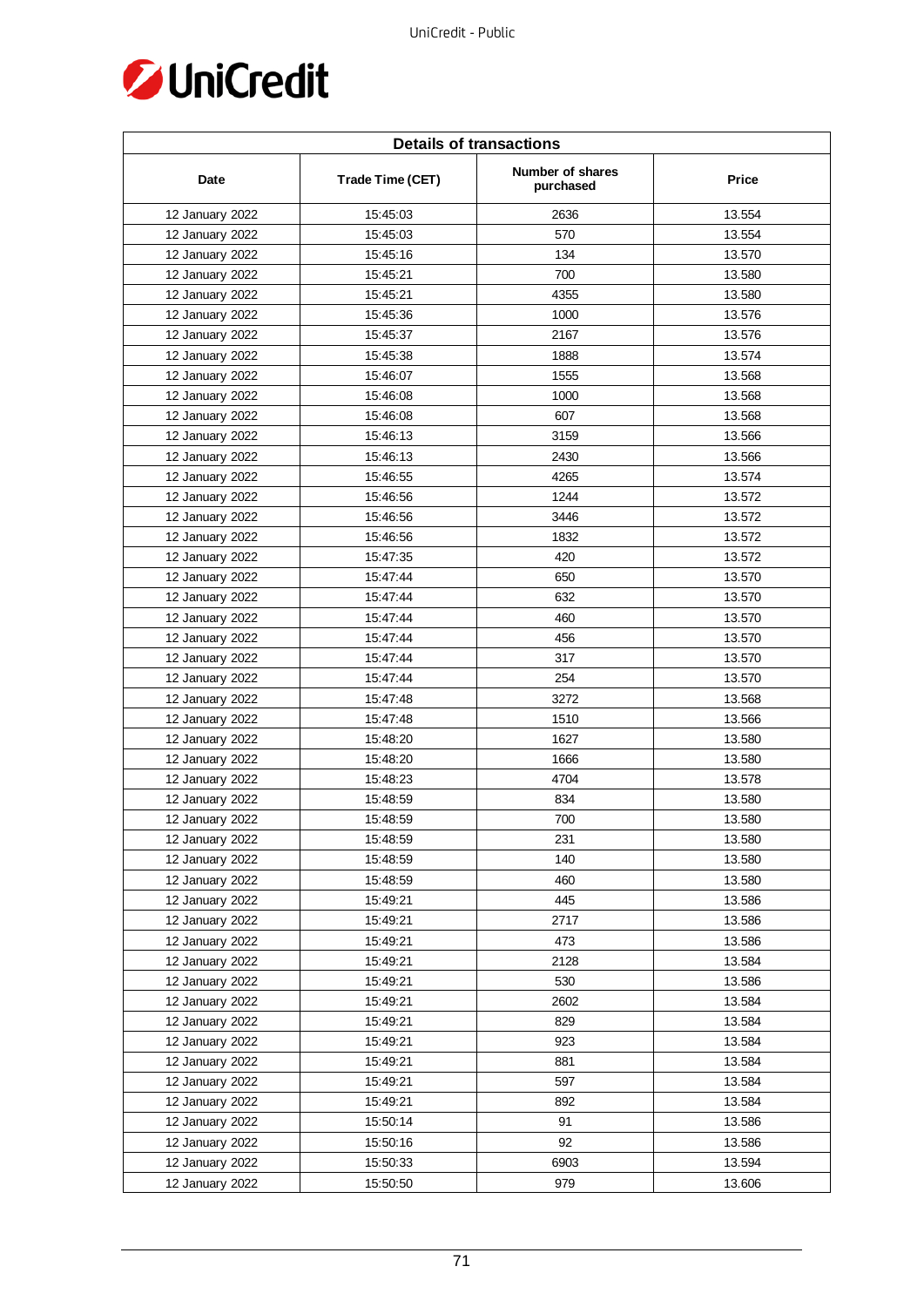

| <b>Details of transactions</b> |                  |                               |        |  |
|--------------------------------|------------------|-------------------------------|--------|--|
| Date                           | Trade Time (CET) | Number of shares<br>purchased | Price  |  |
| 12 January 2022                | 15:50:52         | 2074                          | 13.606 |  |
| 12 January 2022                | 15:50:57         | 2100                          | 13.604 |  |
| 12 January 2022                | 15:50:57         | 1240                          | 13.604 |  |
| 12 January 2022                | 15:50:57         | 2570                          | 13.604 |  |
| 12 January 2022                | 15:51:32         | 1000                          | 13.596 |  |
| 12 January 2022                | 15:51:32         | 327                           | 13.596 |  |
| 12 January 2022                | 15:51:32         | 1353                          | 13.596 |  |
| 12 January 2022                | 15:51:32         | 315                           | 13.596 |  |
| 12 January 2022                | 15:51:46         | 641                           | 13.598 |  |
| 12 January 2022                | 15:51:46         | 700                           | 13.598 |  |
| 12 January 2022                | 15:51:46         | 111                           | 13.598 |  |
| 12 January 2022                | 15:51:46         | 950                           | 13.598 |  |
| 12 January 2022                | 15:51:46         | 840                           | 13.598 |  |
| 12 January 2022                | 15:51:46         | 352                           | 13.598 |  |
| 12 January 2022                | 15:51:51         | 1900                          | 13.594 |  |
| 12 January 2022                | 15:51:51         | 1844                          | 13.594 |  |
| 12 January 2022                | 15:51:52         | 90                            | 13.592 |  |
| 12 January 2022                | 15:52:24         | 2970                          | 13.592 |  |
| 12 January 2022                | 15:52:25         | 154                           | 13.592 |  |
| 12 January 2022                | 15:52:28         | 3158                          | 13.590 |  |
| 12 January 2022                | 15:52:28         | 2522                          | 13.588 |  |
| 12 January 2022                | 15:53:04         | 2617                          | 13.598 |  |
| 12 January 2022                | 15:53:04         | 412                           | 13.598 |  |
| 12 January 2022                | 15:53:10         | 1600                          | 13.594 |  |
| 12 January 2022                | 15:53:11         | 2374                          | 13.594 |  |
| 12 January 2022                | 15:53:14         | 2956                          | 13.594 |  |
| 12 January 2022                | 15:53:16         | 614                           | 13.592 |  |
| 12 January 2022                | 15:53:16         | 9781                          | 13.592 |  |
| 12 January 2022                | 15:54:19         | 3465                          | 13.598 |  |
| 12 January 2022                | 15:55:08         | 553                           | 13.624 |  |
| 12 January 2022                | 15:55:08         | 700                           | 13.624 |  |
| 12 January 2022                | 15:55:08         | 6370                          | 13.624 |  |
| 12 January 2022                | 15:55:11         | 2180                          | 13.620 |  |
| 12 January 2022                | 15:55:11         | 6829                          | 13.620 |  |
| 12 January 2022                | 15:55:11         | 6307                          | 13.620 |  |
| 12 January 2022                | 15:56:34         | 1589                          | 13.588 |  |
| 12 January 2022                | 15:56:34         | 3565                          | 13.588 |  |
| 12 January 2022                | 15:56:34         | 6185                          | 13.586 |  |
| 12 January 2022                | 15:56:39         | 4123                          | 13.584 |  |
| 12 January 2022                | 15:58:18         | 7242                          | 13.580 |  |
| 12 January 2022                | 15:58:18         | 5793                          | 13.578 |  |
| 12 January 2022                | 15:58:18         | 3863                          | 13.576 |  |
| 12 January 2022                | 15:59:55         | 4247                          | 13.572 |  |
| 12 January 2022                | 16:00:13         | 4247                          | 13.584 |  |
| 12 January 2022                | 16:01:17         | 3542                          | 13.582 |  |
| 12 January 2022                | 16:01:17         | 705                           | 13.582 |  |
| 12 January 2022                | 16:02:07         | 6343                          | 13.606 |  |
| 12 January 2022                | 16:02:20         | 2720                          | 13.606 |  |
| 12 January 2022                | 16:02:22         | 4335                          | 13.608 |  |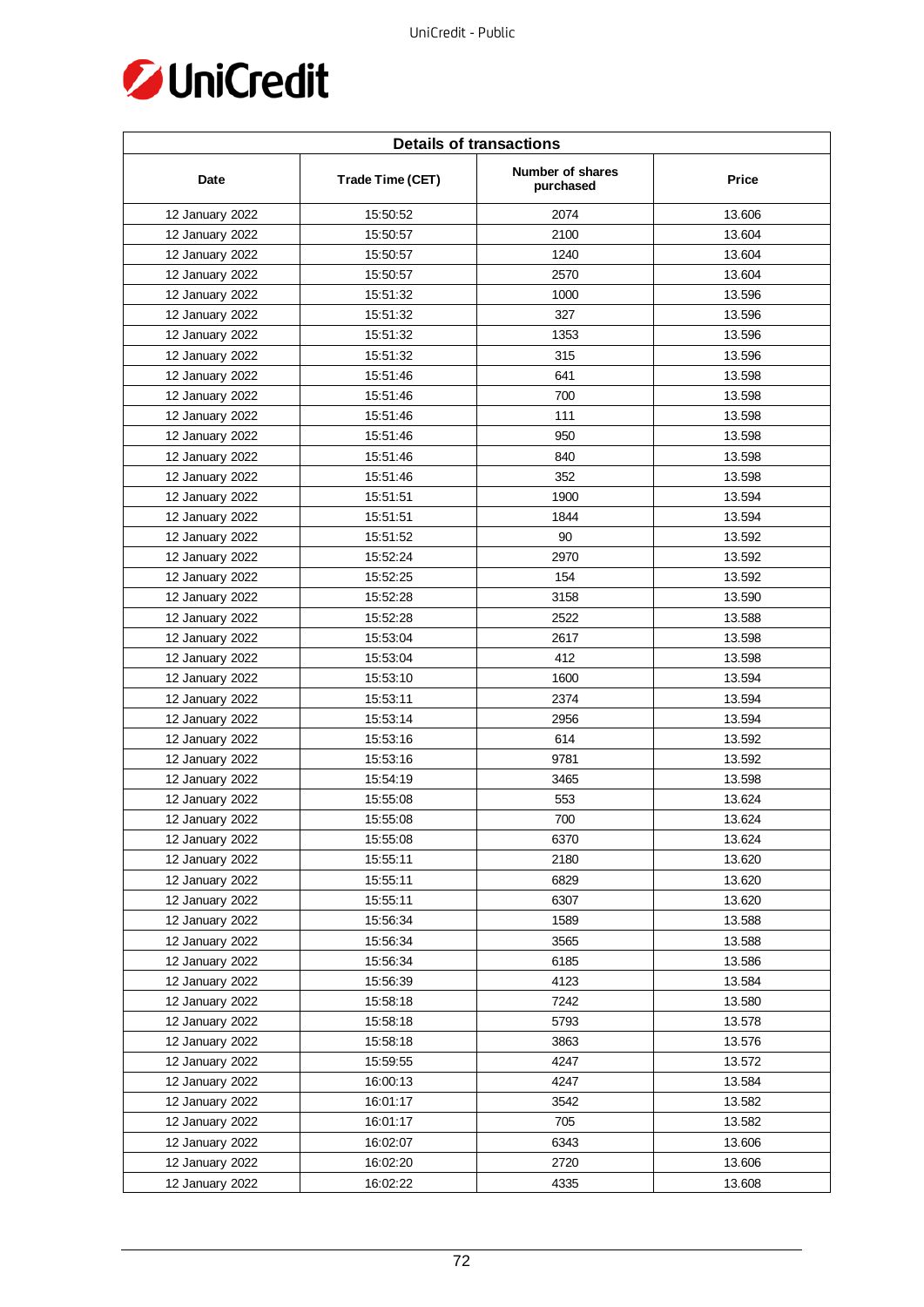

| <b>Details of transactions</b> |                  |                               |        |  |
|--------------------------------|------------------|-------------------------------|--------|--|
| Date                           | Trade Time (CET) | Number of shares<br>purchased | Price  |  |
| 12 January 2022                | 16:02:22         | 196                           | 13.608 |  |
| 12 January 2022                | 16:03:10         | 9702                          | 13.590 |  |
| 12 January 2022                | 16:03:10         | 8316                          | 13.588 |  |
| 12 January 2022                | 16:03:11         | 205                           | 13.586 |  |
| 12 January 2022                | 16:03:11         | 6725                          | 13.586 |  |
| 12 January 2022                | 16:05:01         | 197                           | 13.584 |  |
| 12 January 2022                | 16:05:01         | 857                           | 13.584 |  |
| 12 January 2022                | 16:05:01         | 272                           | 13.584 |  |
| 12 January 2022                | 16:05:10         | 25                            | 13.584 |  |
| 12 January 2022                | 16:05:10         | 5425                          | 13.584 |  |
| 12 January 2022                | 16:05:17         | 1444                          | 13.580 |  |
| 12 January 2022                | 16:05:17         | 8720                          | 13.580 |  |
| 12 January 2022                | 16:05:17         | 3388                          | 13.578 |  |
| 12 January 2022                | 16:06:30         | 242                           | 13.586 |  |
| 12 January 2022                | 16:06:30         | 420                           | 13.586 |  |
| 12 January 2022                | 16:06:54         | 2098                          | 13.586 |  |
| 12 January 2022                | 16:06:55         | 2200                          | 13.586 |  |
| 12 January 2022                | 16:06:55         | 694                           | 13.586 |  |
| 12 January 2022                | 16:07:02         | 6785                          | 13.584 |  |
| 12 January 2022                | 16:08:25         | 397                           | 13.588 |  |
| 12 January 2022                | 16:08:25         | 6328                          | 13.588 |  |
| 12 January 2022                | 16:08:35         | 4523                          | 13.586 |  |
| 12 January 2022                | 16:08:35         | 1591                          | 13.586 |  |
| 12 January 2022                | 16:08:35         | 5503                          | 13.584 |  |
| 12 January 2022                | 16:10:05         | 5395                          | 13.602 |  |
| 12 January 2022                | 16:10:05         | 4855                          | 13.600 |  |
| 12 January 2022                | 16:10:05         | 973                           | 13.600 |  |
| 12 January 2022                | 16:10:05         | 854                           | 13.598 |  |
| 12 January 2022                | 16:10:05         | 1159                          | 13.598 |  |
| 12 January 2022                | 16:10:05         | 3382                          | 13.598 |  |
| 12 January 2022                | 16:11:40         | 8038                          | 13.598 |  |
| 12 January 2022                | 16:12:08         | 700                           | 13.596 |  |
| 12 January 2022                | 16:12:08         | 4324                          | 13.596 |  |
| 12 January 2022                | 16:12:08         | 2010                          | 13.594 |  |
| 12 January 2022                | 16:13:12         | 8316                          | 13.594 |  |
| 12 January 2022                | 16:13:12         | 10395                         | 13.594 |  |
| 12 January 2022                | 16:13:12         | 8316                          | 13.592 |  |
| 12 January 2022                | 16:14:54         | 183                           | 13.592 |  |
| 12 January 2022                | 16:14:56         | 245                           | 13.592 |  |
| 12 January 2022                | 16:14:57         | 126                           | 13.592 |  |
| 12 January 2022                | 16:14:58         | 310                           | 13.592 |  |
| 12 January 2022                | 16:14:59         | 190                           | 13.592 |  |
| 12 January 2022                | 16:14:59         | 147                           | 13.592 |  |
| 12 January 2022                | 16:15:01         | 168                           | 13.592 |  |
| 12 January 2022                | 16:15:05         | 164                           | 13.592 |  |
| 12 January 2022                | 16:15:07         | 352                           | 13.592 |  |
| 12 January 2022                | 16:15:10         | 205                           | 13.592 |  |
| 12 January 2022                | 16:15:12         | 99                            | 13.592 |  |
| 12 January 2022                | 16:15:15         | 206                           | 13.592 |  |
|                                |                  |                               |        |  |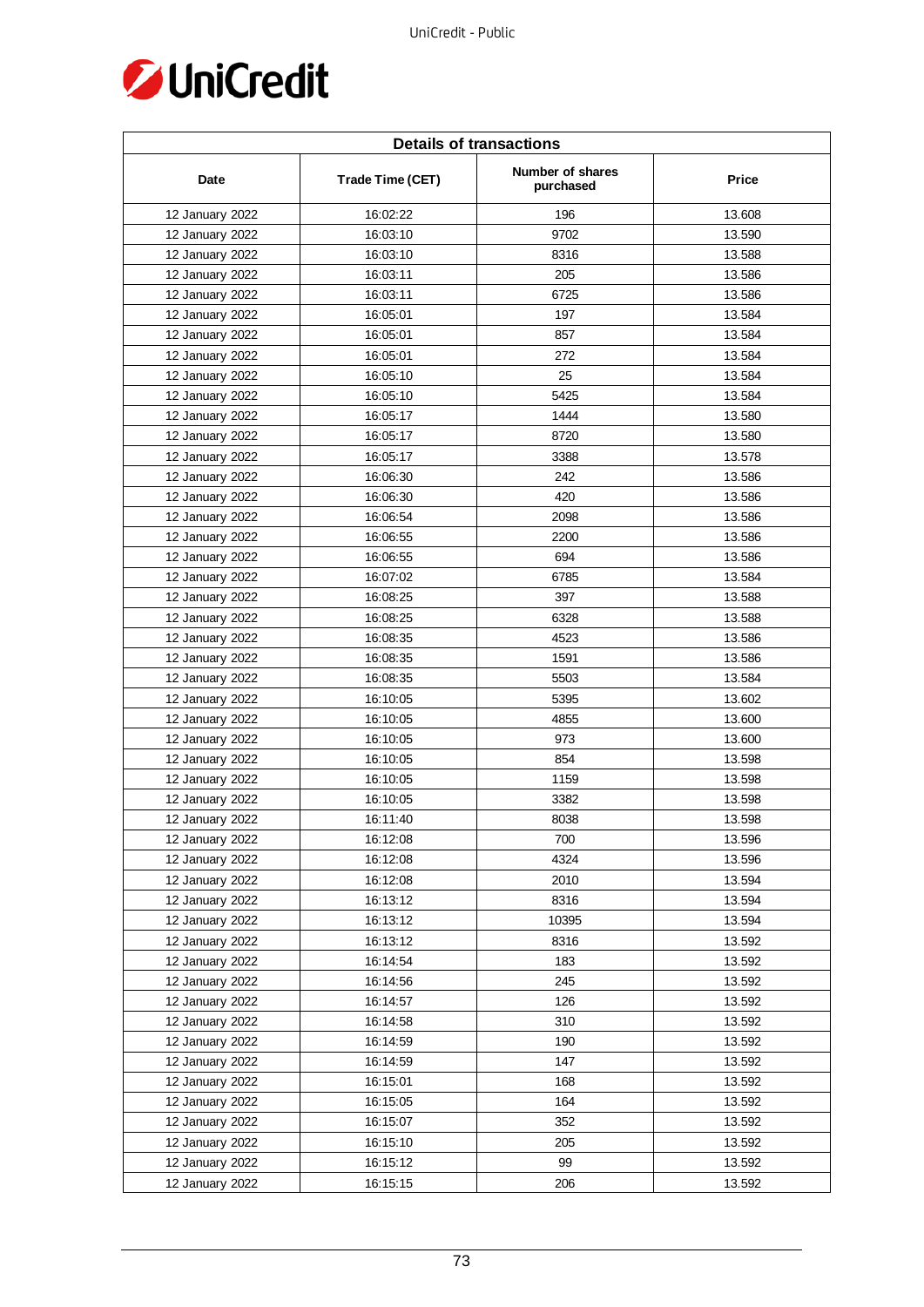

| <b>Details of transactions</b> |                  |                               |        |  |
|--------------------------------|------------------|-------------------------------|--------|--|
| Date                           | Trade Time (CET) | Number of shares<br>purchased | Price  |  |
| 12 January 2022                | 16:15:17         | 4328                          | 13.592 |  |
| 12 January 2022                | 16:15:17         | 2201                          | 13.592 |  |
| 12 January 2022                | 16:15:17         | 3667                          | 13.592 |  |
| 12 January 2022                | 16:15:19         | 6112                          | 13.588 |  |
| 12 January 2022                | 16:16:30         | 76                            | 13.580 |  |
| 12 January 2022                | 16:16:40         | 3827                          | 13.580 |  |
| 12 January 2022                | 16:17:17         | 228                           | 13.584 |  |
| 12 January 2022                | 16:17:37         | 1453                          | 13.590 |  |
| 12 January 2022                | 16:17:50         | 212                           | 13.588 |  |
| 12 January 2022                | 16:17:50         | 1465                          | 13.588 |  |
| 12 January 2022                | 16:18:15         | 9411                          | 13.588 |  |
| 12 January 2022                | 16:18:15         | 606                           | 13.588 |  |
| 12 January 2022                | 16:18:33         | 286                           | 13.598 |  |
| 12 January 2022                | 16:18:33         | 3721                          | 13.598 |  |
| 12 January 2022                | 16:19:07         | 2484                          | 13.596 |  |
| 12 January 2022                | 16:19:07         | 1453                          | 13.596 |  |
| 12 January 2022                | 16:19:07         | 1396                          | 13.596 |  |
| 12 January 2022                | 16:19:07         | 677                           | 13.596 |  |
| 12 January 2022                | 16:19:58         | 7776                          | 13.586 |  |
| 12 January 2022                | 16:19:58         | 2810                          | 13.584 |  |
| 12 January 2022                | 16:19:58         | 5521                          | 13.584 |  |
| 12 January 2022                | 16:19:58         | 6515                          | 13.582 |  |
| 12 January 2022                | 16:19:58         | 150                           | 13.582 |  |
| 12 January 2022                | 16:22:11         | 3885                          | 13.582 |  |
| 12 January 2022                | 16:22:14         | 1501                          | 13.580 |  |
| 12 January 2022                | 16:22:14         | 2384                          | 13.580 |  |
| 12 January 2022                | 16:23:09         | 700                           | 13.586 |  |
| 12 January 2022                | 16:23:19         | 595                           | 13.586 |  |
| 12 January 2022                | 16:23:19         | 7504                          | 13.586 |  |
| 12 January 2022                | 16:24:00         | 3000                          | 13.584 |  |
| 12 January 2022                | 16:24:00         | 6702                          | 13.584 |  |
| 12 January 2022                | 16:24:12         | 2289                          | 13.582 |  |
| 12 January 2022                | 16:24:59         | 100                           | 13.592 |  |
| 12 January 2022                | 16:25:22         | 2797                          | 13.592 |  |
| 12 January 2022                | 16:25:22         | 4033                          | 13.592 |  |
| 12 January 2022                | 16:25:28         | 1014                          | 13.594 |  |
| 12 January 2022                | 16:25:28         | 2729                          | 13.594 |  |
| 12 January 2022                | 16:25:28         | 1793                          | 13.594 |  |
| 12 January 2022                | 16:25:28         | 396                           | 13.594 |  |
| 12 January 2022                | 16:25:30         | 1778                          | 13.594 |  |
| 12 January 2022                | 16:25:43         | 3566                          | 13.590 |  |
| 12 January 2022                | 16:26:02         | 2584                          | 13.590 |  |
| 12 January 2022                | 16:26:35         | 1255                          | 13.596 |  |
| 12 January 2022                | 16:26:35         | 235                           | 13.596 |  |
| 12 January 2022                | 16:26:40         | 6526                          | 13.596 |  |
| 12 January 2022                | 16:26:58         | 422                           | 13.594 |  |
| 12 January 2022                | 16:26:58         | 9000                          | 13.594 |  |
| 12 January 2022                | 16:26:58         | 600                           | 13.594 |  |
| 12 January 2022                | 16:28:13         | 937                           | 13.596 |  |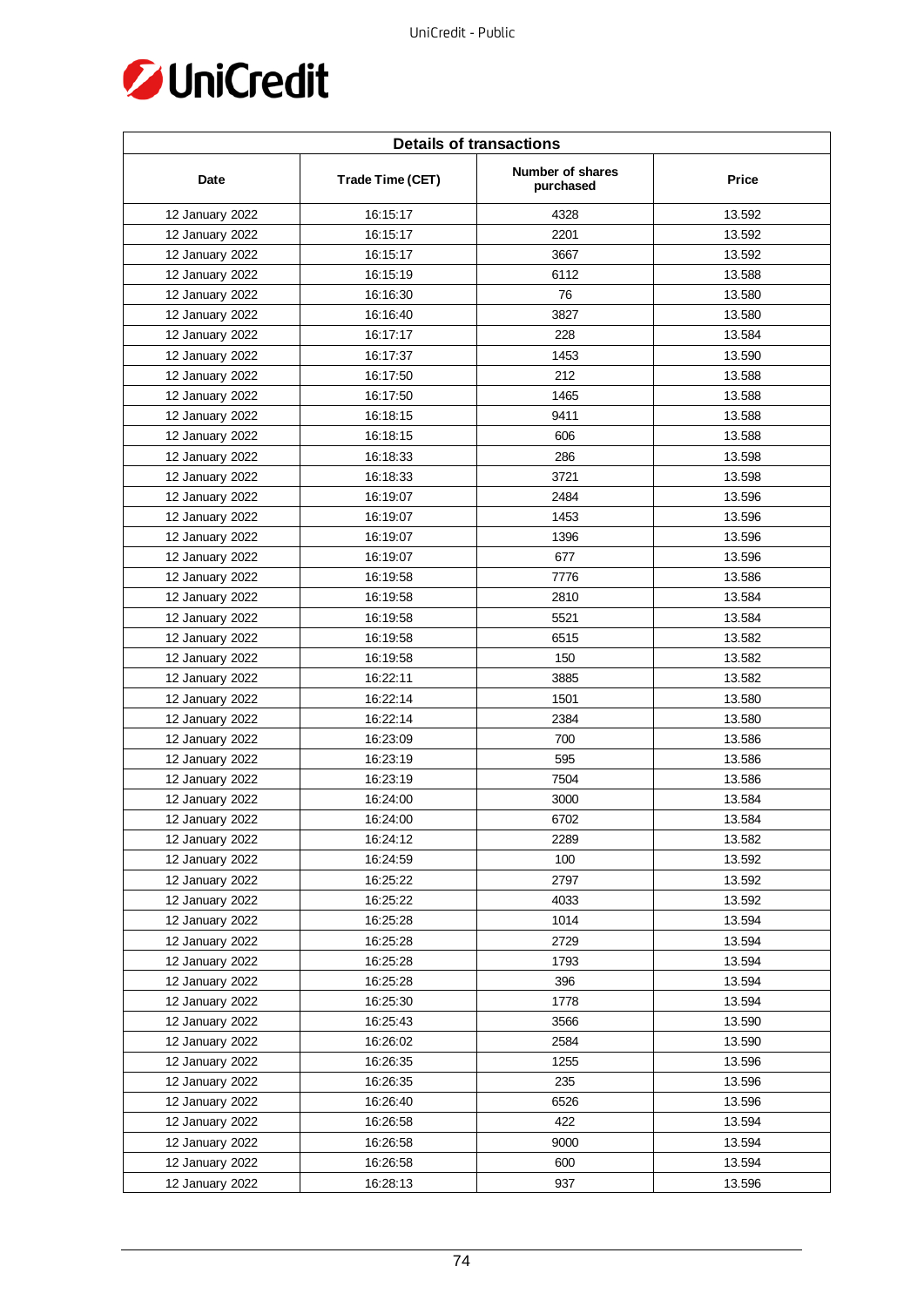

| <b>Details of transactions</b> |                  |                               |        |  |
|--------------------------------|------------------|-------------------------------|--------|--|
| Date                           | Trade Time (CET) | Number of shares<br>purchased | Price  |  |
| 12 January 2022                | 16:28:22         | 6                             | 13.596 |  |
| 12 January 2022                | 16:28:32         | 210                           | 13.596 |  |
| 12 January 2022                | 16:28:46         | 6408                          | 13.598 |  |
| 12 January 2022                | 16:30:09         | 403                           | 13.602 |  |
| 12 January 2022                | 16:30:09         | 1904                          | 13.602 |  |
| 12 January 2022                | 16:30:10         | 79                            | 13.602 |  |
| 12 January 2022                | 16:30:13         | 134                           | 13.602 |  |
| 12 January 2022                | 16:30:13         | 723                           | 13.602 |  |
| 12 January 2022                | 16:30:16         | 135                           | 13.602 |  |
| 12 January 2022                | 16:30:19         | 134                           | 13.602 |  |
| 12 January 2022                | 16:30:20         | 5497                          | 13.602 |  |
| 12 January 2022                | 16:30:23         | 8316                          | 13.600 |  |
| 12 January 2022                | 16:30:35         | 1430                          | 13.594 |  |
| 12 January 2022                | 16:30:35         | 2035                          | 13.594 |  |
| 12 January 2022                | 16:31:35         | 1979                          | 13.602 |  |
| 12 January 2022                | 16:31:38         | 339                           | 13.606 |  |
| 12 January 2022                | 16:31:39         | 78                            | 13.606 |  |
| 12 January 2022                | 16:31:39         | $\mathbf{1}$                  | 13.606 |  |
| 12 January 2022                | 16:31:41         | 700                           | 13.606 |  |
| 12 January 2022                | 16:31:41         | 3344                          | 13.606 |  |
| 12 January 2022                | 16:32:07         | 1750                          | 13.606 |  |
| 12 January 2022                | 16:32:07         | 3866                          | 13.606 |  |
| 12 January 2022                | 16:32:07         | 1336                          | 13.604 |  |
| 12 January 2022                | 16:32:07         | 1603                          | 13.604 |  |
| 12 January 2022                | 16:32:08         | 1871                          | 13.602 |  |
| 12 January 2022                | 16:33:03         | 2456                          | 13.608 |  |
| 12 January 2022                | 16:33:16         | 412                           | 13.616 |  |
| 12 January 2022                | 16:33:16         | 884                           | 13.616 |  |
| 12 January 2022                | 16:33:16         | 189                           | 13.616 |  |
| 12 January 2022                | 16:33:16         | 1835                          | 13.616 |  |
| 12 January 2022                | 16:33:19         | 2483                          | 13.616 |  |
| 12 January 2022                | 16:34:03         | 638                           | 13.618 |  |
| 12 January 2022                | 16:34:03         | 812                           | 13.618 |  |
| 12 January 2022                | 16:34:03         | 4411                          | 13.618 |  |
| 12 January 2022                | 16:34:10         | 1661                          | 13.616 |  |
| 12 January 2022                | 16:34:10         | 4084                          | 13.616 |  |
| 12 January 2022                | 16:34:52         | 3364                          | 13.618 |  |
| 12 January 2022                | 16:34:52         | 1750                          | 13.618 |  |
| 12 January 2022                | 16:35:04         | 4688                          | 13.616 |  |
| 12 January 2022                | 16:35:04         | 485                           | 13.614 |  |
| 12 January 2022                | 16:35:04         | 2499                          | 13.614 |  |
| 12 January 2022                | 16:36:39         | 3731                          | 13.608 |  |
| 12 January 2022                | 16:36:39         | 647                           | 13.608 |  |
| 12 January 2022                | 16:37:12         | 4013                          | 13.606 |  |
| 12 January 2022                | 16:37:14         | 2160                          | 13.604 |  |
|                                |                  | 393                           | 13.608 |  |
| 12 January 2022                | 16:38:08         | 3747                          |        |  |
| 12 January 2022                | 16:38:11         |                               | 13.606 |  |
| 12 January 2022                | 16:38:16         | 3605                          | 13.604 |  |
| 12 January 2022                | 16:38:16         | 183                           | 13.604 |  |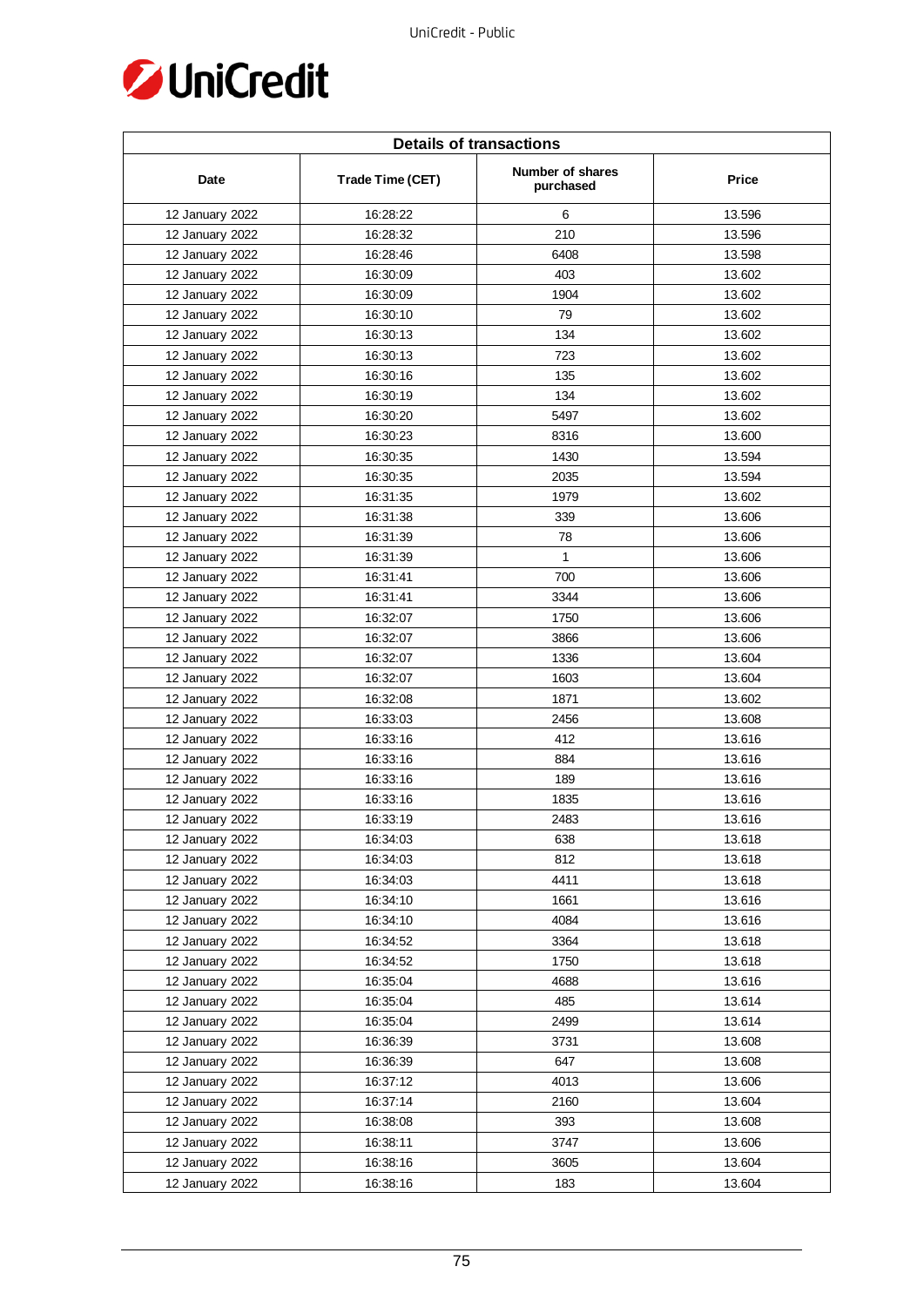

| <b>Details of transactions</b> |                  |                               |        |  |
|--------------------------------|------------------|-------------------------------|--------|--|
| Date                           | Trade Time (CET) | Number of shares<br>purchased | Price  |  |
| 12 January 2022                | 16:38:17         | 299                           | 13.604 |  |
| 12 January 2022                | 16:39:00         | 1805                          | 13.602 |  |
| 12 January 2022                | 16:39:00         | 579                           | 13.602 |  |
| 12 January 2022                | 16:40:12         | 3114                          | 13.596 |  |
| 12 January 2022                | 16:40:12         | 554                           | 13.596 |  |
| 12 January 2022                | 16:40:12         | 309                           | 13.596 |  |
| 12 January 2022                | 16:40:14         | 2651                          | 13.594 |  |
| 12 January 2022                | 16:41:28         | 3645                          | 13.590 |  |
| 12 January 2022                | 16:41:44         | 4500                          | 13.584 |  |
| 12 January 2022                | 16:41:45         | 1369                          | 13.582 |  |
| 12 January 2022                | 16:41:49         | 559                           | 13.582 |  |
| 12 January 2022                | 16:43:21         | 6930                          | 13.600 |  |
| 12 January 2022                | 16:43:57         | 2079                          | 13.600 |  |
| 12 January 2022                | 16:43:57         | 2748                          | 13.600 |  |
| 12 January 2022                | 16:43:57         | 2103                          | 13.600 |  |
| 12 January 2022                | 16:44:32         | 6930                          | 13.600 |  |
| 12 January 2022                | 16:45:01         | 2875                          | 13.602 |  |
| 12 January 2022                | 16:45:01         | 2086                          | 13.602 |  |
| 12 January 2022                | 16:45:01         | 1753                          | 13.602 |  |
| 12 January 2022                | 16:45:04         | 7385                          | 13.600 |  |
| 12 January 2022                | 16:45:37         | 411                           | 13.598 |  |
| 12 January 2022                | 16:45:37         | 5632                          | 13.598 |  |
| 12 January 2022                | 16:46:39         | 3284                          | 13.600 |  |
| 12 January 2022                | 16:46:39         | 2678                          | 13.600 |  |
| 12 January 2022                | 16:47:10         | 5962                          | 13.598 |  |
| 12 January 2022                | 16:47:10         | 4336                          | 13.596 |  |
| 12 January 2022                | 16:48:09         | 4908                          | 13.602 |  |
| 12 January 2022                | 16:48:22         | 6380                          | 13.600 |  |
| 12 January 2022                | 16:48:22         | 3436                          | 13.598 |  |
| 12 January 2022                | 16:49:55         | 5183                          | 13.596 |  |
| 12 January 2022                | 16:50:24         | 803                           | 13.598 |  |
| 12 January 2022                | 16:50:26         | 63                            | 13.598 |  |
| 12 January 2022                | 16:51:31         | 8761                          | 13.608 |  |
| 12 January 2022                | 16:51:31         | 3902                          | 13.606 |  |
| 12 January 2022                | 16:51:31         | 1751                          | 13.606 |  |
| 12 January 2022                | 16:51:31         | 634                           | 13.604 |  |
| 12 January 2022                | 16:51:31         | 471                           | 13.604 |  |
| 12 January 2022                | 16:51:31         | 3496                          | 13.604 |  |
| 12 January 2022                | 16:51:31         | 3080                          | 13.602 |  |
| 12 January 2022                | 16:53:19         | 487                           | 13.598 |  |
| 12 January 2022                | 16:53:19         | 7136                          | 13.598 |  |
| 12 January 2022                | 16:53:19         | 4034                          | 13.594 |  |
| 12 January 2022                | 16:53:19         | 6930                          | 13.596 |  |
| 12 January 2022                | 16:53:19         | 2896                          | 13.594 |  |
| 12 January 2022                | 16:54:56         | 6190                          | 13.592 |  |
| 12 January 2022                | 16:55:00         | 6190                          | 13.590 |  |
| 12 January 2022                | 16:55:08         | 1433                          | 13.588 |  |
| 12 January 2022                | 16:55:08         | 937                           | 13.588 |  |
| 12 January 2022                | 16:55:08         | 2131                          | 13.588 |  |
|                                |                  |                               |        |  |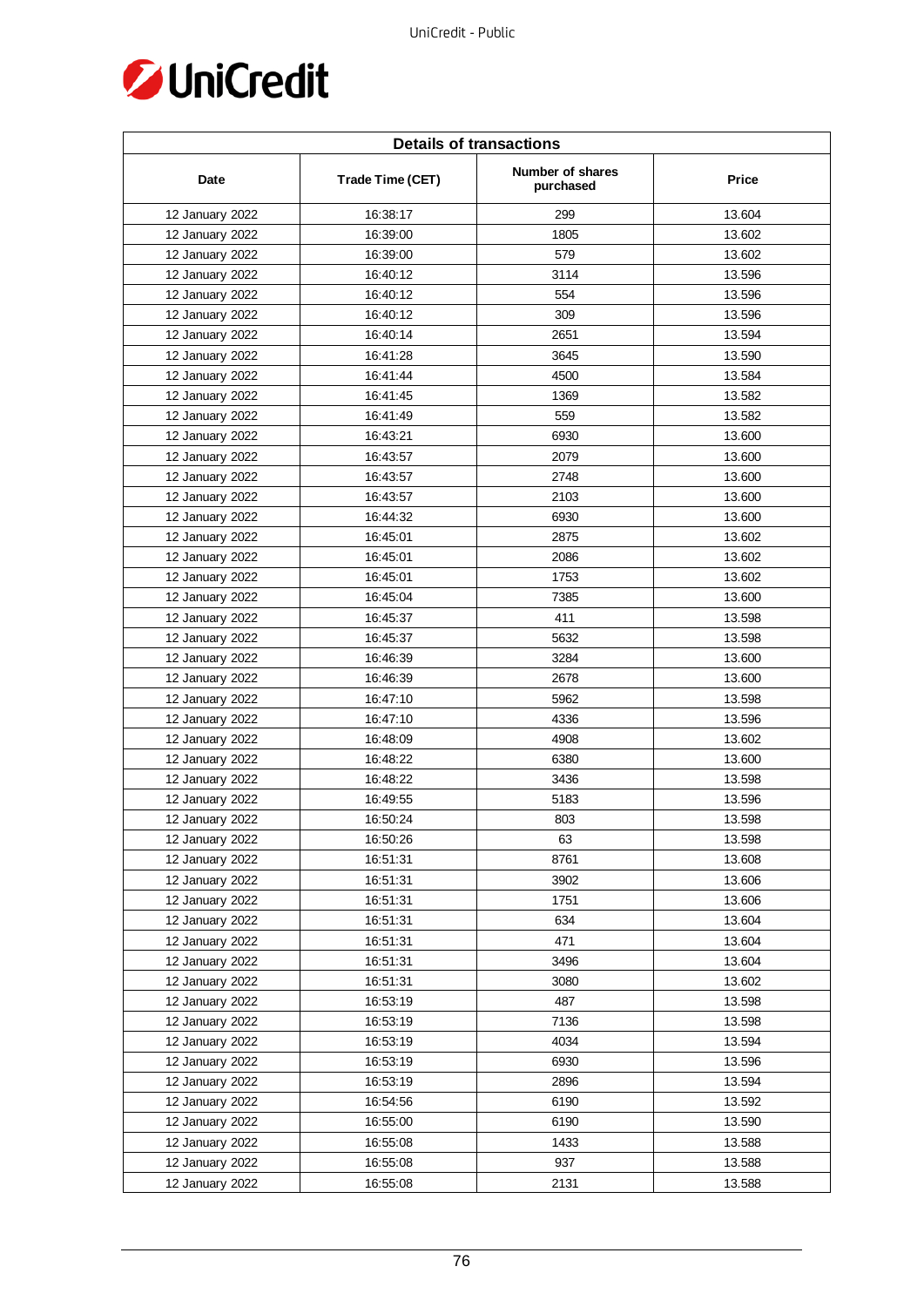

| <b>Details of transactions</b> |                  |                               |        |  |
|--------------------------------|------------------|-------------------------------|--------|--|
| Date                           | Trade Time (CET) | Number of shares<br>purchased | Price  |  |
| 12 January 2022                | 16:56:38         | 4329                          | 13.588 |  |
| 12 January 2022                | 16:56:48         | 1000                          | 13.588 |  |
| 12 January 2022                | 16:57:01         | 1798                          | 13.588 |  |
| 12 January 2022                | 16:57:04         | 1066                          | 13.586 |  |
| 12 January 2022                | 16:57:33         | 722                           | 13.586 |  |
| 12 January 2022                | 16:58:22         | 700                           | 13.602 |  |
| 12 January 2022                | 16:58:22         | 840                           | 13.602 |  |
| 12 January 2022                | 16:58:22         | 5579                          | 13.602 |  |
| 12 January 2022                | 16:58:27         | 3340                          | 13.598 |  |
| 12 January 2022                | 16:58:27         | 2684                          | 13.598 |  |
| 12 January 2022                | 16:58:27         | 845                           | 13.596 |  |
| 12 January 2022                | 16:58:27         | 2440                          | 13.596 |  |
| 12 January 2022                | 16:59:49         | 410                           | 13.608 |  |
| 12 January 2022                | 16:59:49         | 840                           | 13.608 |  |
| 12 January 2022                | 17:00:08         | 3270                          | 13.608 |  |
| 12 January 2022                | 17:00:08         | 533                           | 13.608 |  |
| 12 January 2022                | 17:00:42         | 783                           | 13.606 |  |
| 12 January 2022                | 17:00:44         | 365                           | 13.606 |  |
| 12 January 2022                | 17:00:46         | 500                           | 13.606 |  |
| 12 January 2022                | 17:01:04         | 3798                          | 13.610 |  |
| 12 January 2022                | 17:01:04         | 4707                          | 13.606 |  |
| 12 January 2022                | 17:01:59         | 2079                          | 13.602 |  |
| 12 January 2022                | 17:01:59         | 267                           | 13.602 |  |
| 12 January 2022                | 17:01:59         | 1627                          | 13.602 |  |
| 12 January 2022                | 17:01:59         | 218                           | 13.602 |  |
| 12 January 2022                | 17:02:25         | 5030                          | 13.600 |  |
| 12 January 2022                | 17:02:25         | 3352                          | 13.598 |  |
| 12 January 2022                | 17:03:25         | 2200                          | 13.602 |  |
| 12 January 2022                | 17:03:25         | 700                           | 13.602 |  |
| 12 January 2022                | 17:03:25         | 3687                          | 13.602 |  |
| 12 January 2022                | 17:03:32         | 74                            | 13.600 |  |
| 12 January 2022                | 17:03:58         | 8050                          | 13.600 |  |
| 12 January 2022                | 17:03:58         | 858                           | 13.600 |  |
| 12 January 2022                | 17:04:49         | 2395                          | 13.598 |  |
| 12 January 2022                | 17:04:49         | 3734                          | 13.598 |  |
| 12 January 2022                | 17:04:51         | 303                           | 13.596 |  |
| 12 January 2022                | 17:04:51         | 700                           | 13.596 |  |
| 12 January 2022                | 17:05:00         | 1520                          | 13.596 |  |
| 12 January 2022                | 17:05:00         | 1033                          | 13.596 |  |
| 12 January 2022                | 17:05:00         | 1328                          | 13.596 |  |
| 12 January 2022                | 17:05:31         | 3639                          | 13.594 |  |
| 12 January 2022                | 17:06:32         | 5164                          | 13.584 |  |
| 12 January 2022                | 17:06:32         | 5561                          | 13.582 |  |
| 12 January 2022                | 17:08:13         | 400                           | 13.584 |  |
| 12 January 2022                | 17:08:13         | 2905                          | 13.588 |  |
| 12 January 2022                | 17:08:13         | 795                           | 13.588 |  |
| 12 January 2022                | 17:08:18         | 221                           | 13.588 |  |
| 12 January 2022                | 17:08:24         | 175                           | 13.588 |  |
| 12 January 2022                | 17:08:24         | 746                           | 13.588 |  |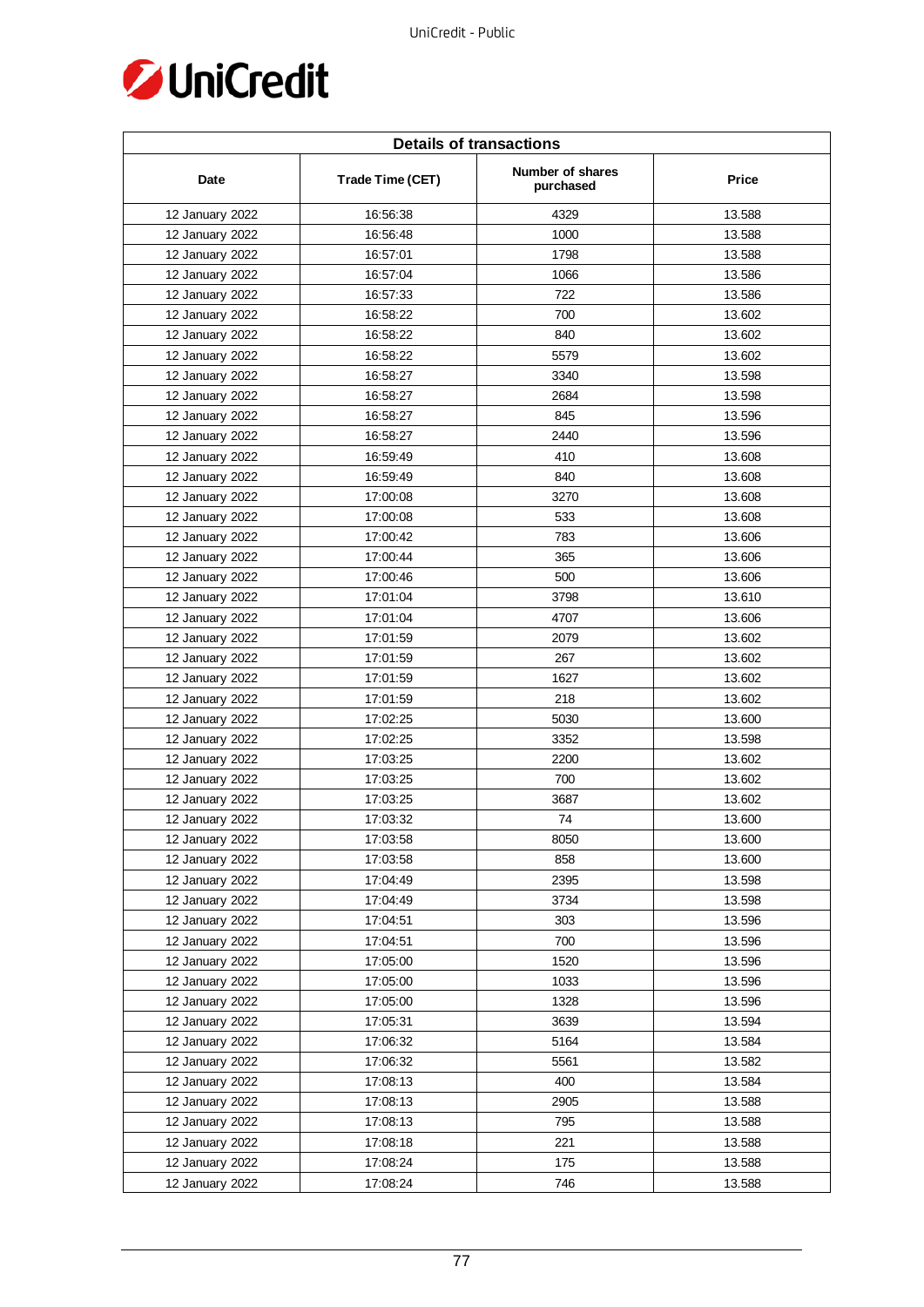

| <b>Details of transactions</b> |                  |                               |        |  |
|--------------------------------|------------------|-------------------------------|--------|--|
| Date                           | Trade Time (CET) | Number of shares<br>purchased | Price  |  |
| 12 January 2022                | 17:08:24         | 2711                          | 13.588 |  |
| 12 January 2022                | 17:09:49         | 85                            | 13.596 |  |
| 12 January 2022                | 17:09:49         | 840                           | 13.596 |  |
| 12 January 2022                | 17:09:49         | 700                           | 13.596 |  |
| 12 January 2022                | 17:10:20         | 3470                          | 13.598 |  |
| 12 January 2022                | 17:11:11         | 2918                          | 13.610 |  |
| 12 January 2022                | 17:11:11         | 575                           | 13.610 |  |
| 12 January 2022                | 17:11:11         | 533                           | 13.608 |  |
| 12 January 2022                | 17:11:13         | 1003                          | 13.606 |  |
| 12 January 2022                | 17:11:13         | 2936                          | 13.606 |  |
| 12 January 2022                | 17:11:39         | 88                            | 13.610 |  |
| 12 January 2022                | 17:11:39         | 840                           | 13.610 |  |
| 12 January 2022                | 17:11:39         | 4840                          | 13.608 |  |
| 12 January 2022                | 17:11:42         | 1844                          | 13.606 |  |
| 12 January 2022                | 17:12:07         | 2795                          | 13.602 |  |
| 12 January 2022                | 17:12:07         | 762                           | 13.602 |  |
| 12 January 2022                | 17:13:21         | 89                            | 13.610 |  |
| 12 January 2022                | 17:13:21         | 840                           | 13.610 |  |
| 12 January 2022                | 17:13:21         | 700                           | 13.610 |  |
| 12 January 2022                | 17:13:24         | 4937                          | 13.608 |  |
| 12 January 2022                | 17:13:27         | 2659                          | 13.606 |  |
| 12 January 2022                | 17:14:27         | 2169                          | 13.626 |  |
| 12 January 2022                | 17:14:50         | 3075                          | 13.616 |  |
| 12 January 2022                | 17:14:53         | 132                           | 13.614 |  |
| 12 January 2022                | 17:14:53         | 4061                          | 13.614 |  |
| 12 January 2022                | 17:14:54         | 2063                          | 13.612 |  |
| 12 January 2022                | 17:14:54         | 732                           | 13.612 |  |
| 12 January 2022                | 17:16:29         | 180                           | 13.594 |  |
| 12 January 2022                | 17:16:34         | 1884                          | 13.596 |  |
| 12 January 2022                | 17:16:43         | 1577                          | 13.592 |  |
| 12 January 2022                | 17:16:43         | 1106                          | 13.592 |  |
| 12 January 2022                | 17:18:09         | 840                           | 13.604 |  |
| 12 January 2022                | 17:18:09         | 630                           | 13.604 |  |
| 12 January 2022                | 17:18:09         | 1269                          | 13.604 |  |
| 12 January 2022                | 17:18:09         | 700                           | 13.604 |  |
| 12 January 2022                | 17:18:09         | 163                           | 13.604 |  |
| 12 January 2022                | 17:19:00         | 1800                          | 13.606 |  |
| 12 January 2022                | 17:19:01         | 1619                          | 13.604 |  |
| 12 January 2022                | 17:19:56         | 2747                          | 13.608 |  |
| 12 January 2022                | 17:19:56         | 3205                          | 13.606 |  |
| 12 January 2022                | 17:19:59         | 1252                          | 13.604 |  |
| 12 January 2022                | 17:19:59         | 121                           | 13.604 |  |
| 12 January 2022                | 17:21:32         | 1609                          | 13.596 |  |
| 12 January 2022                | 17:21:32         | 724                           | 13.596 |  |
| 12 January 2022                | 17:22:38         | 612                           | 13.594 |  |
| 12 January 2022                | 17:22:38         | 177                           | 13.594 |  |
| 12 January 2022                | 17:22:38         | 2180                          | 13.594 |  |
| 12 January 2022                | 17:23:09         | 185                           | 13.594 |  |
| 12 January 2022                | 17:23:23         | 1208                          | 13.600 |  |
|                                |                  |                               |        |  |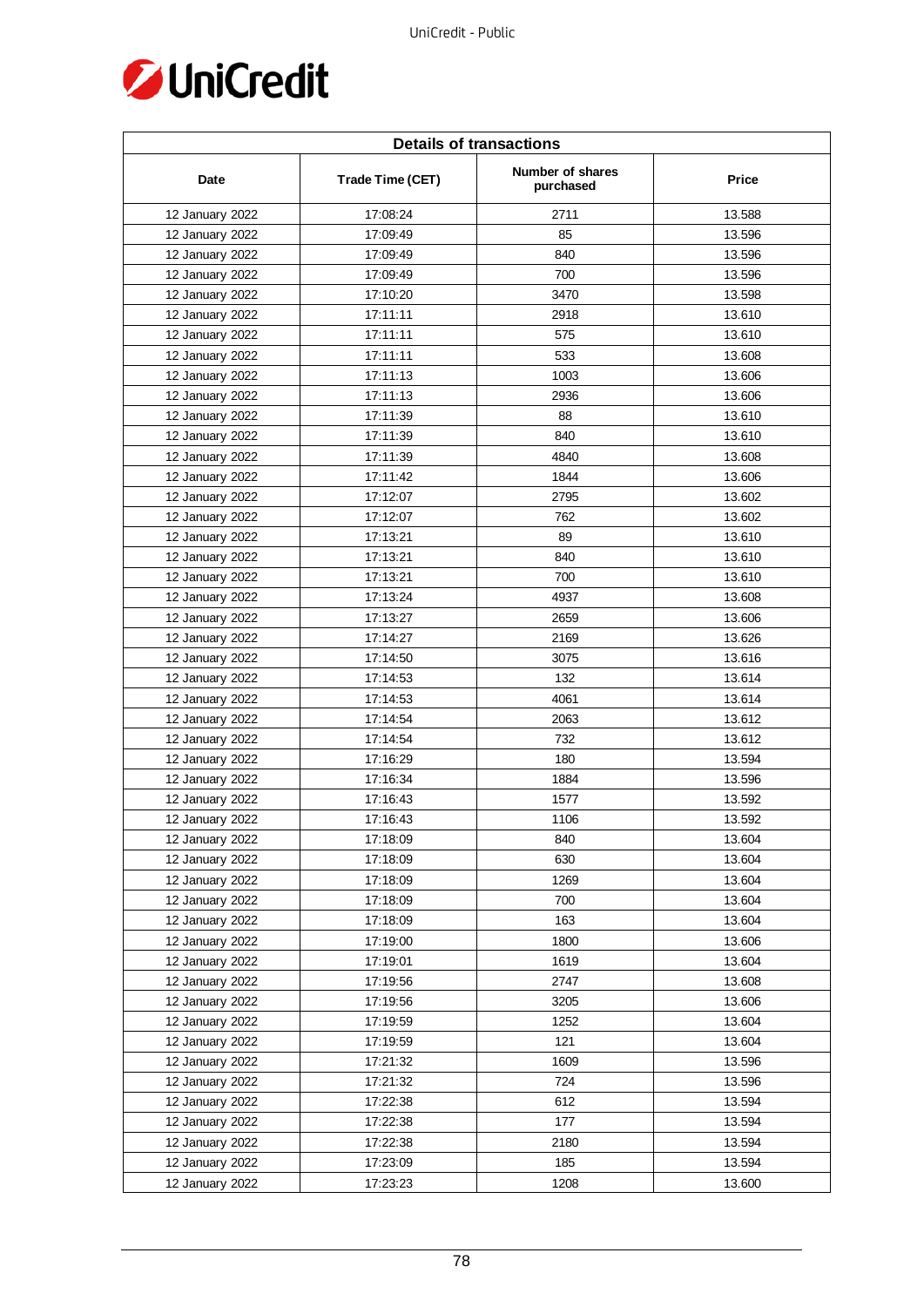

| <b>Details of transactions</b> |                  |                               |        |  |
|--------------------------------|------------------|-------------------------------|--------|--|
| Date                           | Trade Time (CET) | Number of shares<br>purchased | Price  |  |
| 12 January 2022                | 17:23:23         | 205                           | 13.600 |  |
| 12 January 2022                | 17:23:23         | 2354                          | 13.598 |  |
| 12 January 2022                | 17:23:41         | 1384                          | 13.596 |  |
| 12 January 2022                | 17:23:49         | 181                           | 13.600 |  |
| 12 January 2022                | 17:23:50         | 97                            | 13.600 |  |
| 12 January 2022                | 17:23:52         | 1728                          | 13.600 |  |
| 12 January 2022                | 17:23:57         | 1200                          | 13.602 |  |
| 12 January 2022                | 17:24:00         | 983                           | 13.602 |  |
| 12 January 2022                | 17:24:06         | 1200                          | 13.600 |  |
| 12 January 2022                | 17:24:13         | 184                           | 13.600 |  |
| 12 January 2022                | 17:24:14         | 1066                          | 13.600 |  |
| 12 January 2022                | 17:24:20         | 1058                          | 13.600 |  |
| 12 January 2022                | 17:24:21         | 201                           | 13.600 |  |
| 12 January 2022                | 17:24:21         | 97                            | 13.600 |  |
| 12 January 2022                | 17:24:33         | 1563                          | 13.602 |  |
| 12 January 2022                | 17:24:37         | 1358                          | 13.604 |  |
| 12 January 2022                | 17:24:43         | 371                           | 13.608 |  |
| 12 January 2022                | 17:24:44         | 1346                          | 13.608 |  |
| 12 January 2022                | 17:24:47         | 700                           | 13.606 |  |
| 12 January 2022                | 17:24:51         | 25                            | 13.606 |  |
| 12 January 2022                | 17:24:51         | 419                           | 13.606 |  |
| 12 January 2022                | 17:24:51         | 794                           | 13.606 |  |
| 12 January 2022                | 17:24:51         | 663                           | 13.606 |  |
| 12 January 2022                | 17:24:51         | 615                           | 13.606 |  |
| 12 January 2022                | 17:25:06         | 103                           | 13.604 |  |
| 12 January 2022                | 17:25:06         | 855                           | 13.604 |  |
| 12 January 2022                | 17:25:09         | 1246                          | 13.604 |  |
| 12 January 2022                | 17:25:11         | 176                           | 13.604 |  |
| 12 January 2022                | 17:25:15         | 110                           | 13.608 |  |
| 12 January 2022                | 17:25:16         | 302                           | 13.608 |  |
| 12 January 2022                | 17:25:16         | 278                           | 13.608 |  |
| 12 January 2022                | 17:25:18         | 110                           | 13.608 |  |
| 12 January 2022                | 17:25:18         | 723                           | 13.608 |  |
| 12 January 2022                | 17:25:22         | 110                           | 13.610 |  |
| 12 January 2022                | 17:25:22         | 1180                          | 13.610 |  |
| 12 January 2022                | 17:25:33         | 1498                          | 13.610 |  |
| 12 January 2022                | 17:25:33         | 193                           | 13.612 |  |
| 12 January 2022                | 17:25:34         | 101                           | 13.612 |  |
| 12 January 2022                | 17:25:34         | 2095                          | 13.612 |  |
| 12 January 2022                | 17:25:36         | 112                           | 13.612 |  |
| 12 January 2022                | 17:25:36         | 682                           | 13.612 |  |
| 12 January 2022                | 17:25:36         | 523                           | 13.610 |  |
| 12 January 2022                | 17:25:36         | 621                           | 13.612 |  |
| 12 January 2022                | 17:25:36         | 436                           | 13.612 |  |
| 12 January 2022                | 17:25:58         | 70                            | 13.606 |  |
| 12 January 2022                | 17:25:58         | 1420                          | 13.606 |  |
| 12 January 2022                | 17:26:06         | 1726                          | 13.606 |  |
| 12 January 2022                | 17:26:16         | 1050                          | 13.610 |  |
| 12 January 2022                | 17:26:20         | 2085                          | 13.614 |  |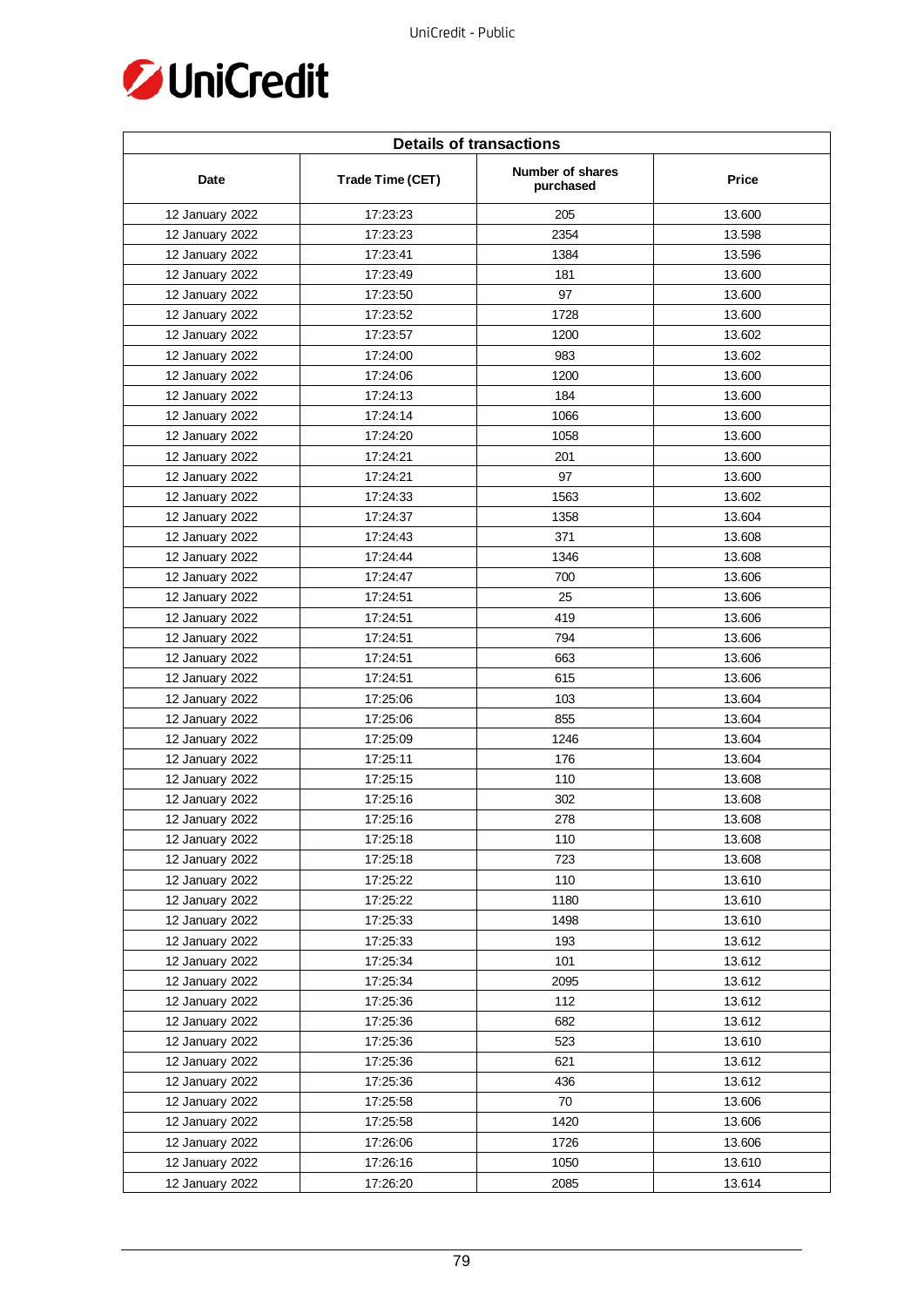

| <b>Details of transactions</b> |                  |                               |              |  |
|--------------------------------|------------------|-------------------------------|--------------|--|
| Date                           | Trade Time (CET) | Number of shares<br>purchased | <b>Price</b> |  |
| 12 January 2022                | 17:26:20         | 552                           | 13.610       |  |
| 12 January 2022                | 17:26:20         | 1572                          | 13.610       |  |
| 12 January 2022                | 17:26:39         | 1278                          | 13.610       |  |
| 12 January 2022                | 17:26:43         | 274                           | 13.608       |  |
| 12 January 2022                | 17:26:43         | 700                           | 13.608       |  |
| 12 January 2022                | 17:26:43         | 417                           | 13.608       |  |
| 12 January 2022                | 17:26:44         | 352                           | 13.608       |  |
| 12 January 2022                | 17:26:53         | 926                           | 13.608       |  |
| 12 January 2022                | 17:26:53         | 363                           | 13.608       |  |
| 12 January 2022                | 17:27:03         | 1459                          | 13.608       |  |
| 12 January 2022                | 17:27:06         | 471                           | 13.608       |  |
| 12 January 2022                | 17:27:06         | 687                           | 13.608       |  |
| 12 January 2022                | 17:27:12         | 525                           | 13.608       |  |
| 12 January 2022                | 17:27:12         | 630                           | 13.608       |  |
| 12 January 2022                | 17:27:15         | 115                           | 13.606       |  |
| 12 January 2022                | 17:27:15         | 853                           | 13.606       |  |
| 12 January 2022                | 17:27:15         | 351                           | 13.606       |  |
| 12 January 2022                | 17:27:15         | 349                           | 13.606       |  |
| 12 January 2022                | 17:27:15         | 331                           | 13.606       |  |
| 12 January 2022                | 17:27:27         | 141                           | 13.606       |  |
| 12 January 2022                | 17:27:28         | 1830                          | 13.606       |  |
| 12 January 2022                | 17:27:36         | 110                           | 13.608       |  |
| 12 January 2022                | 17:27:36         | 862                           | 13.608       |  |
| 12 January 2022                | 17:27:41         | 700                           | 13.606       |  |
| 12 January 2022                | 17:27:41         | 564                           | 13.606       |  |
| 12 January 2022                | 17:27:47         | 1145                          | 13.606       |  |
| 12 January 2022                | 17:27:52         | 110                           | 13.608       |  |
| 12 January 2022                | 17:27:53         | 19                            | 13.608       |  |
| 12 January 2022                | 17:27:53         | 1246                          | 13.608       |  |
| 12 January 2022                | 17:27:59         | 392                           | 13.608       |  |
| 12 January 2022                | 17:27:59         | 862                           | 13.608       |  |
| 12 January 2022                | 17:27:59         | 6                             | 13.608       |  |
| 12 January 2022                | 17:28:00         | 1187                          | 13.604       |  |
| 12 January 2022                | 17:28:07         | 259                           | 13.604       |  |
| 12 January 2022                | 17:28:07         | 50                            | 13.604       |  |
| 12 January 2022                | 17:28:07         | 775                           | 13.602       |  |
| 12 January 2022                | 17:28:09         | 1301                          | 13.602       |  |
| 12 January 2022                | 17:28:12         | 2890                          | 13.600       |  |
| 12 January 2022                | 17:28:12         | 3014                          | 13.600       |  |
| 12 January 2022                | 17:28:23         | 2635                          | 13.602       |  |
| 12 January 2022                | 17:28:56         | 4920                          | 13.598       |  |
| 12 January 2022                | 17:29:26         | 1209                          | 13.590       |  |
| 12 January 2022                | 17:29:28         | 1572                          | 13.588       |  |
| 12 January 2022                | 17:29:39         | 317                           | 13.592       |  |
| 12 January 2022                | 17:29:39         | 213                           | 13.592       |  |
| 12 January 2022                | 17:29:39         | 964                           | 13.592       |  |
| 12 January 2022                | 17:29:42         | 86                            | 13.590       |  |
| 12 January 2022                | 17:29:43         | 1178                          | 13.590       |  |
| 12 January 2022                | 17:29:47         | 689                           | 13.590       |  |
|                                |                  |                               |              |  |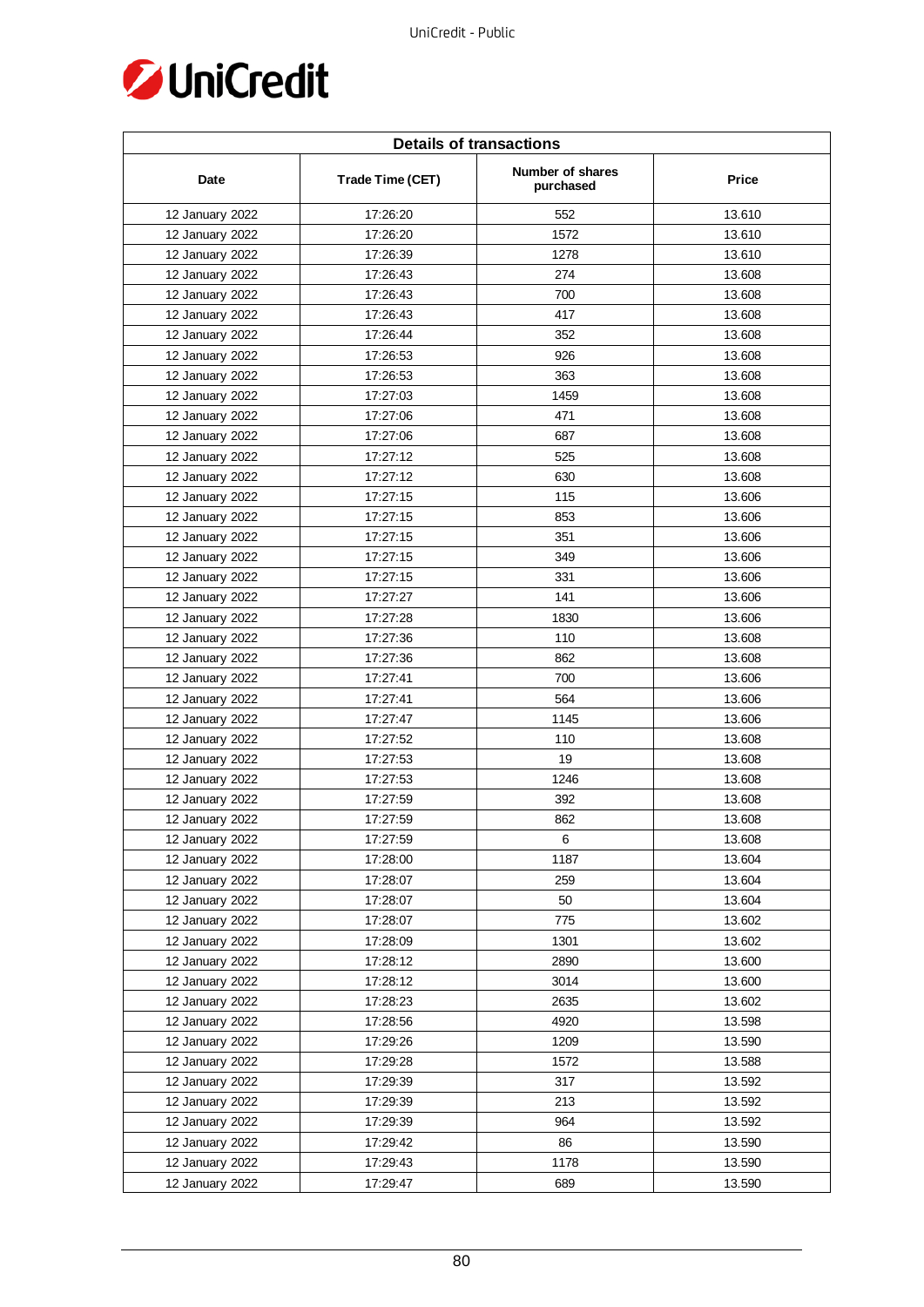

| <b>Details of transactions</b> |                  |                               |        |  |
|--------------------------------|------------------|-------------------------------|--------|--|
| Date                           | Trade Time (CET) | Number of shares<br>purchased | Price  |  |
| 12 January 2022                | 17:29:57         | 1396                          | 13.588 |  |
| 12 January 2022                | 17:29:57         | 888                           | 13.588 |  |
| 12 January 2022                | 17:29:57         | 1330                          | 13.588 |  |
| 13 January 2022                | 9:00:35          | 729                           | 13.644 |  |
| 13 January 2022                | 9:00:35          | 1393                          | 13.644 |  |
| 13 January 2022                | 9:00:36          | 265                           | 13.636 |  |
| 13 January 2022                | 9:01:49          | 1266                          | 13.662 |  |
| 13 January 2022                | 9:02:09          | 2275                          | 13.664 |  |
| 13 January 2022                | 9:02:38          | 443                           | 13.660 |  |
| 13 January 2022                | 9:02:38          | 573                           | 13.660 |  |
| 13 January 2022                | 9:04:18          | 1545                          | 13.646 |  |
| 13 January 2022                | 9:04:28          | 88                            | 13.638 |  |
| 13 January 2022                | 9:04:28          | 1477                          | 13.638 |  |
| 13 January 2022                | 9:04:28          | 288                           | 13.638 |  |
| 13 January 2022                | 9:05:25          | 1438                          | 13.634 |  |
| 13 January 2022                | 9:05:25          | 2013                          | 13.624 |  |
| 13 January 2022                | 9:08:19          | 1186                          | 13.638 |  |
| 13 January 2022                | 10:21:53         | 452                           | 13.668 |  |
| 13 January 2022                | 10:21:53         | 451                           | 13.664 |  |
| 13 January 2022                | 10:24:07         | 103                           | 13.674 |  |
| 13 January 2022                | 10:24:18         | 348                           | 13.674 |  |
| 13 January 2022                | 10:24:42         | 411                           | 13.670 |  |
| 13 January 2022                | 10:27:02         | 492                           | 13.668 |  |
| 13 January 2022                | 10:27:02         | 492                           | 13.664 |  |
| 13 January 2022                | 10:29:29         | 534                           | 13.674 |  |
| 13 January 2022                | 11:40:49         | 881                           | 13.636 |  |
| 13 January 2022                | 11:41:58         | 1321                          | 13.646 |  |
| 13 January 2022                | 11:42:02         | 40                            | 13.644 |  |
| 13 January 2022                | 11:42:02         | 1223                          | 13.644 |  |
| 13 January 2022                | 11:43:31         | 1138                          | 13.644 |  |
| 13 January 2022                | 11:44:49         | 355                           | 13.654 |  |
| 13 January 2022                | 11:44:49         | 897                           | 13.654 |  |
| 13 January 2022                | 11:45:54         | 1397                          | 13.656 |  |
| 13 January 2022                | 11:47:28         | 807                           | 13.654 |  |
| 13 January 2022                | 11:47:28         | 402                           | 13.654 |  |
| 13 January 2022                | 11:49:05         | 1322                          | 13.650 |  |
| 13 January 2022                | 11:50:11         | 570                           | 13.650 |  |
| 13 January 2022                | 11:50:59         | 530                           | 13.646 |  |
| 13 January 2022                | 11:50:59         | 40                            | 13.646 |  |
| 13 January 2022                | 11:52:33         | 532                           | 13.658 |  |
| 13 January 2022                | 11:52:40         | 266                           | 13.654 |  |
| 13 January 2022                | 11:52:40         | 292                           | 13.654 |  |
| 13 January 2022                | 11:54:21         | 543                           | 13.676 |  |
| 13 January 2022                | 11:54:21         | 8                             | 13.676 |  |
| 13 January 2022                | 11:55:55         | 586                           | 13.680 |  |
| 13 January 2022                | 11:57:03         | 902                           | 13.680 |  |
| 13 January 2022                | 15:25:13         | 492                           | 13.672 |  |
| 13 January 2022                | 15:27:37         | 448                           | 13.674 |  |
| 13 January 2022                | 15:30:17         | 421                           | 13.674 |  |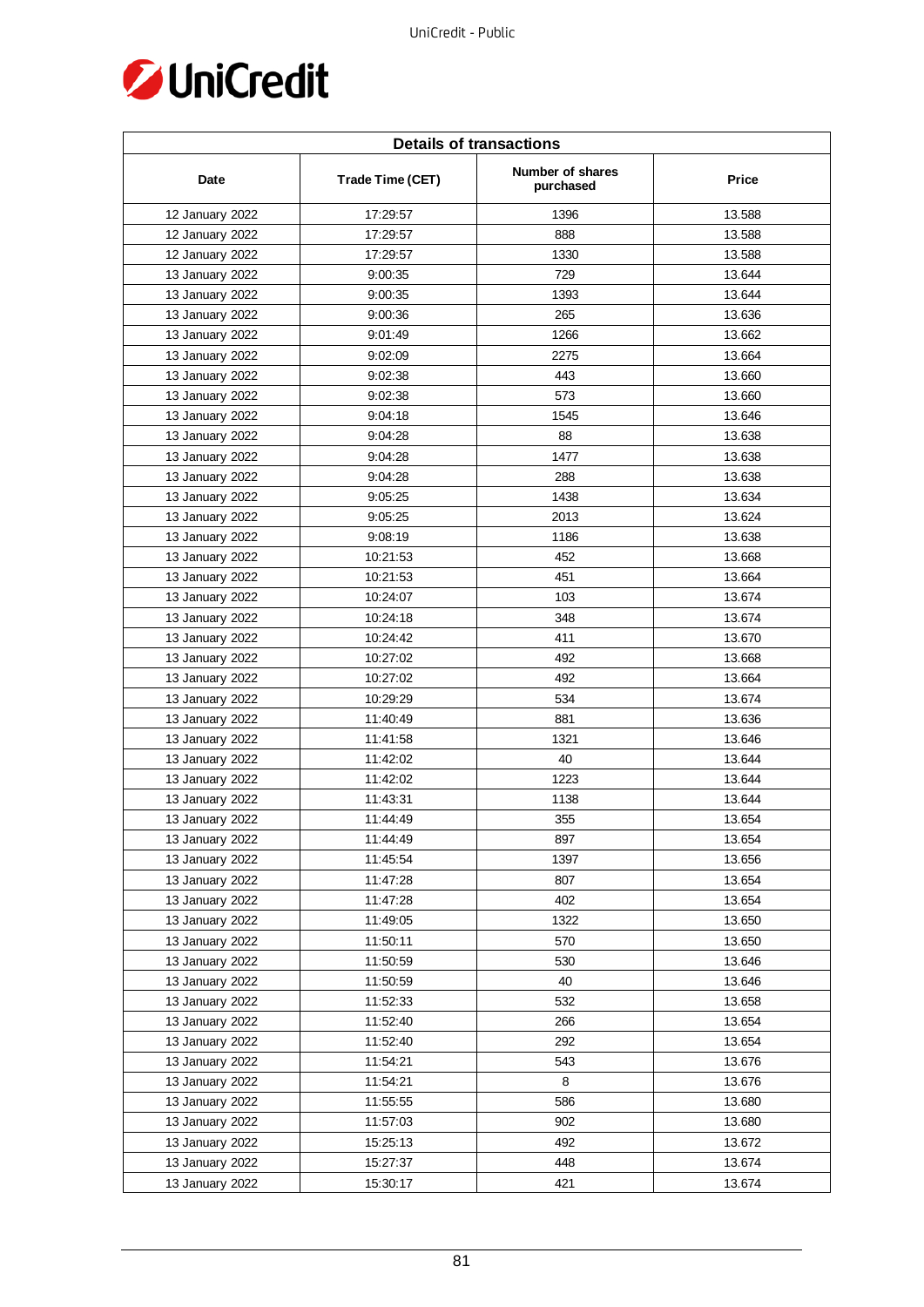

| <b>Details of transactions</b> |                  |                               |        |  |
|--------------------------------|------------------|-------------------------------|--------|--|
| Date                           | Trade Time (CET) | Number of shares<br>purchased | Price  |  |
| 13 January 2022                | 15:33:08         | 411                           | 13.680 |  |
| 13 January 2022                | 16:21:55         | 3936                          | 13.632 |  |
| 13 January 2022                | 16:22:14         | 3068                          | 13.632 |  |
| 13 January 2022                | 16:22:14         | 3280                          | 13.630 |  |
| 13 January 2022                | 16:23:01         | 3280                          | 13.638 |  |
| 13 January 2022                | 16:23:01         | 3101                          | 13.636 |  |
| 13 January 2022                | 16:23:01         | 1511                          | 13.636 |  |
| 13 January 2022                | 16:23:22         | 2297                          | 13.634 |  |
| 13 January 2022                | 16:23:22         | 1000                          | 13.634 |  |
| 13 January 2022                | 16:23:23         | 4616                          | 13.632 |  |
| 13 January 2022                | 16:23:23         | 461                           | 13.630 |  |
| 13 January 2022                | 16:24:05         | 3297                          | 13.632 |  |
| 13 January 2022                | 16:25:13         | 2744                          | 13.632 |  |
| 13 January 2022                | 16:25:13         | 606                           | 13.632 |  |
| 13 January 2022                | 16:25:13         | 1265                          | 13.630 |  |
| 13 January 2022                | 16:25:13         | 2366                          | 13.630 |  |
| 13 January 2022                | 16:25:26         | 2836                          | 13.628 |  |
| 13 January 2022                | 16:25:26         | 461                           | 13.628 |  |
| 13 January 2022                | 16:25:40         | 700                           | 13.624 |  |
| 13 January 2022                | 16:25:40         | 3584                          | 13.624 |  |
| 13 January 2022                | 16:26:27         | 300                           | 13.624 |  |
| 13 January 2022                | 16:26:35         | 2995                          | 13.624 |  |
| 13 January 2022                | 16:26:51         | 3298                          | 13.624 |  |
| 13 January 2022                | 16:26:51         | 3628                          | 13.624 |  |
| 13 January 2022                | 16:27:42         | 2410                          | 13.632 |  |
| 13 January 2022                | 16:27:42         | 986                           | 13.632 |  |
| 13 January 2022                | 16:28:59         | 700                           | 13.630 |  |
| 13 January 2022                | 16:28:59         | 1986                          | 13.630 |  |
| 13 January 2022                | 16:28:59         | 619                           | 13.630 |  |
| 13 January 2022                | 16:29:11         | 370                           | 13.634 |  |
| 13 January 2022                | 16:29:11         | 1420                          | 13.634 |  |
| 13 January 2022                | 16:29:11         | 956                           | 13.632 |  |
| 13 January 2022                | 16:29:40         | 797                           | 13.632 |  |
| 13 January 2022                | 16:30:07         | 4953                          | 13.640 |  |
| 13 January 2022                | 16:30:14         | 1736                          | 13.638 |  |
| 13 January 2022                | 16:30:14         | 876                           | 13.638 |  |
| 13 January 2022                | 16:30:14         | 770                           | 13.638 |  |
| 13 January 2022                | 16:30:24         | 3172                          | 13.642 |  |
| 13 January 2022                | 16:30:42         | 730                           | 13.642 |  |
| 13 January 2022                | 16:31:45         | 191                           | 13.640 |  |
| 13 January 2022                | 16:31:45         | 4107                          | 13.640 |  |
| 13 January 2022                | 16:31:45         | 3637                          | 13.638 |  |
| 13 January 2022                | 16:32:36         | 3306                          | 13.630 |  |
| 13 January 2022                | 16:33:01         | 551                           | 13.622 |  |
| 13 January 2022                | 16:33:23         | 4296                          | 13.616 |  |
| 13 January 2022                | 16:33:34         | 474                           | 13.614 |  |
| 13 January 2022                | 16:34:31         | 958                           | 13.618 |  |
| 13 January 2022                | 16:34:33         | 2864                          | 13.614 |  |
| 13 January 2022                | 16:35:07         | 700                           | 13.614 |  |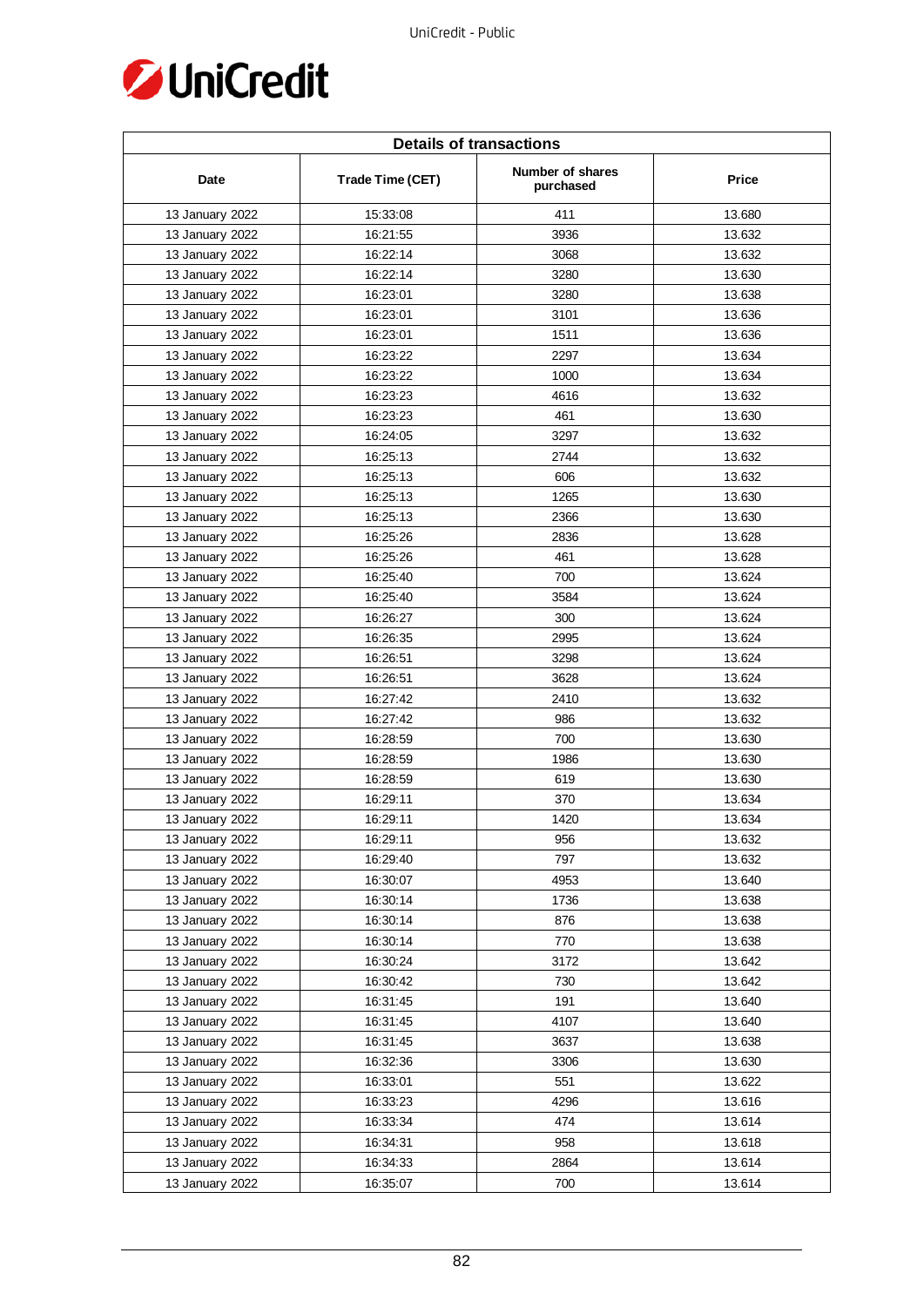

| <b>Details of transactions</b> |                  |                               |        |  |
|--------------------------------|------------------|-------------------------------|--------|--|
| Date                           | Trade Time (CET) | Number of shares<br>purchased | Price  |  |
| 13 January 2022                | 16:35:08         | 1756                          | 13.614 |  |
| 13 January 2022                | 16:35:44         | 2235                          | 13.604 |  |
| 13 January 2022                | 16:35:44         | 467                           | 13.604 |  |
| 13 January 2022                | 16:37:15         | 2738                          | 13.612 |  |
| 13 January 2022                | 16:38:19         | 842                           | 13.620 |  |
| 13 January 2022                | 16:38:19         | 4175                          | 13.620 |  |
| 13 January 2022                | 16:38:48         | 4019                          | 13.616 |  |
| 13 January 2022                | 16:39:41         | 1476                          | 13.626 |  |
| 13 January 2022                | 16:40:14         | 2235                          | 13.630 |  |
| 13 January 2022                | 16:40:14         | 484                           | 13.630 |  |
| 13 January 2022                | 16:40:18         | 49                            | 13.628 |  |
| 13 January 2022                | 16:40:26         | 2670                          | 13.624 |  |
| 13 January 2022                | 16:40:55         | 2192                          | 13.624 |  |
| 13 January 2022                | 16:40:55         | 799                           | 13.624 |  |
| 13 January 2022                | 16:42:28         | 500                           | 13.628 |  |
| 13 January 2022                | 16:42:28         | 2867                          | 13.628 |  |
| 13 January 2022                | 16:42:33         | 1038                          | 13.626 |  |
| 13 January 2022                | 16:42:45         | 418                           | 13.626 |  |
| 13 January 2022                | 16:42:45         | 700                           | 13.626 |  |
| 13 January 2022                | 16:42:45         | 1552                          | 13.626 |  |
| 13 January 2022                | 16:42:50         | 1829                          | 13.624 |  |
| 13 January 2022                | 16:43:12         | 3371                          | 13.630 |  |
| 13 January 2022                | 16:43:16         | 719                           | 13.630 |  |
| 13 January 2022                | 16:43:16         | 1360                          | 13.630 |  |
| 13 January 2022                | 16:43:16         | 700                           | 13.630 |  |
| 13 January 2022                | 16:43:34         | 3708                          | 13.628 |  |
| 13 January 2022                | 16:43:34         | 201                           | 13.624 |  |
| 13 January 2022                | 16:43:37         | 370                           | 13.624 |  |
| 13 January 2022                | 16:43:37         | 3468                          | 13.624 |  |
| 13 January 2022                | 16:45:24         | 3372                          | 13.630 |  |
| 13 January 2022                | 16:45:24         | 840                           | 13.628 |  |
| 13 January 2022                | 16:45:24         | 2869                          | 13.628 |  |
| 13 January 2022                | 16:45:25         | 3372                          | 13.626 |  |
| 13 January 2022                | 16:46:24         | 1793                          | 13.638 |  |
| 13 January 2022                | 16:46:43         | 3726                          | 13.638 |  |
| 13 January 2022                | 16:46:43         | 490                           | 13.636 |  |
| 13 January 2022                | 16:46:45         | 1303                          | 13.636 |  |
| 13 January 2022                | 16:46:45         | 563                           | 13.636 |  |
| 13 January 2022                | 16:46:46         | 1281                          | 13.634 |  |
| 13 January 2022                | 16:46:46         | 4064                          | 13.634 |  |
| 13 January 2022                | 16:47:55         | 3387                          | 13.614 |  |
| 13 January 2022                | 16:48:19         | 1536                          | 13.620 |  |
| 13 January 2022                | 16:48:46         | 2107                          | 13.624 |  |
| 13 January 2022                | 16:48:46         | 3115                          | 13.624 |  |
| 13 January 2022                | 16:48:46         | 1898                          | 13.624 |  |
| 13 January 2022                | 16:48:46         | 700                           | 13.620 |  |
| 13 January 2022                | 16:48:46         | 2869                          | 13.620 |  |
| 13 January 2022                | 16:50:08         | 500                           | 13.624 |  |
| 13 January 2022                | 16:50:08         | 3588                          | 13.624 |  |
|                                |                  |                               |        |  |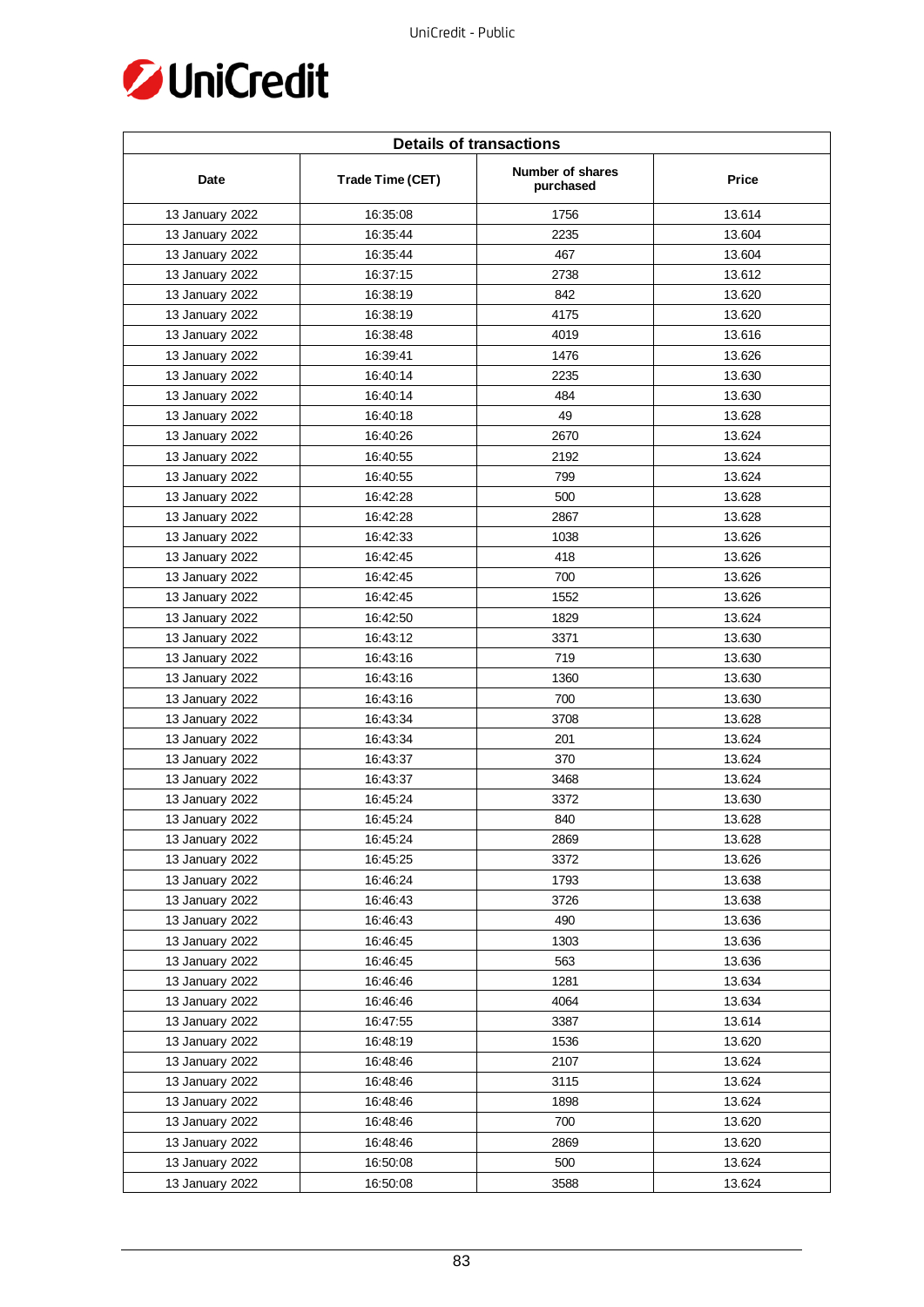

| <b>Details of transactions</b> |                  |                               |        |  |
|--------------------------------|------------------|-------------------------------|--------|--|
| Date                           | Trade Time (CET) | Number of shares<br>purchased | Price  |  |
| 13 January 2022                | 16:50:21         | 700                           | 13.622 |  |
| 13 January 2022                | 16:50:21         | 3728                          | 13.622 |  |
| 13 January 2022                | 16:50:25         | 3020                          | 13.618 |  |
| 13 January 2022                | 16:50:46         | 1540                          | 13.610 |  |
| 13 January 2022                | 16:51:36         | 655                           | 13.608 |  |
| 13 January 2022                | 16:51:39         | 3414                          | 13.606 |  |
| 13 January 2022                | 16:51:39         | 4125                          | 13.608 |  |
| 13 January 2022                | 16:51:39         | 4097                          | 13.604 |  |
| 13 January 2022                | 16:53:09         | 2220                          | 13.618 |  |
| 13 January 2022                | 16:53:09         | 122                           | 13.618 |  |
| 13 January 2022                | 16:53:20         | 1195                          | 13.616 |  |
| 13 January 2022                | 16:53:21         | 2520                          | 13.616 |  |
| 13 January 2022                | 16:53:21         | 1438                          | 13.616 |  |
| 13 January 2022                | 16:53:21         | 2232                          | 13.614 |  |
| 13 January 2022                | 16:53:28         | 420                           | 13.612 |  |
| 13 January 2022                | 16:53:28         | 696                           | 13.612 |  |
| 13 January 2022                | 16:53:31         | 700                           | 13.610 |  |
| 13 January 2022                | 16:53:31         | 4109                          | 13.610 |  |
| 13 January 2022                | 16:53:36         | 300                           | 13.608 |  |
| 13 January 2022                | 16:54:49         | 3479                          | 13.608 |  |
| 13 January 2022                | 16:54:51         | 3435                          | 13.606 |  |
| 13 January 2022                | 16:55:00         | 4126                          | 13.610 |  |
| 13 January 2022                | 16:55:00         | 2756                          | 13.608 |  |
| 13 January 2022                | 16:55:00         | 683                           | 13.608 |  |
| 13 January 2022                | 16:55:10         | 3438                          | 13.604 |  |
| 13 January 2022                | 16:56:09         | 121                           | 13.614 |  |
| 13 January 2022                | 16:56:32         | 1547                          | 13.614 |  |
| 13 January 2022                | 16:56:38         | 300                           | 13.614 |  |
| 13 January 2022                | 16:56:49         | 1037                          | 13.614 |  |
| 13 January 2022                | 16:56:49         | 3027                          | 13.614 |  |
| 13 January 2022                | 16:56:52         | 3934                          | 13.612 |  |
| 13 January 2022                | 16:56:54         | 2567                          | 13.610 |  |
| 13 January 2022                | 16:56:54         | 882                           | 13.610 |  |
| 13 January 2022                | 16:58:14         | 2265                          | 13.616 |  |
| 13 January 2022                | 16:58:38         | 638                           | 13.616 |  |
| 13 January 2022                | 16:58:38         | 3507                          | 13.616 |  |
| 13 January 2022                | 16:58:47         | 1000                          | 13.616 |  |
| 13 January 2022                | 16:58:47         | 1859                          | 13.616 |  |
| 13 January 2022                | 16:58:54         | 500                           | 13.614 |  |
| 13 January 2022                | 16:59:04         | 810                           | 13.614 |  |
| 13 January 2022                | 16:59:04         | 2489                          | 13.614 |  |
| 13 January 2022                | 16:59:07         | 889                           | 13.612 |  |
| 13 January 2022                | 16:59:07         | 2565                          | 13.612 |  |
| 13 January 2022                | 16:59:07         | 3457                          | 13.612 |  |
| 13 January 2022                | 17:00:05         | 317                           | 13.614 |  |
| 13 January 2022                | 17:00:33         | 700                           | 13.622 |  |
| 13 January 2022                | 17:00:33         | 2098                          | 13.622 |  |
| 13 January 2022                | 17:01:01         | 4213                          | 13.632 |  |
| 13 January 2022                | 17:01:01         | 3994                          | 13.630 |  |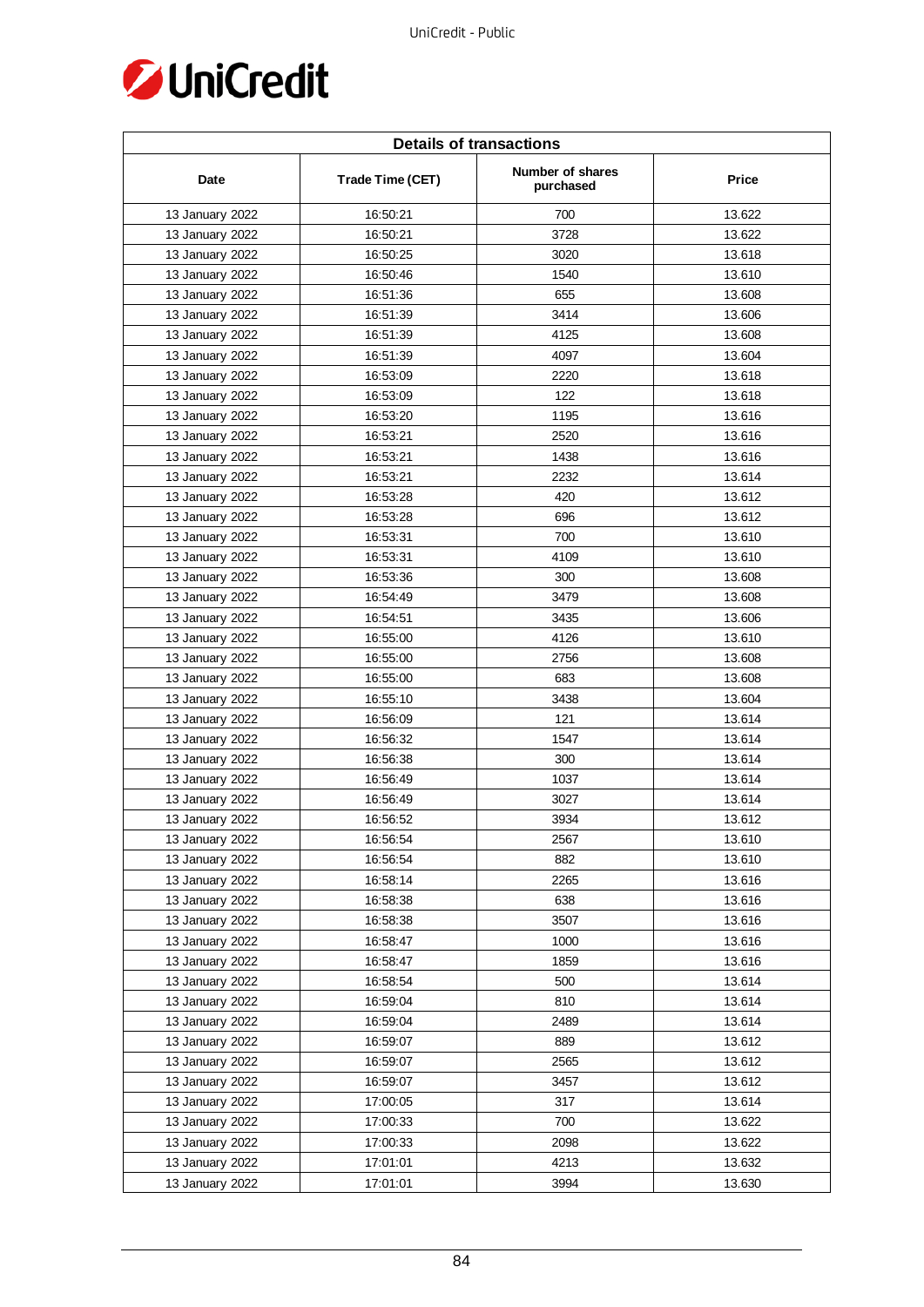

| <b>Details of transactions</b> |                  |                               |        |  |
|--------------------------------|------------------|-------------------------------|--------|--|
| Date                           | Trade Time (CET) | Number of shares<br>purchased | Price  |  |
| 13 January 2022                | 17:01:39         | 122                           | 13.634 |  |
| 13 January 2022                | 17:01:44         | 403                           | 13.634 |  |
| 13 January 2022                | 17:01:46         | 1748                          | 13.634 |  |
| 13 January 2022                | 17:02:13         | 1859                          | 13.636 |  |
| 13 January 2022                | 17:03:11         | 2066                          | 13.640 |  |
| 13 January 2022                | 17:03:41         | 2089                          | 13.650 |  |
| 13 January 2022                | 17:03:55         | 761                           | 13.652 |  |
| 13 January 2022                | 17:03:59         | 191                           | 13.650 |  |
| 13 January 2022                | 17:04:01         | 1597                          | 13.648 |  |
| 13 January 2022                | 17:05:04         | 1288                          | 13.632 |  |
| 13 January 2022                | 17:06:51         | 2075                          | 13.632 |  |
| 13 January 2022                | 17:07:32         | 700                           | 13.630 |  |
| 13 January 2022                | 17:07:32         | 1103                          | 13.630 |  |
| 13 January 2022                | 17:07:32         | 840                           | 13.628 |  |
| 13 January 2022                | 17:07:32         | 304                           | 13.628 |  |
| 13 January 2022                | 17:07:32         | 179                           | 13.628 |  |
| 13 January 2022                | 17:08:48         | 50                            | 13.626 |  |
| 13 January 2022                | 17:08:54         | 840                           | 13.626 |  |
| 13 January 2022                | 17:08:54         | 1195                          | 13.626 |  |
| 13 January 2022                | 17:09:50         | 1390                          | 13.624 |  |
| 13 January 2022                | 17:09:51         | 182                           | 13.622 |  |
| 13 January 2022                | 17:10:02         | 2045                          | 13.622 |  |
| 13 January 2022                | 17:10:55         | 700                           | 13.626 |  |
| 13 January 2022                | 17:10:55         | 117                           | 13.626 |  |
| 13 January 2022                | 17:11:46         | 213                           | 13.628 |  |
| 13 January 2022                | 17:12:15         | 700                           | 13.634 |  |
| 13 January 2022                | 17:12:15         | 325                           | 13.634 |  |
| 13 January 2022                | 17:12:15         | 865                           | 13.634 |  |
| 13 January 2022                | 17:12:15         | 750                           | 13.634 |  |
| 13 January 2022                | 17:12:47         | 1637                          | 13.638 |  |
| 13 January 2022                | 17:13:04         | 5210                          | 13.640 |  |
| 13 January 2022                | 17:13:28         | 2                             | 13.650 |  |
| 13 January 2022                | 17:13:28         | 1255                          | 13.650 |  |
| 13 January 2022                | 17:13:28         | 813                           | 13.650 |  |
| 13 January 2022                | 17:13:28         | 117                           | 13.650 |  |
| 13 January 2022                | 17:13:42         | 3257                          | 13.646 |  |
| 13 January 2022                | 17:17:13         | 2060                          | 13.634 |  |
| 13 January 2022                | 17:17:13         | 3563                          | 13.634 |  |
| 13 January 2022                | 17:17:13         | 3563                          | 13.634 |  |
| 13 January 2022                | 17:17:13         | 2900                          | 13.634 |  |
| 13 January 2022                | 17:17:13         | 1821                          | 13.634 |  |
| 13 January 2022                | 17:17:37         | 2245                          | 13.630 |  |
| 13 January 2022                | 17:18:17         | 550                           | 13.632 |  |
| 13 January 2022                | 17:18:17         | 420                           | 13.632 |  |
| 13 January 2022                | 17:18:20         | 670                           | 13.630 |  |
| 13 January 2022                | 17:18:20         | 2679                          | 13.630 |  |
| 13 January 2022                | 17:18:58         | 2379                          | 13.632 |  |
| 13 January 2022                | 17:18:58         | 3349                          | 13.632 |  |
| 13 January 2022                | 17:19:55         | 650                           | 13.630 |  |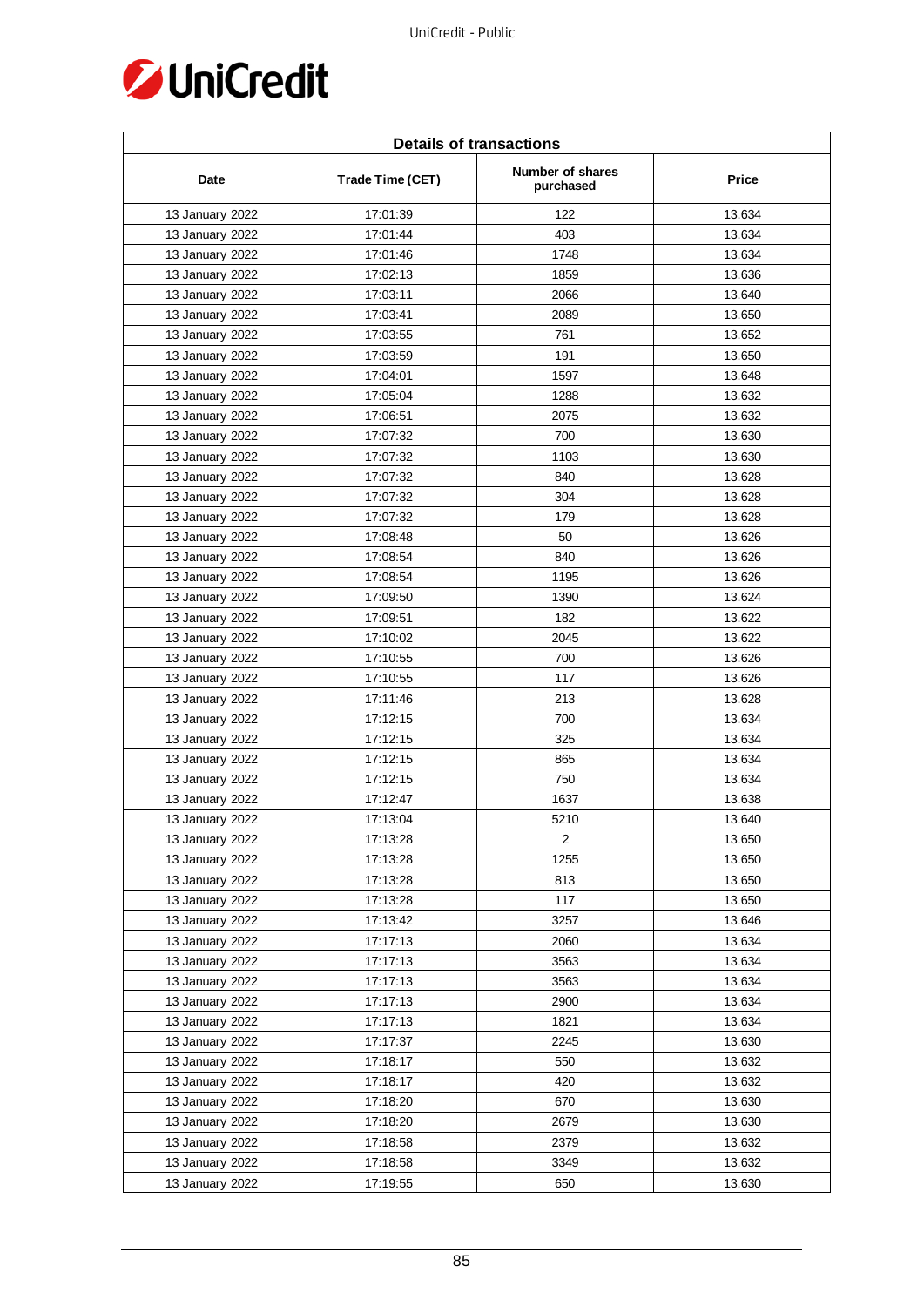

| <b>Details of transactions</b> |                  |                               |        |  |
|--------------------------------|------------------|-------------------------------|--------|--|
| Date                           | Trade Time (CET) | Number of shares<br>purchased | Price  |  |
| 13 January 2022                | 17:20:10         | 25                            | 13.630 |  |
| 13 January 2022                | 17:20:14         | 39                            | 13.630 |  |
| 13 January 2022                | 17:20:16         | 600                           | 13.630 |  |
| 13 January 2022                | 17:20:16         | 1151                          | 13.630 |  |
| 13 January 2022                | 17:20:42         | 2712                          | 13.628 |  |
| 13 January 2022                | 17:22:42         | 688                           | 13.632 |  |
| 13 January 2022                | 17:22:42         | 2815                          | 13.632 |  |
| 13 January 2022                | 17:22:42         | 335                           | 13.632 |  |
| 13 January 2022                | 17:22:42         | 1280                          | 13.632 |  |
| 13 January 2022                | 17:22:42         | 2559                          | 13.632 |  |
| 13 January 2022                | 17:23:41         | 2844                          | 13.632 |  |
| 13 January 2022                | 17:23:42         | 179                           | 13.632 |  |
| 13 January 2022                | 17:23:42         | 321                           | 13.632 |  |
| 13 January 2022                | 17:23:42         | 2054                          | 13.632 |  |
| 14 January 2022                | 9:00:58          | 152                           | 13.526 |  |
| 14 January 2022                | 9:00:58          | 752                           | 13.526 |  |
| 14 January 2022                | 9:00:58          | 5650                          | 13.526 |  |
| 14 January 2022                | 9:00:58          | 100                           | 13.526 |  |
| 14 January 2022                | 9:00:58          | 279                           | 13.526 |  |
| 14 January 2022                | 9:01:09          | 2542                          | 13.570 |  |
| 14 January 2022                | 9:01:21          | 500                           | 13.566 |  |
| 14 January 2022                | 9:01:23          | 4122                          | 13.566 |  |
| 14 January 2022                | 9:02:43          | 3672                          | 13.610 |  |
| 14 January 2022                | 9:03:03          | 3338                          | 13.620 |  |
| 14 January 2022                | 9:03:03          | 410                           | 13.616 |  |
| 14 January 2022                | 9:03:03          | 648                           | 13.616 |  |
| 14 January 2022                | 9:03:05          | 180                           | 13.616 |  |
| 14 January 2022                | 9:03:07          | 2                             | 13.616 |  |
| 14 January 2022                | 9:04:28          | 3198                          | 13.618 |  |
| 14 January 2022                | 9:05:32          | 2782                          | 13.660 |  |
| 14 January 2022                | 9:05:32          | 416                           | 13.660 |  |
| 14 January 2022                | 9:06:02          | 820                           | 13.654 |  |
| 14 January 2022                | 9:06:02          | 3965                          | 13.654 |  |
| 14 January 2022                | 9:06:11          | 1879                          | 13.652 |  |
| 14 January 2022                | 9:06:11          | 999                           | 13.652 |  |
| 14 January 2022                | 9:07:48          | 3710                          | 13.686 |  |
| 14 January 2022                | 9:07:56          | 4048                          | 13.684 |  |
| 14 January 2022                | 9:09:18          | 2362                          | 13.680 |  |
| 14 January 2022                | 9:10:13          | 700                           | 13.688 |  |
| 14 January 2022                | 9:10:13          | 2500                          | 13.688 |  |
| 14 January 2022                | 9:10:18          | 2826                          | 13.684 |  |
| 14 January 2022                | 9:11:11          | 1000                          | 13.700 |  |
| 14 January 2022                | 9:11:20          | 455                           | 13.696 |  |
| 14 January 2022                | 9:12:44          | 719                           | 13.700 |  |
| 14 January 2022                | 9:13:38          | 720                           | 13.708 |  |
| 14 January 2022                | 9:14:53          | 949                           | 13.708 |  |
| 14 January 2022                | 9:17:11          | 70                            | 13.740 |  |
| 14 January 2022                | 9:17:13          | 1031                          | 13.740 |  |
|                                |                  |                               |        |  |
| 14 January 2022                | 9:17:41          | 1058                          | 13.750 |  |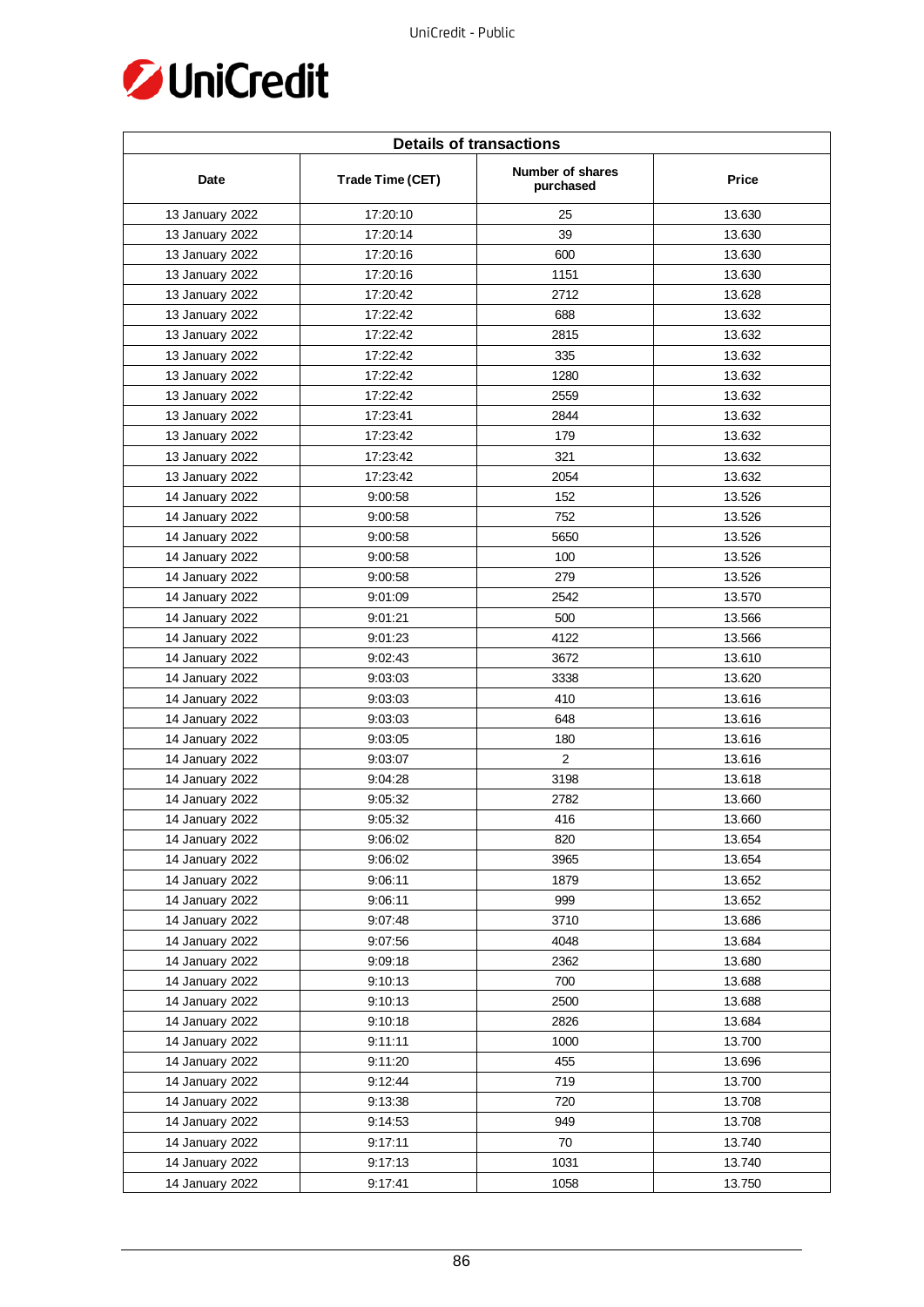

| <b>Details of transactions</b> |                  |                                      |              |  |
|--------------------------------|------------------|--------------------------------------|--------------|--|
| Date                           | Trade Time (CET) | <b>Number of shares</b><br>purchased | <b>Price</b> |  |
| 14 January 2022                | 9:17:51          | 441                                  | 13.744       |  |
| 14 January 2022                | 9:19:25          | 393                                  | 13.746       |  |
| 14 January 2022                | 9:19:25          | 583                                  | 13.746       |  |
| 14 January 2022                | 9:21:10          | 609                                  | 13.728       |  |
| 14 January 2022                | 9:22:46          | 447                                  | 13.716       |  |
| 14 January 2022                | 9:24:26          | 568                                  | 13.736       |  |
| 14 January 2022                | 9:26:37          | 447                                  | 13.738       |  |
| 14 January 2022                | 9:28:56          | 406                                  | 13.744       |  |
| 14 January 2022                | 9:30:28          | 428                                  | 13.748       |  |
| 14 January 2022                | 9:53:01          | 535                                  | 13.712       |  |
| 14 January 2022                | 9:54:50          | 167                                  | 13.702       |  |
| 14 January 2022                | 9:55:00          | 168                                  | 13.702       |  |
| 14 January 2022                | 9:55:11          | 390                                  | 13.702       |  |
| 14 January 2022                | 9:55:21          | 309                                  | 13.694       |  |
| 14 January 2022                | 9:55:21          | 227                                  | 13.694       |  |
| 14 January 2022                | 9:56:19          | 576                                  | 13.682       |  |
| 14 January 2022                | 9:56:26          | 576                                  | 13.672       |  |
| 14 January 2022                | 9:57:49          | 107                                  | 13.694       |  |
| 14 January 2022                | 9:58:20          | 508                                  | 13.694       |  |
| 14 January 2022                | 9:58:25          | 35                                   | 13.694       |  |
| 14 January 2022                | 9:58:27          | 167                                  | 13.690       |  |
| 14 January 2022                | 9:58:27          | 436                                  | 13.690       |  |
| 14 January 2022                | 10:01:25         | 406                                  | 13.688       |  |
| 14 January 2022                | 10:02:17         | 167                                  | 13.684       |  |
| 14 January 2022                | 10:02:19         | 167                                  | 13.684       |  |
| 14 January 2022                | 10:03:39         | 764                                  | 13.692       |  |
| 14 January 2022                | 10:03:39         | 565                                  | 13.692       |  |
| 14 January 2022                | 10:03:39         | 461                                  | 13.688       |  |
| 14 January 2022                | 10:03:39         | 166                                  | 13.686       |  |
| 14 January 2022                | 10:03:39         | 549                                  | 13.686       |  |
| 14 January 2022                | 10:04:43         | 1201                                 | 13.698       |  |
| 14 January 2022                | 10:08:11         | 1309                                 | 13.716       |  |
| 14 January 2022                | 10:09:01         | 407                                  | 13.708       |  |
| 14 January 2022                | 10:09:01         | 948                                  | 13.708       |  |
| 14 January 2022                | 10:10:40         | 1064                                 | 13.712       |  |
| 14 January 2022                | 10:12:27         | 745                                  | 13.712       |  |
| 14 January 2022                | 10:12:27         | 511                                  | 13.712       |  |
| 14 January 2022                | 10:12:51         | 464                                  | 13.708       |  |
| 14 January 2022                | 10:15:09         | 515                                  | 13.708       |  |
| 14 January 2022                | 10:16:08         | 753                                  | 13.700       |  |
| 14 January 2022                | 10:18:23         | 682                                  | 13.696       |  |
| 14 January 2022                | 10:18:25         | 487                                  | 13.692       |  |
| 14 January 2022                | 10:19:36         | 167                                  | 13.686       |  |
| 14 January 2022                | 10:19:38         | 168                                  | 13.686       |  |
| 14 January 2022                | 10:19:45         | 80                                   | 13.686       |  |
| 14 January 2022                | 10:21:30         | 438                                  | 13.688       |  |
| 14 January 2022                | 10:22:13         | 517                                  | 13.674       |  |
| 14 January 2022                | 10:23:07         | 392                                  | 13.668       |  |
| 14 January 2022                | 10:23:10         | 1012                                 | 13.668       |  |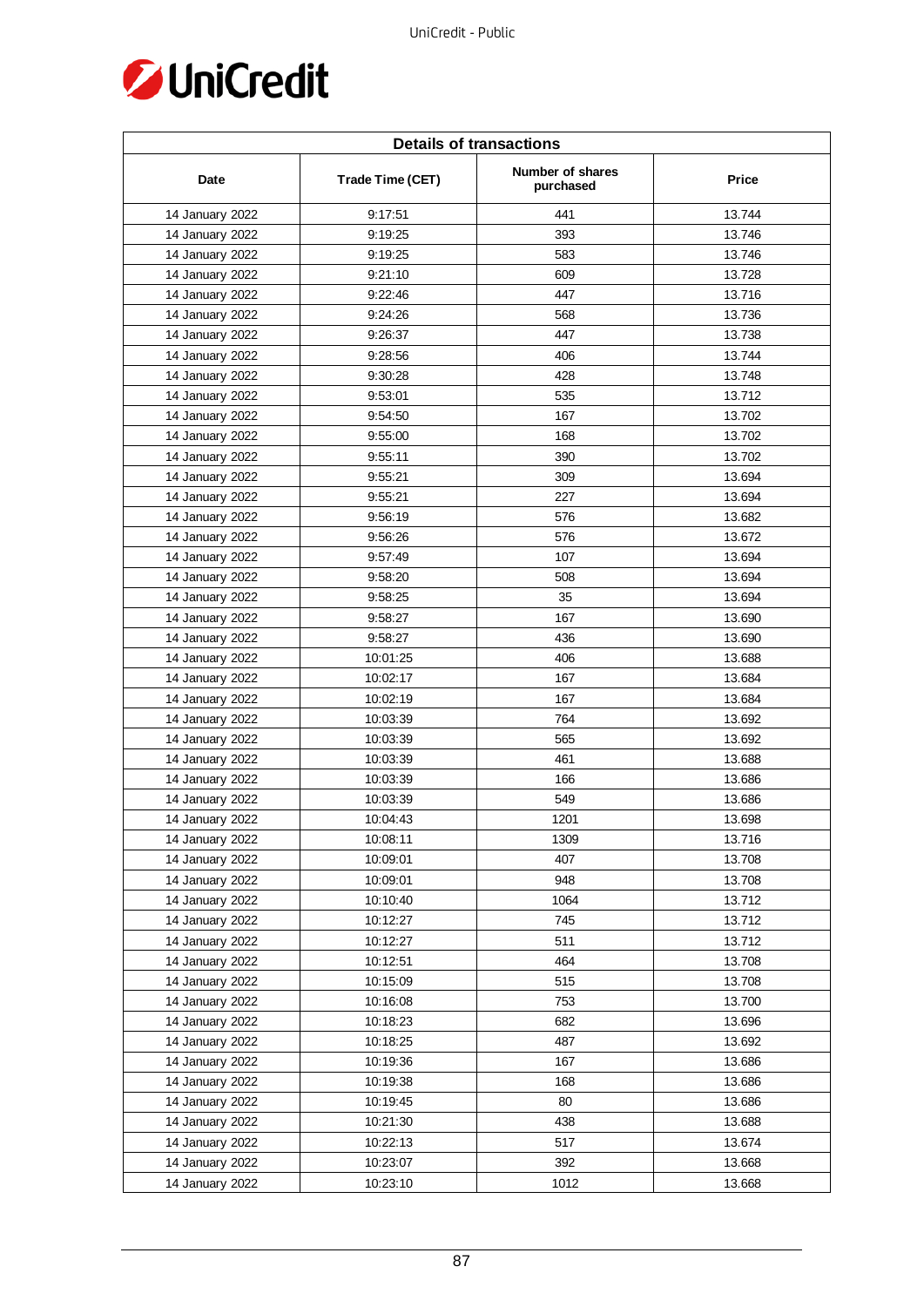

| <b>Details of transactions</b> |                  |                               |        |  |
|--------------------------------|------------------|-------------------------------|--------|--|
| Date                           | Trade Time (CET) | Number of shares<br>purchased | Price  |  |
| 14 January 2022                | 10:23:11         | 1170                          | 13.664 |  |
| 14 January 2022                | 10:25:16         | 1043                          | 13.666 |  |
| 14 January 2022                | 10:26:00         | 167                           | 13.654 |  |
| 14 January 2022                | 10:26:03         | 163                           | 13.654 |  |
| 14 January 2022                | 10:26:04         | 160                           | 13.654 |  |
| 14 January 2022                | 10:26:06         | 94                            | 13.654 |  |
| 14 January 2022                | 10:26:06         | 73                            | 13.654 |  |
| 14 January 2022                | 10:26:07         | 168                           | 13.654 |  |
| 14 January 2022                | 10:26:08         | 167                           | 13.654 |  |
| 14 January 2022                | 10:26:09         | 52                            | 13.654 |  |
| 14 January 2022                | 10:26:24         | 914                           | 13.652 |  |
| 14 January 2022                | 10:28:11         | 1202                          | 13.650 |  |
| 14 January 2022                | 10:28:11         | 967                           | 13.646 |  |
| 14 January 2022                | 10:30:01         | 1257                          | 13.684 |  |
| 14 January 2022                | 10:31:02         | 446                           | 13.692 |  |
| 14 January 2022                | 10:31:02         | 686                           | 13.692 |  |
| 14 January 2022                | 10:31:47         | 1246                          | 13.690 |  |
| 14 January 2022                | 10:31:49         | 804                           | 13.684 |  |
| 14 January 2022                | 10:31:49         | 110                           | 13.684 |  |
| 14 January 2022                | 10:34:51         | 926                           | 13.708 |  |
| 14 January 2022                | 10:35:23         | 771                           | 13.704 |  |
| 14 January 2022                | 10:37:10         | 941                           | 13.704 |  |
| 14 January 2022                | 10:38:21         | 167                           | 13.714 |  |
| 14 January 2022                | 10:38:22         | 423                           | 13.714 |  |
| 14 January 2022                | 10:38:22         | 414                           | 13.714 |  |
| 14 January 2022                | 10:40:38         | 649                           | 13.728 |  |
| 14 January 2022                | 10:40:42         | 168                           | 13.728 |  |
| 14 January 2022                | 10:40:43         | 234                           | 13.728 |  |
| 14 January 2022                | 10:41:11         | 1090                          | 13.722 |  |
| 14 January 2022                | 10:44:30         | 406                           | 13.726 |  |
| 14 January 2022                | 10:44:30         | 487                           | 13.722 |  |
| 14 January 2022                | 10:50:40         | 156                           | 13.726 |  |
| 14 January 2022                | 10:50:41         | 251                           | 13.726 |  |
| 14 January 2022                | 10:50:41         | 527                           | 13.720 |  |
| 14 January 2022                | 10:51:33         | 357                           | 13.718 |  |
| 14 January 2022                | 10:51:33         | 49                            | 13.718 |  |
| 14 January 2022                | 10:53:16         | 487                           | 13.720 |  |
| 14 January 2022                | 10:53:19         | 168                           | 13.716 |  |
| 14 January 2022                | 10:55:07         | 167                           | 13.708 |  |
| 14 January 2022                | 10:55:08         | 167                           | 13.708 |  |
| 14 January 2022                | 10:55:17         | 275                           | 13.708 |  |
| 14 January 2022                | 10:56:47         | 487                           | 13.710 |  |
| 14 January 2022                | 10:57:58         | 528                           | 13.706 |  |
| 14 January 2022                | 11:00:24         | 414                           | 13.718 |  |
| 14 January 2022                | 11:01:28         | 406                           | 13.716 |  |
| 14 January 2022                | 11:03:34         | 487                           | 13.720 |  |
| 14 January 2022                | 11:06:13         | 407                           | 13.716 |  |
| 14 January 2022                | 11:09:09         | 406                           | 13.702 |  |
| 14 January 2022                | 11:10:31         | 447                           | 13.704 |  |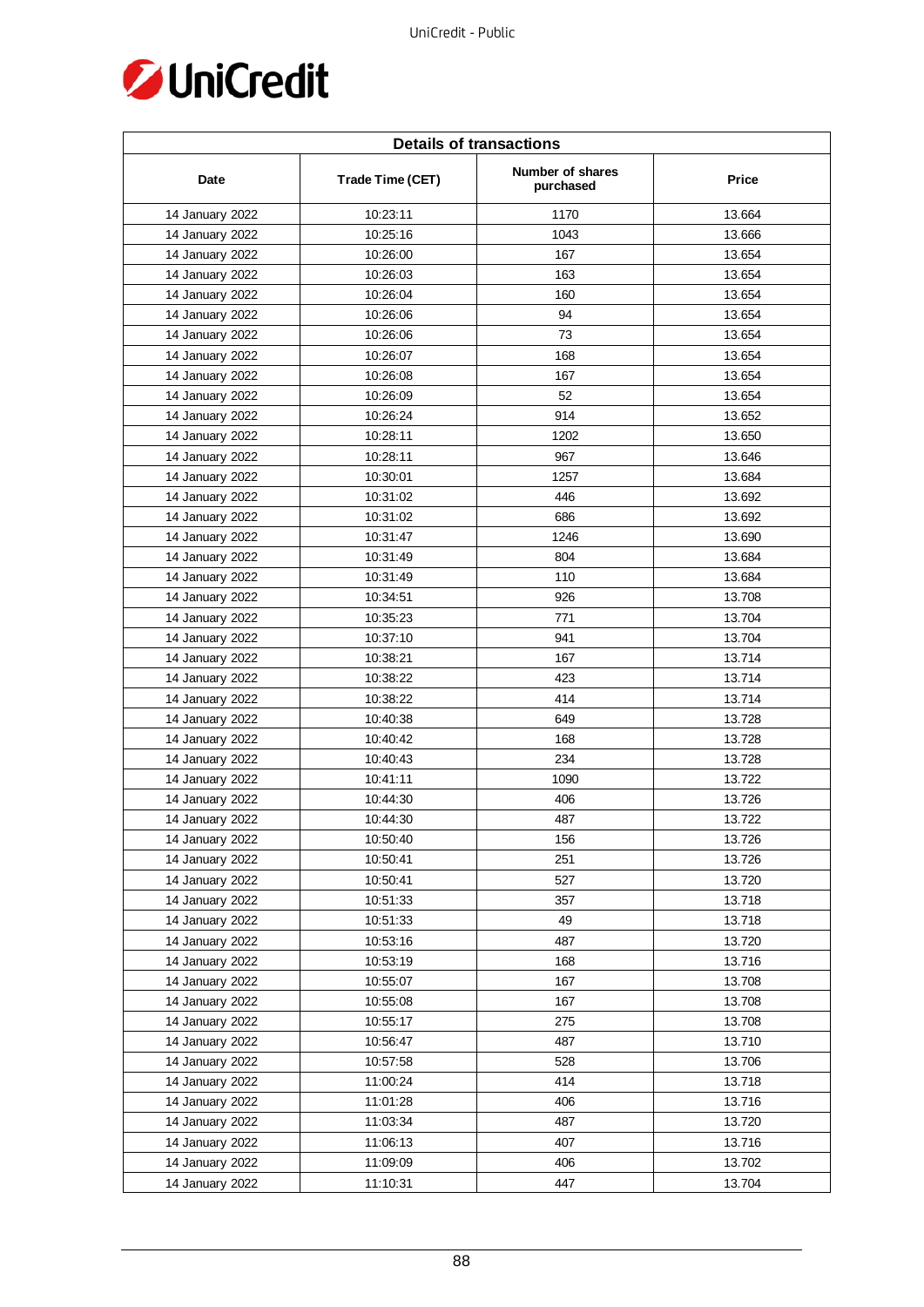

| <b>Details of transactions</b> |                  |                               |        |  |
|--------------------------------|------------------|-------------------------------|--------|--|
| Date                           | Trade Time (CET) | Number of shares<br>purchased | Price  |  |
| 14 January 2022                | 11:10:34         | 446                           | 13.700 |  |
| 14 January 2022                | 11:11:40         | 167                           | 13.684 |  |
| 14 January 2022                | 11:11:58         | 167                           | 13.684 |  |
| 14 January 2022                | 11:12:00         | 110                           | 13.684 |  |
| 14 January 2022                | 11:12:56         | 594                           | 13.690 |  |
| 14 January 2022                | 11:13:31         | 890                           | 13.690 |  |
| 14 January 2022                | 11:14:42         | 759                           | 13.684 |  |
| 14 January 2022                | 11:14:43         | 828                           | 13.680 |  |
| 14 January 2022                | 11:16:50         | 865                           | 13.678 |  |
| 14 January 2022                | 11:18:49         | 700                           | 13.656 |  |
| 14 January 2022                | 11:18:49         | 334                           | 13.656 |  |
| 14 January 2022                | 11:18:50         | 222                           | 13.652 |  |
| 14 January 2022                | 11:18:51         | 187                           | 13.652 |  |
| 14 January 2022                | 11:19:39         | 708                           | 13.638 |  |
| 14 January 2022                | 11:21:23         | 744                           | 13.658 |  |
| 14 January 2022                | 11:22:10         | 166                           | 13.648 |  |
| 14 January 2022                | 11:23:20         | 2150                          | 13.648 |  |
| 14 January 2022                | 11:25:10         | 21                            | 13.662 |  |
| 14 January 2022                | 11:25:14         | 167                           | 13.662 |  |
| 14 January 2022                | 11:25:21         | 1437                          | 13.662 |  |
| 14 January 2022                | 11:25:25         | 716                           | 13.658 |  |
| 14 January 2022                | 11:25:25         | 761                           | 13.658 |  |
| 14 January 2022                | 11:27:01         | 1330                          | 13.656 |  |
| 14 January 2022                | 11:27:05         | 9                             | 13.652 |  |
| 14 January 2022                | 11:27:07         | 169                           | 13.652 |  |
| 14 January 2022                | 11:28:13         | 166                           | 13.652 |  |
| 14 January 2022                | 11:28:14         | 167                           | 13.652 |  |
| 14 January 2022                | 11:29:21         | 700                           | 13.658 |  |
| 14 January 2022                | 11:29:21         | 465                           | 13.658 |  |
| 14 January 2022                | 11:29:22         | 1284                          | 13.656 |  |
| 14 January 2022                | 11:30:07         | 1056                          | 13.656 |  |
| 14 January 2022                | 11:31:17         | 9                             | 13.656 |  |
| 14 January 2022                | 11:31:17         | 1557                          | 13.656 |  |
| 14 January 2022                | 11:32:32         | 1666                          | 13.672 |  |
| 14 January 2022                | 11:32:45         | 1665                          | 13.666 |  |
| 14 January 2022                | 11:33:38         | 1000                          | 13.664 |  |
| 14 January 2022                | 11:33:38         | 76                            | 13.664 |  |
| 14 January 2022                | 11:34:30         | 1824                          | 13.658 |  |
| 14 January 2022                | 11:36:04         | 167                           | 13.648 |  |
| 14 January 2022                | 11:36:05         | 167                           | 13.648 |  |
| 14 January 2022                | 11:36:09         | 274                           | 13.648 |  |
| 14 January 2022                | 11:36:10         | 865                           | 13.646 |  |
| 14 January 2022                | 11:38:38         | 1159                          | 13.670 |  |
| 14 January 2022                | 11:40:20         | 1367                          | 13.676 |  |
| 14 January 2022                | 11:41:24         | 450                           | 13.676 |  |
| 14 January 2022                | 11:41:25         | 989                           | 13.676 |  |
| 14 January 2022                | 11:41:32         | 219                           | 13.676 |  |
| 14 January 2022                | 11:43:20         | 169                           | 13.676 |  |
| 14 January 2022                | 11:43:24         | 166                           | 13.676 |  |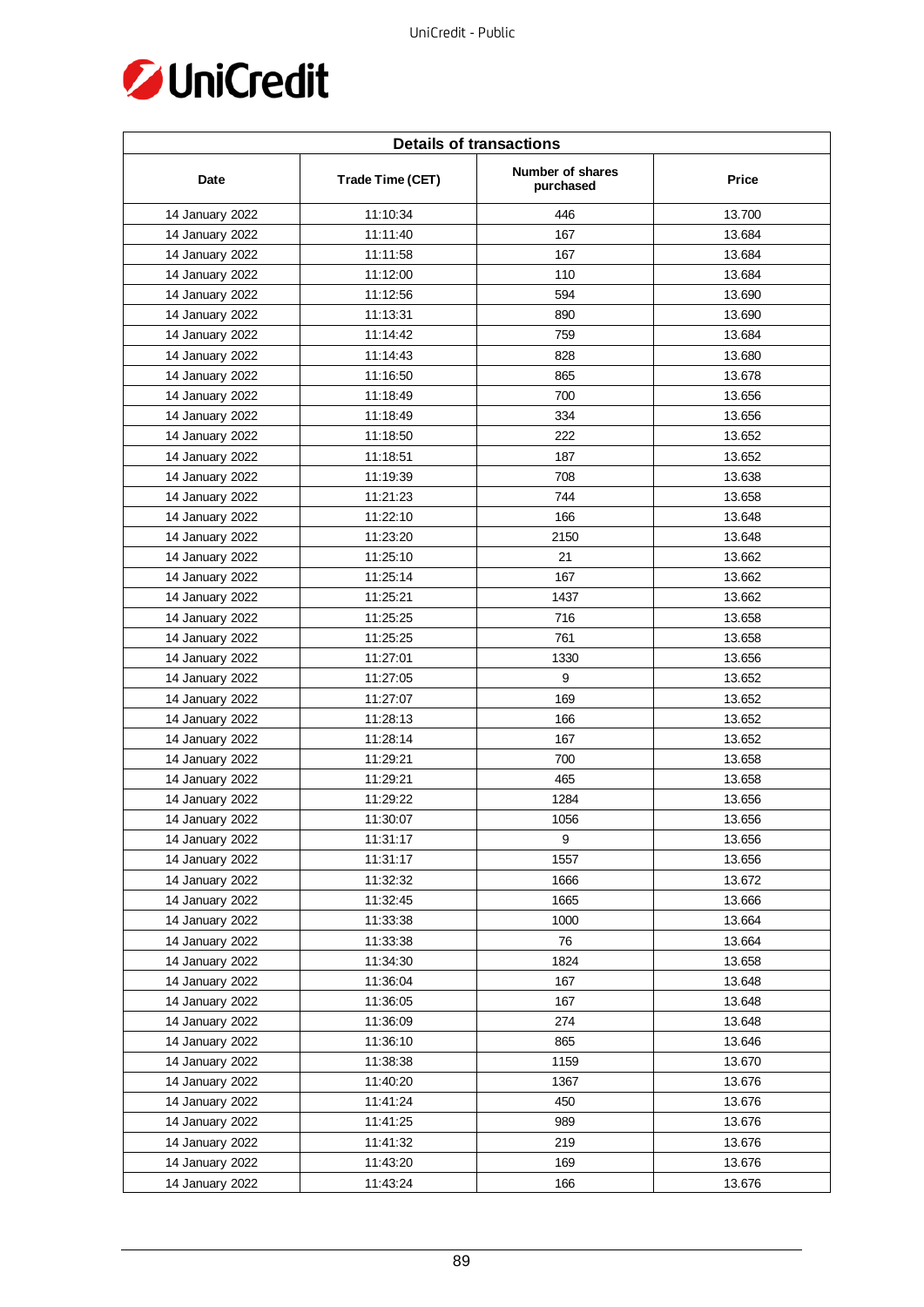

| <b>Details of transactions</b> |                  |                               |        |  |
|--------------------------------|------------------|-------------------------------|--------|--|
| Date                           | Trade Time (CET) | Number of shares<br>purchased | Price  |  |
| 14 January 2022                | 11:43:26         | 167                           | 13.676 |  |
| 14 January 2022                | 11:43:28         | 167                           | 13.676 |  |
| 14 January 2022                | 11:43:39         | 62                            | 13.676 |  |
| 14 January 2022                | 11:43:40         | 167                           | 13.676 |  |
| 14 January 2022                | 11:45:15         | 537                           | 13.682 |  |
| 14 January 2022                | 11:45:43         | 747                           | 13.686 |  |
| 14 January 2022                | 11:45:43         | 167                           | 13.682 |  |
| 14 January 2022                | 11:45:51         | 166                           | 13.682 |  |
| 14 January 2022                | 11:46:59         | 996                           | 13.686 |  |
| 14 January 2022                | 11:46:59         | 19                            | 13.686 |  |
| 14 January 2022                | 11:51:15         | 189                           | 13.688 |  |
| 14 January 2022                | 11:51:59         | 1                             | 13.692 |  |
| 14 January 2022                | 11:51:59         | 1000                          | 13.692 |  |
| 14 January 2022                | 11:51:59         | 116                           | 13.692 |  |
| 14 January 2022                | 11:51:59         | 393                           | 13.692 |  |
| 14 January 2022                | 11:52:50         | 298                           | 13.690 |  |
| 14 January 2022                | 11:52:50         | 620                           | 13.690 |  |
| 14 January 2022                | 11:55:15         | 459                           | 13.684 |  |
| 14 January 2022                | 11:55:48         | 315                           | 13.682 |  |
| 14 January 2022                | 11:57:18         | 816                           | 13.680 |  |
| 14 January 2022                | 11:57:28         | 633                           | 13.676 |  |
| 14 January 2022                | 11:58:54         | 882                           | 13.666 |  |
| 14 January 2022                | 11:59:17         | 412                           | 13.644 |  |
| 14 January 2022                | 11:59:55         | 36                            | 13.644 |  |
| 14 January 2022                | 12:00:42         | 634                           | 13.652 |  |
| 14 January 2022                | 12:04:40         | 1826                          | 13.652 |  |
| 14 January 2022                | 12:04:40         | 482                           | 13.652 |  |
| 14 January 2022                | 12:05:16         | 506                           | 13.658 |  |
| 14 January 2022                | 12:05:16         | 1115                          | 13.658 |  |
| 14 January 2022                | 12:06:33         | 700                           | 13.654 |  |
| 14 January 2022                | 12:06:33         | 20                            | 13.654 |  |
| 14 January 2022                | 12:06:33         | 473                           | 13.654 |  |
| 14 January 2022                | 12:06:33         | 648                           | 13.654 |  |
| 14 January 2022                | 12:07:59         | 1050                          | 13.654 |  |
| 14 January 2022                | 12:08:02         | 834                           | 13.654 |  |
| 14 January 2022                | 12:08:02         | 1389                          | 13.652 |  |
| 14 January 2022                | 12:08:02         | 454                           | 13.652 |  |
| 14 January 2022                | 12:10:48         | 73                            | 13.662 |  |
| 14 January 2022                | 12:10:48         | 1507                          | 13.662 |  |
| 14 January 2022                | 12:11:49         | 322                           | 13.658 |  |
| 14 January 2022                | 12:11:49         | 1268                          | 13.658 |  |
| 14 January 2022                | 12:12:42         | 167                           | 13.656 |  |
| 14 January 2022                | 12:12:43         | 167                           | 13.656 |  |
| 14 January 2022                | 12:12:45         | 167                           | 13.656 |  |
| 14 January 2022                | 12:12:58         | 50                            | 13.654 |  |
| 14 January 2022                | 12:12:59         | 167                           | 13.654 |  |
| 14 January 2022                | 12:13:00         | 168                           | 13.654 |  |
| 14 January 2022                | 12:13:01         | 166                           | 13.654 |  |
| 14 January 2022                | 12:13:04         | 167                           | 13.654 |  |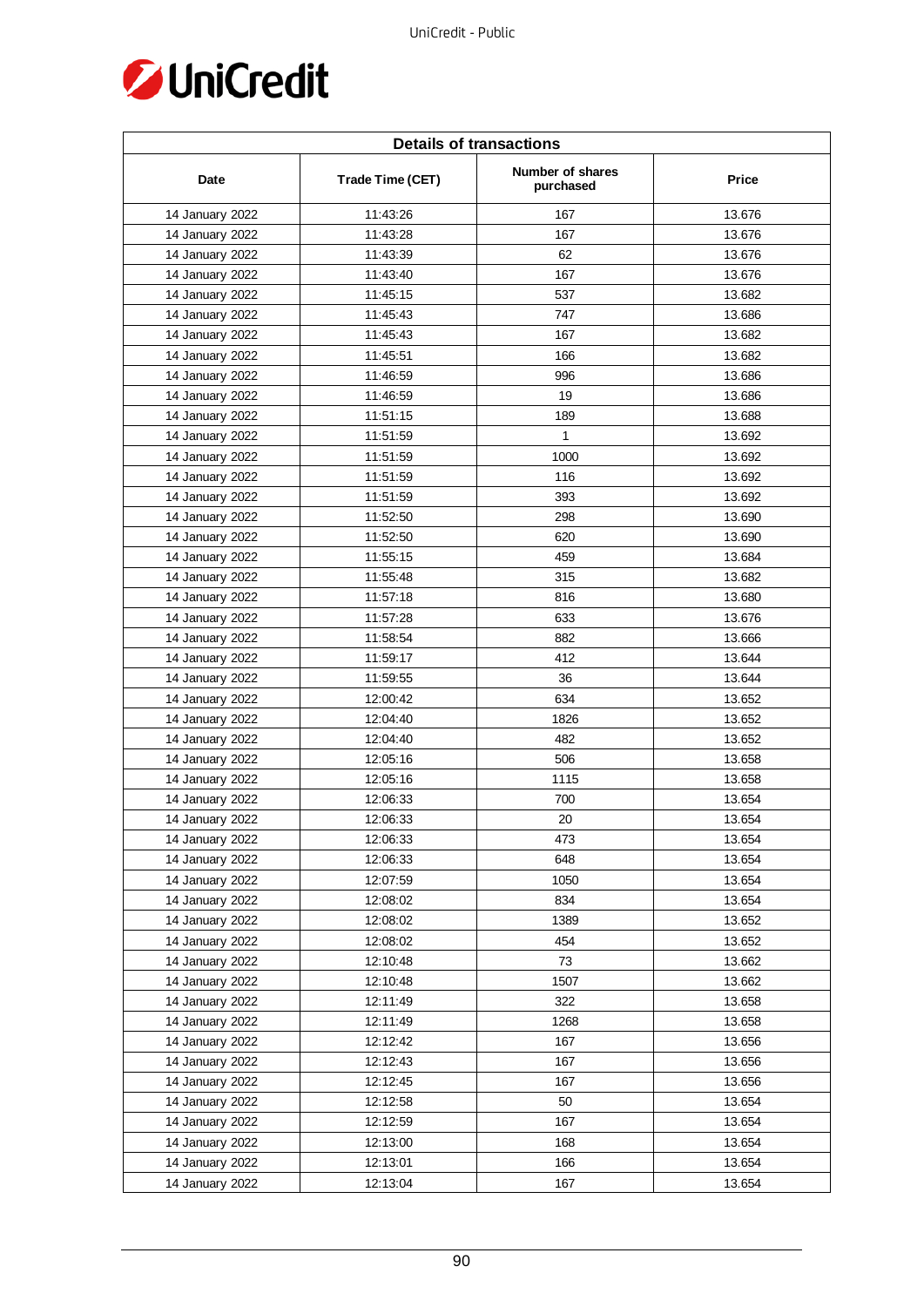

| <b>Details of transactions</b> |                  |                               |        |  |
|--------------------------------|------------------|-------------------------------|--------|--|
| Date                           | Trade Time (CET) | Number of shares<br>purchased | Price  |  |
| 14 January 2022                | 12:13:07         | 167                           | 13.654 |  |
| 14 January 2022                | 12:13:11         | 11                            | 13.654 |  |
| 14 January 2022                | 12:13:14         | 169                           | 13.654 |  |
| 14 January 2022                | 12:13:15         | 167                           | 13.654 |  |
| 14 January 2022                | 12:16:15         | 103                           | 13.664 |  |
| 14 January 2022                | 12:16:20         | 169                           | 13.664 |  |
| 14 January 2022                | 12:16:20         | 1728                          | 13.664 |  |
| 14 January 2022                | 12:16:26         | 666                           | 13.660 |  |
| 14 January 2022                | 12:17:21         | 780                           | 13.658 |  |
| 14 January 2022                | 12:17:23         | 169                           | 13.656 |  |
| 14 January 2022                | 12:17:24         | 166                           | 13.656 |  |
| 14 January 2022                | 12:17:24         | 1388                          | 13.656 |  |
| 14 January 2022                | 12:18:51         | 1077                          | 13.662 |  |
| 14 January 2022                | 12:20:53         | 167                           | 13.666 |  |
| 14 January 2022                | 12:20:55         | 1205                          | 13.666 |  |
| 14 January 2022                | 12:21:56         | 168                           | 13.662 |  |
| 14 January 2022                | 12:23:12         | 167                           | 13.670 |  |
| 14 January 2022                | 12:24:02         | 167                           | 13.670 |  |
| 14 January 2022                | 12:28:09         | 167                           | 13.682 |  |
| 14 January 2022                | 12:28:10         | 166                           | 13.682 |  |
| 14 January 2022                | 12:28:11         | 168                           | 13.682 |  |
| 14 January 2022                | 12:28:25         | 1617                          | 13.688 |  |
| 14 January 2022                | 12:28:54         | 619                           | 13.694 |  |
| 14 January 2022                | 12:28:54         | 753                           | 13.694 |  |
| 14 January 2022                | 12:31:19         | 2129                          | 13.702 |  |
| 14 January 2022                | 12:33:09         | 406                           | 13.708 |  |
| 14 January 2022                | 12:35:08         | 406                           | 13.716 |  |
| 14 January 2022                | 12:36:14         | 568                           | 13.706 |  |
| 14 January 2022                | 12:38:17         | 447                           | 13.700 |  |
| 14 January 2022                | 12:39:43         | 609                           | 13.698 |  |
| 14 January 2022                | 12:41:56         | 609                           | 13.690 |  |
| 14 January 2022                | 12:43:38         | 431                           | 13.698 |  |
| 14 January 2022                | 12:43:38         | 430                           | 13.696 |  |
| 14 January 2022                | 12:45:04         | 447                           | 13.704 |  |
| 14 January 2022                | 12:46:43         | 168                           | 13.706 |  |
| 14 January 2022                | 12:46:45         | 167                           | 13.706 |  |
| 14 January 2022                | 12:48:44         | 634                           | 13.712 |  |
| 14 January 2022                | 12:50:35         | 595                           | 13.702 |  |
| 14 January 2022                | 12:50:36         | 166                           | 13.698 |  |
| 14 January 2022                | 12:51:09         | 166                           | 13.692 |  |
| 14 January 2022                | 12:51:11         | 91                            | 13.692 |  |
| 14 January 2022                | 12:51:29         | 166                           | 13.686 |  |
| 14 January 2022                | 12:51:29         | 512                           | 13.686 |  |
| 14 January 2022                | 12:51:29         | 61                            | 13.686 |  |
| 14 January 2022                | 12:53:11         | 439                           | 13.694 |  |
| 14 January 2022                | 12:53:29         | 167                           | 13.690 |  |
| 14 January 2022                | 12:53:31         | 167                           | 13.690 |  |
| 14 January 2022                | 12:53:32         | 168                           | 13.690 |  |
| 14 January 2022                | 12:53:33         | 167                           | 13.690 |  |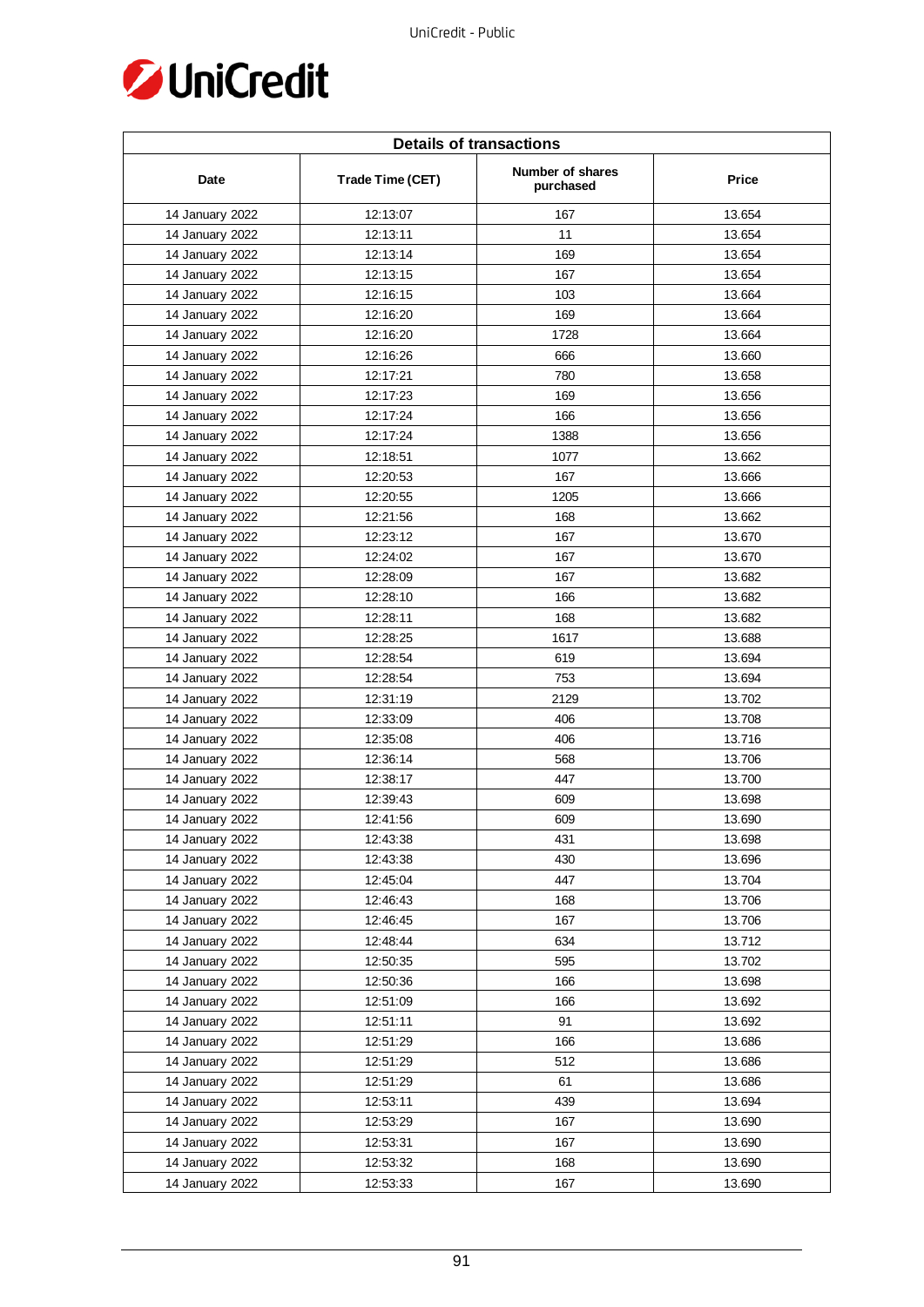

| <b>Details of transactions</b> |                  |                               |        |  |
|--------------------------------|------------------|-------------------------------|--------|--|
| Date                           | Trade Time (CET) | Number of shares<br>purchased | Price  |  |
| 14 January 2022                | 12:53:34         | 146                           | 13.690 |  |
| 14 January 2022                | 12:54:42         | 702                           | 13.680 |  |
| 14 January 2022                | 12:56:16         | 469                           | 13.670 |  |
| 14 January 2022                | 12:56:19         | 135                           | 13.668 |  |
| 14 January 2022                | 12:56:22         | 167                           | 13.668 |  |
| 14 January 2022                | 12:56:23         | 166                           | 13.668 |  |
| 14 January 2022                | 12:57:46         | 545                           | 13.666 |  |
| 14 January 2022                | 12:58:32         | 498                           | 13.662 |  |
| 14 January 2022                | 12:58:44         | 61                            | 13.662 |  |
| 14 January 2022                | 12:59:57         | 560                           | 13.674 |  |
| 14 January 2022                | 12:59:57         | 911                           | 13.672 |  |
| 14 January 2022                | 13:01:54         | 728                           | 13.676 |  |
| 14 January 2022                | 13:03:05         | 746                           | 13.678 |  |
| 14 January 2022                | 13:03:06         | 167                           | 13.674 |  |
| 14 January 2022                | 13:03:10         | 782                           | 13.674 |  |
| 14 January 2022                | 13:04:44         | 563                           | 13.644 |  |
| 14 January 2022                | 13:06:24         | 116                           | 13.634 |  |
| 14 January 2022                | 13:06:25         | 167                           | 13.634 |  |
| 14 January 2022                | 13:06:25         | 457                           | 13.634 |  |
| 14 January 2022                | 13:07:57         | 931                           | 13.622 |  |
| 14 January 2022                | 13:07:57         | 115                           | 13.622 |  |
| 14 January 2022                | 13:09:11         | 449                           | 13.606 |  |
| 14 January 2022                | 13:09:58         | 935                           | 13.612 |  |
| 14 January 2022                | 13:11:44         | 167                           | 13.622 |  |
| 14 January 2022                | 13:11:45         | 168                           | 13.622 |  |
| 14 January 2022                | 13:11:47         | 167                           | 13.622 |  |
| 14 January 2022                | 13:11:48         | 167                           | 13.622 |  |
| 14 January 2022                | 13:11:51         | 242                           | 13.622 |  |
| 14 January 2022                | 13:13:32         | 917                           | 13.634 |  |
| 14 January 2022                | 13:13:32         | 796                           | 13.634 |  |
| 14 January 2022                | 13:15:17         | 1883                          | 13.646 |  |
| 14 January 2022                | 13:17:05         | 1470                          | 13.648 |  |
| 14 January 2022                | 13:17:05         | 353                           | 13.648 |  |
| 14 January 2022                | 13:17:36         | 24                            | 13.646 |  |
| 14 January 2022                | 13:18:32         | 2931                          | 13.658 |  |
| 14 January 2022                | 13:18:33         | 2149                          | 13.656 |  |
| 14 January 2022                | 13:21:50         | 160                           | 13.662 |  |
| 14 January 2022                | 13:21:50         | 1772                          | 13.662 |  |
| 14 January 2022                | 13:21:57         | 546                           | 13.660 |  |
| 14 January 2022                | 13:21:59         | 575                           | 13.658 |  |
| 14 January 2022                | 13:21:59         | 861                           | 13.658 |  |
| 14 January 2022                | 13:24:07         | 1140                          | 13.660 |  |
| 14 January 2022                | 13:26:34         | 1265                          | 13.660 |  |
| 14 January 2022                | 13:27:44         | 651                           | 13.658 |  |
| 14 January 2022                | 13:28:25         | 1500                          | 13.660 |  |
| 14 January 2022                | 13:29:30         | 1536                          | 13.656 |  |
| 14 January 2022                | 13:30:00         | 469                           | 13.644 |  |
| 14 January 2022                | 13:30:00         | 546                           | 13.644 |  |
| 14 January 2022                | 13:30:00         | 422                           | 13.644 |  |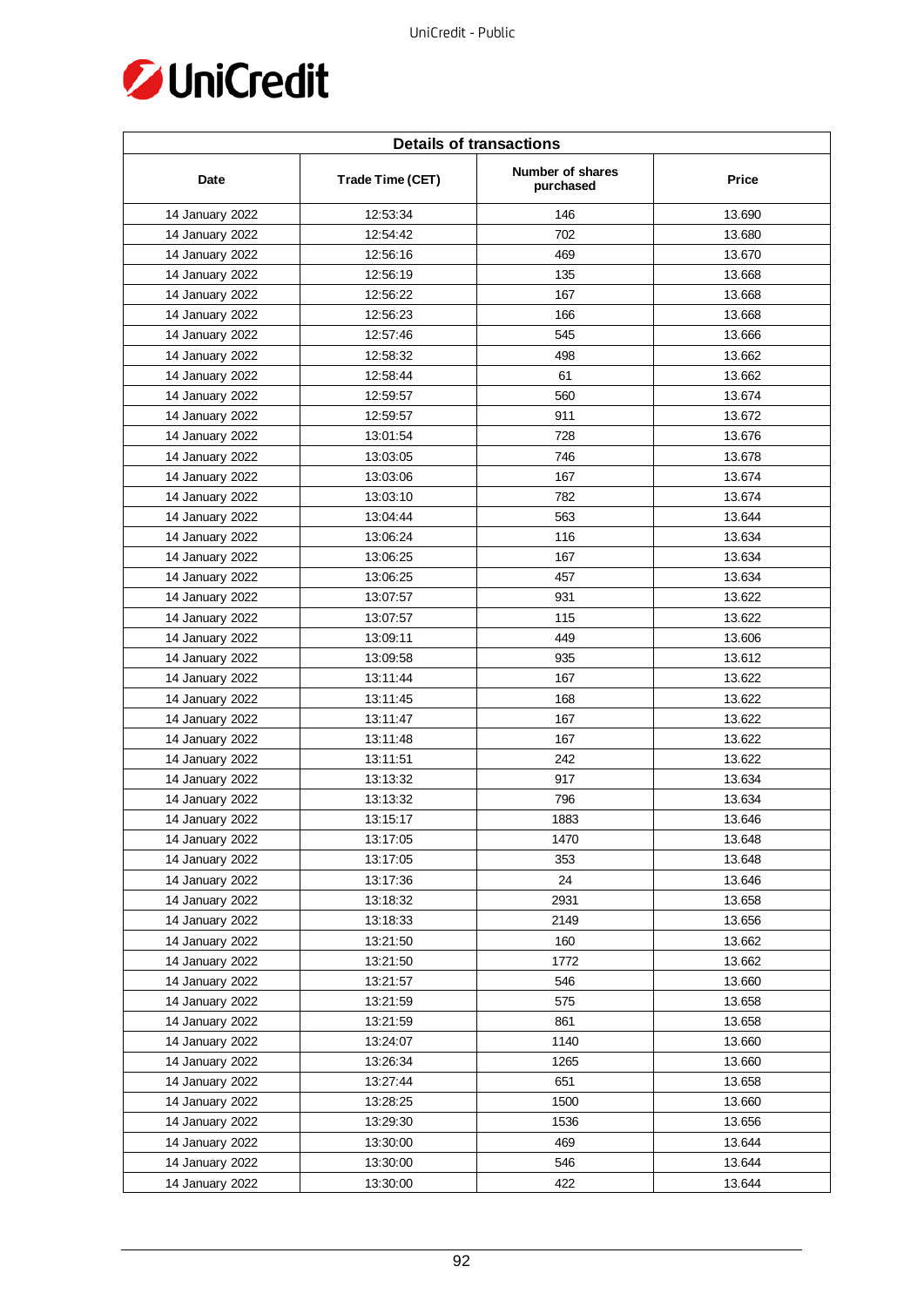

| <b>Details of transactions</b> |                  |                               |        |  |
|--------------------------------|------------------|-------------------------------|--------|--|
| Date                           | Trade Time (CET) | Number of shares<br>purchased | Price  |  |
| 14 January 2022                | 13:31:38         | 1485                          | 13.648 |  |
| 14 January 2022                | 13:34:24         | 1115                          | 13.652 |  |
| 14 January 2022                | 13:35:32         | 1014                          | 13.648 |  |
| 14 January 2022                | 13:35:50         | 167                           | 13.644 |  |
| 14 January 2022                | 13:35:50         | 959                           | 13.644 |  |
| 14 January 2022                | 13:36:33         | 1550                          | 13.638 |  |
| 14 January 2022                | 13:39:32         | 702                           | 13.642 |  |
| 14 January 2022                | 13:39:32         | 516                           | 13.642 |  |
| 14 January 2022                | 13:40:12         | 671                           | 13.638 |  |
| 14 January 2022                | 13:41:36         | 167                           | 13.634 |  |
| 14 January 2022                | 13:41:37         | 986                           | 13.634 |  |
| 14 January 2022                | 13:43:10         | 1666                          | 13.630 |  |
| 14 January 2022                | 13:46:15         | 162                           | 13.628 |  |
| 14 January 2022                | 13:46:40         | 242                           | 13.630 |  |
| 14 January 2022                | 13:46:40         | 2296                          | 13.630 |  |
| 14 January 2022                | 13:47:08         | 1350                          | 13.628 |  |
| 14 January 2022                | 13:47:08         | 761                           | 13.628 |  |
| 14 January 2022                | 13:47:37         | 1226                          | 13.616 |  |
| 14 January 2022                | 13:48:04         | 50                            | 13.612 |  |
| 14 January 2022                | 13:48:04         | 1299                          | 13.612 |  |
| 14 January 2022                | 13:50:10         | 1103                          | 13.610 |  |
| 14 January 2022                | 13:50:10         | 437                           | 13.610 |  |
| 14 January 2022                | 13:51:41         | 1415                          | 13.602 |  |
| 14 January 2022                | 13:51:44         | 1713                          | 13.600 |  |
| 14 January 2022                | 13:53:43         | 1589                          | 13.602 |  |
| 14 January 2022                | 13:53:43         | 556                           | 13.602 |  |
| 14 January 2022                | 13:55:30         | 2219                          | 13.620 |  |
| 14 January 2022                | 13:55:32         | 2441                          | 13.618 |  |
| 14 January 2022                | 13:55:39         | 1997                          | 13.614 |  |
| 14 January 2022                | 13:57:51         | 1549                          | 13.608 |  |
| 14 January 2022                | 13:58:23         | 729                           | 13.610 |  |
| 14 January 2022                | 13:58:39         | 663                           | 13.608 |  |
| 14 January 2022                | 13:58:42         | 1859                          | 13.606 |  |
| 14 January 2022                | 13:58:49         | 690                           | 13.602 |  |
| 14 January 2022                | 13:58:49         | 859                           | 13.602 |  |
| 14 January 2022                | 13:59:40         | 113                           | 13.572 |  |
| 14 January 2022                | 13:59:40         | 1653                          | 13.572 |  |
| 14 January 2022                | 13:59:50         | 638                           | 13.564 |  |
| 14 January 2022                | 13:59:50         | 200                           | 13.564 |  |
| 14 January 2022                | 13:59:50         | 606                           | 13.564 |  |
| 14 January 2022                | 14:01:32         | 93                            | 13.536 |  |
| 14 January 2022                | 14:01:32         | 700                           | 13.536 |  |
| 14 January 2022                | 14:01:32         | 835                           | 13.536 |  |
| 14 January 2022                | 14:02:51         | 167                           | 13.538 |  |
| 14 January 2022                | 14:03:22         | 712                           | 13.550 |  |
|                                | 14:03:22         | 840                           | 13.550 |  |
| 14 January 2022                |                  |                               |        |  |
| 14 January 2022                | 14:03:22         | 213<br>1327                   | 13.550 |  |
| 14 January 2022                | 14:03:22         |                               | 13.550 |  |
| 14 January 2022                | 14:03:23         | 166                           | 13.544 |  |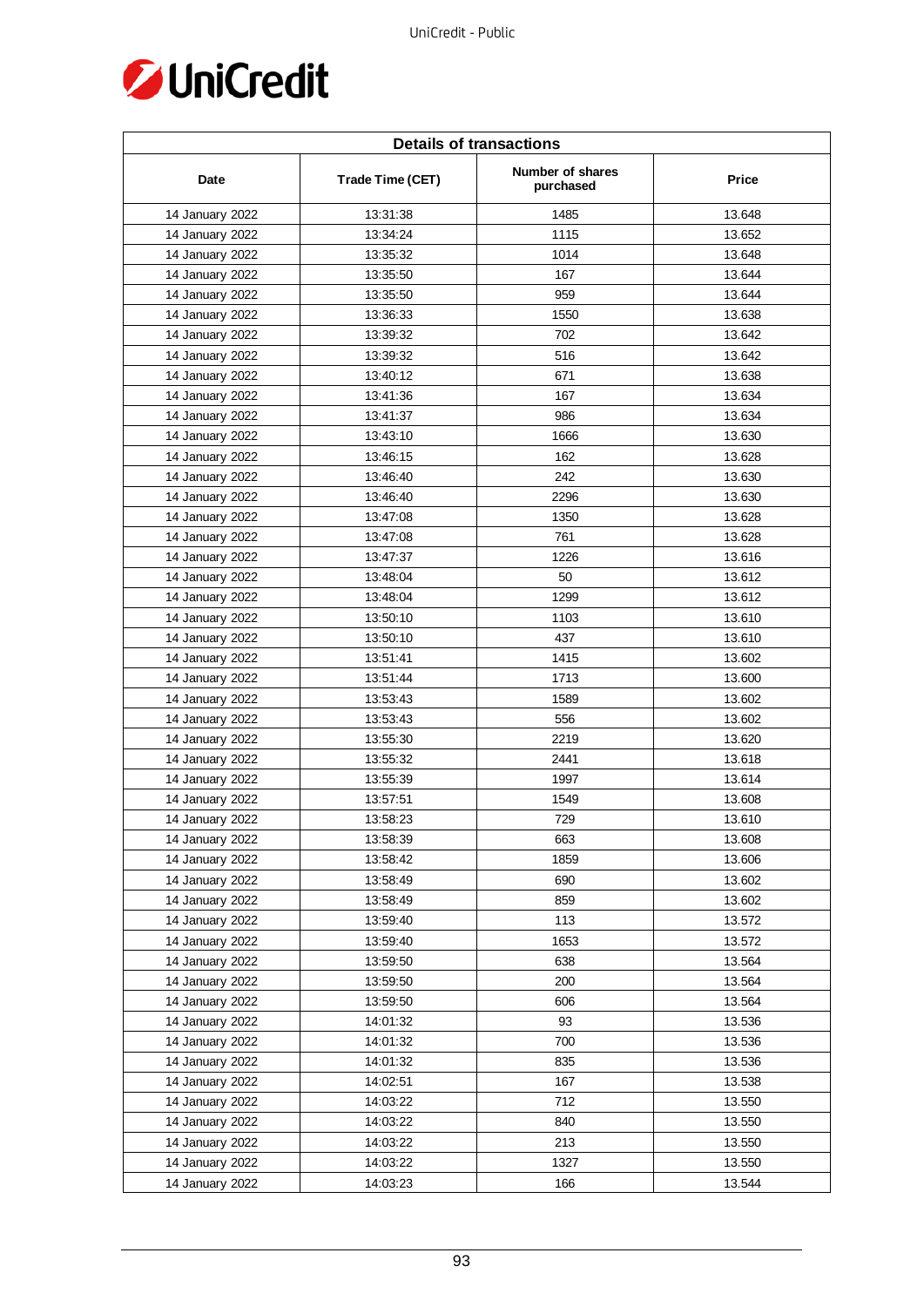

| <b>Details of transactions</b> |                  |                               |              |  |
|--------------------------------|------------------|-------------------------------|--------------|--|
| Date                           | Trade Time (CET) | Number of shares<br>purchased | <b>Price</b> |  |
| 14 January 2022                | 14:03:24         | 168                           | 13.544       |  |
| 14 January 2022                | 14:03:27         | 168                           | 13.544       |  |
| 14 January 2022                | 14:04:26         | 1879                          | 13.548       |  |
| 14 January 2022                | 14:04:26         | 426                           | 13.548       |  |
| 14 January 2022                | 14:04:33         | 167                           | 13.548       |  |
| 14 January 2022                | 14:04:45         | 250                           | 13.550       |  |
| 14 January 2022                | 14:04:51         | 487                           | 13.554       |  |
| 14 January 2022                | 14:05:10         | 2543                          | 13.554       |  |
| 14 January 2022                | 14:05:11         | 361                           | 13.550       |  |
| 14 January 2022                | 14:05:11         | 2160                          | 13.550       |  |
| 14 January 2022                | 14:05:14         | 2604                          | 13.544       |  |
| 14 January 2022                | 14:05:38         | 166                           | 13.542       |  |
| 14 January 2022                | 14:05:39         | 167                           | 13.542       |  |
| 14 January 2022                | 14:05:39         | 1488                          | 13.542       |  |
| 14 January 2022                | 14:06:39         | 2201                          | 13.540       |  |
| 14 January 2022                | 14:06:52         | 167                           | 13.536       |  |
| 14 January 2022                | 14:06:53         | 2382                          | 13.536       |  |
| 14 January 2022                | 14:08:08         | 211                           | 13.544       |  |
| 14 January 2022                | 14:08:08         | 3272                          | 13.544       |  |
| 14 January 2022                | 14:08:16         | 167                           | 13.540       |  |
| 14 January 2022                | 14:08:16         | 3313                          | 13.540       |  |
| 14 January 2022                | 14:10:06         | 1360                          | 13.544       |  |
| 14 January 2022                | 14:10:06         | 1089                          | 13.542       |  |
| 14 January 2022                | 14:10:19         | 20                            | 13.534       |  |
| 14 January 2022                | 14:10:19         | 1579                          | 13.534       |  |
| 14 January 2022                | 14:10:19         | 679                           | 13.534       |  |
| 14 January 2022                | 14:11:55         | 167                           | 13.542       |  |
| 14 January 2022                | 14:12:01         | 2874                          | 13.542       |  |
| 14 January 2022                | 14:12:18         | 562                           | 13.538       |  |
| 14 January 2022                | 14:12:18         | 2713                          | 13.538       |  |
| 14 January 2022                | 14:12:22         | 166                           | 13.532       |  |
| 14 January 2022                | 14:12:23         | 1382                          | 13.532       |  |
| 14 January 2022                | 14:13:23         | 2199                          | 13.532       |  |
| 14 January 2022                | 14:13:23         | 748                           | 13.532       |  |
| 14 January 2022                | 14:13:23         | 615                           | 13.532       |  |
| 14 January 2022                | 14:13:23         | 168                           | 13.528       |  |
| 14 January 2022                | 14:13:28         | 1000                          | 13.528       |  |
| 14 January 2022                | 14:13:28         | 1176                          | 13.528       |  |
| 14 January 2022                | 14:14:25         | 1217                          | 13.530       |  |
| 14 January 2022                | 14:14:25         | 1592                          | 13.526       |  |
| 14 January 2022                | 14:14:52         | 2831                          | 13.534       |  |
| 14 January 2022                | 14:16:47         | 2125                          | 13.548       |  |
| 14 January 2022                | 14:16:47         | 700                           | 13.548       |  |
| 14 January 2022                | 14:16:54         | 1406                          | 13.550       |  |
| 14 January 2022                | 14:16:54         | 728                           | 13.550       |  |
| 14 January 2022                | 14:16:54         | 238                           | 13.550       |  |
| 14 January 2022                | 14:16:54         | 993                           | 13.550       |  |
| 14 January 2022                | 14:17:12         | 1850                          | 13.546       |  |
| 14 January 2022                | 14:17:12         | 521                           | 13.546       |  |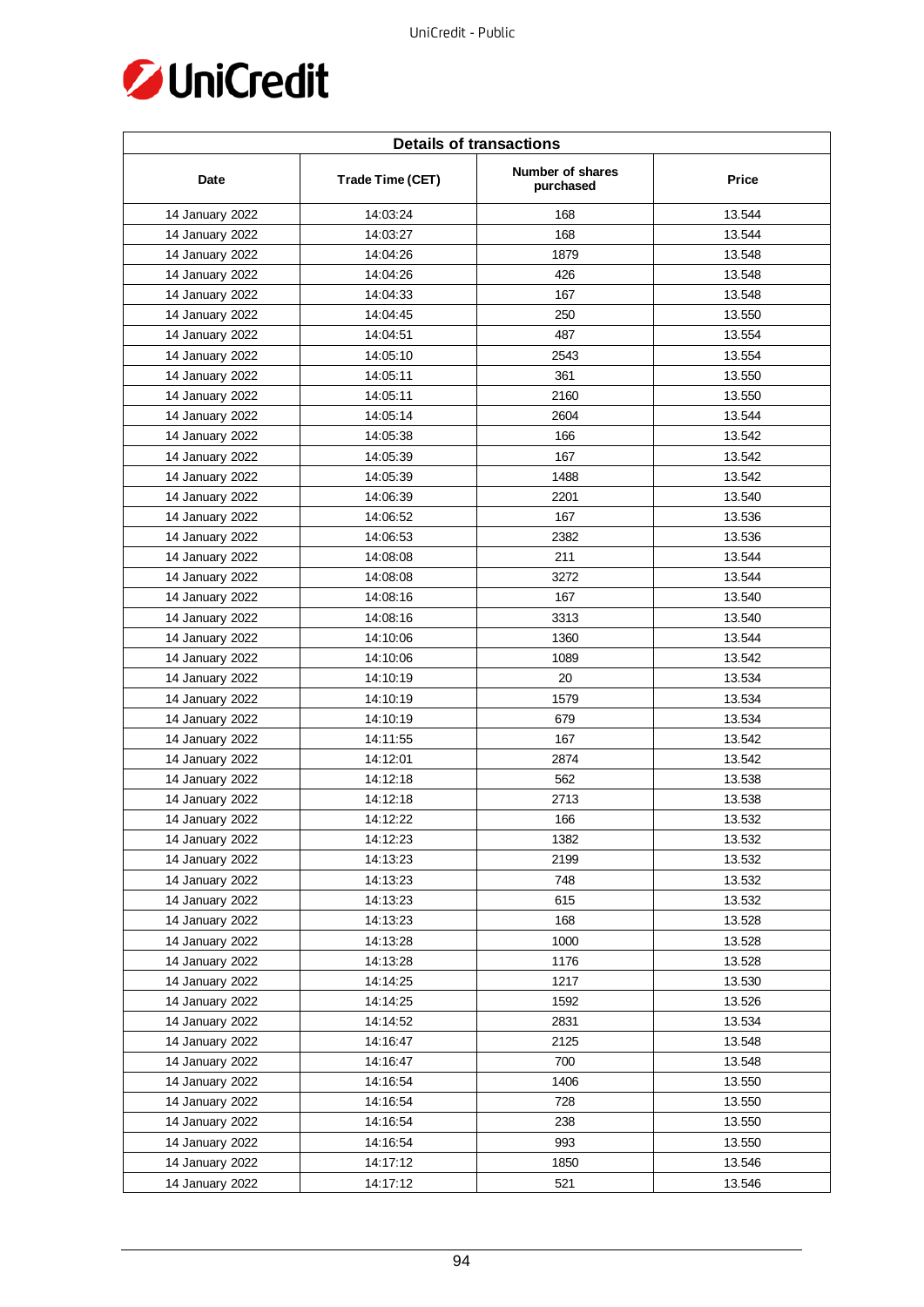

| <b>Details of transactions</b> |                  |                               |        |  |
|--------------------------------|------------------|-------------------------------|--------|--|
| Date                           | Trade Time (CET) | Number of shares<br>purchased | Price  |  |
| 14 January 2022                | 14:17:13         | 2041                          | 13.542 |  |
| 14 January 2022                | 14:18:00         | 2617                          | 13.540 |  |
| 14 January 2022                | 14:18:00         | 2855                          | 13.538 |  |
| 14 January 2022                | 14:18:04         | 2083                          | 13.534 |  |
| 14 January 2022                | 14:19:42         | 2726                          | 13.502 |  |
| 14 January 2022                | 14:19:44         | 1818                          | 13.498 |  |
| 14 January 2022                | 14:21:19         | 3204                          | 13.494 |  |
| 14 January 2022                | 14:21:19         | 3546                          | 13.492 |  |
| 14 January 2022                | 14:21:19         | 150                           | 13.492 |  |
| 14 January 2022                | 14:21:19         | 1469                          | 13.488 |  |
| 14 January 2022                | 14:22:53         | 168                           | 13.464 |  |
| 14 January 2022                | 14:22:54         | 168                           | 13.464 |  |
| 14 January 2022                | 14:22:55         | 2663                          | 13.464 |  |
| 14 January 2022                | 14:22:55         | 3749                          | 13.462 |  |
| 14 January 2022                | 14:22:55         | 100                           | 13.460 |  |
| 14 January 2022                | 14:22:55         | 2399                          | 13.460 |  |
| 14 January 2022                | 14:22:56         | 267                           | 13.456 |  |
| 14 January 2022                | 14:23:05         | 356                           | 13.456 |  |
| 14 January 2022                | 14:23:18         | 2499                          | 13.454 |  |
| 14 January 2022                | 14:25:01         | 2787                          | 13.474 |  |
| 14 January 2022                | 14:25:02         | 700                           | 13.474 |  |
| 14 January 2022                | 14:25:38         | 560                           | 13.484 |  |
| 14 January 2022                | 14:26:20         | 1604                          | 13.496 |  |
| 14 January 2022                | 14:26:29         | 3068                          | 13.498 |  |
| 14 January 2022                | 14:26:29         | 2407                          | 13.498 |  |
| 14 January 2022                | 14:26:29         | 953                           | 13.496 |  |
| 14 January 2022                | 14:26:51         | 1295                          | 13.498 |  |
| 14 January 2022                | 14:26:51         | 848                           | 13.498 |  |
| 14 January 2022                | 14:27:43         | 2557                          | 13.504 |  |
| 14 January 2022                | 14:28:02         | 3604                          | 13.520 |  |
| 14 January 2022                | 14:28:20         | 2913                          | 13.518 |  |
| 14 January 2022                | 14:28:20         | 1552                          | 13.516 |  |
| 14 January 2022                | 14:28:22         | 2574                          | 13.512 |  |
| 14 January 2022                | 14:29:07         | 1250                          | 13.498 |  |
| 14 January 2022                | 14:29:08         | 374                           | 13.498 |  |
| 14 January 2022                | 14:30:12         | 2605                          | 13.516 |  |
| 14 January 2022                | 14:30:12         | 3126                          | 13.516 |  |
| 14 January 2022                | 14:30:14         | 2605                          | 13.512 |  |
| 14 January 2022                | 14:30:15         | 1639                          | 13.502 |  |
| 14 January 2022                | 14:31:48         | 2905                          | 13.486 |  |
| 14 January 2022                | 14:31:56         | 2905                          | 13.482 |  |
| 14 January 2022                | 14:33:02         | 2069                          | 13.486 |  |
| 14 January 2022                | 14:33:02         | 1122                          | 13.486 |  |
| 14 January 2022                | 14:33:11         | 100                           | 13.484 |  |
| 14 January 2022                | 14:33:11         | 700                           | 13.484 |  |
| 14 January 2022                | 14:33:11         | 480                           | 13.484 |  |
| 14 January 2022                | 14:33:33         | 595                           | 13.486 |  |
| 14 January 2022                | 14:33:34         | 1463                          | 13.486 |  |
| 14 January 2022                | 14:33:34         | 603                           | 13.486 |  |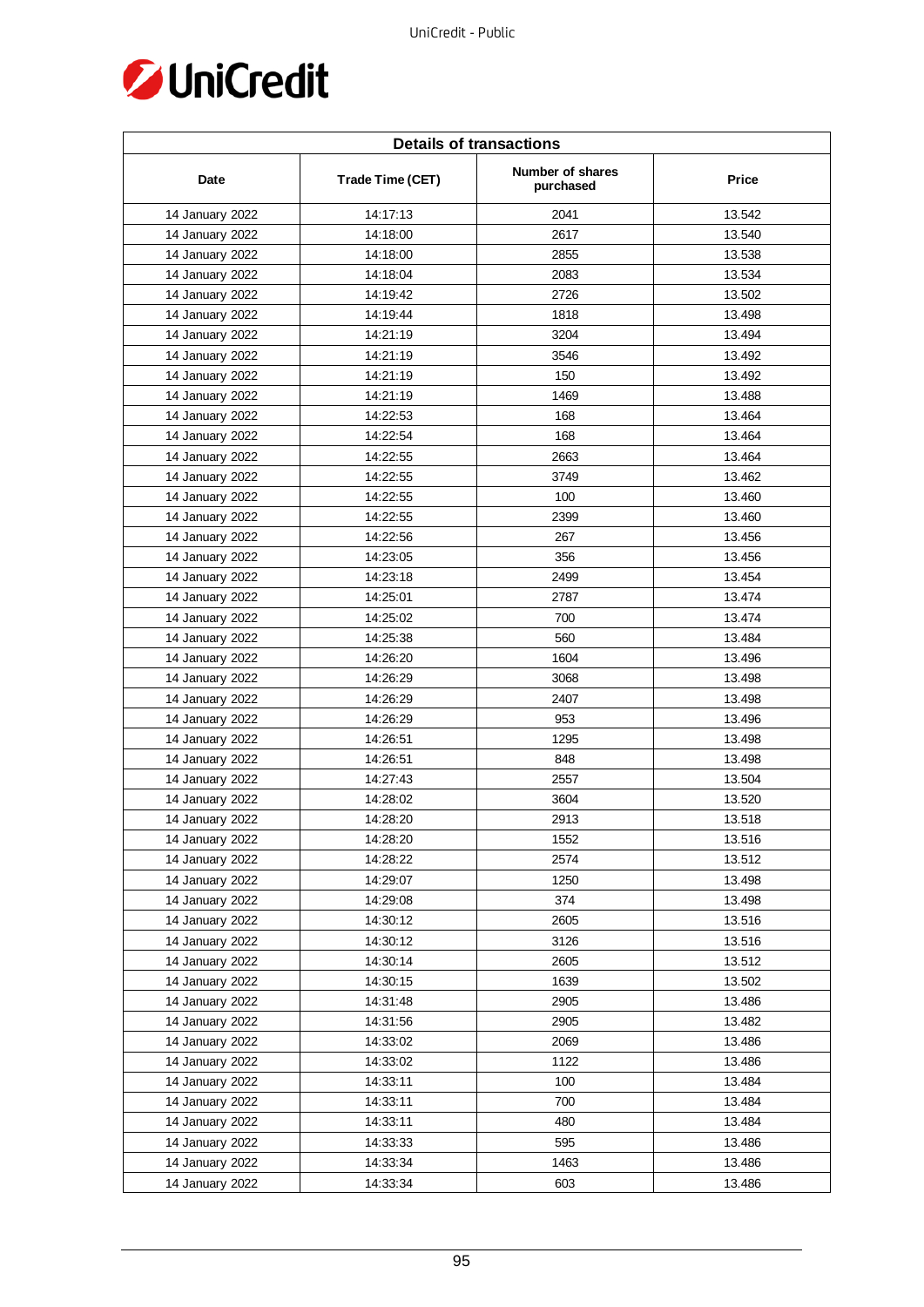

| <b>Details of transactions</b> |                  |                               |        |  |
|--------------------------------|------------------|-------------------------------|--------|--|
| Date                           | Trade Time (CET) | Number of shares<br>purchased | Price  |  |
| 14 January 2022                | 14:33:37         | 500                           | 13.482 |  |
| 14 January 2022                | 14:33:40         | 2428                          | 13.482 |  |
| 14 January 2022                | 14:34:54         | 4046                          | 13.484 |  |
| 14 January 2022                | 14:34:54         | 2697                          | 13.484 |  |
| 14 January 2022                | 14:34:54         | 2185                          | 13.480 |  |
| 14 January 2022                | 14:34:54         | 782                           | 13.480 |  |
| 14 January 2022                | 14:36:30         | 2726                          | 13.494 |  |
| 14 January 2022                | 14:36:30         | 3862                          | 13.494 |  |
| 14 January 2022                | 14:36:30         | 893                           | 13.490 |  |
| 14 January 2022                | 14:36:30         | 1852                          | 13.490 |  |
| 14 January 2022                | 14:38:50         | 2787                          | 13.508 |  |
| 14 January 2022                | 14:38:50         | 600                           | 13.506 |  |
| 14 January 2022                | 14:38:50         | 2744                          | 13.506 |  |
| 14 January 2022                | 14:38:50         | 908                           | 13.504 |  |
| 14 January 2022                | 14:38:50         | 2030                          | 13.504 |  |
| 14 January 2022                | 14:38:54         | 1980                          | 13.494 |  |
| 14 January 2022                | 14:39:55         | 1250                          | 13.496 |  |
| 14 January 2022                | 14:39:55         | 2132                          | 13.496 |  |
| 14 January 2022                | 14:40:54         | 417                           | 13.498 |  |
| 14 January 2022                | 14:40:54         | 2819                          | 13.498 |  |
| 14 January 2022                | 14:40:54         | 2819                          | 13.496 |  |
| 14 January 2022                | 14:41:27         | 1000                          | 13.508 |  |
| 14 January 2022                | 14:41:53         | 1329                          | 13.508 |  |
| 14 January 2022                | 14:41:53         | 1104                          | 13.508 |  |
| 14 January 2022                | 14:42:47         | 1384                          | 13.502 |  |
| 14 January 2022                | 14:42:47         | 420                           | 13.502 |  |
| 14 January 2022                | 14:42:47         | 415                           | 13.502 |  |
| 14 January 2022                | 14:43:50         | 2008                          | 13.518 |  |
| 14 January 2022                | 14:43:50         | 741                           | 13.518 |  |
| 14 January 2022                | 14:43:50         | 2749                          | 13.516 |  |
| 14 January 2022                | 14:44:02         | 2200                          | 13.512 |  |
| 14 January 2022                | 14:44:02         | 943                           | 13.512 |  |
| 14 January 2022                | 14:44:07         | 100                           | 13.506 |  |
| 14 January 2022                | 14:44:09         | 2570                          | 13.506 |  |
| 14 January 2022                | 14:45:03         | 167                           | 13.516 |  |
| 14 January 2022                | 14:45:28         | 643                           | 13.520 |  |
| 14 January 2022                | 14:45:28         | 3179                          | 13.520 |  |
| 14 January 2022                | 14:46:07         | 168                           | 13.516 |  |
| 14 January 2022                | 14:46:12         | 3747                          | 13.516 |  |
| 14 January 2022                | 14:46:17         | 497                           | 13.516 |  |
| 14 January 2022                | 14:46:33         | 3255                          | 13.514 |  |
| 14 January 2022                | 14:46:44         | 2372                          | 13.510 |  |
| 14 January 2022                | 14:47:57         | 167                           | 13.502 |  |
| 14 January 2022                | 14:47:58         | 167                           | 13.502 |  |
| 14 January 2022                | 14:48:00         | 169                           | 13.502 |  |
| 14 January 2022                | 14:48:01         | 167                           | 13.502 |  |
| 14 January 2022                | 14:48:02         | 480                           | 13.502 |  |
| 14 January 2022                | 14:48:02         | 2430                          | 13.502 |  |
| 14 January 2022                | 14:48:07         | 3281                          | 13.500 |  |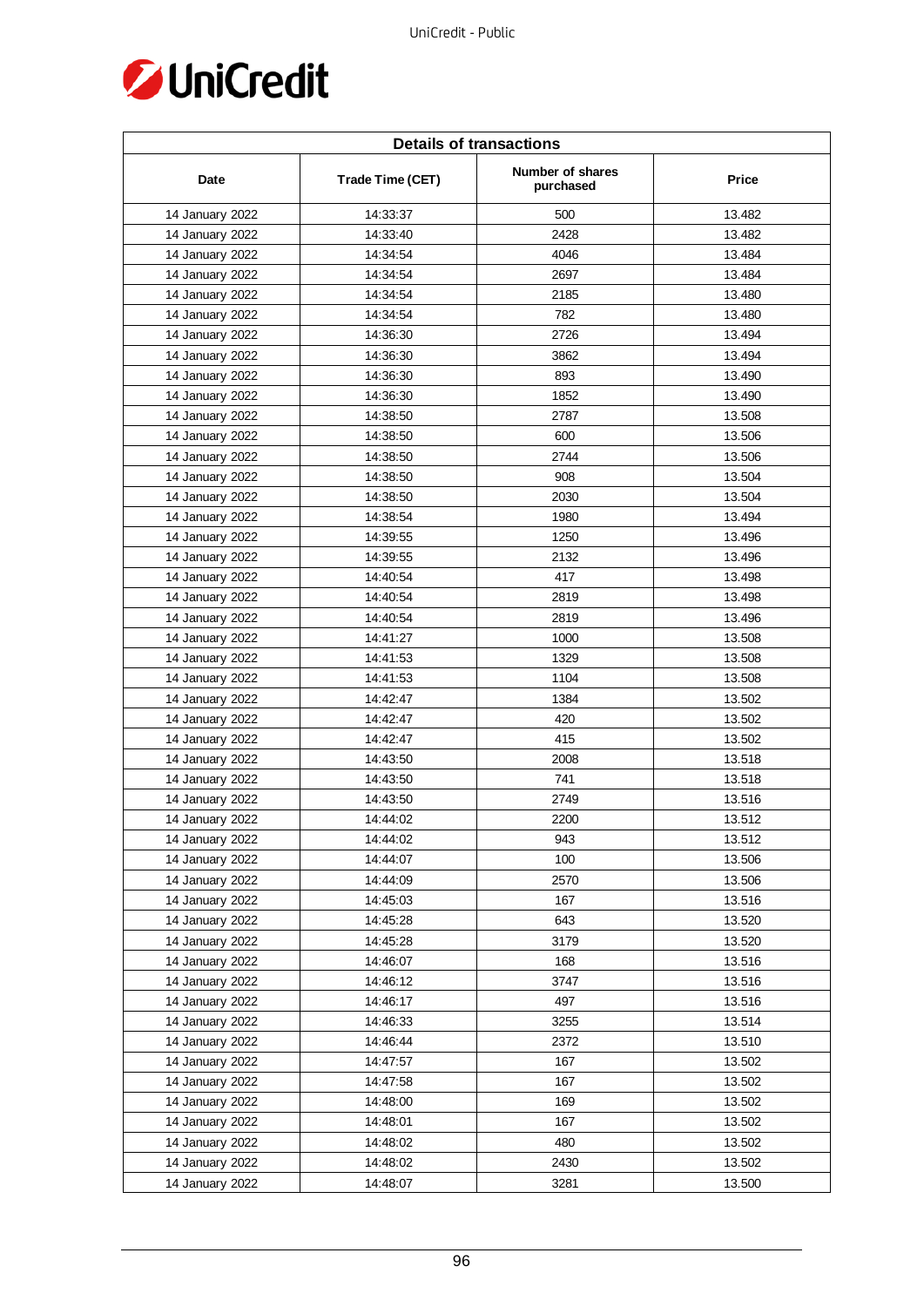

| <b>Details of transactions</b> |                  |                               |              |  |
|--------------------------------|------------------|-------------------------------|--------------|--|
| Date                           | Trade Time (CET) | Number of shares<br>purchased | <b>Price</b> |  |
| 14 January 2022                | 14:48:07         | 1333                          | 13.498       |  |
| 14 January 2022                | 14:48:07         | 150                           | 13.498       |  |
| 14 January 2022                | 14:48:07         | 881                           | 13.498       |  |
| 14 January 2022                | 14:48:07         | 681                           | 13.498       |  |
| 14 January 2022                | 14:48:47         | 167                           | 13.484       |  |
| 14 January 2022                | 14:49:42         | $\overline{2}$                | 13.486       |  |
| 14 January 2022                | 14:49:43         | 168                           | 13.486       |  |
| 14 January 2022                | 14:49:44         | 168                           | 13.486       |  |
| 14 January 2022                | 14:49:46         | 166                           | 13.486       |  |
| 14 January 2022                | 14:49:47         | 1520                          | 13.488       |  |
| 14 January 2022                | 14:49:48         | 168                           | 13.488       |  |
| 14 January 2022                | 14:49:50         | 166                           | 13.488       |  |
| 14 January 2022                | 14:49:51         | 169                           | 13.488       |  |
| 14 January 2022                | 14:49:52         | 166                           | 13.488       |  |
| 14 January 2022                | 14:49:54         | 168                           | 13.488       |  |
| 14 January 2022                | 14:49:55         | 167                           | 13.488       |  |
| 14 January 2022                | 14:49:56         | 804                           | 13.488       |  |
| 14 January 2022                | 14:49:57         | 2825                          | 13.486       |  |
| 14 January 2022                | 14:50:01         | 3026                          | 13.482       |  |
| 14 January 2022                | 14:52:11         | 1092                          | 13.468       |  |
| 14 January 2022                | 14:52:11         | 241                           | 13.468       |  |
| 14 January 2022                | 14:52:11         | 1930                          | 13.468       |  |
| 14 January 2022                | 14:52:58         | 3745                          | 13.482       |  |
| 14 January 2022                | 14:52:58         | 1000                          | 13.480       |  |
| 14 January 2022                | 14:52:58         | 1759                          | 13.480       |  |
| 14 January 2022                | 14:52:58         | 1300                          | 13.480       |  |
| 14 January 2022                | 14:53:08         | 1418                          | 13.476       |  |
| 14 January 2022                | 14:53:08         | 1704                          | 13.476       |  |
| 14 January 2022                | 14:53:14         | 4079                          | 13.472       |  |
| 14 January 2022                | 14:55:07         | 4134                          | 13.492       |  |
| 14 January 2022                | 14:55:07         | 1005                          | 13.490       |  |
| 14 January 2022                | 14:55:07         | 3447                          | 13.490       |  |
| 14 January 2022                | 14:55:26         | 1803                          | 13.488       |  |
| 14 January 2022                | 14:55:26         | 803                           | 13.488       |  |
| 14 January 2022                | 14:55:26         | 574                           | 13.488       |  |
| 14 January 2022                | 14:56:08         | 3872                          | 13.492       |  |
| 14 January 2022                | 14:56:59         | 950                           | 13.490       |  |
| 14 January 2022                | 14:57:34         | 3568                          | 13.490       |  |
| 14 January 2022                | 14:58:07         | 2905                          | 13.490       |  |
| 14 January 2022                | 14:58:07         | 1663                          | 13.490       |  |
| 14 January 2022                | 14:58:08         | 3573                          | 13.488       |  |
| 14 January 2022                | 14:58:43         | 1133                          | 13.490       |  |
| 14 January 2022                | 14:58:45         | 1456                          | 13.486       |  |
| 14 January 2022                | 14:58:56         | 986                           | 13.482       |  |
| 14 January 2022                | 14:58:56         | 1439                          | 13.482       |  |
| 14 January 2022                | 14:58:56         | 353                           | 13.482       |  |
| 14 January 2022                | 14:59:47         | 3298                          | 13.486       |  |
| 14 January 2022                | 15:00:01         | 3197                          | 13.484       |  |
| 14 January 2022                | 15:00:01         | 54                            | 13.484       |  |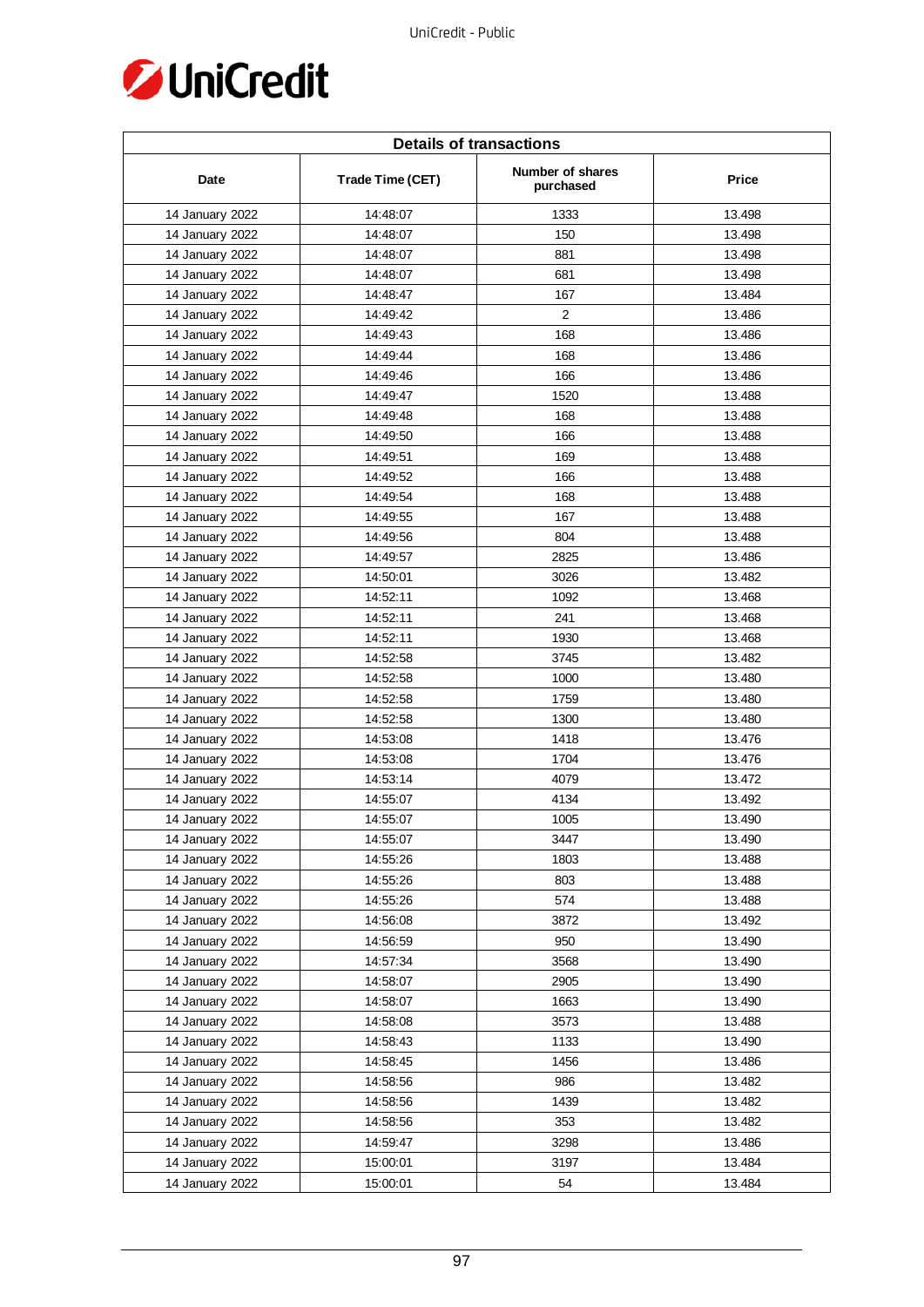

| <b>Details of transactions</b> |                  |                                      |              |  |
|--------------------------------|------------------|--------------------------------------|--------------|--|
| Date                           | Trade Time (CET) | <b>Number of shares</b><br>purchased | <b>Price</b> |  |
| 14 January 2022                | 15:00:02         | 377                                  | 13.484       |  |
| 14 January 2022                | 15:00:03         | 55                                   | 13.482       |  |
| 14 January 2022                | 15:00:19         | 500                                  | 13.482       |  |
| 14 January 2022                | 15:00:44         | 2246                                 | 13.482       |  |
| 14 January 2022                | 15:00:44         | 497                                  | 13.482       |  |
| 14 January 2022                | 15:00:44         | 167                                  | 13.478       |  |
| 14 January 2022                | 15:00:48         | 859                                  | 13.478       |  |
| 14 January 2022                | 15:01:11         | 1200                                 | 13.478       |  |
| 14 January 2022                | 15:01:11         | 1354                                 | 13.478       |  |
| 14 January 2022                | 15:01:11         | 2486                                 | 13.478       |  |
| 14 January 2022                | 15:01:12         | 438                                  | 13.476       |  |
| 14 January 2022                | 15:01:15         | 3594                                 | 13.476       |  |
| 14 January 2022                | 15:02:57         | 563                                  | 13.470       |  |
| 14 January 2022                | 15:02:57         | 827                                  | 13.470       |  |
| 14 January 2022                | 15:02:57         | 2667                                 | 13.470       |  |
| 14 January 2022                | 15:02:57         | 700                                  | 13.470       |  |
| 14 January 2022                | 15:02:58         | 2730                                 | 13.468       |  |
| 14 January 2022                | 15:02:58         | 651                                  | 13.468       |  |
| 14 January 2022                | 15:03:24         | 245                                  | 13.464       |  |
| 14 January 2022                | 15:03:24         | 573                                  | 13.464       |  |
| 14 January 2022                | 15:04:00         | 2788                                 | 13.472       |  |
| 14 January 2022                | 15:04:21         | 751                                  | 13.474       |  |
| 14 January 2022                | 15:04:21         | 2323                                 | 13.472       |  |
| 14 January 2022                | 15:04:21         | 1043                                 | 13.470       |  |
| 14 January 2022                | 15:05:31         | 345                                  | 13.474       |  |
| 14 January 2022                | 15:05:34         | 130                                  | 13.474       |  |
| 14 January 2022                | 15:06:04         | 2226                                 | 13.488       |  |
| 14 January 2022                | 15:06:04         | 1624                                 | 13.488       |  |
| 14 January 2022                | 15:06:04         | 2878                                 | 13.486       |  |
| 14 January 2022                | 15:06:04         | 1643                                 | 13.486       |  |
| 14 January 2022                | 15:06:04         | 1927                                 | 13.484       |  |
| 14 January 2022                | 15:06:08         | 418                                  | 13.486       |  |
| 14 January 2022                | 15:06:08         | 1527                                 | 13.486       |  |
| 14 January 2022                | 15:06:11         | 1851                                 | 13.484       |  |
| 14 January 2022                | 15:06:11         | 2144                                 | 13.484       |  |
| 14 January 2022                | 15:06:55         | 3824                                 | 13.490       |  |
| 14 January 2022                | 15:06:55         | 1511                                 | 13.490       |  |
| 14 January 2022                | 15:08:28         | 3558                                 | 13.506       |  |
| 14 January 2022                | 15:08:48         | 1000                                 | 13.506       |  |
| 14 January 2022                | 15:08:53         | 442                                  | 13.506       |  |
| 14 January 2022                | 15:08:54         | 207                                  | 13.504       |  |
| 14 January 2022                | 15:08:54         | 440                                  | 13.504       |  |
| 14 January 2022                | 15:08:54         | 1534                                 | 13.504       |  |
| 14 January 2022                | 15:08:54         | 2800                                 | 13.504       |  |
| 14 January 2022                | 15:09:49         | 684                                  | 13.506       |  |
| 14 January 2022                | 15:09:49         | 2897                                 | 13.506       |  |
| 14 January 2022                | 15:09:58         | 2412                                 | 13.504       |  |
| 14 January 2022                | 15:10:07         | 3939                                 | 13.502       |  |
| 14 January 2022                | 15:10:07         | 3558                                 | 13.500       |  |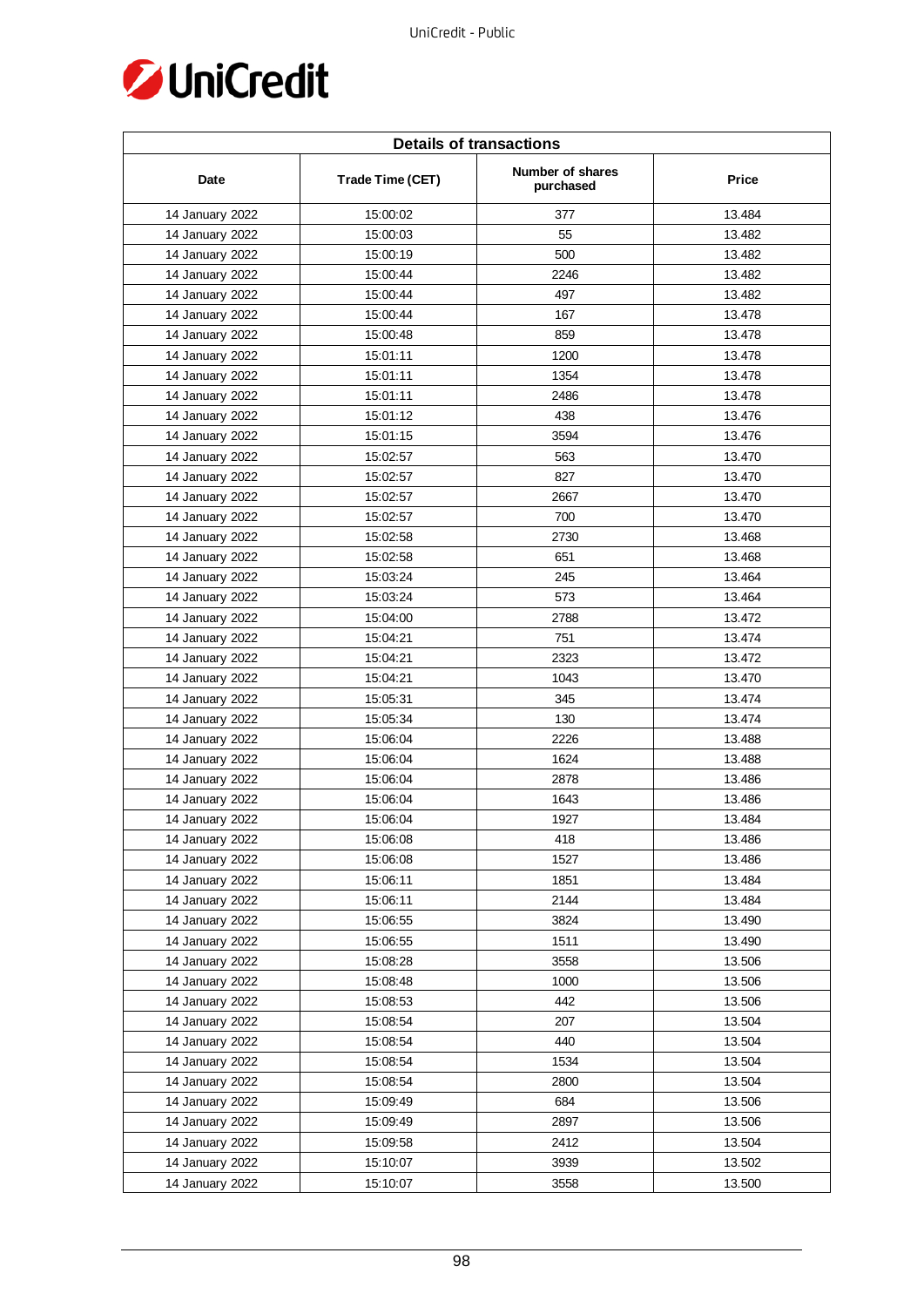

| <b>Details of transactions</b> |                  |                               |        |  |
|--------------------------------|------------------|-------------------------------|--------|--|
| Date                           | Trade Time (CET) | Number of shares<br>purchased | Price  |  |
| 14 January 2022                | 15:11:41         | 450                           | 13.500 |  |
| 14 January 2022                | 15:11:45         | 2200                          | 13.500 |  |
| 14 January 2022                | 15:11:45         | 2200                          | 13.500 |  |
| 14 January 2022                | 15:11:45         | 1319                          | 13.500 |  |
| 14 January 2022                | 15:11:49         | 2102                          | 13.498 |  |
| 14 January 2022                | 15:11:49         | 1527                          | 13.498 |  |
| 14 January 2022                | 15:12:47         | 421                           | 13.488 |  |
| 14 January 2022                | 15:12:47         | 643                           | 13.488 |  |
| 14 January 2022                | 15:13:17         | 643                           | 13.490 |  |
| 14 January 2022                | 15:13:17         | 680                           | 13.490 |  |
| 14 January 2022                | 15:13:28         | 4555                          | 13.488 |  |
| 14 January 2022                | 15:14:27         | 2822                          | 13.488 |  |
| 14 January 2022                | 15:14:27         | 1238                          | 13.488 |  |
| 14 January 2022                | 15:14:37         | 409                           | 13.488 |  |
| 14 January 2022                | 15:14:38         | 1349                          | 13.486 |  |
| 14 January 2022                | 15:14:38         | 2301                          | 13.486 |  |
| 14 January 2022                | 15:15:06         | 3425                          | 13.482 |  |
| 14 January 2022                | 15:15:06         | 245                           | 13.482 |  |
| 14 January 2022                | 15:15:07         | 3691                          | 13.480 |  |
| 14 January 2022                | 15:16:19         | 2195                          | 13.486 |  |
| 14 January 2022                | 15:16:19         | 176                           | 13.486 |  |
| 14 January 2022                | 15:16:57         | 3383                          | 13.502 |  |
| 14 January 2022                | 15:17:42         | 1445                          | 13.500 |  |
| 14 January 2022                | 15:17:42         | 2553                          | 13.500 |  |
| 14 January 2022                | 15:17:46         | 3383                          | 13.498 |  |
| 14 January 2022                | 15:17:47         | 500                           | 13.494 |  |
| 14 January 2022                | 15:17:51         | 3535                          | 13.494 |  |
| 14 January 2022                | 15:17:51         | 18                            | 13.494 |  |
| 14 January 2022                | 15:17:51         | 501                           | 13.494 |  |
| 14 January 2022                | 15:17:56         | 717                           | 13.494 |  |
| 14 January 2022                | 15:18:01         | 4522                          | 13.492 |  |
| 14 January 2022                | 15:18:09         | 1300                          | 13.488 |  |
| 14 January 2022                | 15:18:09         | 2845                          | 13.488 |  |
| 14 January 2022                | 15:18:10         | 1313                          | 13.484 |  |
| 14 January 2022                | 15:19:39         | 2106                          | 13.476 |  |
| 14 January 2022                | 15:19:49         | 1708                          | 13.476 |  |
| 14 January 2022                | 15:20:29         | 5340                          | 13.472 |  |
| 14 January 2022                | 15:21:11         | 100                           | 13.472 |  |
| 14 January 2022                | 15:21:28         | 2187                          | 13.484 |  |
| 14 January 2022                | 15:21:28         | 3457                          | 13.484 |  |
| 14 January 2022                | 15:21:32         | 5013                          | 13.482 |  |
| 14 January 2022                | 15:21:34         | 1705                          | 13.480 |  |
| 14 January 2022                | 15:22:56         | 1320                          | 13.480 |  |
| 14 January 2022                | 15:22:56         | 3342                          | 13.480 |  |
| 14 January 2022                | 15:23:13         | 3532                          | 13.480 |  |
| 14 January 2022                | 15:23:24         | 500                           | 13.478 |  |
| 14 January 2022                | 15:23:40         | 3774                          | 13.486 |  |
| 14 January 2022                | 15:23:50         | 3198                          | 13.482 |  |
| 14 January 2022                | 15:23:50         | 1076                          | 13.482 |  |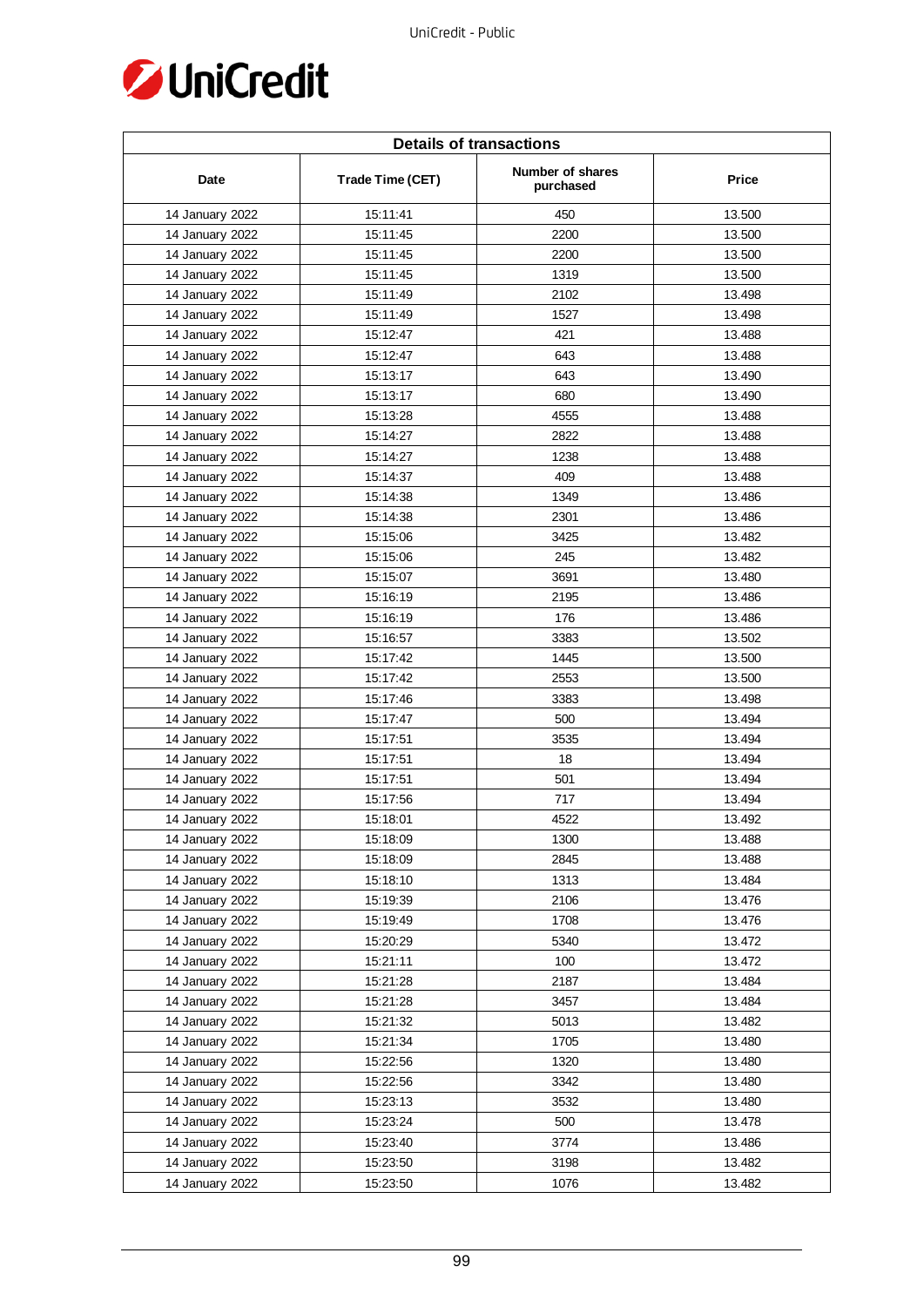

| <b>Details of transactions</b> |                  |                               |        |  |
|--------------------------------|------------------|-------------------------------|--------|--|
| Date                           | Trade Time (CET) | Number of shares<br>purchased | Price  |  |
| 14 January 2022                | 15:23:51         | 3756                          | 13.478 |  |
| 14 January 2022                | 15:24:37         | 3935                          | 13.486 |  |
| 14 January 2022                | 15:24:37         | 5508                          | 13.484 |  |
| 14 January 2022                | 15:24:39         | 50                            | 13.480 |  |
| 14 January 2022                | 15:24:39         | 592                           | 13.480 |  |
| 14 January 2022                | 15:24:39         | 2581                          | 13.480 |  |
| 14 January 2022                | 15:25:07         | 1430                          | 13.476 |  |
| 14 January 2022                | 15:26:25         | 1557                          | 13.486 |  |
| 14 January 2022                | 15:26:25         | 3206                          | 13.486 |  |
| 14 January 2022                | 15:26:29         | 3969                          | 13.482 |  |
| 14 January 2022                | 15:26:34         | 733                           | 13.476 |  |
| 14 January 2022                | 15:26:34         | 3236                          | 13.476 |  |
| 14 January 2022                | 15:28:24         | 1342                          | 13.484 |  |
| 14 January 2022                | 15:28:24         | 4247                          | 13.484 |  |
| 14 January 2022                | 15:28:59         | 3992                          | 13.482 |  |
| 14 January 2022                | 15:30:00         | 1400                          | 13.480 |  |
| 14 January 2022                | 15:30:00         | 3903                          | 13.480 |  |
| 14 January 2022                | 15:30:00         | 2726                          | 13.478 |  |
| 14 January 2022                | 15:30:00         | 2923                          | 13.478 |  |
| 14 January 2022                | 15:31:12         | 2256                          | 13.478 |  |
| 14 January 2022                | 15:31:12         | 2191                          | 13.478 |  |
| 14 January 2022                | 15:31:12         | 4885                          | 13.476 |  |
| 14 January 2022                | 15:31:17         | 4478                          | 13.472 |  |
| 14 January 2022                | 15:33:20         | 4108                          | 13.480 |  |
| 14 January 2022                | 15:33:20         | 4930                          | 13.476 |  |
| 14 January 2022                | 15:33:20         | 4108                          | 13.474 |  |
| 14 January 2022                | 15:33:45         | 862                           | 13.474 |  |
| 14 January 2022                | 15:34:27         | 5802                          | 13.472 |  |
| 14 January 2022                | 15:34:27         | 4144                          | 13.470 |  |
| 14 January 2022                | 15:34:38         | 1686                          | 13.466 |  |
| 14 January 2022                | 15:34:38         | 2422                          | 13.466 |  |
| 14 January 2022                | 15:35:42         | 793                           | 13.472 |  |
| 14 January 2022                | 15:35:42         | 3351                          | 13.472 |  |
| 14 January 2022                | 15:36:20         | 5810                          | 13.484 |  |
| 14 January 2022                | 15:36:44         | 150                           | 13.482 |  |
| 14 January 2022                | 15:37:18         | 1603                          | 13.482 |  |
| 14 January 2022                | 15:37:18         | 593                           | 13.482 |  |
| 14 January 2022                | 15:37:18         | 2045                          | 13.482 |  |
| 14 January 2022                | 15:37:58         | 5034                          | 13.504 |  |
| 14 January 2022                | 15:37:59         | 4195                          | 13.502 |  |
| 14 January 2022                | 15:38:33         | 3070                          | 13.506 |  |
| 14 January 2022                | 15:39:38         | 119                           | 13.510 |  |
| 14 January 2022                | 15:39:38         | 4965                          | 13.510 |  |
| 14 January 2022                | 15:39:50         | 1206                          | 13.510 |  |
| 14 January 2022                | 15:40:13         | 1315                          | 13.508 |  |
| 14 January 2022                | 15:40:13         | 3602                          | 13.506 |  |
| 14 January 2022                | 15:40:21         | 1250                          | 13.506 |  |
| 14 January 2022                | 15:40:21         | 1250                          | 13.506 |  |
| 14 January 2022                | 15:41:07         | 5967                          | 13.518 |  |
|                                |                  |                               |        |  |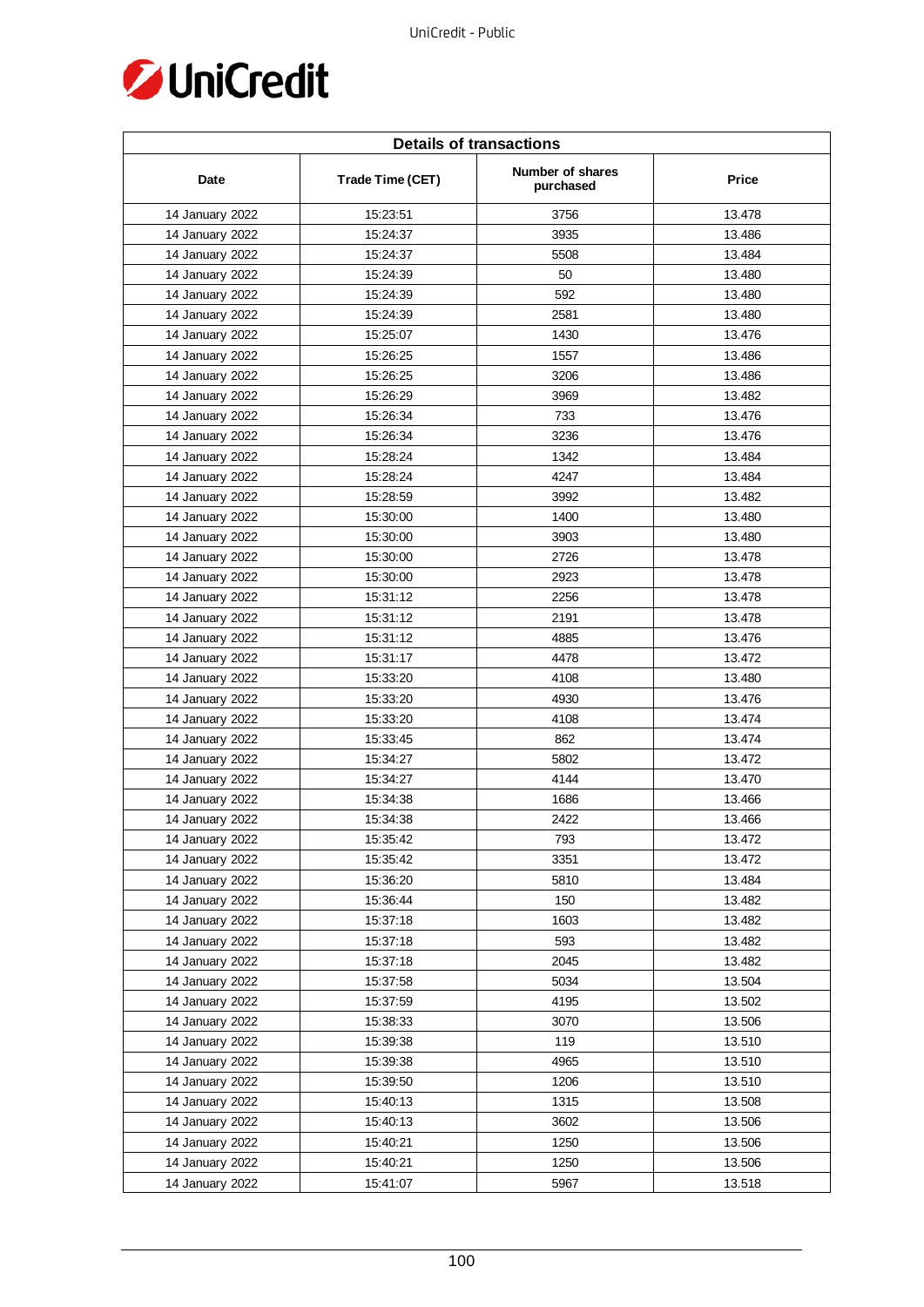

| <b>Details of transactions</b> |                  |                               |        |  |
|--------------------------------|------------------|-------------------------------|--------|--|
| Date                           | Trade Time (CET) | Number of shares<br>purchased | Price  |  |
| 14 January 2022                | 15:41:10         | 2747                          | 13.514 |  |
| 14 January 2022                | 15:41:10         | 1506                          | 13.514 |  |
| 14 January 2022                | 15:41:19         | 700                           | 13.512 |  |
| 14 January 2022                | 15:41:19         | 3562                          | 13.512 |  |
| 14 January 2022                | 15:41:53         | 3341                          | 13.506 |  |
| 14 January 2022                | 15:43:06         | 2390                          | 13.504 |  |
| 14 January 2022                | 15:43:06         | 2369                          | 13.504 |  |
| 14 January 2022                | 15:43:07         | 1412                          | 13.502 |  |
| 14 January 2022                | 15:43:07         | 4248                          | 13.502 |  |
| 14 January 2022                | 15:43:39         | 267                           | 13.510 |  |
| 14 January 2022                | 15:43:40         | 676                           | 13.514 |  |
| 14 January 2022                | 15:43:40         | 686                           | 13.514 |  |
| 14 January 2022                | 15:44:16         | 8                             | 13.514 |  |
| 14 January 2022                | 15:44:16         | 1731                          | 13.514 |  |
| 14 January 2022                | 15:44:17         | 1381                          | 13.514 |  |
| 14 January 2022                | 15:44:17         | 1192                          | 13.514 |  |
| 14 January 2022                | 15:44:47         | 2799                          | 13.520 |  |
| 14 January 2022                | 15:45:03         | 1917                          | 13.524 |  |
| 14 January 2022                | 15:45:15         | 2492                          | 13.522 |  |
| 14 January 2022                | 15:45:15         | 2200                          | 13.520 |  |
| 14 January 2022                | 15:45:15         | 325                           | 13.520 |  |
| 14 January 2022                | 15:45:15         | 295                           | 13.520 |  |
| 14 January 2022                | 15:45:15         | 3726                          | 13.518 |  |
| 14 January 2022                | 15:46:26         | 5598                          | 13.528 |  |
| 14 January 2022                | 15:46:29         | 2200                          | 13.526 |  |
| 14 January 2022                | 15:46:29         | 2999                          | 13.526 |  |
| 14 January 2022                | 15:46:29         | 2799                          | 13.524 |  |
| 14 January 2022                | 15:48:08         | 1370                          | 13.544 |  |
| 14 January 2022                | 15:48:08         | 656                           | 13.544 |  |
| 14 January 2022                | 15:48:08         | 1255                          | 13.544 |  |
| 14 January 2022                | 15:48:52         | 3281                          | 13.548 |  |
| 14 January 2022                | 15:48:54         | 3281                          | 13.544 |  |
| 14 January 2022                | 15:49:39         | 872                           | 13.544 |  |
| 14 January 2022                | 15:49:39         | 2172                          | 13.544 |  |
| 14 January 2022                | 15:49:39         | 296                           | 13.544 |  |
| 14 January 2022                | 15:49:57         | 3340                          | 13.540 |  |
| 14 January 2022                | 15:51:20         | 4442                          | 13.548 |  |
| 14 January 2022                | 15:51:29         | 4038                          | 13.546 |  |
| 14 January 2022                | 15:52:51         | 3378                          | 13.542 |  |
| 14 January 2022                | 15:52:54         | 2154                          | 13.540 |  |
| 14 January 2022                | 15:52:54         | 1224                          | 13.540 |  |
| 14 January 2022                | 15:54:59         | 504                           | 13.542 |  |
| 14 January 2022                | 15:54:59         | 3360                          | 13.542 |  |
| 14 January 2022                | 15:55:50         | 450                           | 13.550 |  |
| 14 January 2022                | 15:56:33         | 4034                          | 13.558 |  |
| 14 January 2022                | 15:56:33         | 3808                          | 13.556 |  |
| 14 January 2022                | 15:56:33         | 113                           | 13.554 |  |
| 14 January 2022                | 15:56:33         | 1937                          | 13.554 |  |
| 14 January 2022                | 15:58:59         | 1184                          | 13.548 |  |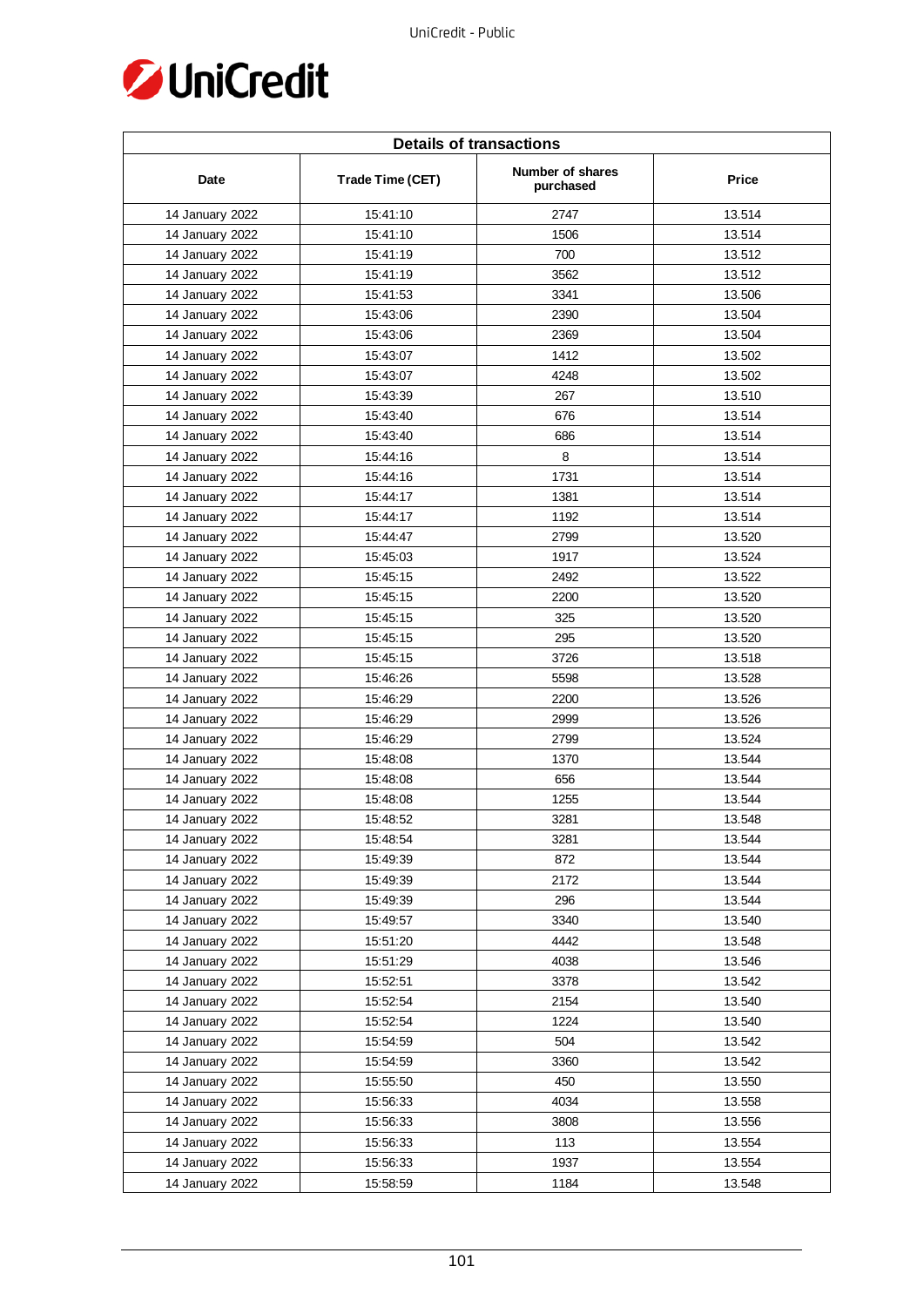

| <b>Details of transactions</b> |                  |                               |        |
|--------------------------------|------------------|-------------------------------|--------|
| Date                           | Trade Time (CET) | Number of shares<br>purchased | Price  |
| 14 January 2022                | 15:58:59         | 948                           | 13.548 |
| 14 January 2022                | 15:59:29         | 3113                          | 13.550 |
| 14 January 2022                | 15:59:52         | 2334                          | 13.552 |
| 14 January 2022                | 16:03:39         | 2790                          | 13.552 |
| 14 January 2022                | 16:03:42         | 2260                          | 13.550 |
| 14 January 2022                | 16:03:46         | 763                           | 13.550 |
| 14 January 2022                | 16:04:38         | 1162                          | 13.558 |
| 14 January 2022                | 16:05:53         | 1242                          | 13.572 |
| 14 January 2022                | 16:05:53         | 749                           | 13.572 |
| 14 January 2022                | 16:05:54         | 71                            | 13.572 |
| 14 January 2022                | 16:06:34         | 2902                          | 13.574 |
| 14 January 2022                | 16:07:04         | 15                            | 13.572 |
| 14 January 2022                | 16:07:04         | 1556                          | 13.572 |
| 14 January 2022                | 16:07:41         | 1786                          | 13.566 |
| 14 January 2022                | 16:09:05         | 1920                          | 13.576 |
| 14 January 2022                | 16:10:25         | 2394                          | 13.566 |
| 14 January 2022                | 16:11:49         | 2297                          | 13.578 |
| 14 January 2022                | 16:12:00         | 175                           | 13.576 |
| 14 January 2022                | 16:12:00         | 3271                          | 13.576 |
| 14 January 2022                | 16:13:26         | 1519                          | 13.566 |
| 14 January 2022                | 16:13:29         | 500                           | 13.564 |
| 14 January 2022                | 16:13:29         | 1157                          | 13.564 |
| 14 January 2022                | 16:14:52         | 1811                          | 13.558 |
| 14 January 2022                | 16:15:38         | 784                           | 13.570 |
| 14 January 2022                | 16:15:40         | 252                           | 13.566 |
| 14 January 2022                | 16:15:40         | 412                           | 13.566 |
| 14 January 2022                | 16:15:40         | 423                           | 13.566 |
| 14 January 2022                | 16:17:11         | 1025                          | 13.550 |
| 14 January 2022                | 16:17:36         | 840                           | 13.540 |
| 14 January 2022                | 16:18:32         | 1021                          | 13.536 |
| 14 January 2022                | 16:20:09         | 1791                          | 13.564 |
| 14 January 2022                | 16:20:09         | 847                           | 13.562 |
| 14 January 2022                | 16:20:09         | 688                           | 13.562 |
| 14 January 2022                | 16:20:09         | 1279                          | 13.560 |
| 14 January 2022                | 16:21:35         | 821                           | 13.556 |
| 14 January 2022                | 16:21:41         | 821                           | 13.552 |
| 14 January 2022                | 16:23:27         | 3856                          | 13.550 |
| 14 January 2022                | 16:23:28         | 4206                          | 13.548 |
| 14 January 2022                | 16:24:43         | 2454                          | 13.534 |
| 14 January 2022                | 16:25:40         | 2573                          | 13.532 |
| 14 January 2022                | 16:26:12         | 61                            | 13.534 |
| 14 January 2022                | 16:26:13         | 889                           | 13.534 |
| 14 January 2022                | 16:26:13         | 1380                          | 13.534 |
| 14 January 2022                | 16:26:13         | 655                           | 13.534 |
| 14 January 2022                | 16:26:18         | 1357                          | 13.530 |
| 14 January 2022                | 16:26:18         | 804                           | 13.530 |
| 14 January 2022                | 16:26:39         | 2200                          | 13.526 |
| 14 January 2022                | 16:26:39         | 1102                          | 13.526 |
| 14 January 2022                | 16:28:36         | 3849                          | 13.558 |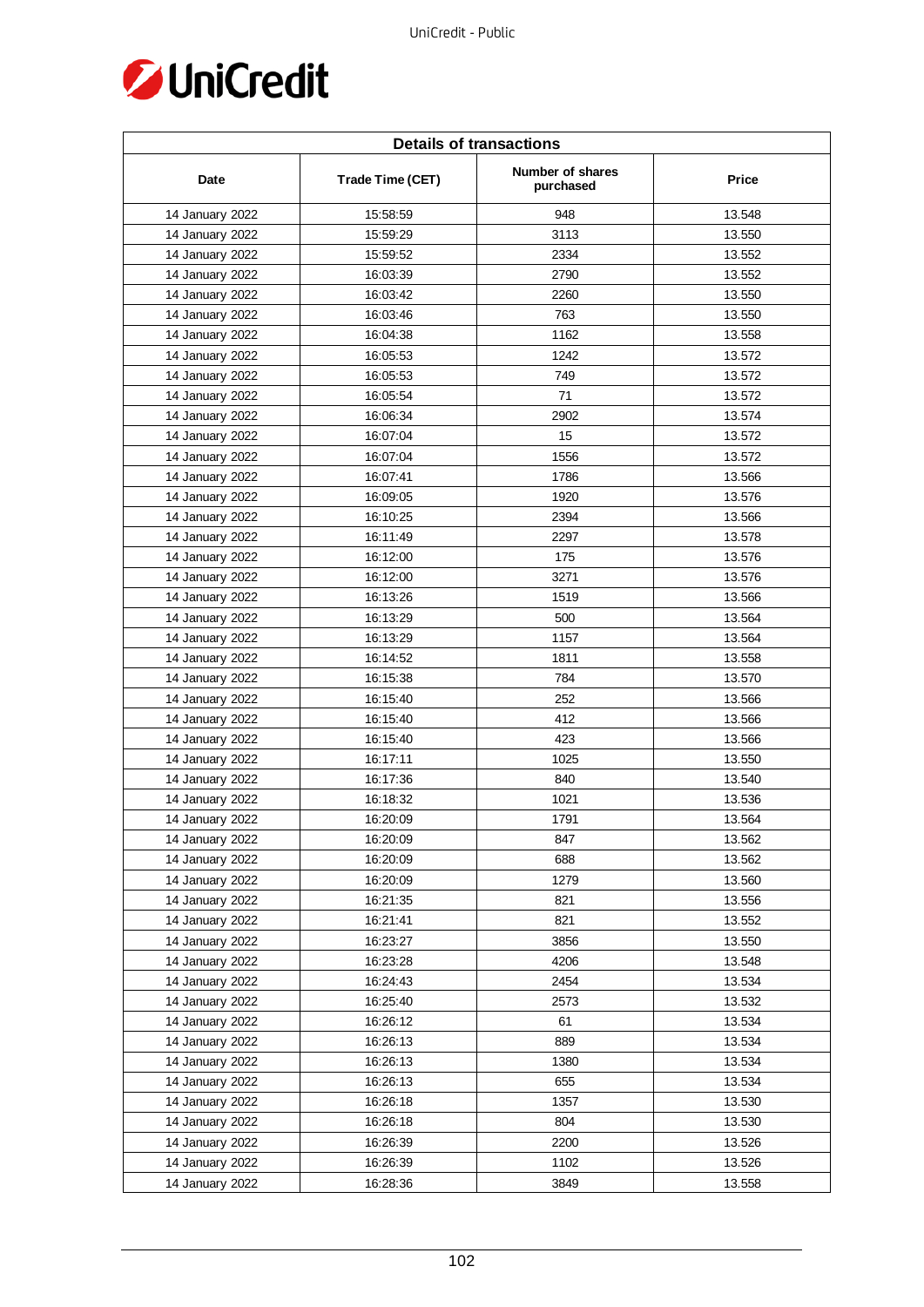

| <b>Details of transactions</b> |                  |                               |        |  |
|--------------------------------|------------------|-------------------------------|--------|--|
| Date                           | Trade Time (CET) | Number of shares<br>purchased | Price  |  |
| 14 January 2022                | 16:28:39         | 1674                          | 13.556 |  |
| 14 January 2022                | 16:28:39         | 137                           | 13.556 |  |
| 14 January 2022                | 16:29:53         | 2756                          | 13.546 |  |
| 14 January 2022                | 16:30:24         | 2756                          | 13.544 |  |
| 14 January 2022                | 16:30:28         | 1060                          | 13.540 |  |
| 14 January 2022                | 16:30:28         | 1235                          | 13.540 |  |
| 14 January 2022                | 16:30:28         | 599                           | 13.540 |  |
| 14 January 2022                | 16:31:53         | 680                           | 13.552 |  |
| 14 January 2022                | 16:31:53         | 2021                          | 13.552 |  |
| 14 January 2022                | 16:32:54         | 1594                          | 13.552 |  |
| 14 January 2022                | 16:32:54         | 747                           | 13.552 |  |
| 14 January 2022                | 16:33:18         | 3110                          | 13.554 |  |
| 14 January 2022                | 16:33:18         | 3110                          | 13.554 |  |
| 14 January 2022                | 16:34:51         | 334                           | 13.558 |  |
| 14 January 2022                | 16:34:51         | 490                           | 13.558 |  |
| 14 January 2022                | 16:34:51         | 8                             | 13.558 |  |
| 14 January 2022                | 16:35:00         | 3112                          | 13.556 |  |
| 14 January 2022                | 16:35:02         | 667                           | 13.552 |  |
| 14 January 2022                | 16:37:02         | 2169                          | 13.554 |  |
| 14 January 2022                | 16:37:04         | 1402                          | 13.552 |  |
| 14 January 2022                | 16:37:04         | 1201                          | 13.552 |  |
| 14 January 2022                | 16:37:04         | 1735                          | 13.550 |  |
| 14 January 2022                | 16:38:40         | 1834                          | 13.540 |  |
| 14 January 2022                | 16:38:40         | 772                           | 13.540 |  |
| 14 January 2022                | 16:39:22         | 764                           | 13.544 |  |
| 14 January 2022                | 16:39:22         | 104                           | 13.544 |  |
| 14 January 2022                | 16:39:28         | 2084                          | 13.540 |  |
| 14 January 2022                | 16:40:19         | 1496                          | 13.542 |  |
| 14 January 2022                | 16:41:48         | 11                            | 13.532 |  |
| 14 January 2022                | 16:41:48         | 406                           | 13.532 |  |
| 14 January 2022                | 16:42:04         | 1653                          | 13.530 |  |
| 14 January 2022                | 16:42:05         | 1375                          | 13.528 |  |
| 14 January 2022                | 16:42:05         | 902                           | 13.528 |  |
| 14 January 2022                | 16:42:06         | 1863                          | 13.526 |  |
| 14 January 2022                | 16:43:22         | 4799                          | 13.528 |  |
| 14 January 2022                | 16:43:22         | 972                           | 13.528 |  |
| 14 January 2022                | 16:43:29         | 5770                          | 13.526 |  |
| 14 January 2022                | 16:43:29         | 13                            | 13.524 |  |
| 14 January 2022                | 16:43:29         | 4426                          | 13.524 |  |
| 14 January 2022                | 16:45:17         | 4444                          | 13.526 |  |
| 14 January 2022                | 16:45:17         | 56                            | 13.524 |  |
| 14 January 2022                | 16:45:23         | 50                            | 13.524 |  |
| 14 January 2022                | 16:45:27         | 3000                          | 13.524 |  |
| 14 January 2022                | 16:46:11         | 3753                          | 13.530 |  |
| 14 January 2022                | 16:46:13         | 1246                          | 13.528 |  |
| 14 January 2022                | 16:46:15         | 100                           | 13.526 |  |
| 14 January 2022                | 16:46:40         | 2156                          | 13.528 |  |
| 14 January 2022                | 16:46:50         | 3189                          | 13.528 |  |
| 14 January 2022                | 16:46:50         | 319                           | 13.528 |  |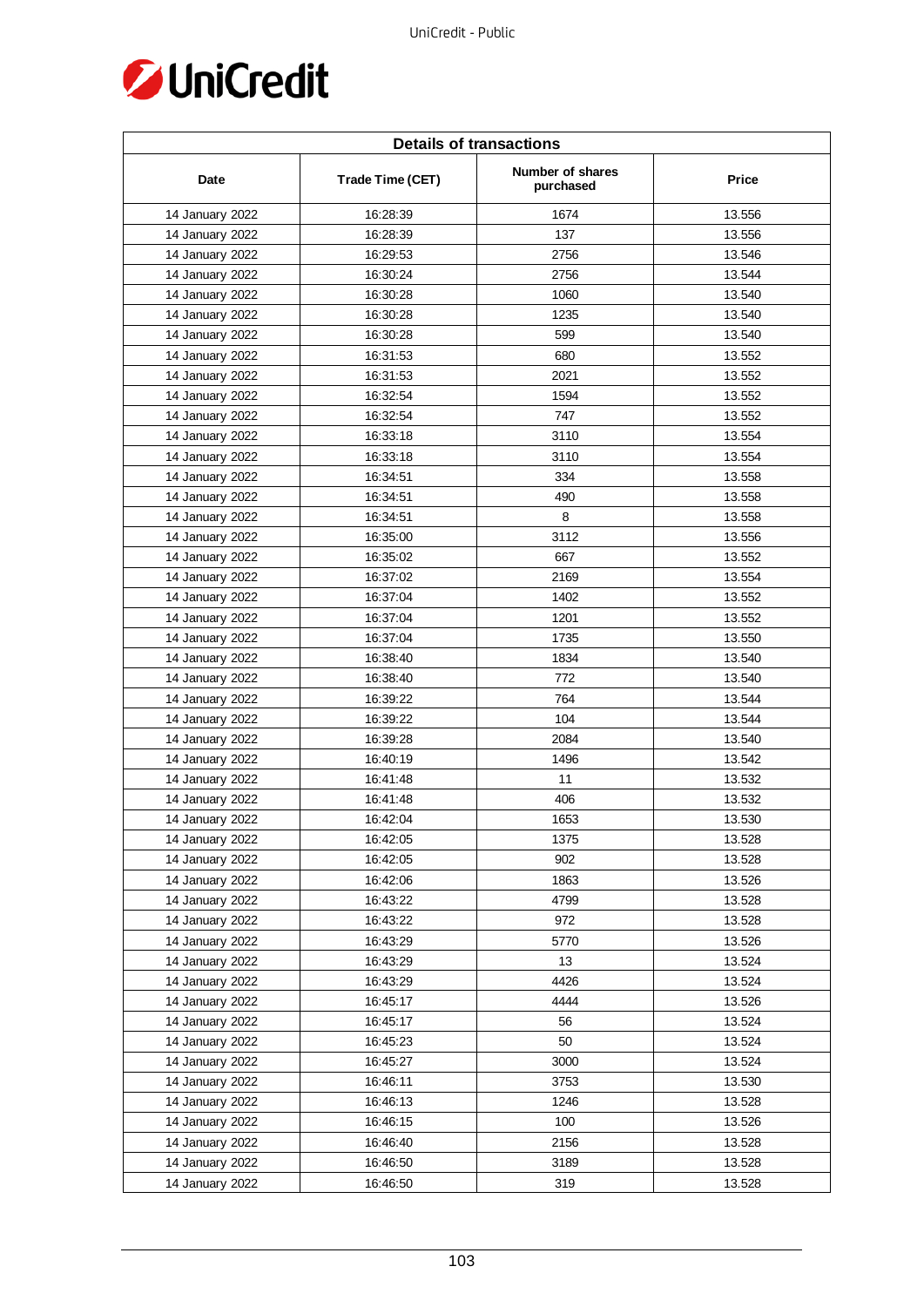

| <b>Details of transactions</b> |                  |                               |        |
|--------------------------------|------------------|-------------------------------|--------|
| Date                           | Trade Time (CET) | Number of shares<br>purchased | Price  |
| 14 January 2022                | 16:46:56         | 6668                          | 13.526 |
| 14 January 2022                | 16:48:45         | 4886                          | 13.532 |
| 14 January 2022                | 16:48:56         | 5775                          | 13.530 |
| 14 January 2022                | 16:50:20         | 506                           | 13.540 |
| 14 January 2022                | 16:50:20         | 840                           | 13.540 |
| 14 January 2022                | 16:50:20         | 700                           | 13.540 |
| 14 January 2022                | 16:50:30         | 750                           | 13.538 |
| 14 January 2022                | 16:50:30         | 700                           | 13.538 |
| 14 January 2022                | 16:50:30         | 2000                          | 13.538 |
| 14 January 2022                | 16:51:40         | $\mathbf{1}$                  | 13.544 |
| 14 January 2022                | 16:51:40         | 1200                          | 13.544 |
| 14 January 2022                | 16:51:40         | 840                           | 13.544 |
| 14 January 2022                | 16:51:40         | 700                           | 13.544 |
| 14 January 2022                | 16:51:41         | 4438                          | 13.542 |
| 14 January 2022                | 16:51:41         | 1301                          | 13.540 |
| 14 January 2022                | 16:51:41         | 715                           | 13.540 |
| 14 January 2022                | 16:51:49         | 2721                          | 13.540 |
| 14 January 2022                | 16:53:10         | 44                            | 13.548 |
| 14 January 2022                | 16:53:48         | 58                            | 13.556 |
| 14 January 2022                | 16:53:48         | 1626                          | 13.556 |
| 14 January 2022                | 16:53:58         | 666                           | 13.556 |
| 14 January 2022                | 16:54:06         | 2585                          | 13.554 |
| 14 January 2022                | 16:55:04         | 2200                          | 13.550 |
| 14 January 2022                | 16:57:19         | 840                           | 13.570 |
| 14 January 2022                | 16:57:19         | 2565                          | 13.568 |
| 14 January 2022                | 16:58:26         | 3231                          | 13.568 |
| 14 January 2022                | 16:58:26         | 3230                          | 13.566 |
| 14 January 2022                | 16:59:07         | 1615                          | 13.558 |
| 14 January 2022                | 17:00:03         | 2075                          | 13.560 |
| 14 January 2022                | 17:00:31         | 1260                          | 13.556 |
| 14 January 2022                | 17:00:31         | 1192                          | 13.556 |
| 14 January 2022                | 17:01:40         | 99                            | 13.546 |
| 14 January 2022                | 17:01:52         | 1239                          | 13.544 |
| 14 January 2022                | 17:01:52         | 456                           | 13.544 |
| 14 January 2022                | 17:02:19         | 2153                          | 13.542 |
| 14 January 2022                | 17:03:11         | 5883                          | 13.530 |
| 14 January 2022                | 17:03:48         | 1807                          | 13.528 |
| 14 January 2022                | 17:03:48         | 2718                          | 13.528 |
| 14 January 2022                | 17:04:29         | 1492                          | 13.532 |
| 14 January 2022                | 17:05:04         | 4528                          | 13.542 |
| 14 January 2022                | 17:05:04         | 4528                          | 13.540 |
| 14 January 2022                | 17:05:05         | 4384                          | 13.538 |
| 14 January 2022                | 17:05:05         | 144                           | 13.538 |
| 14 January 2022                | 17:06:13         | 167                           | 13.536 |
| 14 January 2022                | 17:06:13         | 2950                          | 13.536 |
| 14 January 2022                | 17:06:31         | 4653                          | 13.536 |
| 14 January 2022                | 17:06:55         | 4230                          | 13.544 |
| 14 January 2022                | 17:08:25         | 2247                          | 13.528 |
| 14 January 2022                | 17:08:33         | 2277                          | 13.528 |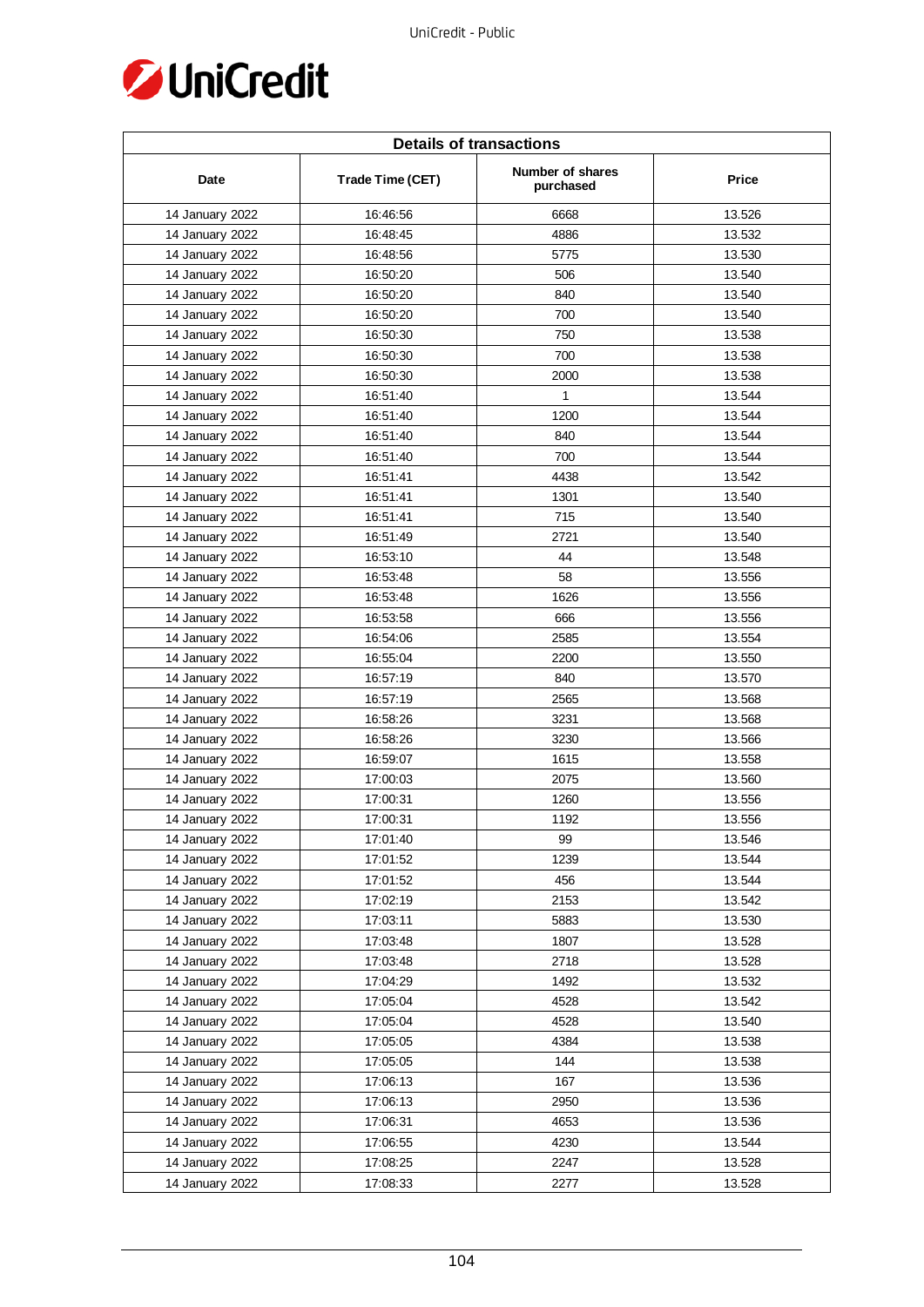

| <b>Details of transactions</b> |                  |                               |        |
|--------------------------------|------------------|-------------------------------|--------|
| Date                           | Trade Time (CET) | Number of shares<br>purchased | Price  |
| 14 January 2022                | 17:08:33         | 388                           | 13.528 |
| 14 January 2022                | 17:09:40         | 3301                          | 13.526 |
| 14 January 2022                | 17:09:40         | 1611                          | 13.526 |
| 14 January 2022                | 17:10:29         | 670                           | 13.528 |
| 14 January 2022                | 17:10:50         | 3147                          | 13.528 |
| 14 January 2022                | 17:10:50         | 2056                          | 13.528 |
| 14 January 2022                | 17:10:56         | 6325                          | 13.526 |
| 14 January 2022                | 17:11:32         | 594                           | 13.516 |
| 14 January 2022                | 17:11:32         | 4743                          | 13.516 |
| 14 January 2022                | 17:11:32         | 168                           | 13.514 |
| 14 January 2022                | 17:11:36         | 43                            | 13.514 |
| 14 January 2022                | 17:11:49         | 1460                          | 13.514 |
| 14 January 2022                | 17:11:49         | 2434                          | 13.514 |
| 14 January 2022                | 17:13:51         | 1926                          | 13.526 |
| 14 January 2022                | 17:13:51         | 9                             | 13.526 |
| 14 January 2022                | 17:14:02         | 4296                          | 13.528 |
| 14 January 2022                | 17:14:10         | 1680                          | 13.526 |
| 14 January 2022                | 17:14:10         | 417                           | 13.526 |
| 14 January 2022                | 17:14:10         | 429                           | 13.526 |
| 14 January 2022                | 17:14:10         | 593                           | 13.526 |
| 14 January 2022                | 17:14:10         | 444                           | 13.526 |
| 14 January 2022                | 17:14:37         | 2881                          | 13.524 |
| 14 January 2022                | 17:15:13         | 401                           | 13.526 |
| 14 January 2022                | 17:15:13         | 950                           | 13.526 |
| 14 January 2022                | 17:15:14         | 166                           | 13.526 |
| 14 January 2022                | 17:15:15         | 24                            | 13.526 |
| 14 January 2022                | 17:15:15         | 4538                          | 13.526 |
| 14 January 2022                | 17:15:32         | 4066                          | 13.524 |
| 14 January 2022                | 17:15:33         | 1337                          | 13.522 |
| 14 January 2022                | 17:16:08         | 411                           | 13.520 |
| 14 January 2022                | 17:16:08         | 1000                          | 13.520 |
| 14 January 2022                | 17:16:08         | 700                           | 13.520 |
| 14 January 2022                | 17:16:08         | 1161                          | 13.520 |
| 14 January 2022                | 17:16:27         | 59                            | 13.520 |
| 14 January 2022                | 17:16:41         | 700                           | 13.522 |
| 14 January 2022                | 17:16:41         | 1150                          | 13.524 |
| 14 January 2022                | 17:16:41         | 2158                          | 13.524 |
| 14 January 2022                | 17:16:41         | 2472                          | 13.524 |
| 14 January 2022                | 17:17:10         | 109                           | 13.530 |
| 14 January 2022                | 17:17:11         | 1168                          | 13.530 |
| 14 January 2022                | 17:17:14         | 607                           | 13.530 |
| 14 January 2022                | 17:17:18         | 2096                          | 13.530 |
| 14 January 2022                | 17:17:21         | 2799                          | 13.528 |
| 14 January 2022                | 17:17:54         | 2405                          | 13.522 |
| 14 January 2022                | 17:17:54         | 522                           | 13.522 |
| 14 January 2022                | 17:17:54         | 990                           | 13.522 |
| 14 January 2022                | 17:17:54         | 2289                          | 13.522 |
| 14 January 2022                | 17:18:27         | 167                           | 13.526 |
| 14 January 2022                | 17:18:30         | 2081                          | 13.526 |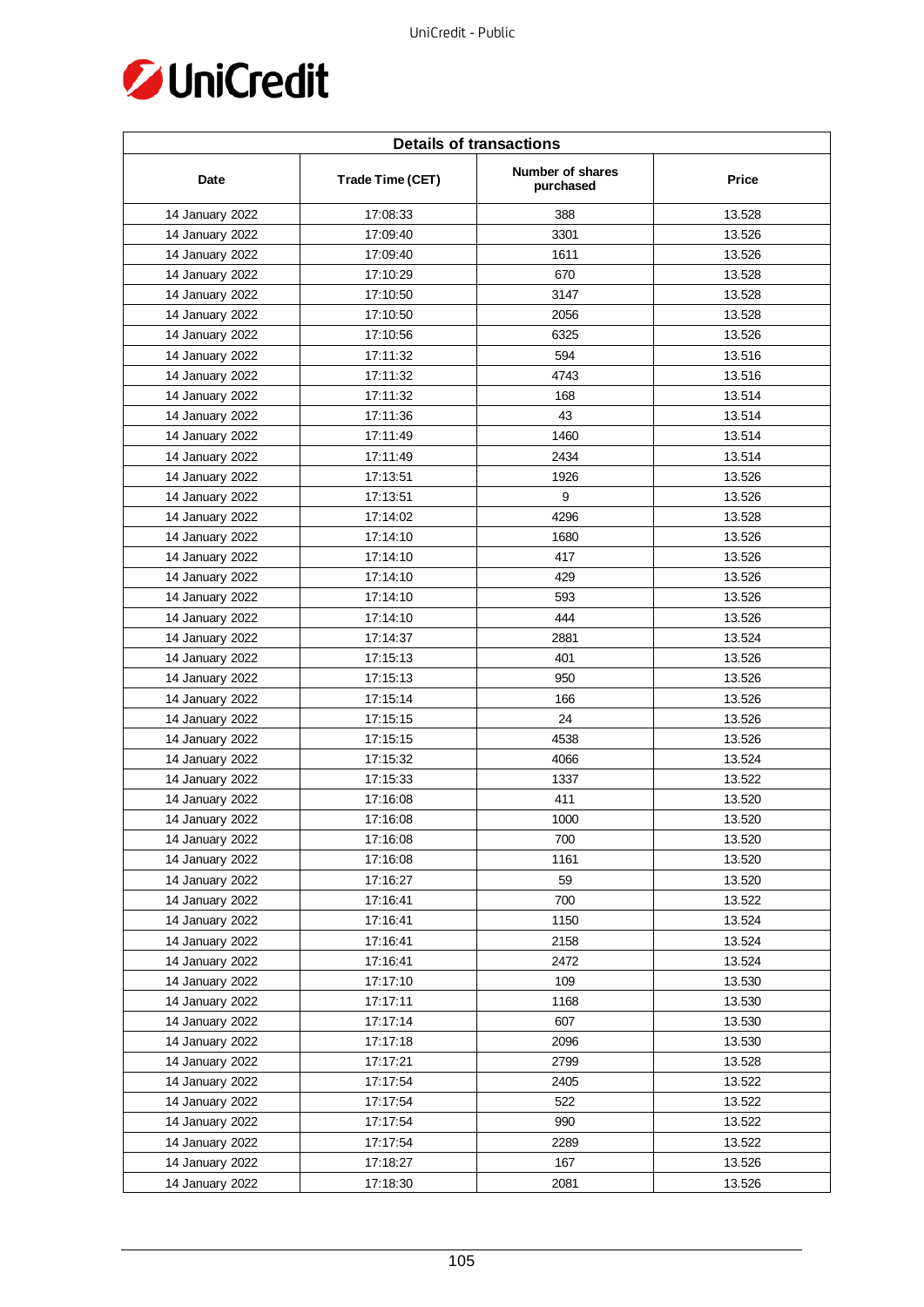

| <b>Details of transactions</b> |                  |                               |        |  |
|--------------------------------|------------------|-------------------------------|--------|--|
| Date                           | Trade Time (CET) | Number of shares<br>purchased | Price  |  |
| 14 January 2022                | 17:18:30         | 3368                          | 13.526 |  |
| 14 January 2022                | 17:18:32         | 795                           | 13.524 |  |
| 14 January 2022                | 17:18:34         | 448                           | 13.522 |  |
| 14 January 2022                | 17:18:34         | 548                           | 13.522 |  |
| 14 January 2022                | 17:18:34         | 138                           | 13.522 |  |
| 14 January 2022                | 17:18:34         | 530                           | 13.522 |  |
| 14 January 2022                | 17:19:21         | 2056                          | 13.520 |  |
| 14 January 2022                | 17:19:28         | 438                           | 13.522 |  |
| 14 January 2022                | 17:19:35         | 700                           | 13.528 |  |
| 14 January 2022                | 17:19:35         | 870                           | 13.528 |  |
| 14 January 2022                | 17:19:35         | 3337                          | 13.528 |  |
| 14 January 2022                | 17:19:47         | 620                           | 13.526 |  |
| 14 January 2022                | 17:19:47         | 3102                          | 13.526 |  |
| 14 January 2022                | 17:20:15         | 671                           | 13.520 |  |
| 14 January 2022                | 17:20:36         | 3742                          | 13.528 |  |
| 14 January 2022                | 17:20:36         | 653                           | 13.528 |  |
| 14 January 2022                | 17:20:44         | 3111                          | 13.526 |  |
| 14 January 2022                | 17:20:44         | 573                           | 13.526 |  |
| 14 January 2022                | 17:20:44         | 439                           | 13.526 |  |
| 14 January 2022                | 17:21:08         | 2444                          | 13.524 |  |
| 14 January 2022                | 17:21:08         | 467                           | 13.524 |  |
| 14 January 2022                | 17:21:08         | 441                           | 13.524 |  |
| 14 January 2022                | 17:21:08         | 677                           | 13.524 |  |
| 14 January 2022                | 17:21:38         | 147                           | 13.518 |  |
| 14 January 2022                | 17:21:38         | 2668                          | 13.518 |  |
| 14 January 2022                | 17:21:54         | 1399                          | 13.520 |  |
| 14 January 2022                | 17:22:15         | 895                           | 13.520 |  |
| 14 January 2022                | 17:22:15         | 1984                          | 13.520 |  |
| 14 January 2022                | 17:22:19         | 583                           | 13.520 |  |
| 14 January 2022                | 17:22:19         | 297                           | 13.520 |  |
| 14 January 2022                | 17:22:24         | 601                           | 13.522 |  |
| 14 January 2022                | 17:22:24         | 225                           | 13.522 |  |
| 14 January 2022                | 17:22:29         | 418                           | 13.522 |  |
| 14 January 2022                | 17:22:37         | 330                           | 13.522 |  |
| 14 January 2022                | 17:22:37         | 2492                          | 13.522 |  |
| 14 January 2022                | 17:22:37         | 223                           | 13.522 |  |
| 14 January 2022                | 17:22:37         | 507                           | 13.522 |  |
| 14 January 2022                | 17:22:37         | 611                           | 13.522 |  |
| 14 January 2022                | 17:22:37         | 500                           | 13.520 |  |
| 14 January 2022                | 17:22:44         | 629                           | 13.520 |  |
| 14 January 2022                | 17:22:44         | 443                           | 13.520 |  |
| 14 January 2022                | 17:22:46         | $\mathbf{3}$                  | 13.518 |  |
| 14 January 2022                | 17:23:05         | 733                           | 13.522 |  |
| 14 January 2022                | 17:23:05         | 735                           | 13.522 |  |
| 14 January 2022                | 17:23:05         | 1249                          | 13.522 |  |
| 14 January 2022                | 17:23:17         | 6637                          | 13.518 |  |
| 14 January 2022                | 17:23:25         | 2107                          | 13.518 |  |
| 14 January 2022                | 17:24:14         | 7112                          | 13.516 |  |
| 14 January 2022                | 17:24:14         | 2918                          | 13.514 |  |